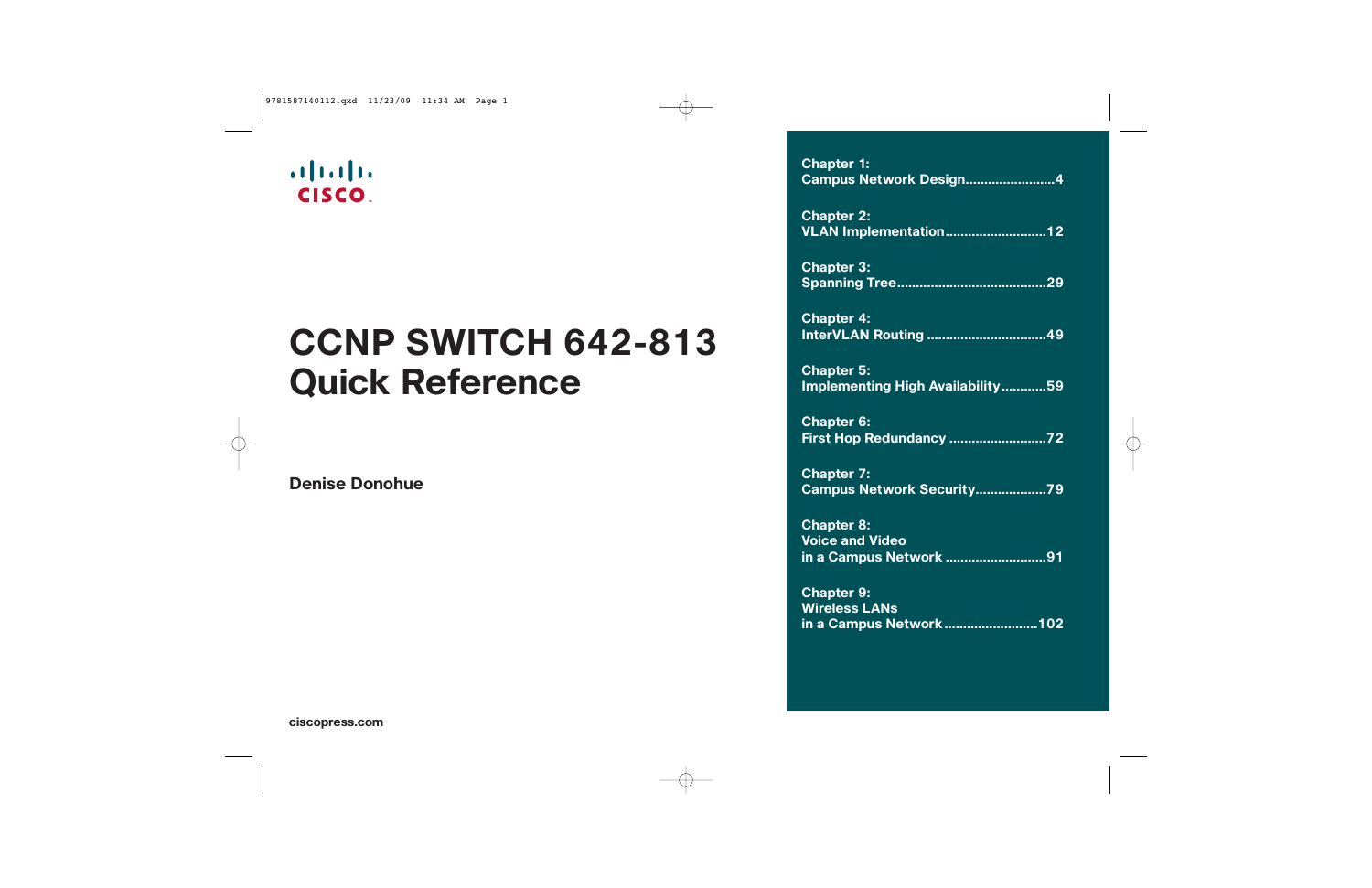[ 2 ]

# About the Author

**Denise Donohue, CCIE No. 9566,** is a senior solutions architect for ePlus Technology. She consults with companies to design updates or additions to their data and VOIP networks. Prior to this role, she was a systems engineer for the data consulting arm of SBC/AT&T. Denise has been a Cisco instructor and course director for Global Knowledge and did network consulting for many years. Her CCIE is in Routing and Switching.

# About the Technical Editor

**'Rhette (Margaret) Marsh** has been working in the networking and security industry for more than ten years, and has extensive experience with internetwork design, IPv6, forensics, and greyhat work. She currently is a design consultant for Cisco in San Jose, CA, and works primarily with the Department of Defense and contractors. Prior to this, she worked extensively both in the financial industry as a routing and switching and design/security consultant and also in an attack attribution and forensics context. She currently holds a CCIE in Routing and Switching (No. 17476), CCNP, CCDP, CCNA, CCDA, CISSP and is working towards her Security and Design CCIEs. In her copious free time, she enjoys number theory, arcane literature, cycling, hiking in the redwoods, sea kayaking, and her mellow cat, Lexx.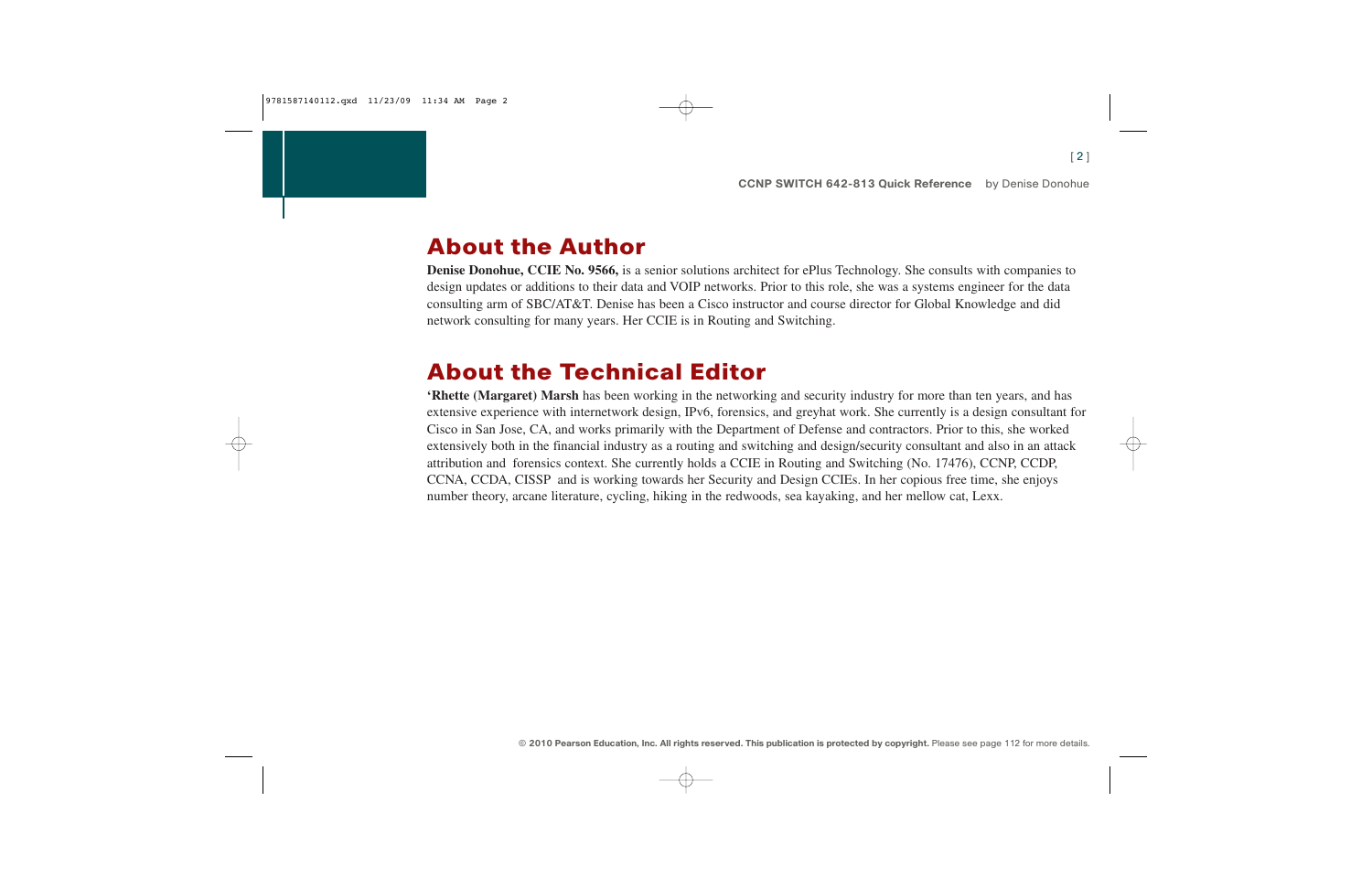# Icons Used **Icons Used**<br>
Say 11:34 AM Paulter Router Router Switch Multigreen Switch Switch Switch Switch Switch Switch Switch Switch Switch Switch Switch Switch Switch Switch Switch Switch Switch Switch Switch Switch Switch Switch











Processor

**Switch** 

Workgroup<br>Switch

Router Route/Switch Multilayer Workgroup PC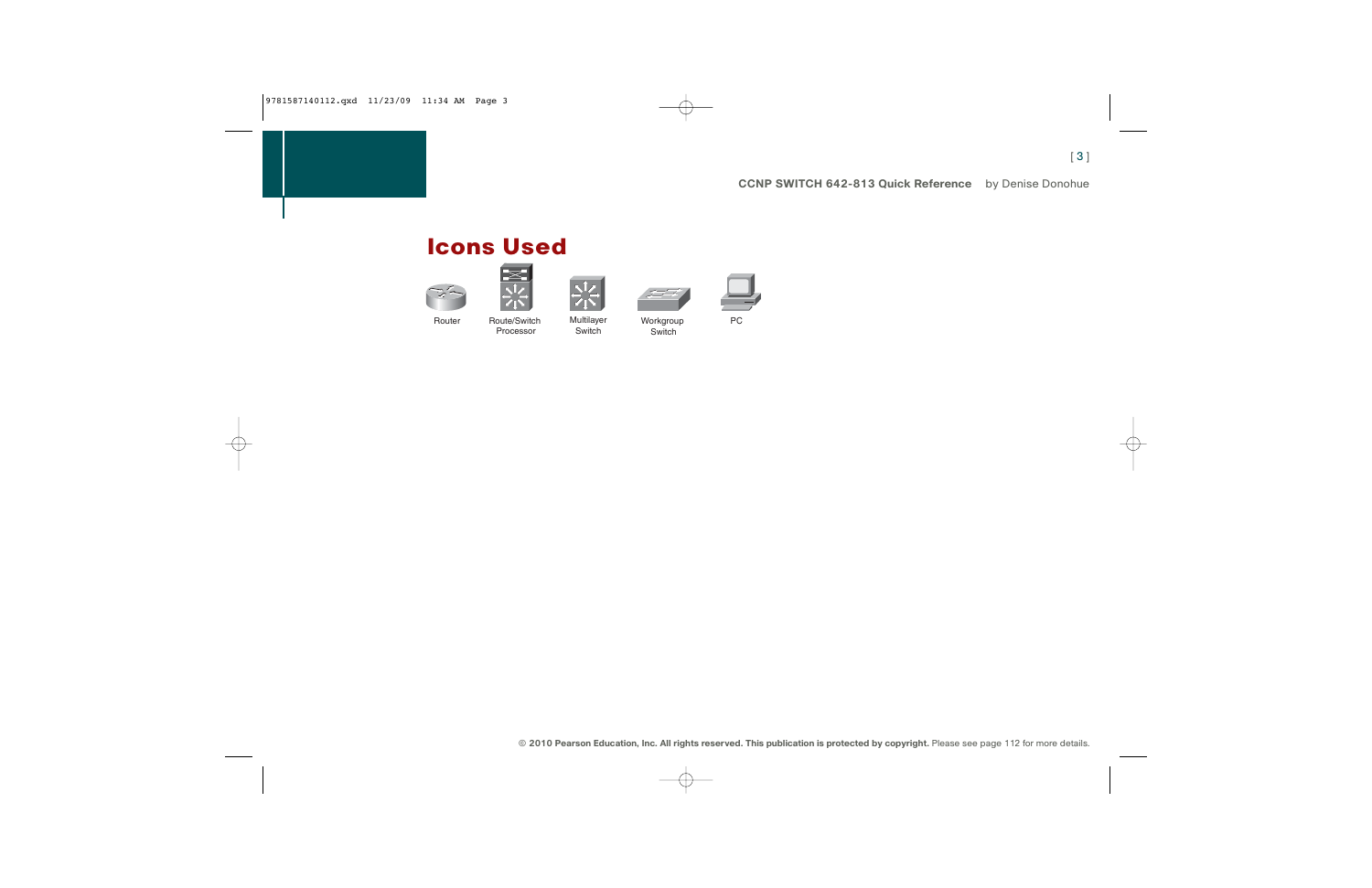Campus Network Design

# **Chapter 1** Campus Network Design

An enterprise campus generally refers to a network in a specific geographic location. It can be within one building or span multiple buildings near each other. A campus network also includes the Ethernet LAN portions of a network outside the data center. Large enterprises have multiple campuses connected by a WAN. Using models to describe the network architecture divides the campus into several internetworking functional areas, thus simplifying design, implementation, and troubleshooting.

# The Hierarchical Design Model

Cisco has used the three-level Hierarchical Design Model for years. The hierarchical design model divides a network into three layers:

- Access: Provides end-user access to the network. In the LAN, local devices such as phones and computers access the local network. In the WAN, remote users or sites access the corporate network.
	- <sup>n</sup> High availability via hardware such as redundant power supplies and redundant supervisor engines. Software redundancy via access to redundant default gateways using a first hop redundancy protocol (FHRP).
	- Converged network support by providing access to IP phones, computers, and wireless access points. Provides QoS and multicast support.
	- Security through switching tools such as Dynamic ARP Inspection, DHCP snooping, BPDU Guard, port-security, and IP source guard. Controls network access.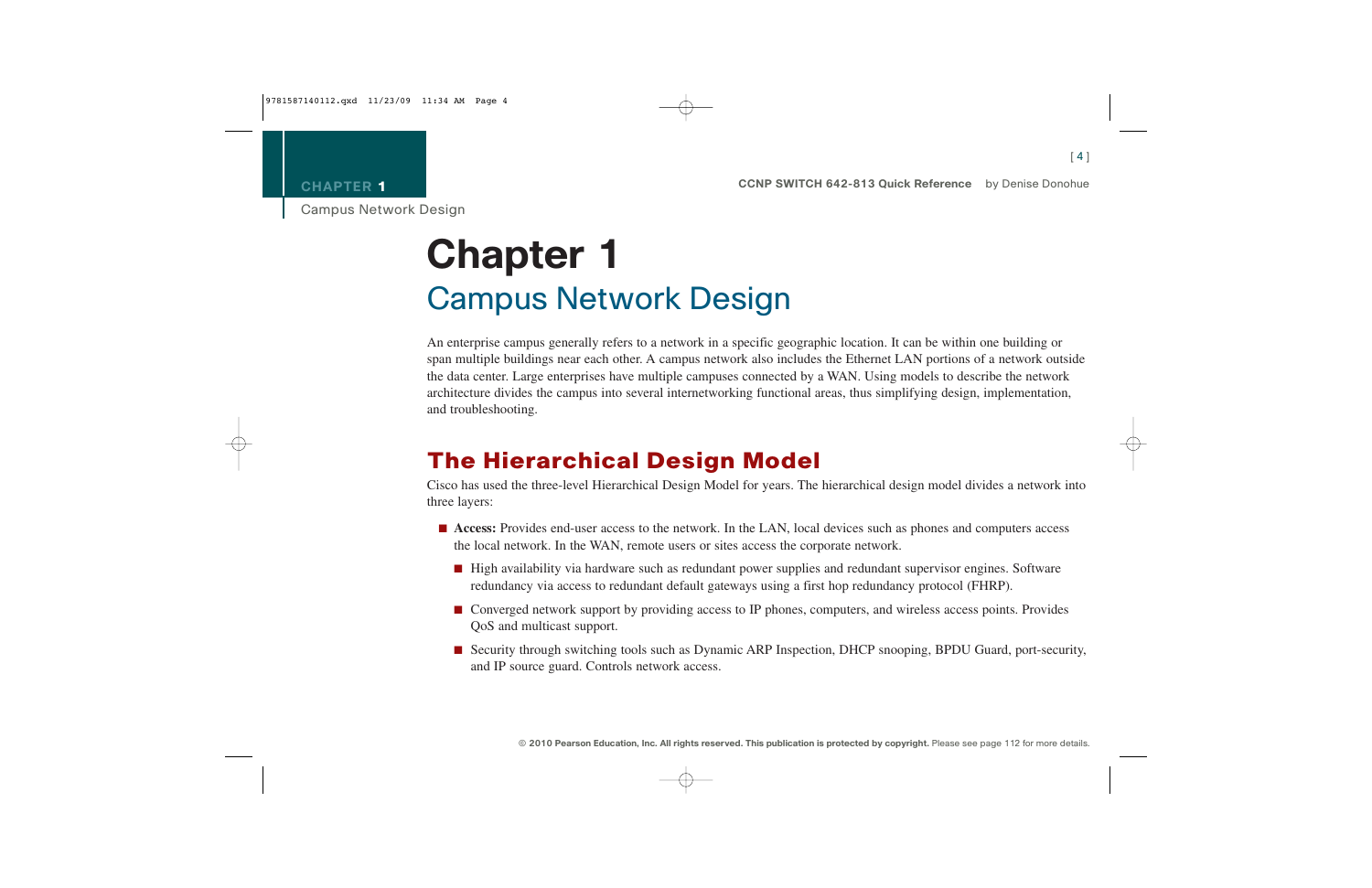#### **CCNP SWITCH 642-813 Quick Reference** by Denise Donohue

#### **CHAPTER**  1

Campus Network Design

- **Distribution:** Aggregation point for access switches. Provides availability, QoS, fast path recovery, and load balancing.
	- <sup>n</sup> High availability through redundant distribution layer switches providing dual paths to the access switches and to core switches. Use of FHRP protocols to ensure connectivity if one distribution switch is removed.
	- <sup>n</sup> Routing policies applied, such as route selection, filtering, and summarization. Can be default gateway for access devices. QoS and security policies applied.
	- Segmentation and isolation of workgroups and workgroup problems from the core, typically using a combination of Layer 2 and Layer 3 switching.
- **Core:** The backbone that provides a high-speed, Layer 3 path between distribution layers and other network segments. Provides reliability and scalability.
	- Reliability through redundant devices, device components, and paths.
	- Scalability through scalable routing protocols. Having a core layer in general aids network scalability by providing gigabit (and faster) connectivity, data and voice integration, and convergence of the LAN, WAN, and MAN.
	- $\blacksquare$  No policies such as ACLs or filters that would slow traffic down.

A set of distribution devices and their accompanying access layer switches are called a switch block.

# The Core Layer

Is a core layer always needed? Without a core layer, the distribution switches must be fully meshed. This becomes more of a problem as a campus network grows larger. A general rule is to add a core when connecting three or more buildings or four or more pairs of building distribution switches. Some benefits of a campus core are:

- $\blacksquare$  Adds a hierarchy to distribution switch connectivity
- <sup>n</sup> Simplifies cabling because a full-mesh between distribution switches is not required
- $\blacksquare$  Reduces routing complexity by summarizing distribution networks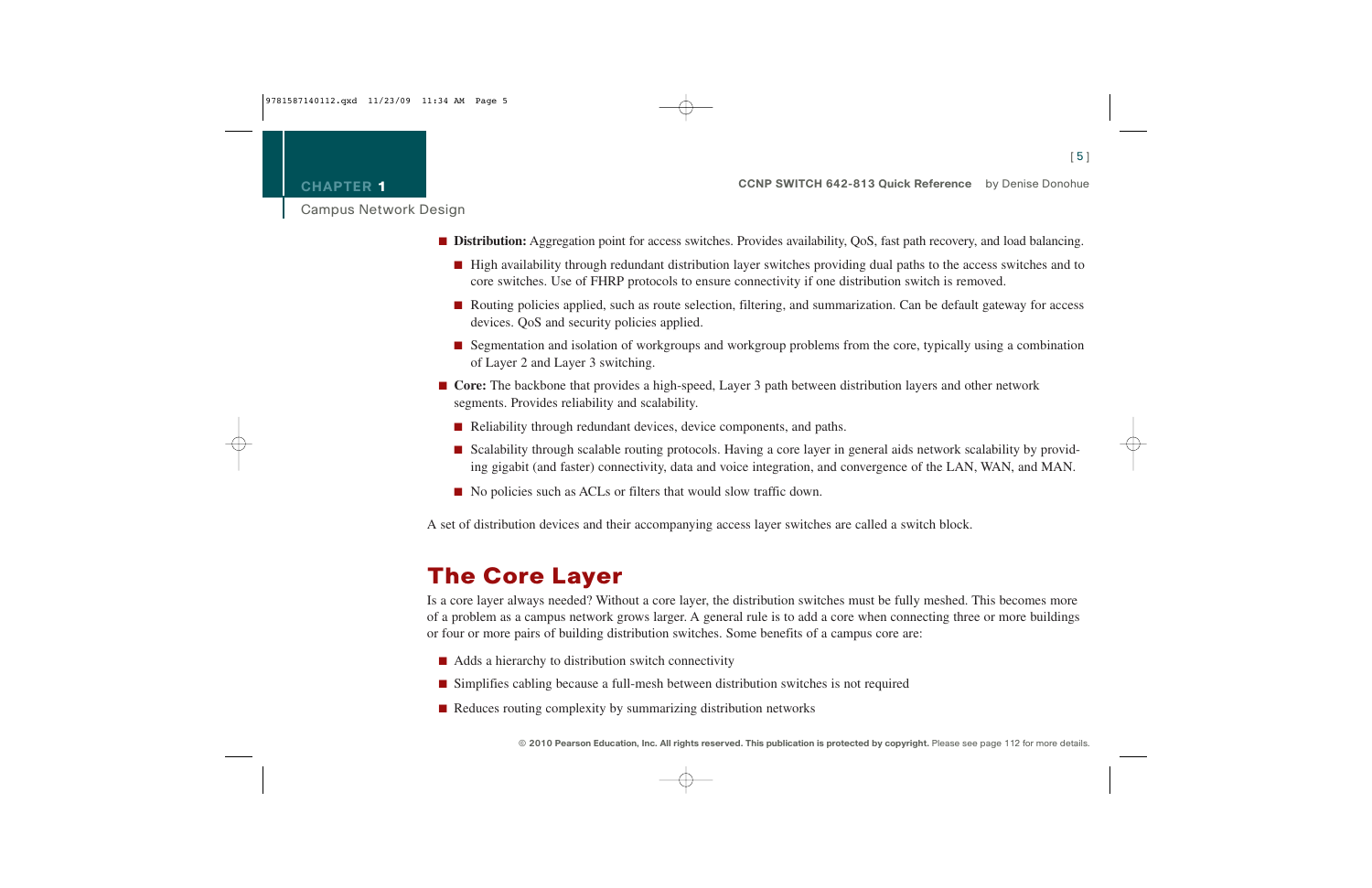Campus Network Design

# **Small Campus Design**

In a small campus, the core and distribution can be combined into one layer. Small is defined as fewer than 200 end devices. In very small networks, one multilayer switch might provide the functions of all three layers. Figure 1-1 shows a sample small network with a collapsed core.

**FIGURE 1-1** A Small Campus Network



## **Medium Campus Design**

A medium-sized campus, defined as one with between 200 and 1000 end devices, is more likely to have several distribution switches and thus require a core layer. Each building or floor is a campus block with access switches uplinked to redundant multilayer distribution switches. These are then uplinked to redundant core switches, as shown in Figure 1-2.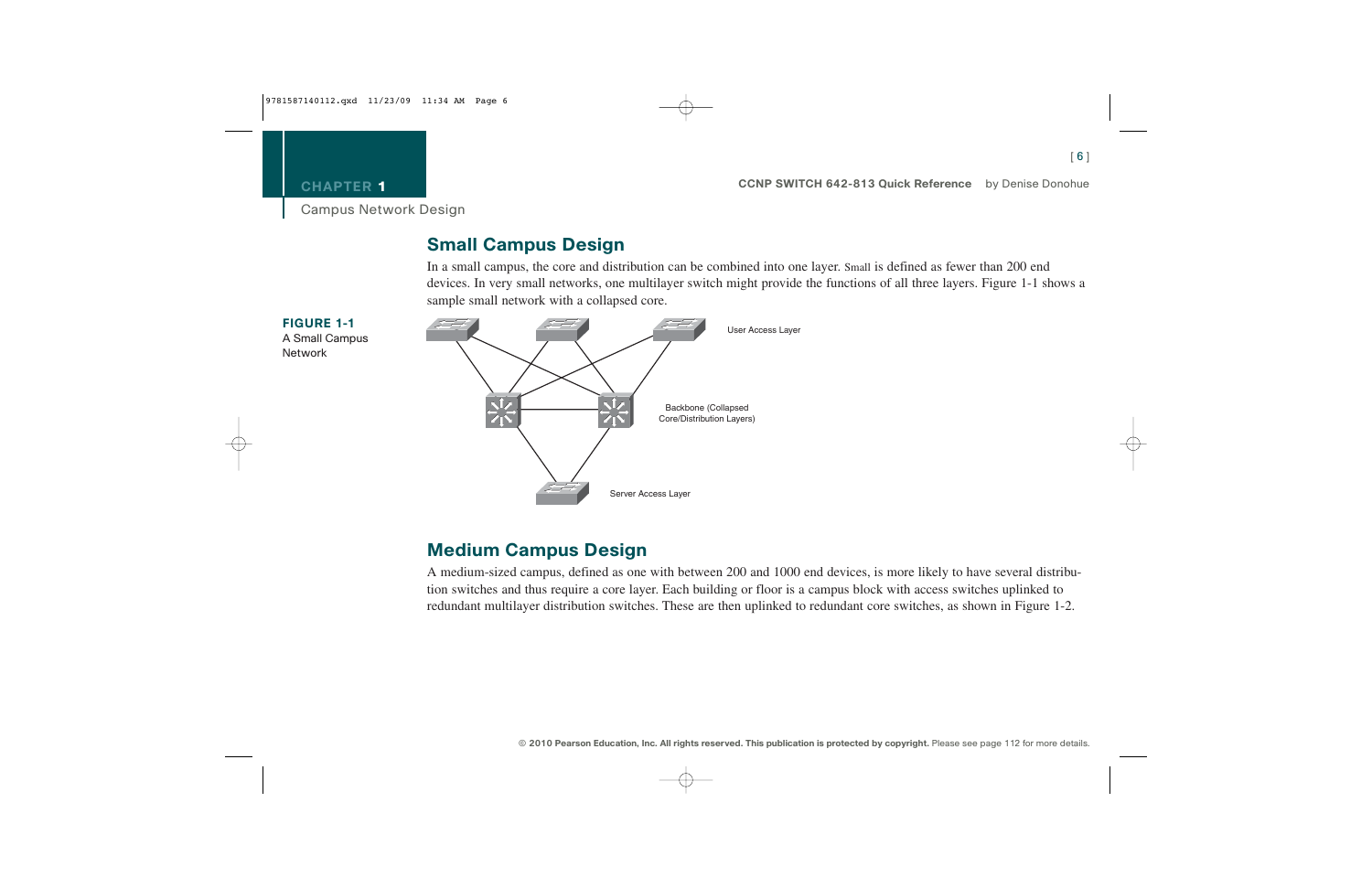**FIGURE 1-2** A Medium-Sized

#### **CCNP SWITCH 642-813 Quick Reference** by Denise Donohue

Campus Network Design



### **Data Center Design**

The core layer connects end users to the data center devices. The data center segment of a campus can vary in size from few servers connected to the same switch as users in a small campus, to a separate network with its own three-layer design in a large enterprise. The three layers of a data center model are slightly different:

- **Core layer:** Connects to the campus core. Provides fast switching for traffic into and out of the data center.
- **Aggregation layer:** Provides services such as server load balancing, content switching, SSL off-load, and security through firewalls and IPS.
- **Access layer:** Provides access to the network for servers and storage units. Can be either Layer 2 or Layer 3 switches.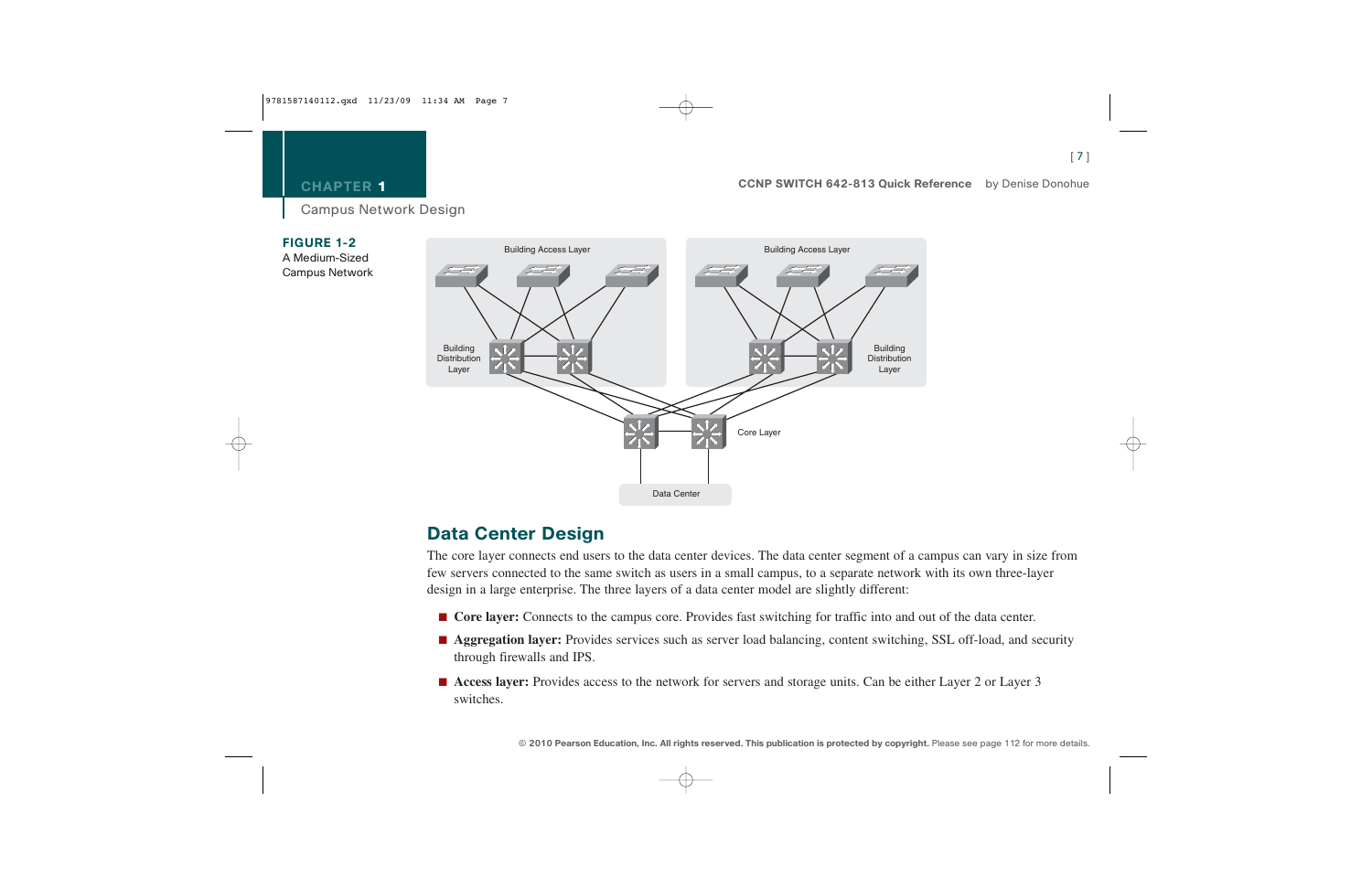Campus Network Design

# **Network Traffic Flow**

The need for a core layer and the devices chosen for the core also depend on the type of network traffic and traffic flow patterns. Modern converged networks include different traffic types, each with unique requirements for security, QoS, transmission capacity, and delay. These include:

- $\blacksquare$  IP telephony signaling and media
- <sup>n</sup> Core Application traffic, such as Enterprise Resource Programming (ERP), Customer Relationship Management (CRM)
- $\blacksquare$  Multicast multimedia
- **Network management**
- Application data traffic, such as web pages, email, file transfer, and database transactions
- Scavenger class traffic that requires less-than-best-effort treatment

The different types of applications also have different traffic flow patterns. These might include:

- Peer-to-Peer applications such as IP phone calls, video conferencing, file sharing, and instant messaging provides real-time interaction. It might not traverse the core at all, if the users are local to each other. Their network requirements vary, with voice having strict jitter needs and video conferencing using high bandwidth.
- <sup>n</sup> Client-Server applications require access to servers such as email, file storage, and database servers. These servers are typically centralized in a data center, and users require fast, reliable access to them. Server farm access must also be securely controlled to deny unauthorized users.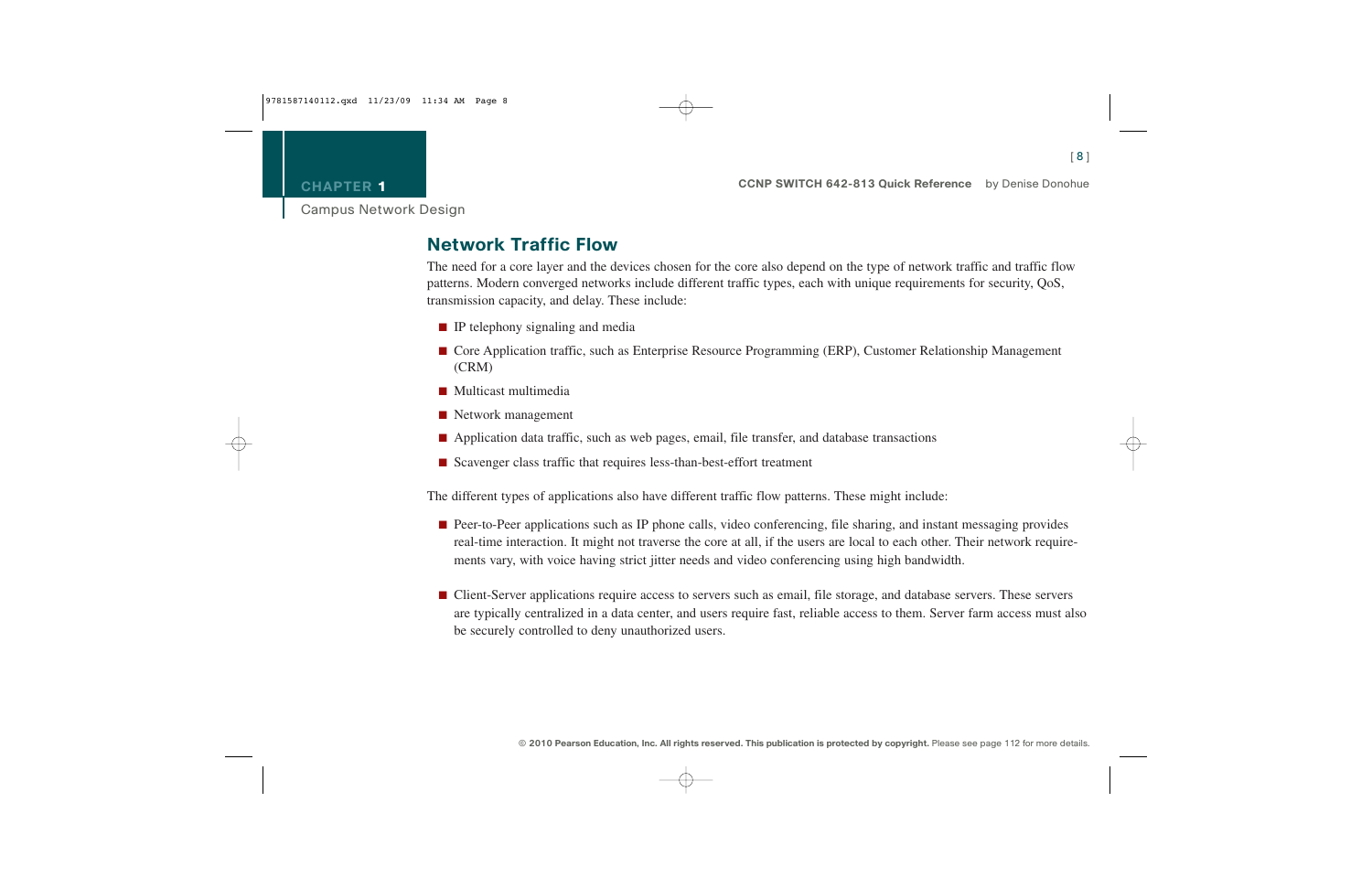Campus Network Design

<sup>n</sup> Client-Enterprise Edge applications are located on servers at the WAN edge, reachable from outside the company. These can include email and web servers, or e-commerce servers, for example. Access to these servers must be secure and highly available.

# Service-Oriented Network Architecture

Service-Oriented Network Architecture (SONA) attempts to provide a design framework for a network that can deliver the services and applications businesses need. It acknowledges that the network connects all components of the business and is critical to them. The SONA model integrates network and application functionality cooperatively and enables the network to be smart about how it handles traffic to minimize the footprint of applications.

Figure 1-3 shows how SONA breaks down this functionality into three layers:

- **n Network Infrastructure:** Campus, data center, branch, and so on. Networks and their attached end systems (resources such as servers, clients, and storage.) These can be connected anywhere within the network. The goal is to provide anytime/any place connectivity.
- Interactive Services: Resources allocated to applications, using the network infrastructure. These include:
	- $\blacksquare$  Management
	- **n** Infrastructure services such as security, mobility, voice, compute, storage, and identity
	- $\blacksquare$  Application delivery
	- $\blacksquare$  Virtualization of services and network infrastructure
- **n Applications:** Includes business policy and logic. Leverages the interactive services layer to meet business needs. Has two sublayers:
	- $\blacksquare$  Application layer, which defines business applications
	- Collaboration layer, which defines applications such as unified messaging, conferencing, IP telephony, video, instant messaging, and contact centers

[ 9 ]

**© 2010 Pearson Education, Inc. All rights reserved. This publication is protected by copyright.** Please see page 112 for more details.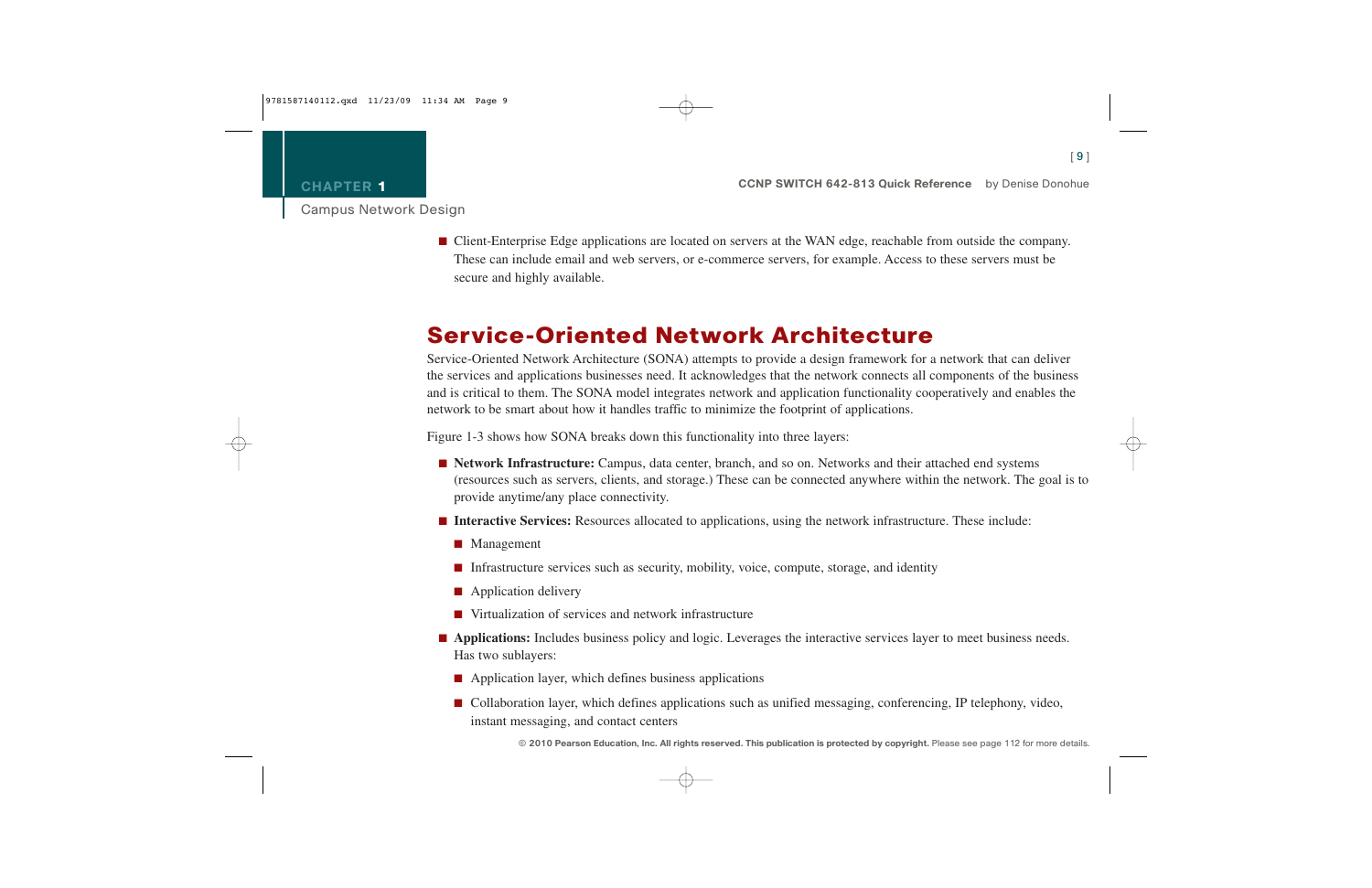#### **CCNP SWITCH 642-813 Quick Reference** by Denise Donohue

Campus Network Design



# Planning a Network Implementation

It is important to use a structured approach to planning and implementing any network changes or new network components. A comprehensive life-cycle approach lowers the total cost of ownership, increases network availability, increases business agility, and provides faster access to applications and services.

The Prepare, Plan, Design, Implement, Operate, and Optimize (PPDIOO) Lifecycle Approach is one structure that can be used. The components are:

- **n Prepare:** Organizational requirements gathering, high-level architecture, network strategy, business case strategy
- **n Plan:** Network requirements gathering, network examination, gap analysis, project plan
- **n Design:** Comprehensive, detailed design
- **n Implement:** Detailed implementation plan, and implementation following its steps
- **Operate:** Day-to-day network operation and monitoring
- **n Optimize:** Proactive network management and fault correction

**© 2010 Pearson Education, Inc. All rights reserved. This publication is protected by copyright.** Please see page 112 for more details.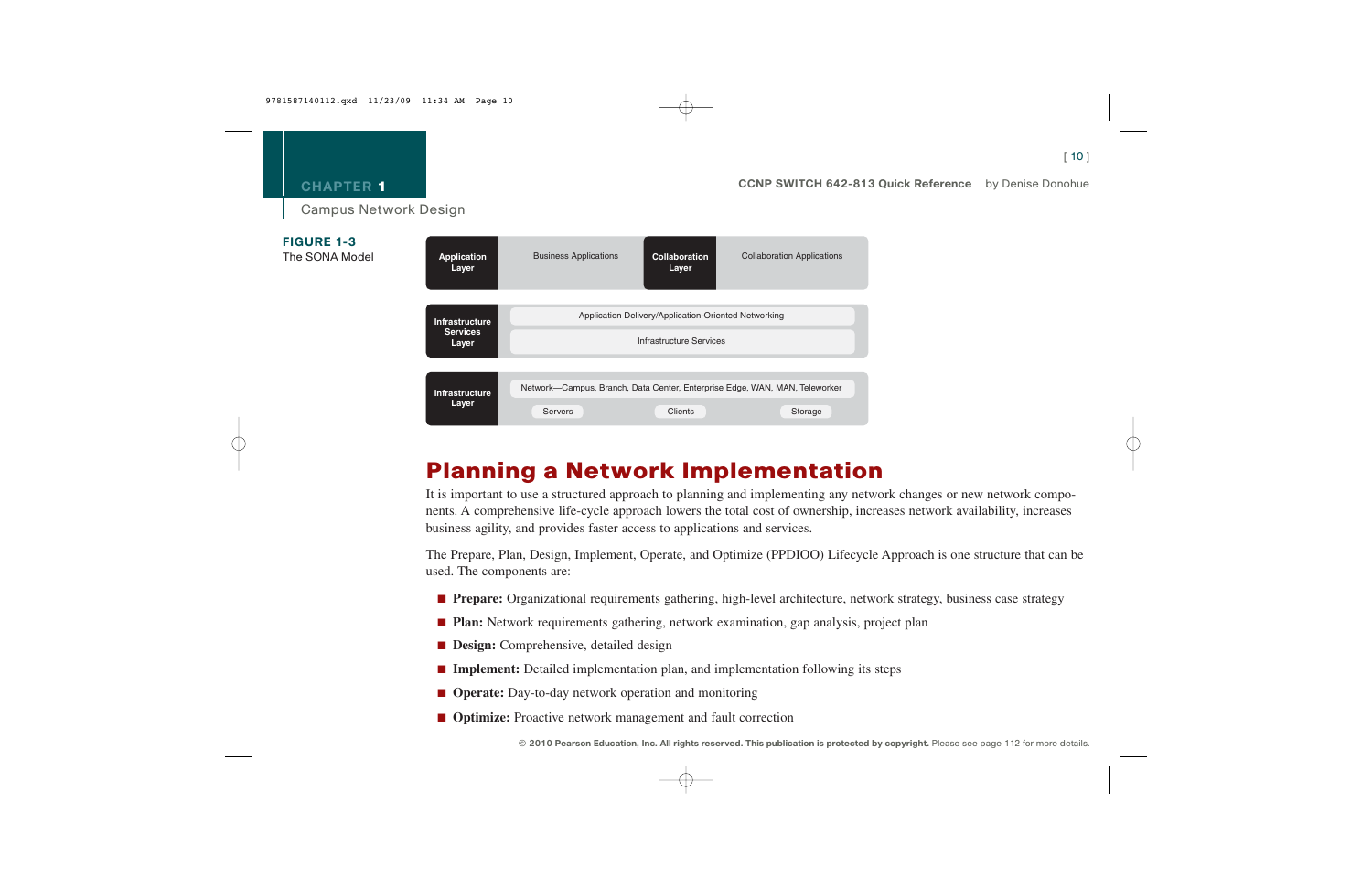$[11]$ 

Campus Network Design

Network engineers at the CCNP level will likely be involved at the implementation and following phases. They can also participate in the design phase. It is important to create a detailed implementation plan that includes test and verification procedures and a rollback plan. Each step in the implementation plan should include a description, a reference to the design document, detailed implementation and verification instructions, detailed rollback instructions, and the estimated time needed for completion. A complex implementation should be done in sections, with testing at each incremental section.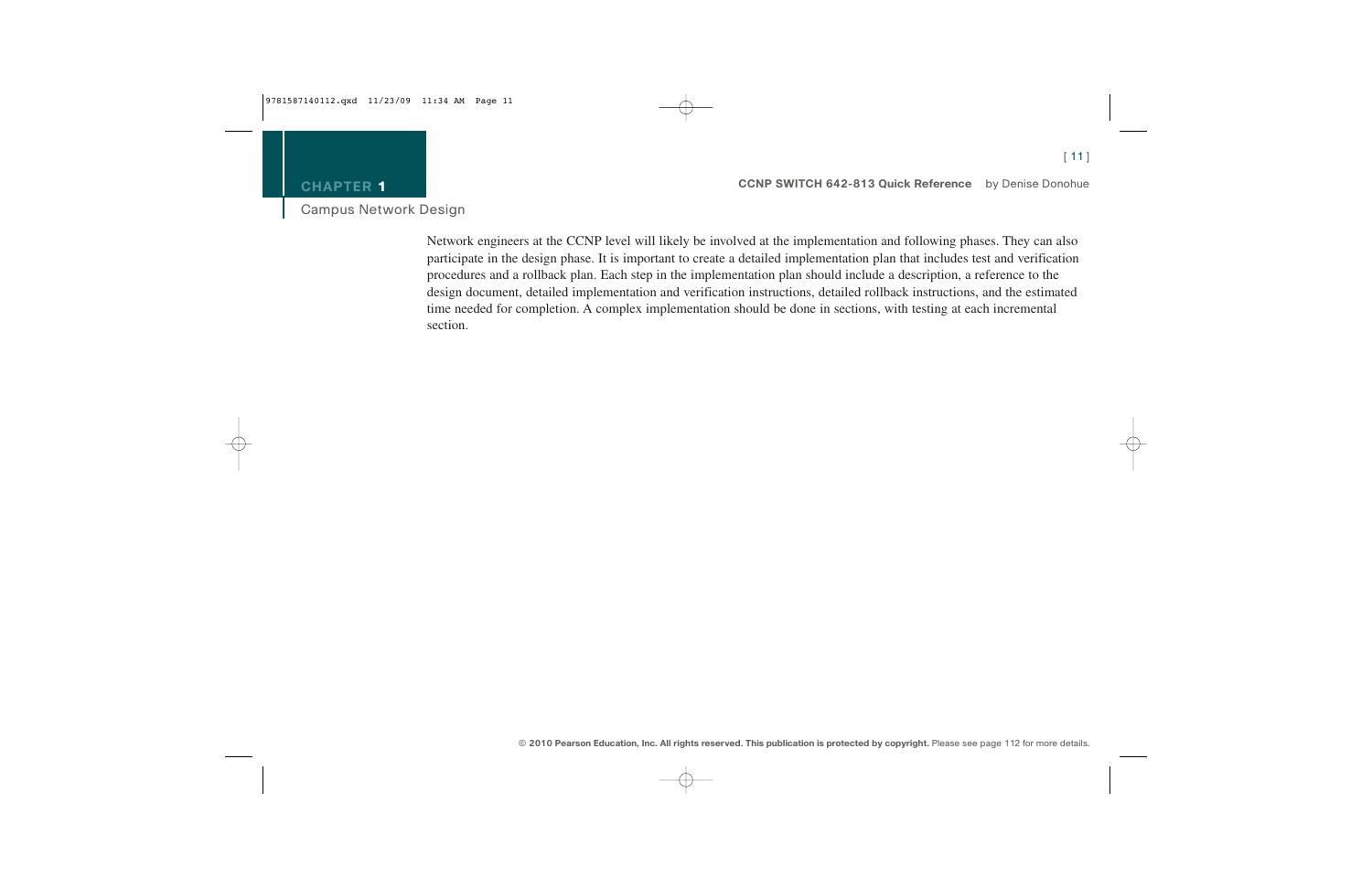[ 12 ]

VLAN Implementation

# **Chapter 2** VLAN Implementation

VLANs are used to break large campus networks into smaller pieces. The benefit of this is to minimize the amount of broadcast traffic on a logical segment.

# VLAN Overview

A virtual LAN (VLAN) is a logical LAN, or a logical subnet. It defines a broadcast domain. A physical subnet is a group of devices that shares the same physical wire. A logical subnet is a group of switch ports assigned to the same VLAN, regardless of their physical location in a switched network. VLAN membership can be assigned either statically by port, or dynamically by MAC address or username.

Two types of VLANs are:

- **n End-to-end VLAN:** VLAN members reside on different switches throughout the network. They are used when hosts are assigned to VLANs for policy reasons, rather than physical location. This provides users a consistent policy and access to resources regardless of their location. It also makes troubleshooting more complex because so many switches can carry traffic for a specific VLAN, and broadcasts can traverse many switches. Figure 2-1 shows end-toend VLANs.
- **n Local VLAN:** Hosts are assigned to VLANs based on their location, such as a floor in a building. This design is more scalable and easier to troubleshoot because the traffic flow is more deterministic. It enables more redundancy and minimizes failure domains. It does require a routing function to share resources between VLANs. Figure 2-2 shows an example of local VLANs.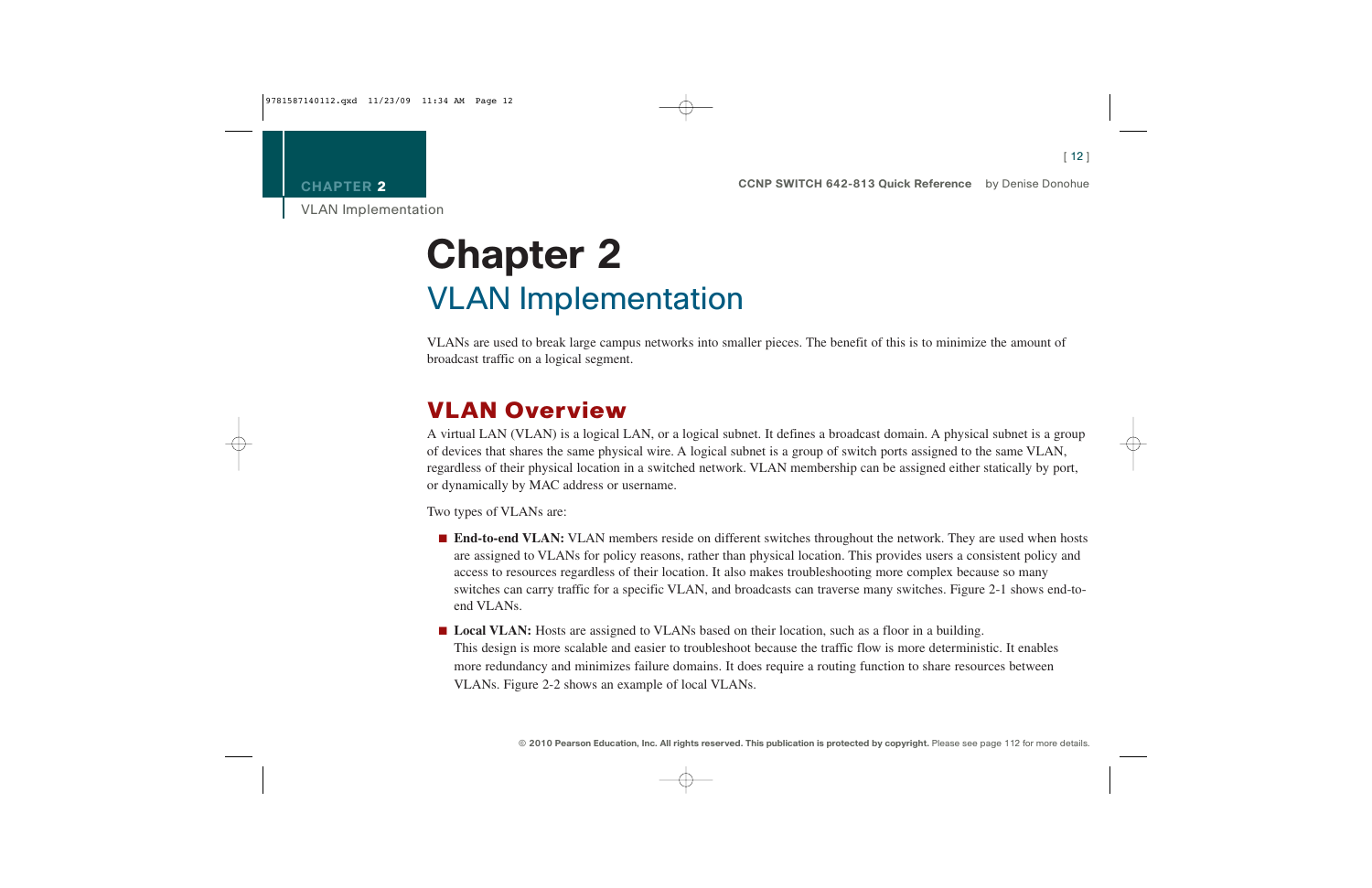VLAN Implementation

# **FIGURE 2-1**

End-to-End VLANs



**FIGURE 2-2** Local VLANs



#### **CCNP SWITCH 642-813 Quick Reference** by Denise Donohue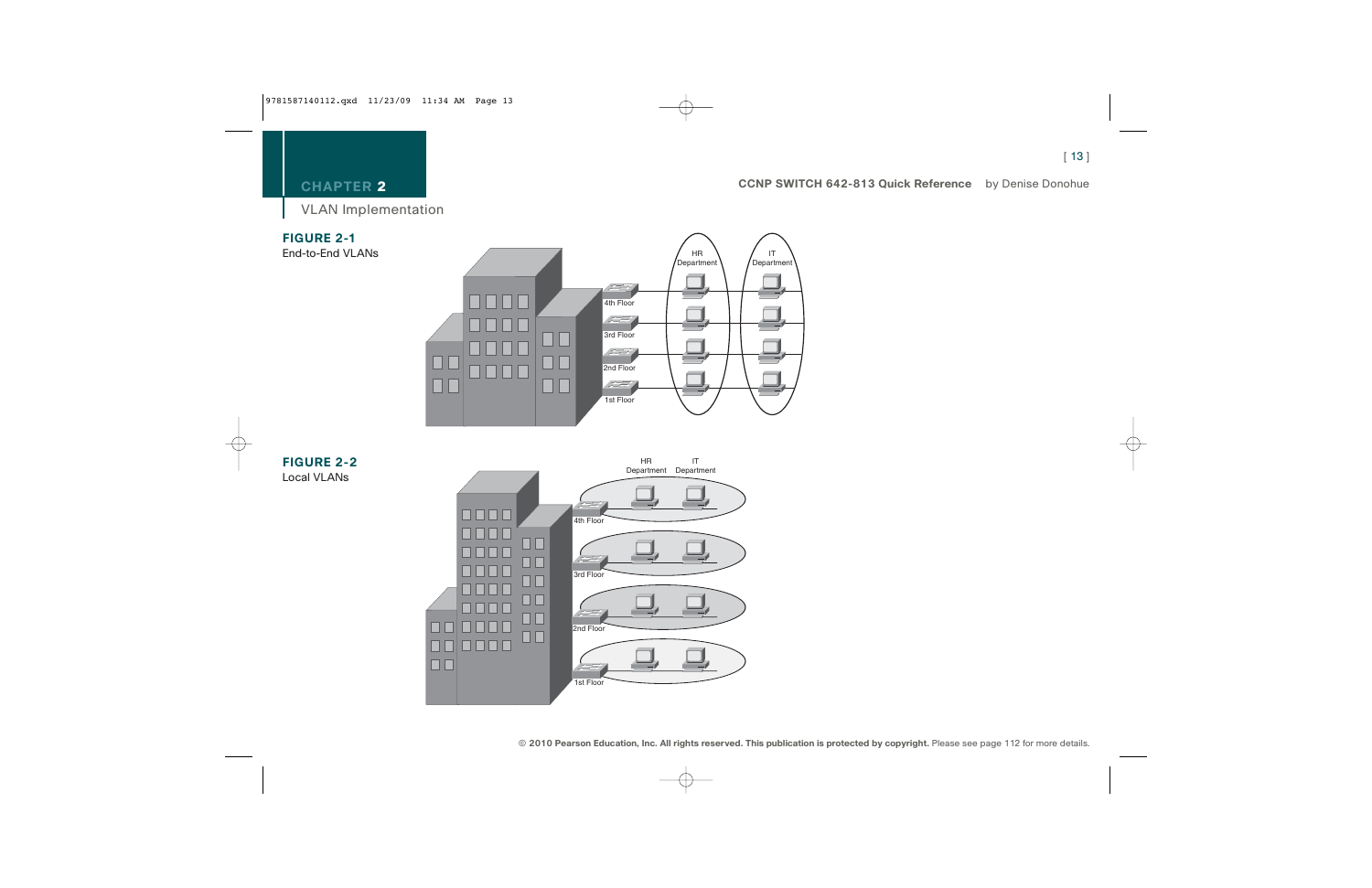VLAN Implementation

When planning a VLAN structure, consider traffic flows and link sizing. Take into account the entire traffic pattern of applications found in your network. For instance, IP voice media traffic travels directly between phones, but signaling traffic must pass to the Unified Communications Manager. Multicast traffic must communicate back to the routing process and possibly call upon a Rendezvous Point. Various user applications, such as email and Citrix, place different demands on the network.

Application flow influences link bandwidth. Remember that uplink ports need to handle all hosts communicating concurrently, and although VLANs logically separate traffic, traffic in different VLANs still travels over the same trunk line. Benchmark throughput for critical application and user data during peak hours; then analyze the results for any bottlenecks throughout the layered design.

User access ports are typically Fast Ethernet or faster. Access switches must have the necessary port density and can be either Layer 2 or Layer 3. Ports from user Access to the Distribution layer should be Gigabit Ethernet or better, with an oversubscription ratio of no more than 20:1. Distribution switches should be multilayer or Layer 3. Links from Distribution to the Core should be Gigabit Etherchannel or 10-Gig Ethernet, with an oversubscription of no more than 4:1.

# **VLAN Planning**

Before beginning a VLAN implementation, you need to determine the following information:

- VLAN numbering, naming and IP addressing scheme
- VLAN placement—local or multiple switches
- $\blacksquare$  Are any trunks necessary and where?
- $\blacksquare$  VTP parameters
- $\blacksquare$  Test and verification plan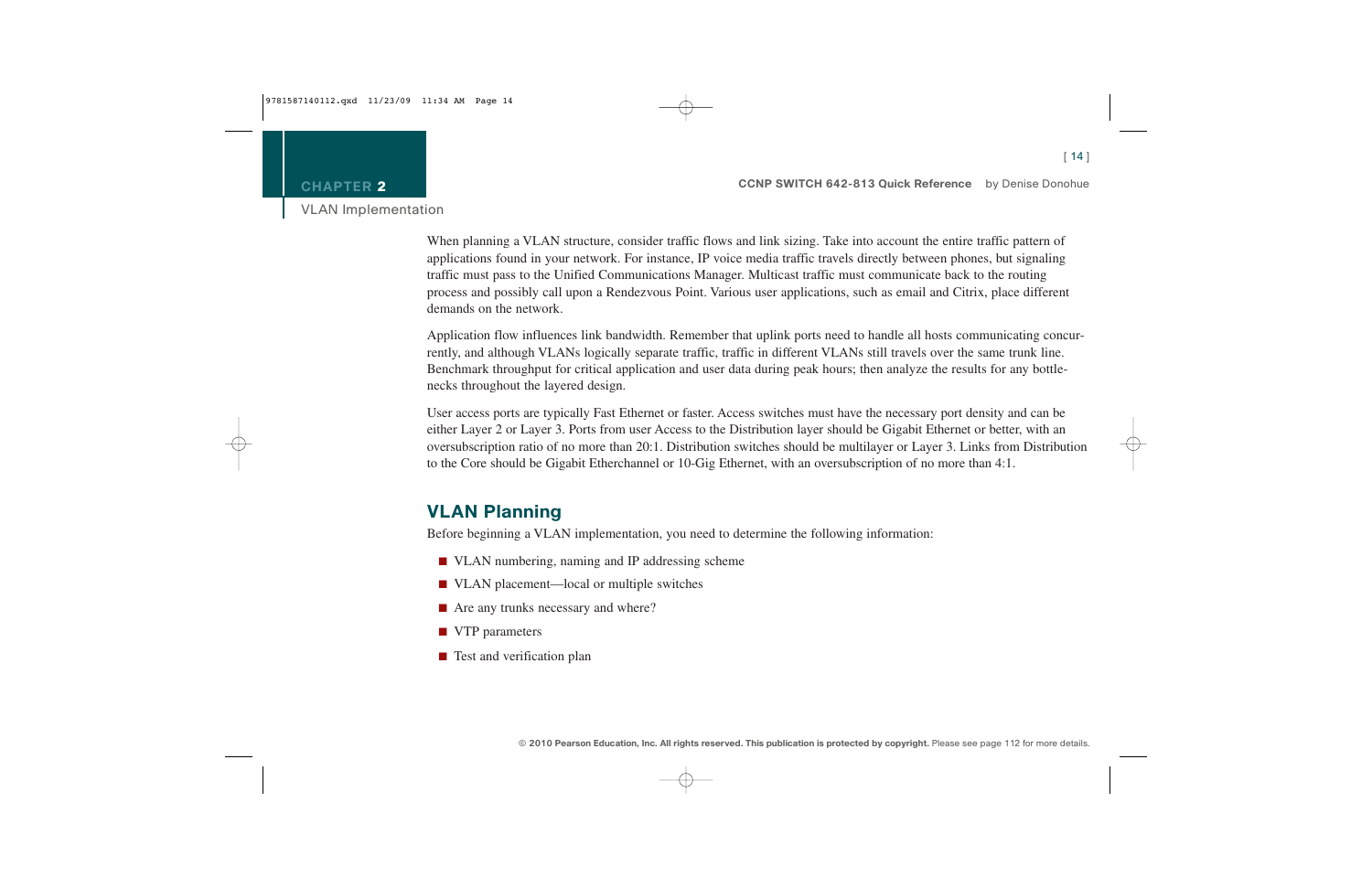VLAN Implementation

# **Creating a VLAN and Assigning Ports**

VLANs must be created before they can be used. Creating VLANs is easy—in global configuration mode just identify the VLAN number and optionally name it!

(config)# **vlan 12** (config-vlan)# **name MYVLAN**

Delete a VLAN by using the same command with **no** in front of it. There is no need to include the name when deleting.

When statically assigning ports to VLANs, first make the interface an access port, and then assign the port to a VLAN. At the interface configuration prompt:

```
(config-if)# switchport mode access
(config-if)# switchport access vlan 12
```
# **Verifying VLAN Configuration**

To see a list of all the VLANs and the ports assigned to them, use the command **show vlan**. To narrow down the information displayed, you can use these keywords after the command: **brief**, **id**, *vlan-number*, or **name** *vlan-name*:

```
ASW# show vlan brief
VLAN Name Status Ports
    —— ———————————————— ————- ———————————————
1 default active Fa0/1, Fa0/2, Fa0/3,
   Fa0/10,Fa0/11,Fa0/12
20 VLAN0020 active Fa0/5,Fa0/6,Fa0/7
21 VLAN0021 active Fa0/8,Fa0/9
1002 fddi-default active
1003 trcrf-default active
1004 fddinet-default active
1005 trbrf-default active
```
 $[15]$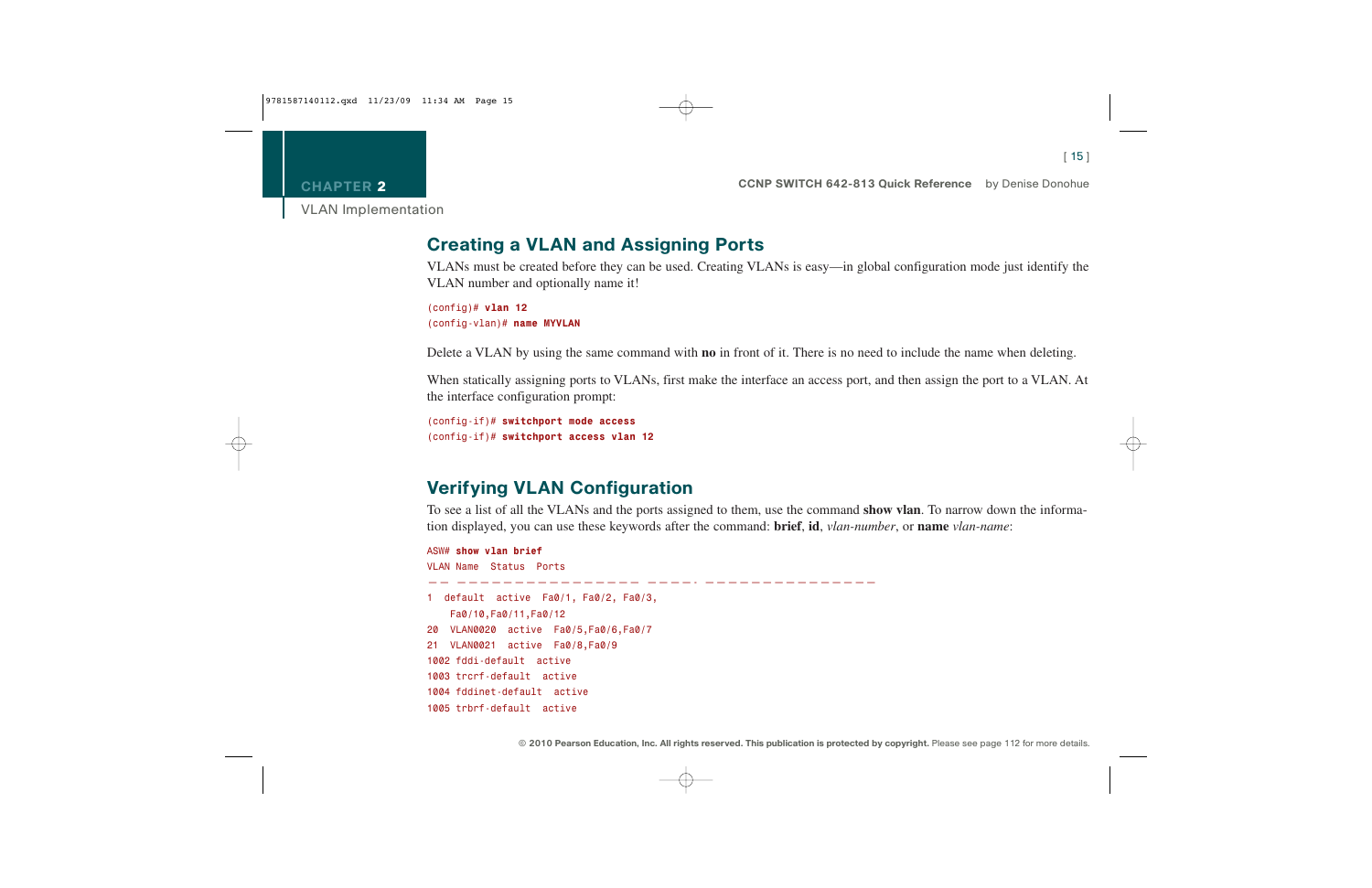$[16]$ 

VLAN Implementation

Other verification commands include:

- <sup>n</sup> **show running-config interface** *interface no*: Use the following to verify the VLAN membership of the port: ASW# **show run interface fa0/5** Building configuration... Current configuration 64 bytes interface FastEthernet 0/5 switchport access vlan 20 switchport mode access
- show mac address-table interface *interface-no. vlan-vlan* no: Use the following to view MAC addresses learned through that port for the specified VLAN:

```
ASW# show mac address-table interface fa0/1
   Mac Address Table
—————————————————————Vlan Mac Address Type Ports
—— —————- —— ——-
1 0030.b656.7c3d DYNAMIC Fa0/1
Total Mac Addresses for this criterion: 1
```
<sup>n</sup> **show interfaces** *interface-no*. **switchport**: Use the following to see detailed information about the port configuration, such as entries in the Administrative Mode and Access Mode VLAN fields:

```
ASW# show interfaces fa0/1 switchport
Name: Fa0/1
Switchport: Enabled
Administrative Mode: dynamic desirable
Operational Mode: static access
Administrative Trunking Encapsulation: negotiate
```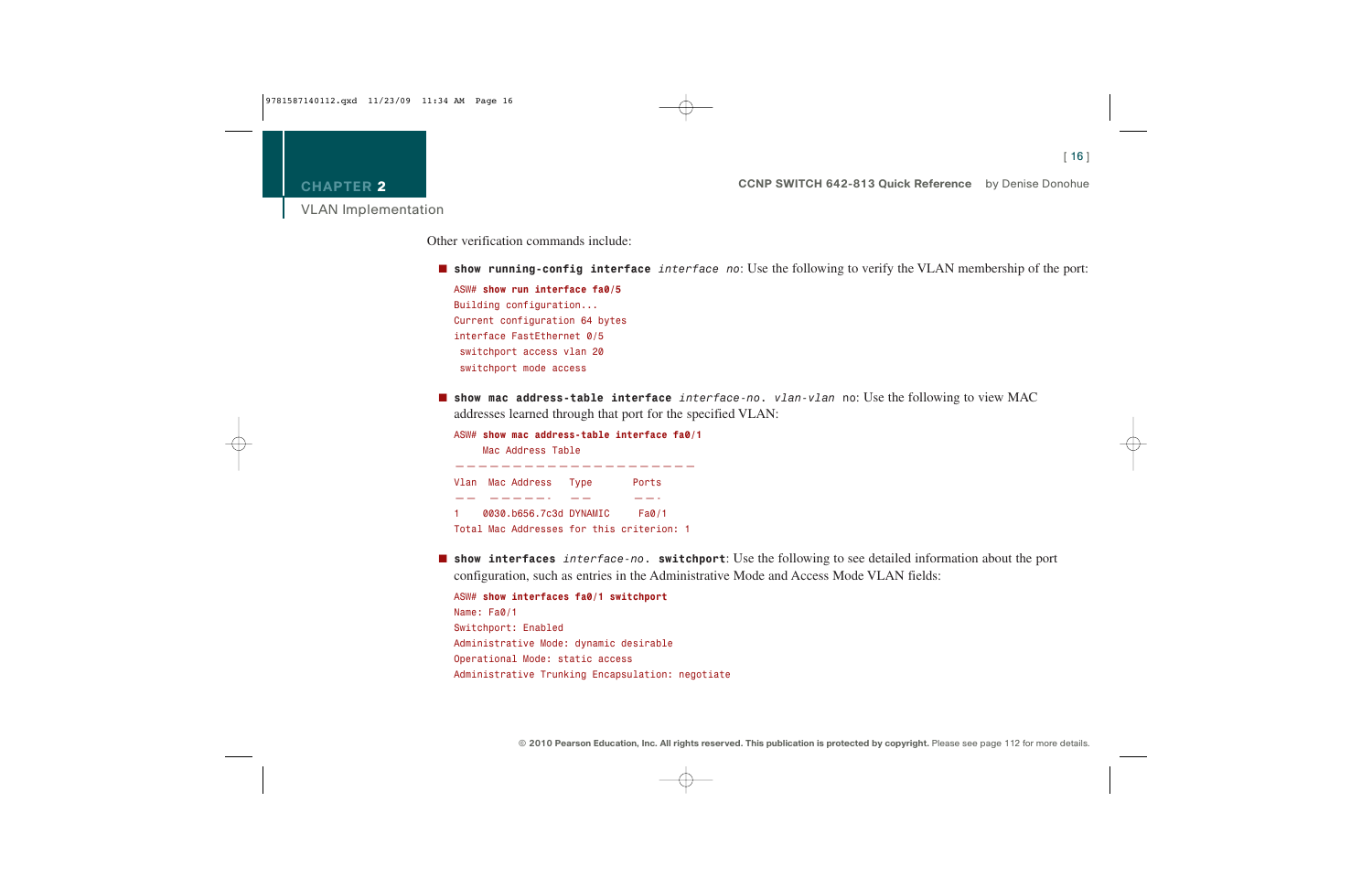**CCNP SWITCH 642-813 Quick Reference** by Denise Donohue

#### **CHAPTER**  2

VLAN Implementation

Operational Trunking Encapsulation: native Negotiation of Trunking: On Access Mode VLAN: 1 (default) Trunking Native Mode VLAN: 1 (default) Trunking VLANs Enabled: ALL Pruning VLANs Enabled: 2-1001 Protected: false Unknown unicast blocked: false Unknown multicast blocked: false Broadcast Suppression Level: 100 Multicast Suppression Level: 100 Unicast Suppression Level: 100

# VLAN Trunking

A trunk is a link that carries traffic for more than one VLAN. Trunks multiplex traffic from multiple VLANs. They typically connect switches and enable ports on multiple switches to be assigned to the same VLAN.

Two methods of identifying VLANs over trunk links are:

- **Inter-Switch Link (ISL):** A Cisco proprietary method that encapsulates the original frame in a header, which contains VLAN information. It is protocol-independent and can identify Cisco Discovery Protocol (CDP) and bridge protocol data unit (BPDU) frames.
- **802.1Q:** Standards-based, tags the frames (inserts a field into the original frame immediately after the source MAC address field), and supports Ethernet and Token Ring networks.

When a frame comes into a switch port, the frame is tagged internally within the switch with the VLAN number of the port. When it reaches the outgoing port, the internal tag is removed. If the exit port is a trunk port, its VLAN is identified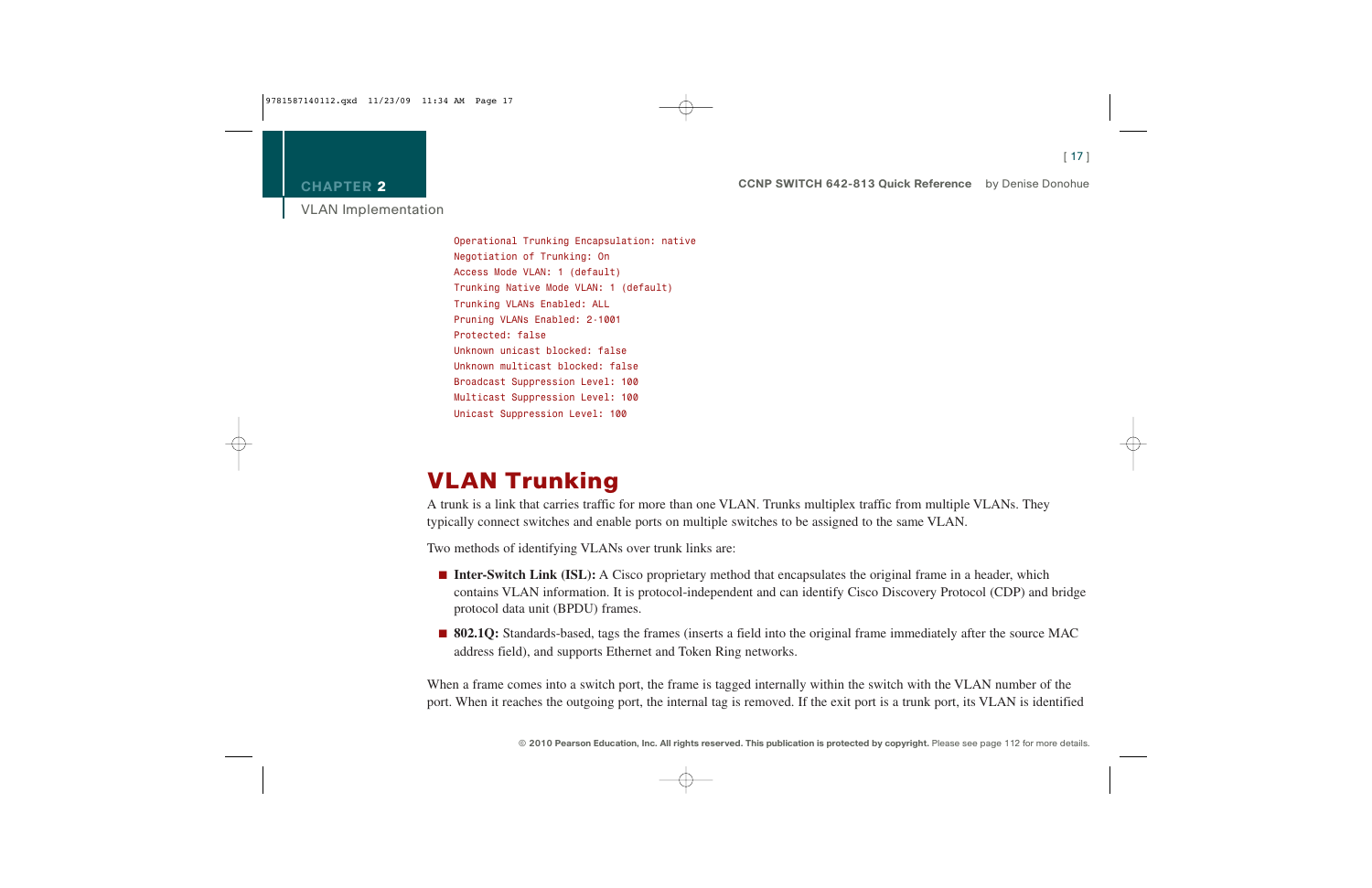[ 18 ]

#### **CHAPTER**  2

in either the ISL encapsulation or the 802.1Q tag. The switch on the other end of the trunk removes the ISL or 802.1Q information, checks the VLAN of the frame, and adds the internal tag. If the exit port is a user port, the original frame is sent out unchanged, making the use of VLANs transparent to the user.

If a nontrunking port receives an ISL-encapsulated packet, the port cannot remove the ISL header. By default, the system installs ISL system CAM entries and drops ISL packets. In special, rare circumstances, these CAM entries are installed for every active VLAN in the switch. To prevent such collisions, enter the **no-isl-entries enable** command on switches connected to other switches. If the ISL header and footer cause the MTU size to be exceeded, it might be counted as an error.

If a nontrunking port receives an 802.1Q frame, the source and destination MAC addresses are read, the tag field is ignored, and the frame is switched normally at Layer 2.

# **Configuring a Trunk Link**

Ports can become trunk ports either by static configuration or dynamic negotiation using Dynamic Trunking Protocol (DTP). A switch port can be in one of five DTP modes:

- **Access:** The port is a user port in a single VLAN.
- **n Trunk:** The port negotiates trunking with the port on the other end of the link.
- **n Non-negotiate:** The port is a trunk and does not do DTP negotiation with the other side of the link.
- **n Dynamic Desirable:** Actively negotiates trunking with the other side of the link. It becomes a trunk if the port on the other switch is set to **trunk**, **dynamic desirable**, or **dynamic auto** mode.
- **n Dynamic Auto:** Passively waits to be contacted by the other switch. It becomes a trunk if the other end is set to **trunk** or **dynamic desirable** mode.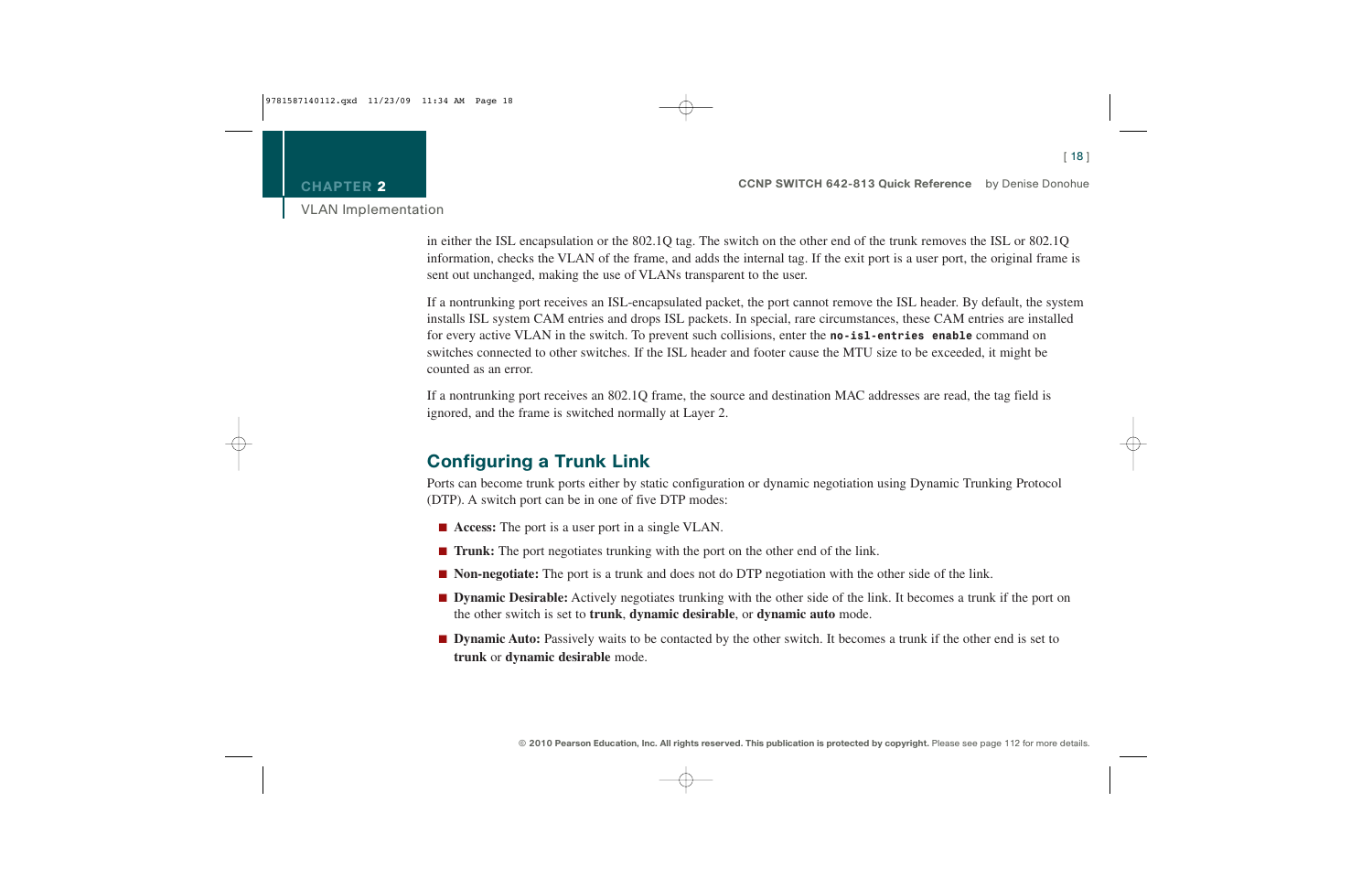Configure a port for trunking at the interface configuration mode:

```
(config-if)#switchport mode {dynamic {auto | desirable} | trunk}
```
If dynamic mode is used, DTP negotiates the trunking state and encapsulation. If trunk mode is used, you must specify encapsulation, and you can disable all DTP negotiation:

```
(config-if)#switchport trunk encapsulation {isl | dot1q | negotiate}
(config-if)# switchport nonnegotiate
```
If you use 802.1Q, specify a native VLAN for the trunk link with the command:

```
(config-if)# switchport trunk native vlan vlan-no
```
Frames from the native VLAN are sent over the trunk link untagged. Native VLAN must match on both sides of the trunk link. VLAN 1 is the default native VLAN for all ports, but best practice is to set the native VLAN to one not assigned to users. This practice also decreases the danger of having a large spanning tree instance in VLAN1.

# **VLANs Allowed on the Trunk**

By default, a trunk carries traffic for all VLANs. You can change that behavior for a particular trunk link by giving the following command at the interface config mode:

#### **switchport trunk allowed vlan** *vlans*

Make sure that both sides of a trunk link enable the same VLANs.

#### **Verifying a Trunk Link**

Two commands you can use to verify your trunk configuration are

```
# show running-config
# show interfaces [interface no.] switchport | trunk
```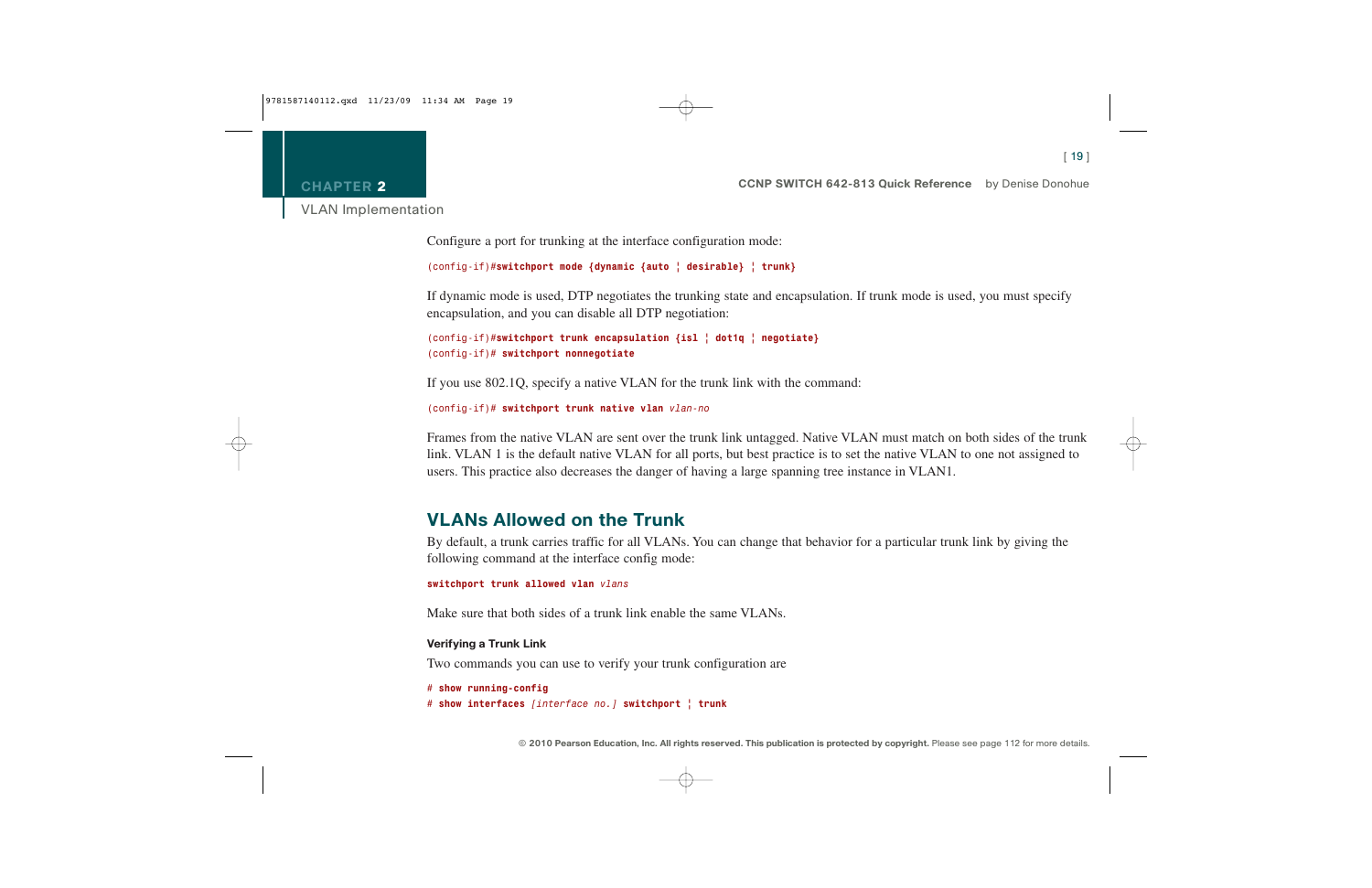#### **CCNP SWITCH 642-813 Quick Reference** by Denise Donohue

VLAN Implementation

Using the **trunk** keyword with the **show interfaces** command gives information about the trunk link:

# **show interfaces fastethernet 0/1 trunk** Port Mode Encapsulation Status Native vlan Fa0/1 desirable n-802.1q trunking 1 Port Vlans allowed on trunk Fa0/1 1-150 <further output omitted>

## **Best Practices for Trunking**

- Change the Native VLAN to one not assigned to any users.
- <sup>n</sup> On links that should be trunks, turn off trunking negotiation by setting the mode to **trunk**, specifying the encapsulation type, and adding the **nonnegotiate** command.
- <sup>n</sup> On links that should never be trunks, turn off trunking negotiation by setting the switchport mode to **host**. This sets it as an access port, enables Portfast, and disables EtherChannel negotiation.
- Limit the VLAN traffic carried by the trunk to only those VLANs it needs to carry.

# VLAN Trunking Protocol

VLAN Trunking Protocol (VTP) is a Cisco-proprietary protocol that runs over trunk links and synchronizes the VLAN databases of all switches in the VTP domain. A VTP domain is an administrative group; all switches within that group must have the same VTP domain name configured, or they do not synchronize databases.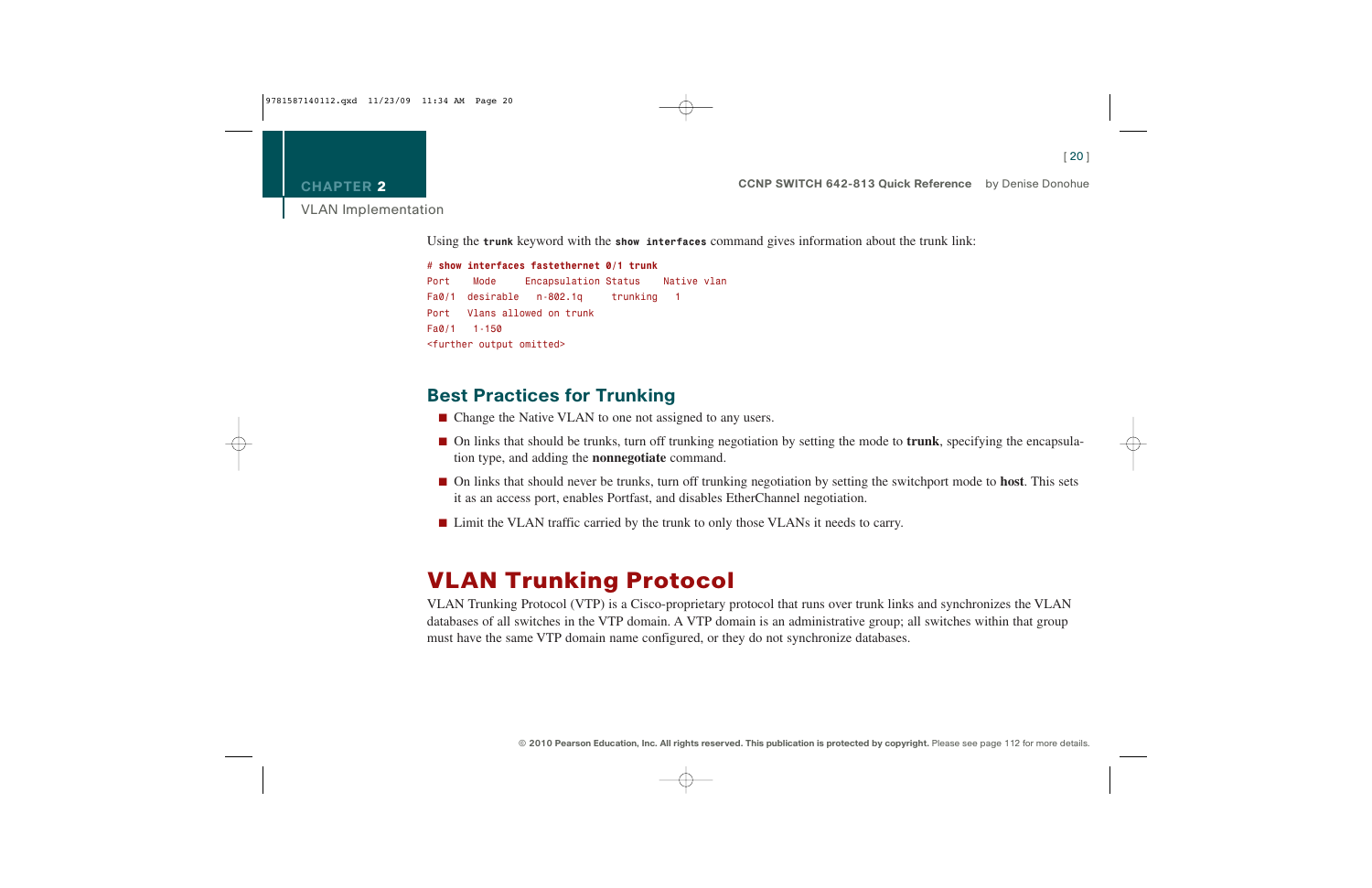VLAN Implementation

VTP works by using Configuration Revision numbers and VTP advertisements:

- <sup>n</sup> All switches send out VTP advertisements every five minutes or when there is a change to the VLAN database (when a VLAN is created, deleted, or renamed).
- VTP advertisements contain a Configuration Revision number. This number is increased by one for every VLAN change.
- <sup>n</sup> When a switch receives a VTP advertisement, it compares the Configuration Revision number against the one in its VLAN database.
- <sup>n</sup> If the new number is higher, the switch overwrites its database with the new VLAN information and forwards the information to its neighbor switches.
- $\blacksquare$  If the number is the same, the switch ignores the advertisement.
- <sup>n</sup> If the new number is lower, the switch replies with the more up-to-date information contained in its own database.

# **VTP Switch Roles**

A switch can be a VTP:

- <sup>n</sup> **Server:** The default VTP role. Servers can create, delete, and rename VLANs. They originate both periodic and triggered VTP advertisements and synchronize their databases with other switches in the domain.
- **n Client:** Clients cannot make VLAN changes. They originate periodic VTP advertisements and synchronize their databases with other switches in the domain.
- **Transparent:** It can create, delete, and rename VLANs, but its VLANs are only local. It does not originate advertisements or synchronize its database with any other switches. It forwards VTP advertisements out its trunk links, however.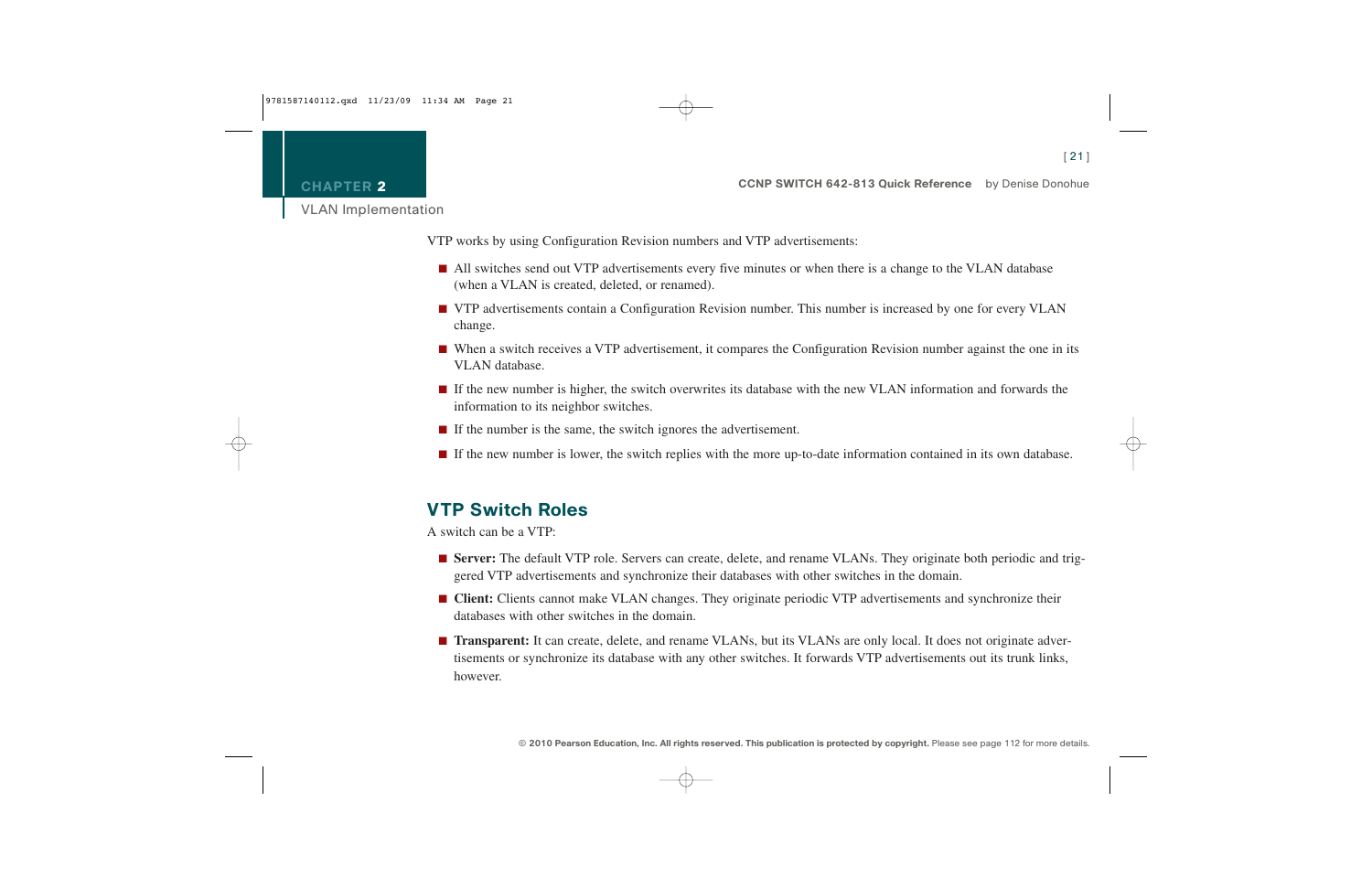The two versions of VTP are Version 1 and Version 2. To use Version 2, all switches in the domain must be capable of using it. Configure one server for Version 2, and the information is propagated through VTP. Version 2 has the following added features:

- It supports Token Ring VLANs.
- Transparent switches pass along messages from both versions of VTP.
- Consistency checks are performed only when changes are configured through the CLI or SNMP.

# **Configuring VTP**

VTP configuration is done at the global config mode. To configure the switch's VTP mode:

```
(config)# vtp {server | client |transparent}
```
To configure the VTP domain name:

```
(config)# vtp domain name
```
To configure a VTP password (all switches in the domain must use the same password):

```
(config)# vtp password password
```
To configure the switch to use VTP Version 2:

```
(config)# vtp version 2
```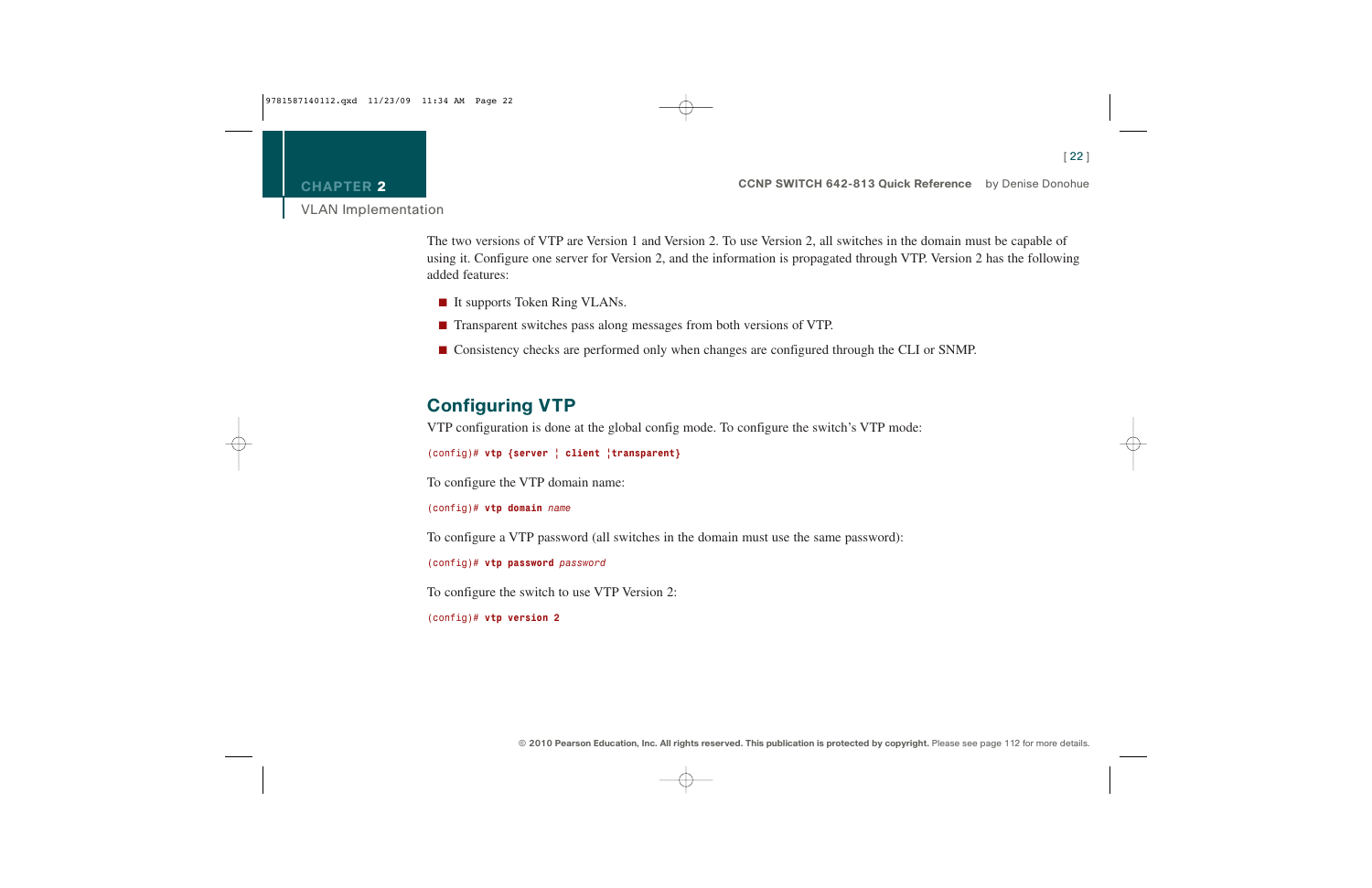VLAN Implementation

# **Verifying and Monitoring VTP**

To get basic information about the VTP configuration, use show vtp status. The example shows the default settings:

```
# show vtp status
VTP Version : 1
Configuration Revision : 0
Maximum VLANs supported locally : 1005
Number of existing VLANs : 5
VTP Operating Mode : Server
VTP Domain Name :
(config)#
VTP Pruning Mode : Disabled
VTP V2 Mode : Disabled
VTP Traps Generation : Disabled
MD5 digest :
```
# **Adding a New Switch to a VTP Domain**

Adding a new switch in client mode does not prevent it from propagating its incorrect VLAN information. A server synchronizes to a client if the client has the higher configuration revision number. You must reset the revision number back to 0 on the new switch. To be safe, follow these steps:

- **Step 1.** With the switch disconnected from the network, set it as VTP transparent and delete the vlan.dat file from its flash memory.
- **Step 2.** Set it to a fake VTP domain name and into client mode.
- **Step 3.** Reboot the switch.
- **Step 4.** Configure the correct VTP settings, such as domain, password, mode, and version.
- **Step 5.** Connect the switch to the network, and verify that it receives the correct information.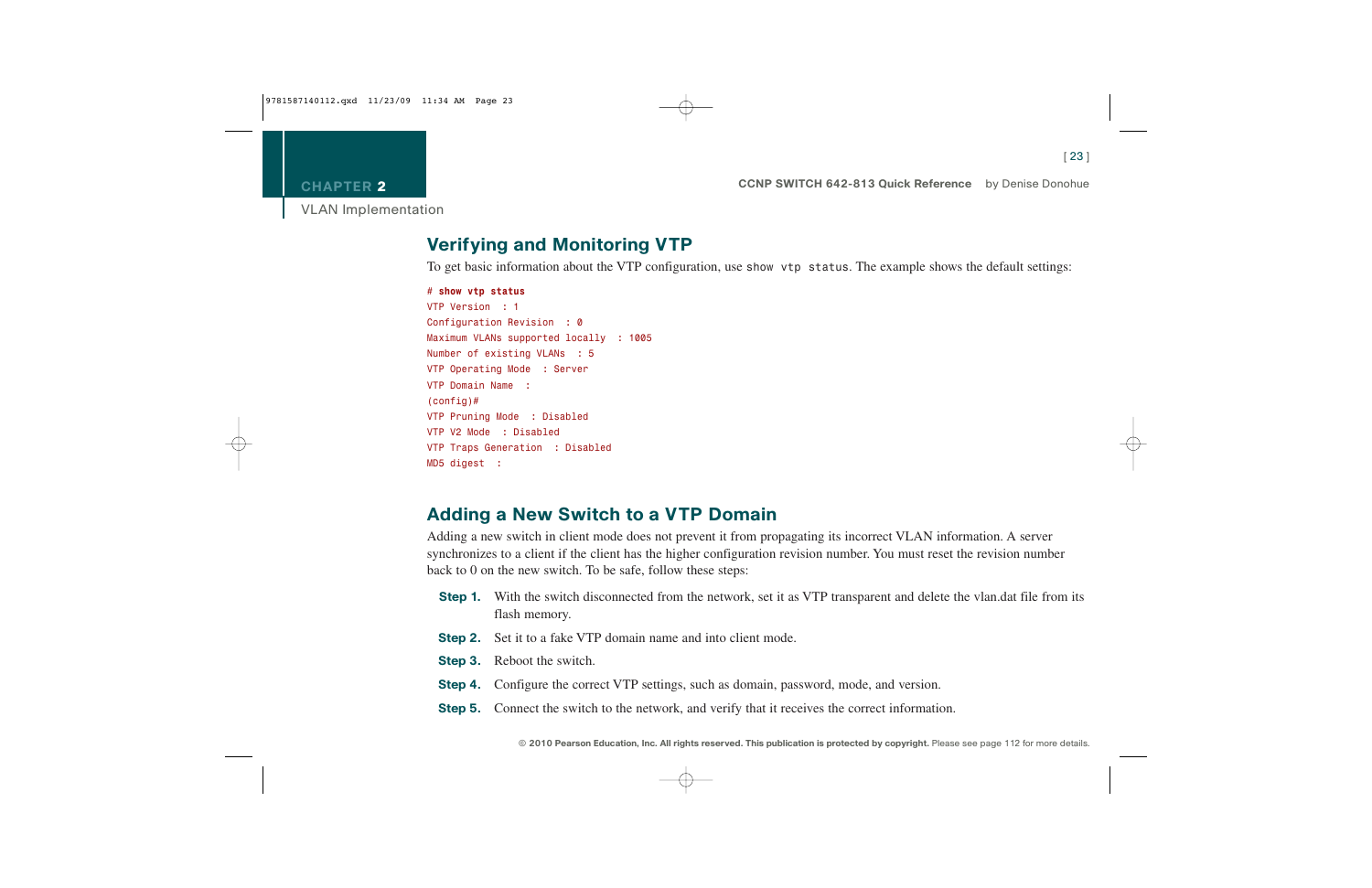[ 24 ]

#### **CHAPTER**  2

VLAN Implementation

# **EtherChannels**

An EtherChannel is a way of combining several physical links between switches into one logical connection. Normally, Spanning Tree blocks redundant links; EtherChannels get around that and enable load balancing across those links. Traffic is balanced between the channel links on the basis of such things as source or destination MAC address or IP address. The EtherChannel load-balancing method is configured at global configuration mode.

#### (config)# **port-channel load-balance** *type*

A logical interface—called the Port Channel interface—is created. Configuration can be applied to both the logical and physical interfaces.

Some guidelines for EtherChannels follows:

- **n** Interfaces in the channel do not have to be physically next to each other or on the same module.
- All ports must be the same speed and duplex.
- All ports in the bundle should be enabled.
- None of the bundle ports can be a SPAN port.
- Assign an IP address to the logical Port Channel interface, not the physical ones, if using a Layer 3 EtherChannel.
- <sup>n</sup> Put all bundle ports in the same VLAN, or make them all trunks. If they are trunks, they must all carry the same VLANs and use the same trunking mode.
- The configuration you apply to the Port Channel interface affects the entire EtherChannel. The configuration you apply to a physical interface affects only that interface.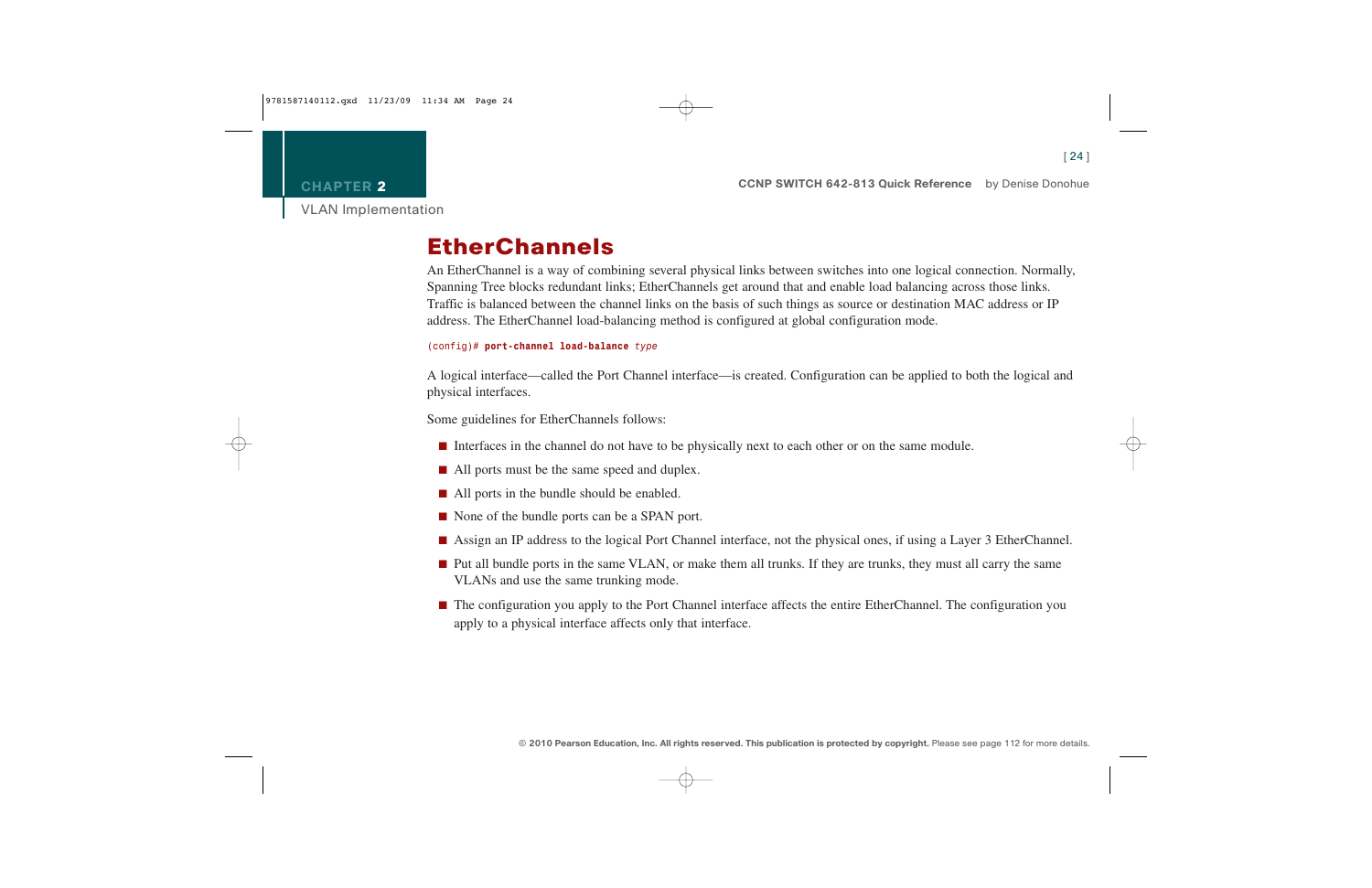VLAN Implementation

# **Configuring an EtherChannel**

Basically, you should configure the logical interface and then put the physical interfaces into the channel group:

```
(config)# interface port-channel number
![any additional configuration, such as trunking for a Layer 2 EtherChannel]
```
For a Layer 3 EtherChannel, add the following:

```
(config-if)# no switchport
(config-if)# ip address address mask
```
Then, at each port that is part of the EtherChannel, use the following:

```
(config)# interface { number | range interface – interface}
(config-if)# channel-group number mode {auto | desirable | on}
```
Putting the IP address on the Port Channel interface creates a Layer 3 EtherChannel. Simply putting interfaces into a channel group creates a Layer 2 EtherChannel, and the logical interface is automatically created.

The Cisco proprietary Port Aggregation Protocol (PAgP) dynamically negotiates the formation of a channel. There are three PAgP modes:

- **n On:** The port channels without using PAgP negotiation. The port on the other side must also be set to On.
- <sup>n</sup> **Auto:** Responds to PAgP messages but does not initiate them. Port channels if the port on the other end is set to Desirable. This is the default mode.
- **n Desirable:** Port actively negotiates channeling status with the interface on the other end of the link. Port channels if the other side is Auto or Desirable.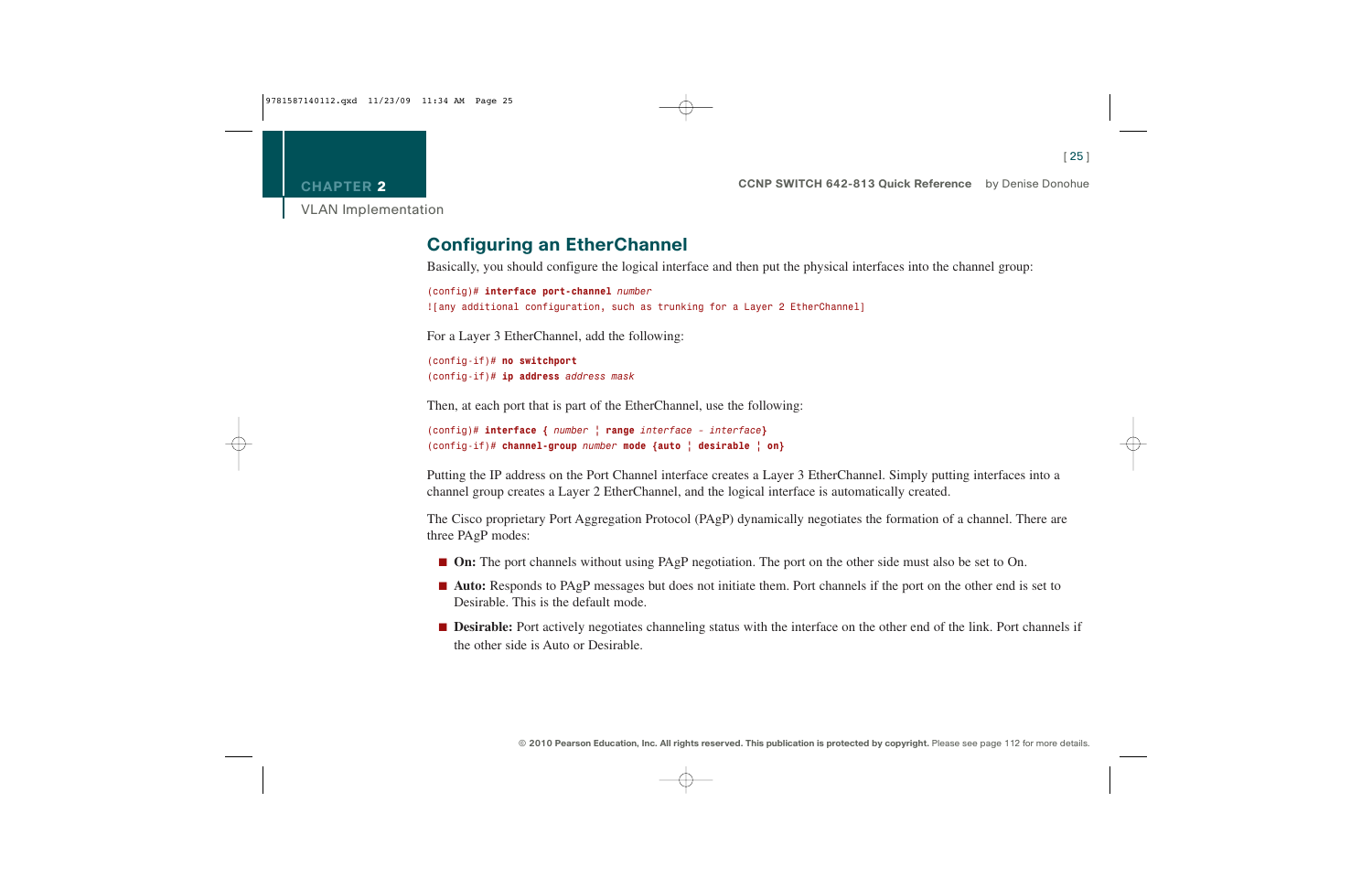VLAN Implementation

Link Aggregation Control Protocol (LACP) is an IEEE standard protocol, IEEE 802.3ad, which does the same thing. LACP modes follow:

- **n On:** The port channels without using LACP negotiation. The port on the other side must also be set to On.
- Active: Port actively negotiates channeling with the port on the other end of the link. A channel forms if the other side is Passive or Active.
- **n Passive:** Responds to LACP messages but does not initiate them. A channel forms only if the other end is set to Active.

If you want to use LACP, specify it under the interface and put the interface in either active or passive mode:

```
(config-if)# channel-protocol lacp
(config-if) channel-group number mode {active | passive}
```
# Verifying an EtherChannel

Some typical commands for verifying include the following:

- **# show running-config interface** *number*
- **# show interfaces** *number* **etherchannel**
- **# show etherchannel** *number* **port-channel**
- **# show etherchannel summary**
- # **show etherchannel load-balance**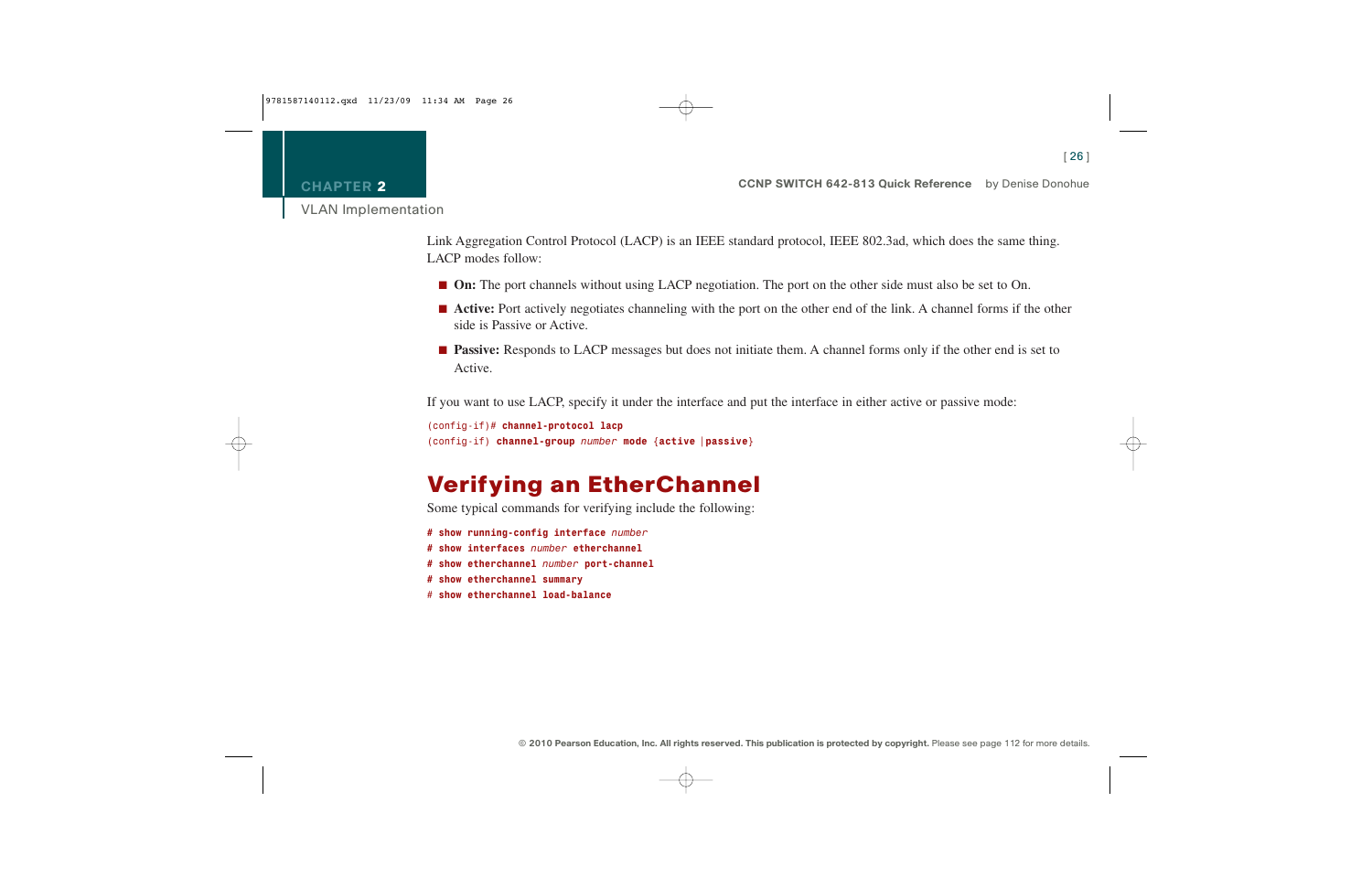VLAN Implementation

# Troubleshooting VLAN Issues

Configuration problems can arise when user traffic must traverse several switches. The following sections list some common configuration errors. But before you begin troubleshooting, create a plan. Check the implementation plan for any changes recently made, and determine likely problem areas.

# **Troubleshooting User Connectivity**

User connectivity can be affected by several things:

- **Physical connectivity:** Make sure the cable, network adapter, and switch port are good. Check the port's link LED.
- **n Switch configuration:** If you see FCS errors or late collisions, suspect a duplex mismatch. Check configured speed on both sides of the link. Make sure the port is enabled and set as an access port.
- **NORDER III VLAN configuration:** Make sure the hosts are in the correct VLAN.
- **n Allowed VLANs:** Make sure that the user VLAN is allowed on all appropriate trunk links.

# **Troubleshooting Trunking**

When troubleshooting trunking, make sure that physical layer connectivity is present before moving on to search for configuration problems such as

- $\blacksquare$  Are both sides of the link in the correct trunking mode?
- $\blacksquare$  Is the same trunk encapsulation on both sides?
- If 802.1Q, is the same native VLAN on both sides? Look for CDP messages warning of this error.
- Are the same VLANs permitted on both sides?
- $\blacksquare$  Is a link trunking that should not be?

[ 27 ]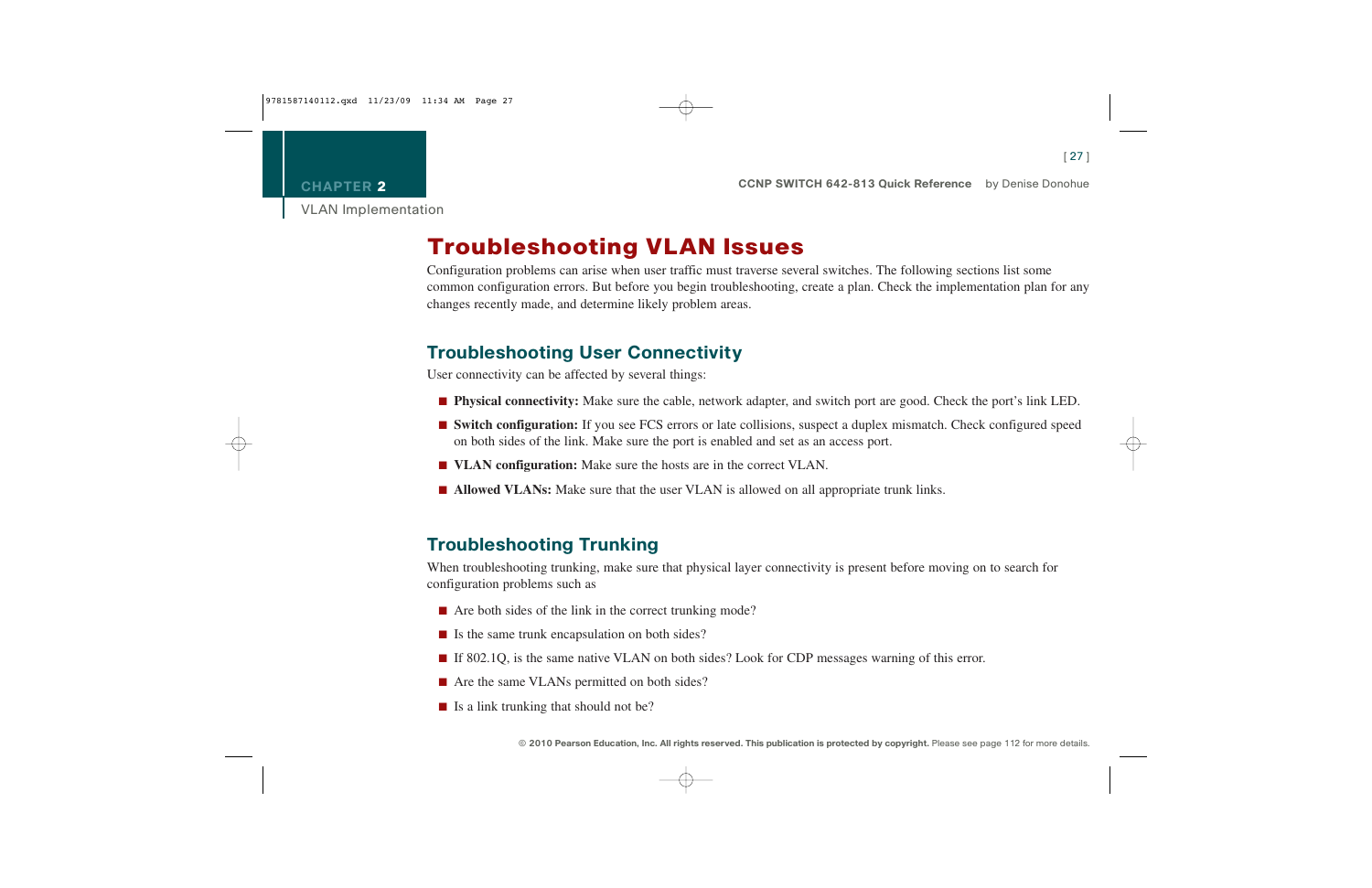[ 28 ]

#### **CHAPTER**  2

VLAN Implementation

# **Troubleshooting VTP**

The following are some common things to check when troubleshooting problems with VTP:

- $\blacksquare$  Make sure you are trunking between the switches. VTP is sent only over trunk links.
- <sup>n</sup> Make sure the domain name matches on both switches. (The name is case sensitive.)
- $\blacksquare$  If the switch is not updating its database, make sure it is not in transparent mode.
- <sup>n</sup> If using passwords, make sure they all match. To remove a password, use **no vtp password**.
- <sup>n</sup> If VLANs are missing, check the Revision number for a possible database overwrite. Also check the number of VLANs in the domain. There might be too many VLANs for VTP to update properly.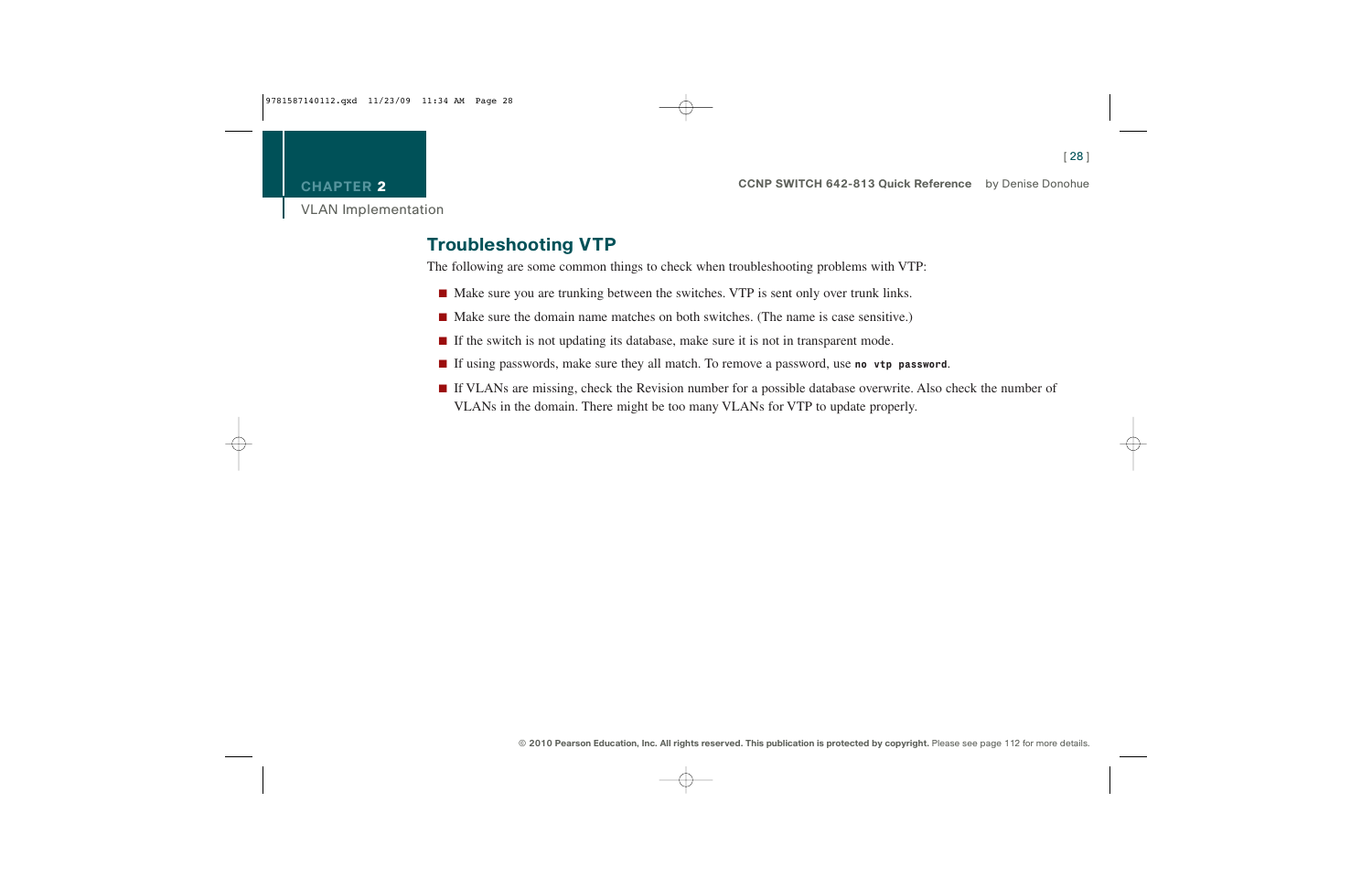Spanning Tree

# **Chapter 3** Spanning Tree

Ethernet network design balances two separate imperatives. First, Ethernet has no capacity for detecting circular paths. If such paths exist, traffic loops around and accumulates until new traffic is shut out. (This is called a broadcast storm.) Second, having secondary paths is good preparation for inevitable link failure.

Spanning Tree is a protocol that prevents loop formation by detecting redundant links and disabling them until needed. Designers can therefore build redundant links, and the protocol enables one to pass traffic and keep the other in reserve. When the active link fails, the secondary link is enabled quickly.

# Understanding the Spanning Tree Protocol

Switches either forward or filter Layer 2 frames. The way they make the forwarding/filtering decision can lead to loops in a network with redundant links. Spanning Tree is a protocol that detects potential loops and breaks them.

A Layer 2 switch is functionally the same thing as a transparent bridge. Transparent bridges:

- Learn MAC (Media Access Control) addresses by looking at the source address of incoming frames. They build a table mapping MAC address to port number.
- <sup>n</sup> Forward broadcasts and multicasts out all ports except the one in which they came. (This is called flooding.)
- <sup>n</sup> Forward unknown unicasts out all ports except the one in which they came. An unknown unicast is a message bound for a unicast MAC address that is not in the switch's table of addresses and ports.
- Do not make any changes to the frames as they forward them.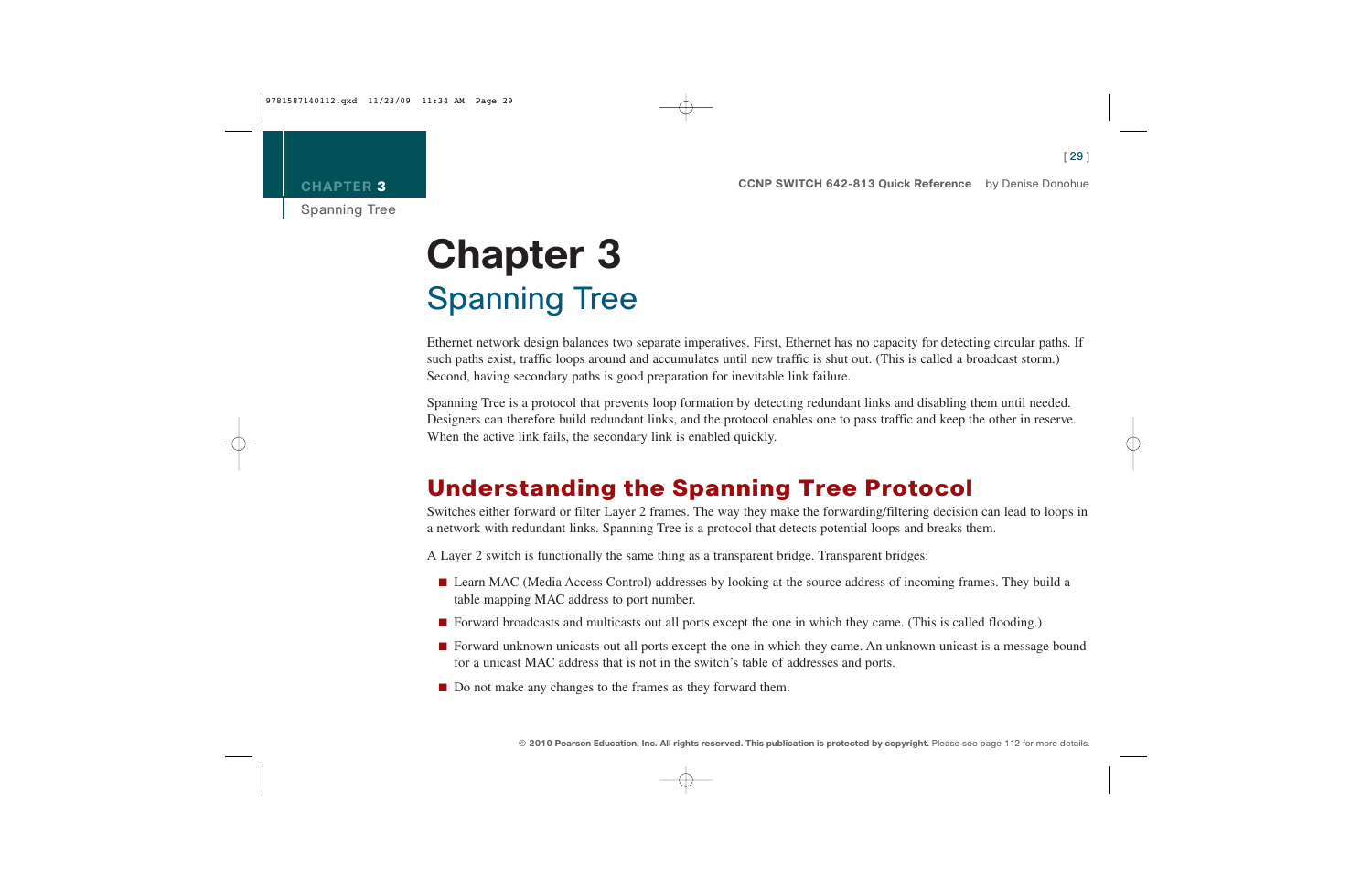#### Spanning Tree

**CCNP SWITCH 642-813 Quick Reference** by Denise Donohue

Spanning Tree Protocol (STP) works by selecting a root bridge and then selecting one loop-free path from the root bridge to every other switch. (STP uses the term *bridge* because it was written before there were switches.) Consider the following switched network (see Figure 3-1).

**FIGURE 3-1** Example Switched Topology



Spanning Tree must select

- $\blacksquare$  One root bridge
- One root port per nonroot bridge
- $\blacksquare$  One designated port per network segment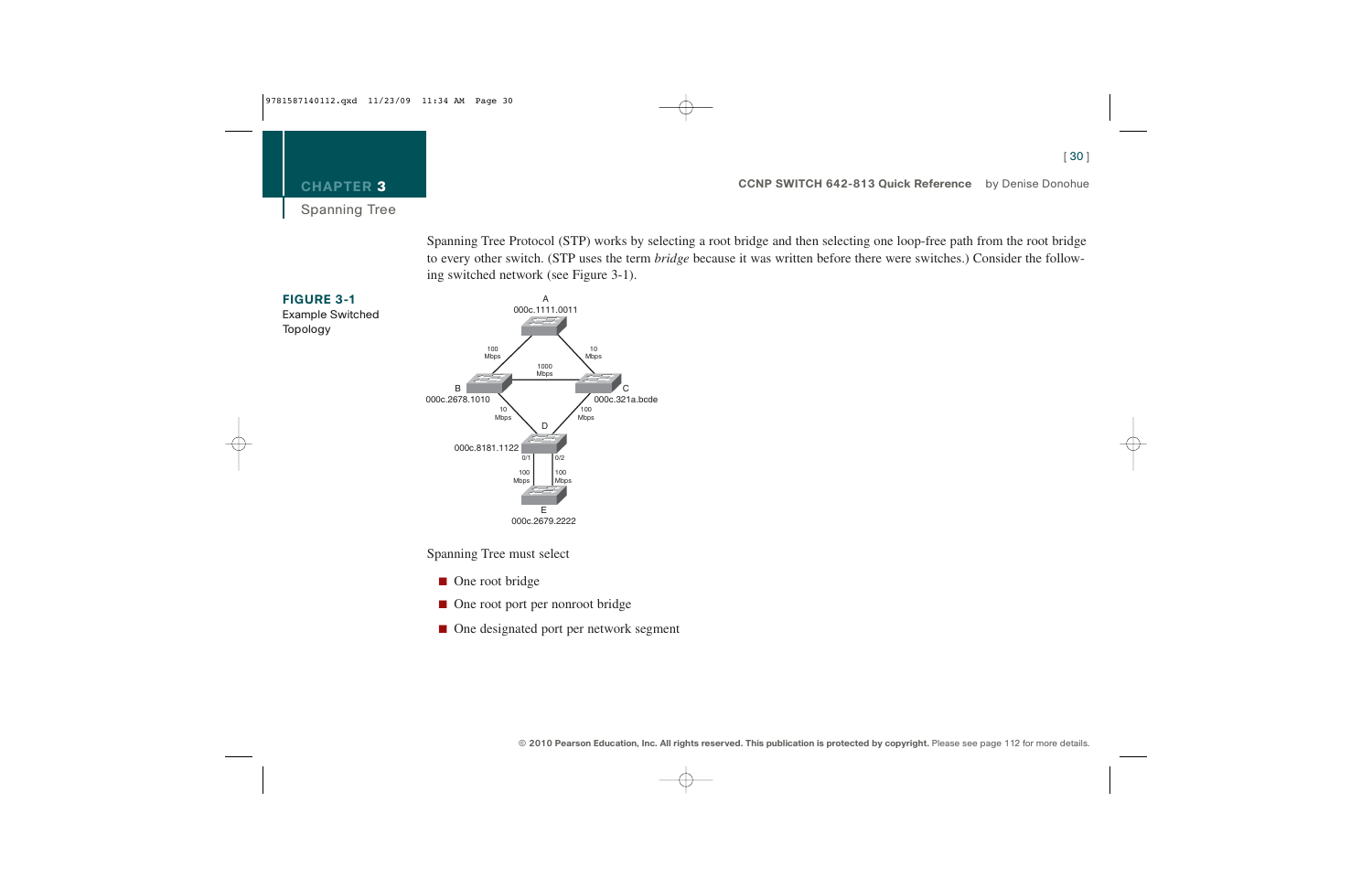[ 31 ]

#### **CHAPTER**  3

Spanning Tree

# **Spanning Tree Election Criteria**

Spanning Tree builds paths out from a central point along the fastest available links. It selects paths according to the following criteria:

- Lowest root bridge ID (BID)
- Lowest path cost to the root
- Lowest sender bridge ID
- Lowest sender port ID (PID)

When reading the path selection criteria, remember the following:

- **Bridge ID:** Bridge priority: Bridge MAC address.
- **Bridge priority:** 2-btye value, 0–65,535 (0–0xFFFF).
- **Default priority:** 32,768 (0x8000).
- **Port ID:** Port priority: port number.
- **Port priority:** A 6-bit value, 0–63, default is 32.
- **n Path cost:** This is the cumulative value of the cost of each link between the bridge and the root. Cost values were updated in 2000, and you should see only new cost values, but both are given in the following table (see Table 3-1). Old and new switches work together.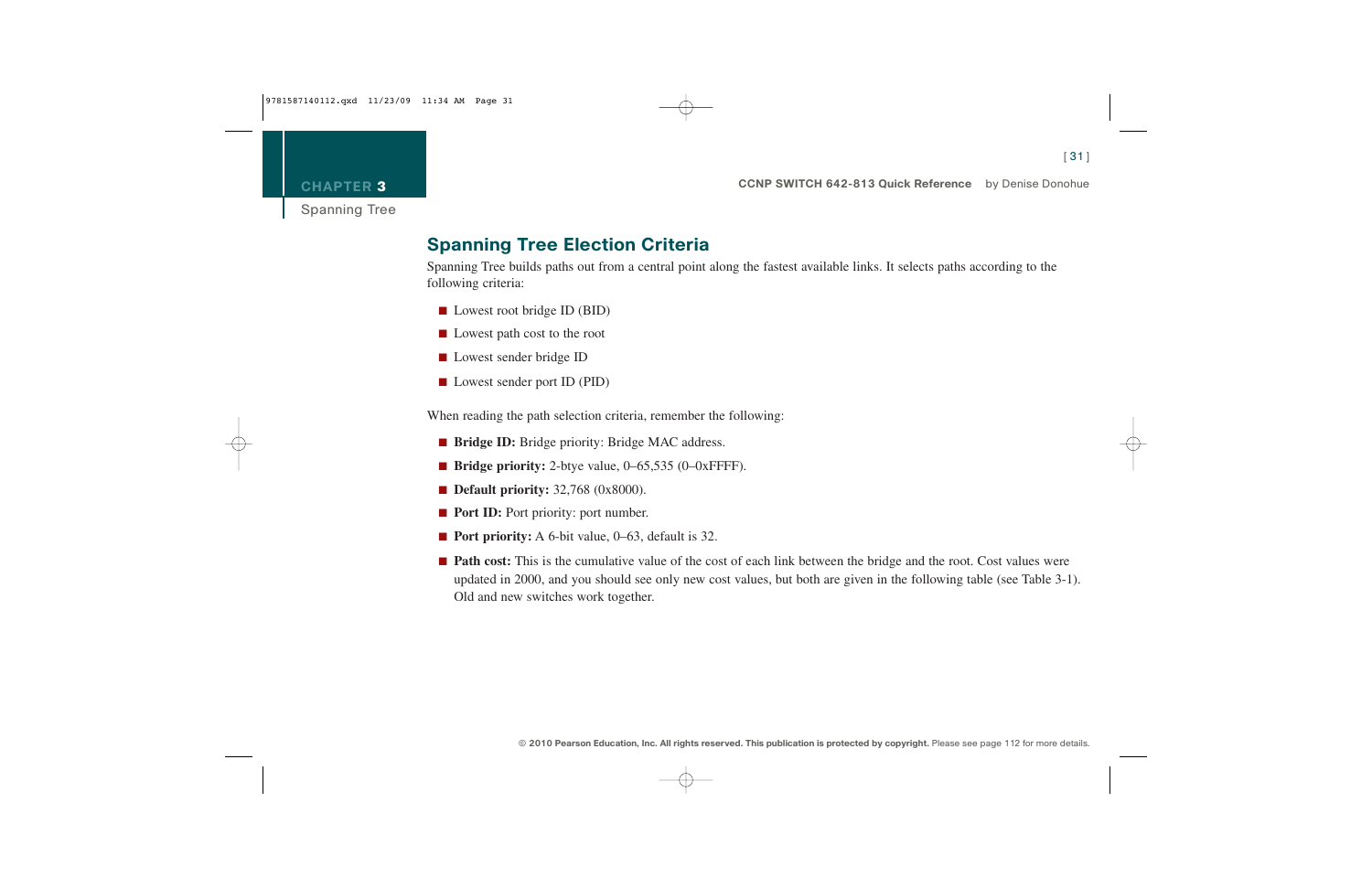| <b>Link Speed</b> | <b>Previous IEEE Specification</b> | <b>Current IEEE Specification</b> |  |
|-------------------|------------------------------------|-----------------------------------|--|
| $10$ Mb/s         | 100                                | 100                               |  |
| $100$ Mb/s        | 10                                 | 19                                |  |
| 1 Gbps            |                                    |                                   |  |
| 10 Gbps           |                                    |                                   |  |

Table 3-1 Spanning Tree Costs

## **The STP Election**

Spanning Tree builds paths out from a starting point, the "root" of the tree. The first step in selecting paths is to identify this root device. Then each device selects its best path back to the root, according to the criteria laid out in the previous sections (lowest root BID, lowest cost, lowest advertising BID, lowest port ID).

#### Root Bridge Election

Looking at Figure 3-1, first select the root bridge. Assume each switch uses the default priority.

- $\blacksquare$  Switch A BID = 80–00–00–0c-11–11–00–11
- Switch B BID =  $80-00-00-0c-26-78-10-10$
- Switch C BID =  $80-00-00-0c-32-1a-bc-de$
- $\blacksquare$  Switch D BID = 80–00–00–0c-81–81–11–22
- $\blacksquare$  Switch E BID = 80–00–00–0c–26–79–22–22

Switch A has the lowest BID, so it is the root. Each nonroot switch must now select a root port.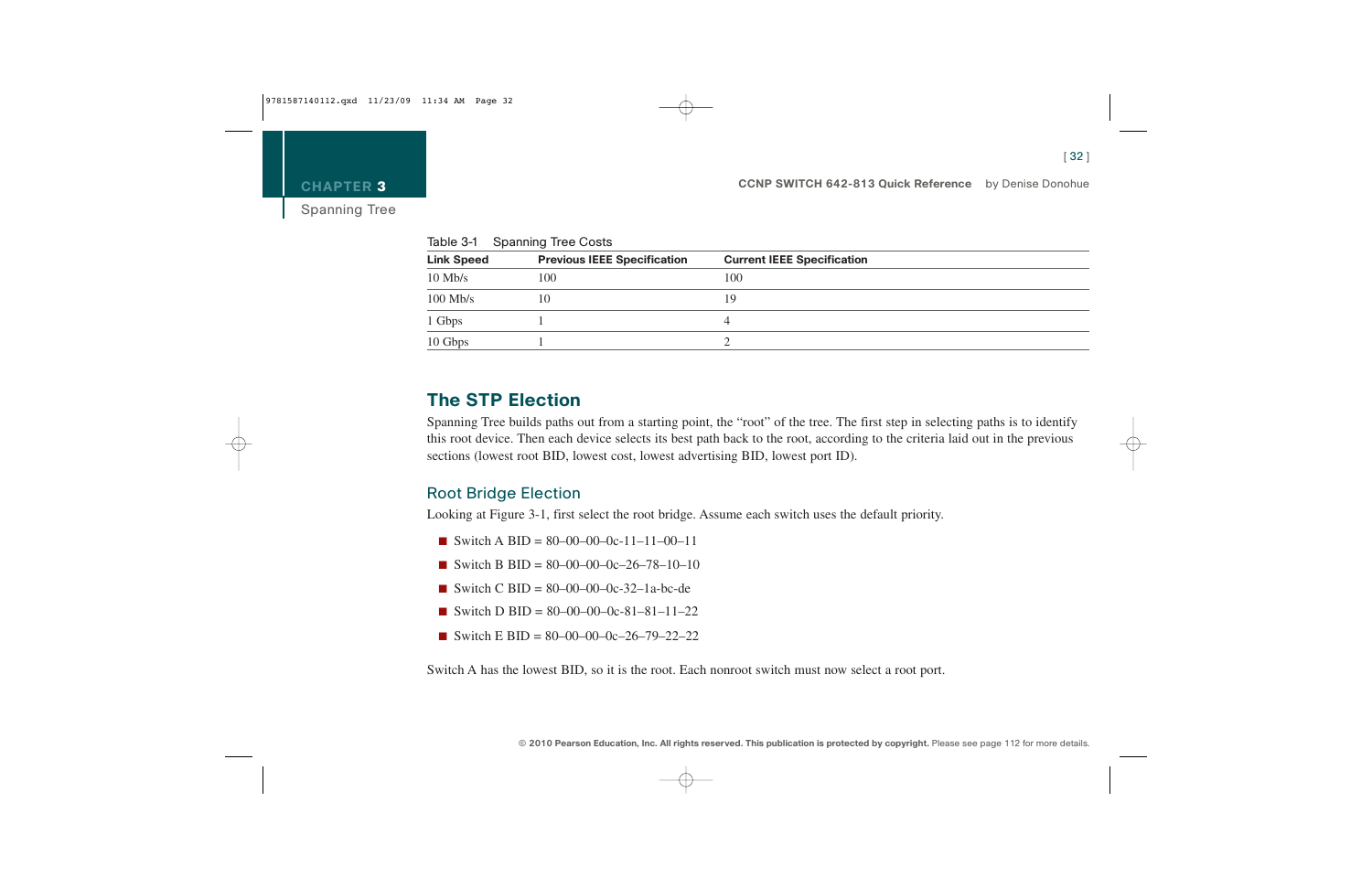#### Root Port Election

The root port is the port that leads back to the root. Continuing with Figure 3-1, when A is acknowledged as the root, the remaining bridges sort out their lowest cost path back to the A:

- **Switch B:** Uses the link to A with a cost of 19 (link speed of 100 Mb/s).
- **n Switch C:** The connected link has a cost of 100 (Ethernet), the link through B has a path cost of 38 (two 100-Mb/s links), and so B is chosen.
- **n Switch D:** The link through B has a path cost of 119, the path cost through C to A is 119, the path through C then B is 57, so C is chosen.
- **Switch E:** The lowest path cost is the same for both ports (76 through D to C to B to A). Next check sender BID sender for both ports is D so that it does not break the tie. Next check sender Port ID. Assuming default port priority, the PID for 0/1 is lower than the PID for 0/2, so the port on the left is the root port.

#### Designated Port Election

Designated ports are ports that lead away from the root. Obviously, all ports on the root bridge are designated ports (A–B and A–C in Figure 3-1).

- **n Segment B–D:** B has the lowest path cost to root (19 versus 119), so it is designated for this segment.
- **Segment C–D:** C has the lowest path cost to the root (100 versus 119), so it is designated for this segment.
- **Segment B–C:** B has the lowest path cost to the root (19 versus 100), so it is designated for this segment.
- **Both segments D–E:** D has the lowest cost to the root (57 versus 76), so it is designated for both segments.

Now the looped topology has been turned into a tree with A at the root. Notice that there are no more redundant links.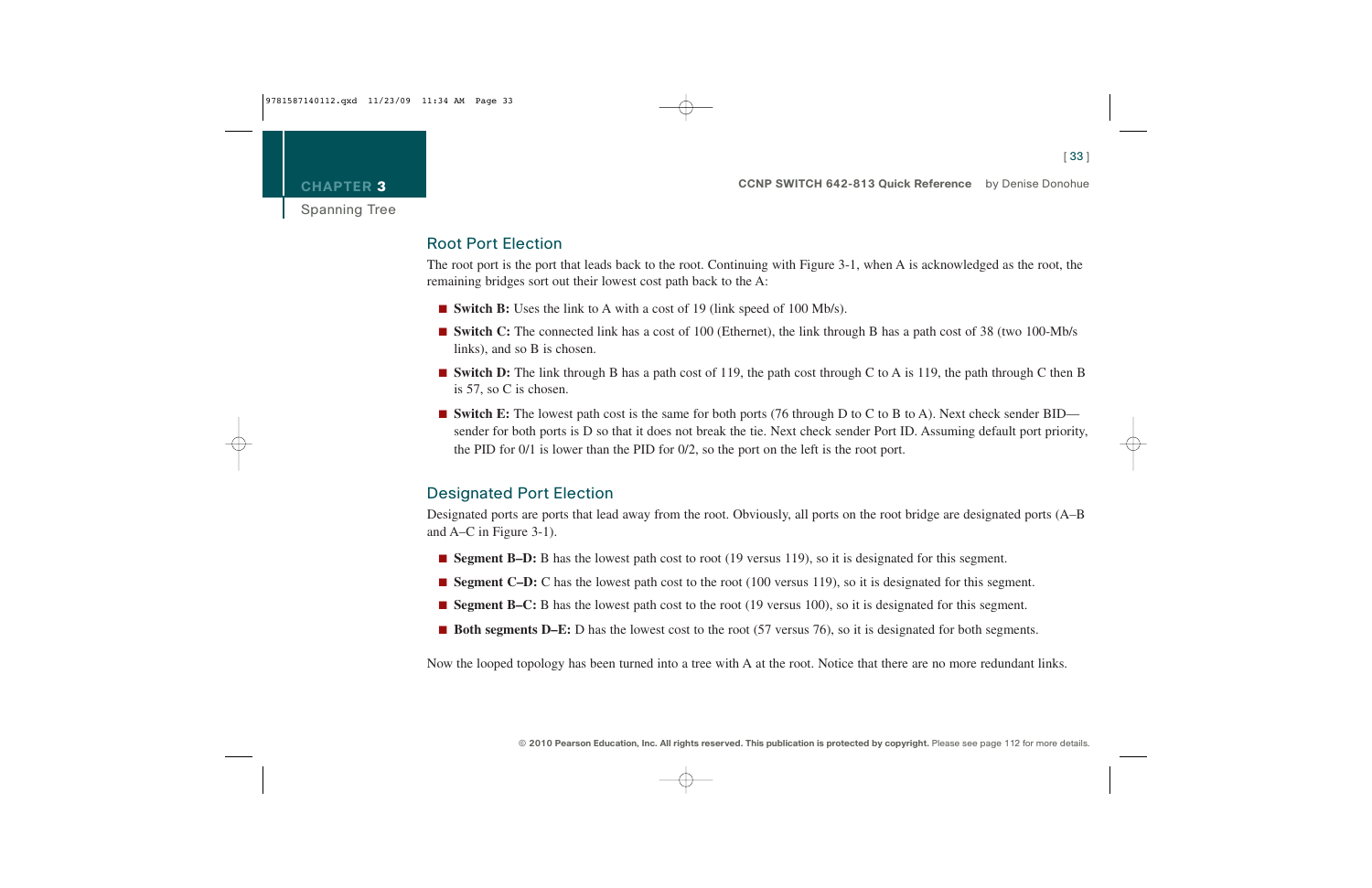**CCNP SWITCH 642-813 Quick Reference** by Denise Donohue

#### **CHAPTER**  3

Spanning Tree

#### **FIGURE 3-2**

The Active Topology After Spanning Tree Is Complete



## **Bridge Protocol Data Units**

Switches exchange Bridge Protocol Data Units (BPDU). The two types of BPDUs are Configuration and Topology Change Notification(TCN). Configuration BPDUs are sent every two seconds from the root toward the downstream switches. They:

- $\blacksquare$  Are used during an election
- $\blacksquare$  Maintain connectivity between switches
- $\blacksquare$  Send timer information from the root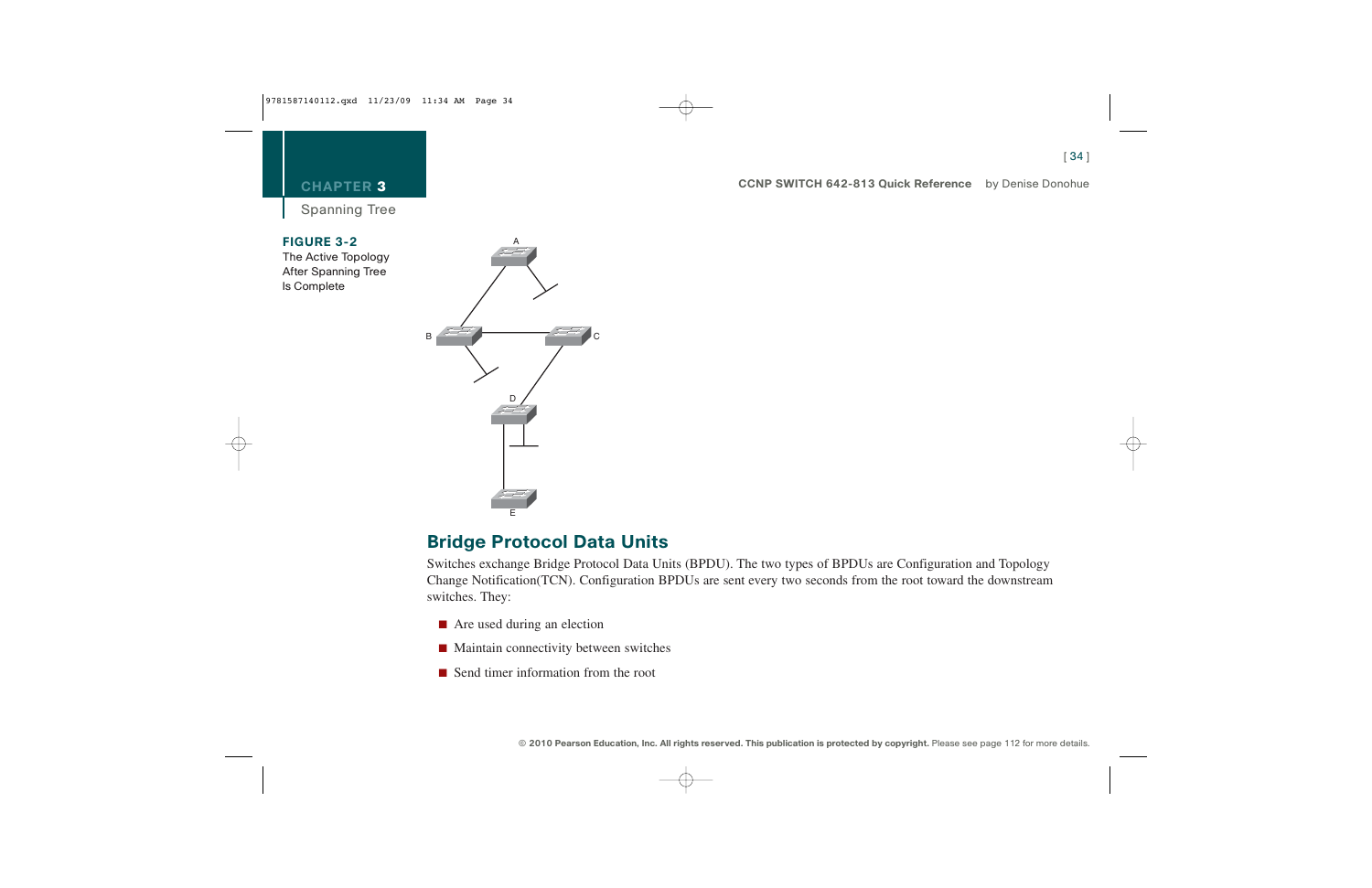[ 35 ]

#### **CHAPTER**  3

#### Spanning Tree

TCN BPDUs are sent by a downstream switch toward the root when:

- $\blacksquare$  There is a link failure.
- A port starts forwarding, and there is already a designated port.
- $\blacksquare$  The switch receives a TCN from a neighbor.

When a switch receives a TCN BPDU, it acknowledges that with a configuration BPDU that has the TCN Acknowledgment bit set.

When the root bridge receives a TCN, it starts sending configuration BPDUs with the TCN bit set for a period of time equal to max age plus forward delay. Switches that receive this change their MAC table aging time to the Forward Delay time, causing MAC addresses to age faster. The topology change also causes an election of the root bridge, root ports, and designated ports.

Some of the fields in the BPDU include:

- **Root bridge ID:** The BID of the current root
- **Sender's root path cost:** The cost to the root
- **Sender's bridge ID:** Sender's priority concatenated to MAC
- **Sender's port ID:** The port number, transmitted as final tie-breaker
- **Hello time:** Two seconds by default
- **Forward Delay:** Fifteen seconds by default
- **n** Max Age: Twenty seconds by default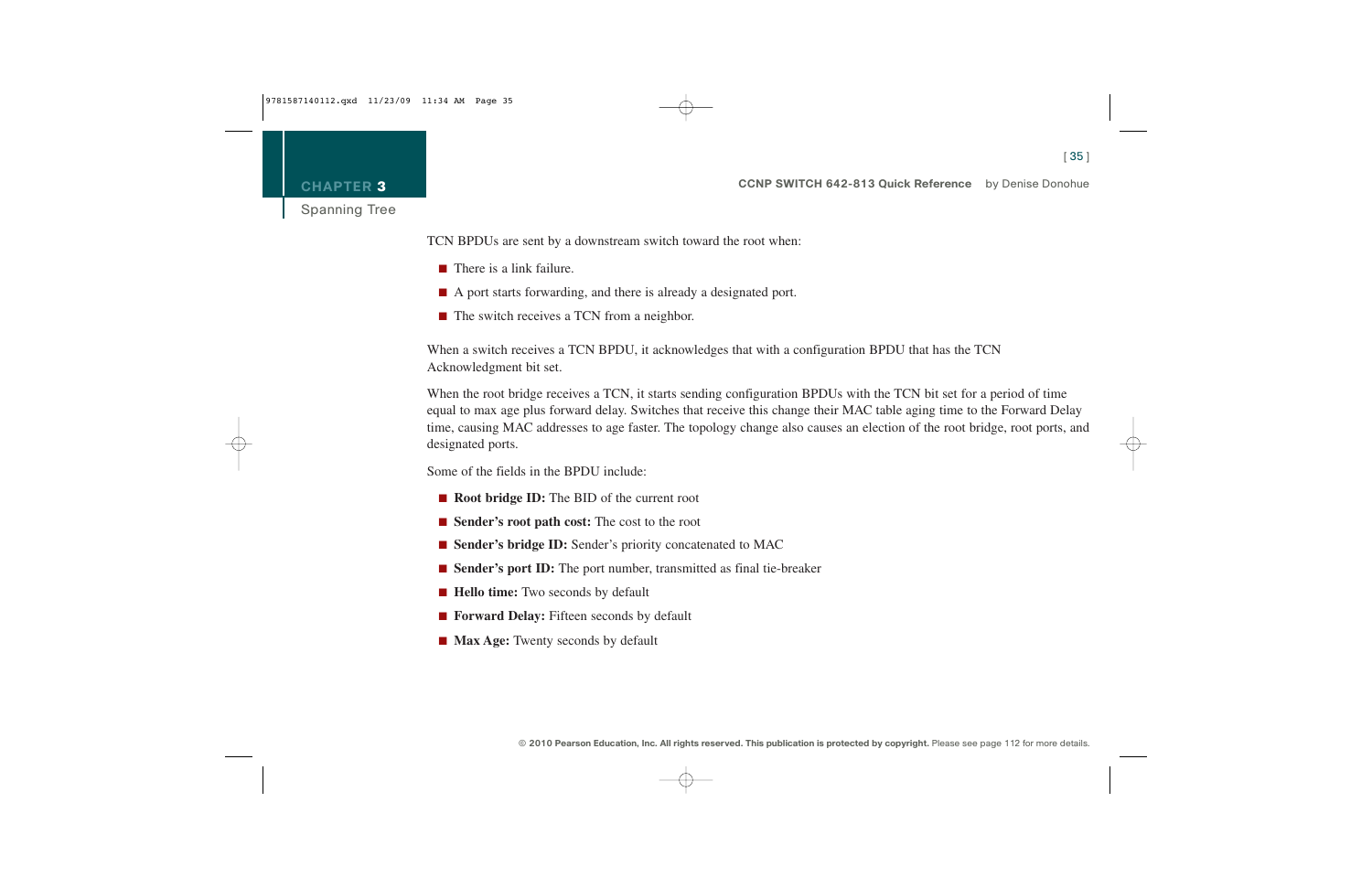Spanning Tree

# **Spanning Tree Port States**

When a port is first activated, it transitions through the following stages shown in Table 3-2.

| $100000 - 2$      | <b>Production Production</b> |                                                                                                       |
|-------------------|------------------------------|-------------------------------------------------------------------------------------------------------|
| <b>Port State</b> | Timer                        | <b>Action</b>                                                                                         |
| Blocking          | Max Age $(20 \text{ sec})$   | Discards frames, does not learn MAC addresses, receives BPDUs                                         |
| Listening         | Forward Delay (15 sec)       | Discards frames, does not learn MAC addresses, receives BPDUs to determine its<br>role in the network |
| Learning          | Forward Delay (15 sec)       | Discards frames, does learn MAC addresses, receives and transmits BPDUs                               |
| Forwarding        |                              | Accepts frames, learns MAC addresses, receives and transmits BPDUs                                    |

**Table 3-2 Spanning Tree Port States**

# **Per-VLAN Spanning-Tree**

The IEEE's version of STP assumes one common Spanning-tree instance (and thus one root bridge) regardless of how many VLANs are configured. With the Cisco Per-VLAN Spanning-Tree (PVST+) there is a different instance of STP for each VLAN. To derive the VLAN BID, the switch picks a different MAC address from its base pool for each VLAN. Each VLAN has its own root bridge, root port, and so on. You can configure these so that data flow is optimized, and traffic load is balanced among the switches by configuring different root bridges for groups of VLANs.

PVST+ is enabled by default on Cisco switches.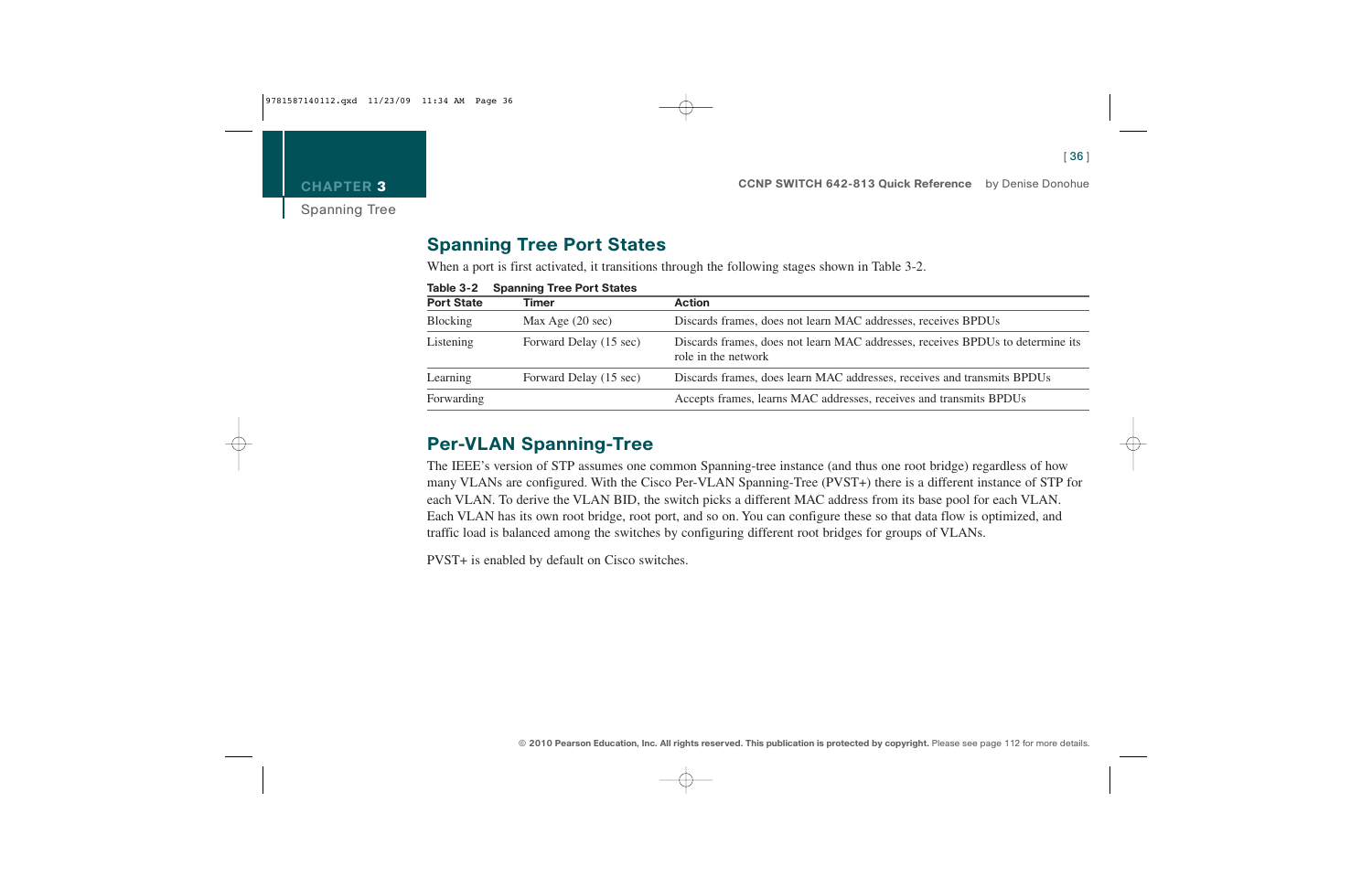[ 37 ]

### **CHAPTER** 3

Spanning Tree

### **Configuring Spanning Tree**

To change the STP priority value, use the following:

Switch (config)# **spanning-tree vlan** *vlan\_no.* **priority value**

To configure a switch as root without manually changing priority values, use the following:

Switch (config)# **spanning-tree vlan** *vlan\_no.* **root {primary | secondary}**

To change the STP port cost for an access port, use the following:

Switch(config-if)# **spanning-tree cost** *value*

To change the STP port cost for a VLAN on a trunk port, use the following:

Switch(config-if)# **spanning-tree vlan** *vlan\_no.* **cost** *value*

To display STP information for a VLAN, use the following:

Switch# **show spanning-tree vlan** *vlan\_no.*

To display the STP information for an interface, use the following:

Switch # **show spanning-tree interface** *interface\_no.* **[detail]**

To verify STP timers, use the following:

Switch # **show spanning-tree bridge brief**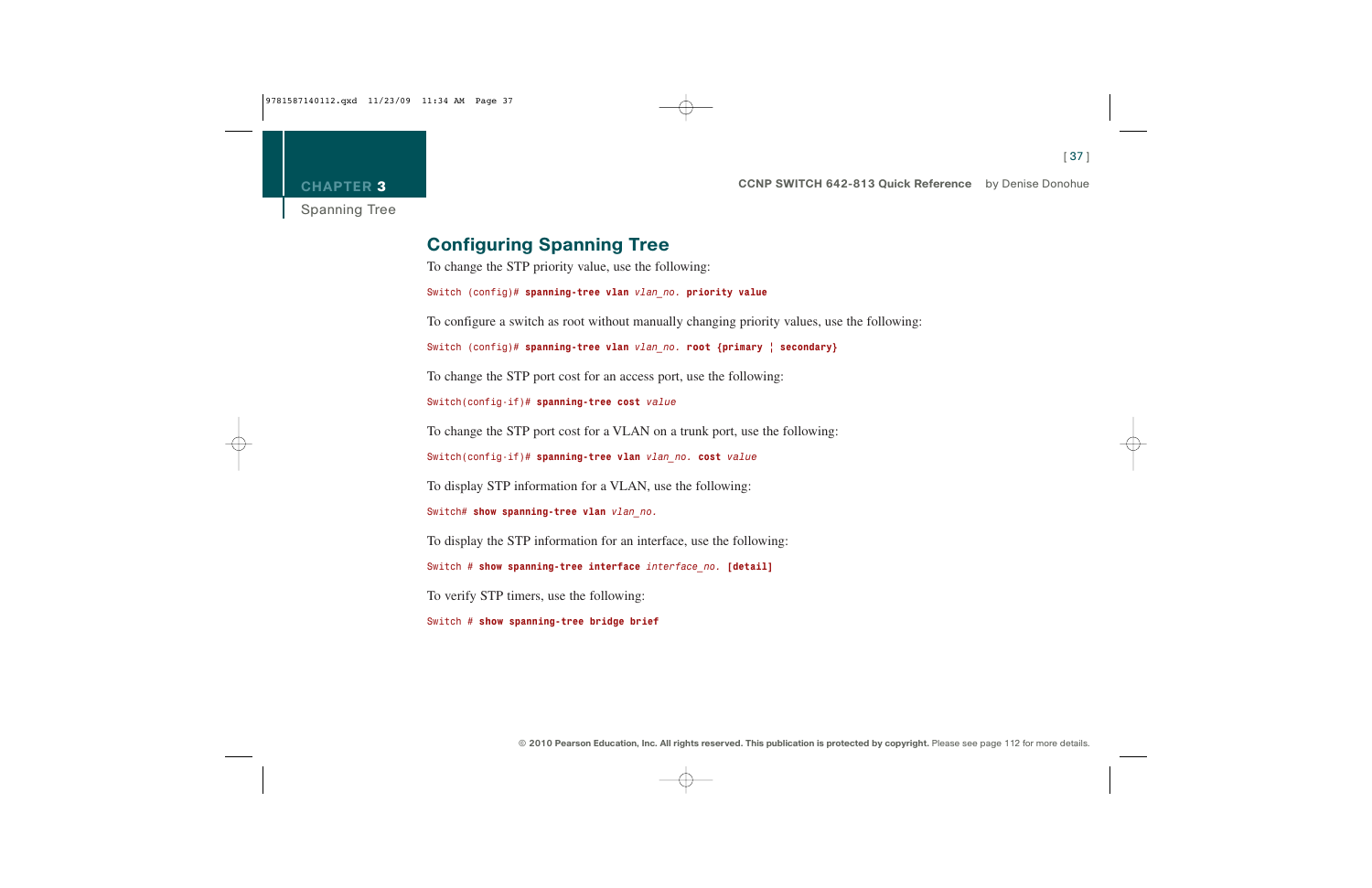[ 38 ]

#### **CHAPTER**  3

Spanning Tree

### **Portfast**

Portfast is a Cisco-proprietary enhancement to Spanning Tree that helps speed up network convergence. It is for access (user) ports only. Portfast causes the port to transition directly to forwarding, bypassing the other STP states. Connecting a switch to a Portfast port can cause loops to develop. Configure Portfast on an interface or interface range:

```
(config-if)# spanning-tree portfast
```
It can also be configured **globally:**

(config)# **spanning-tree portfast default**

# Rapid Spanning Tree

Rapid Spanning Tree (RSTP) 802.1w is a standards-based, nonproprietary way of speeding STP convergence. Switch ports exchange an explicit handshake when they transition to forwarding. RSTP describes different port states than regular STP, as shown in Table 3-3.

| <b>STP Port State</b> | <b>Equivalent RSTP Port State</b> |  |
|-----------------------|-----------------------------------|--|
| Disabled              | Discarding                        |  |
| Blocking              | Discarding                        |  |
| Listening             | Discarding                        |  |
| Learning              | Learning                          |  |
| Forwarding            | Forwarding                        |  |

**Table 3-3 Comparing 802.1d and 802.1w Port States**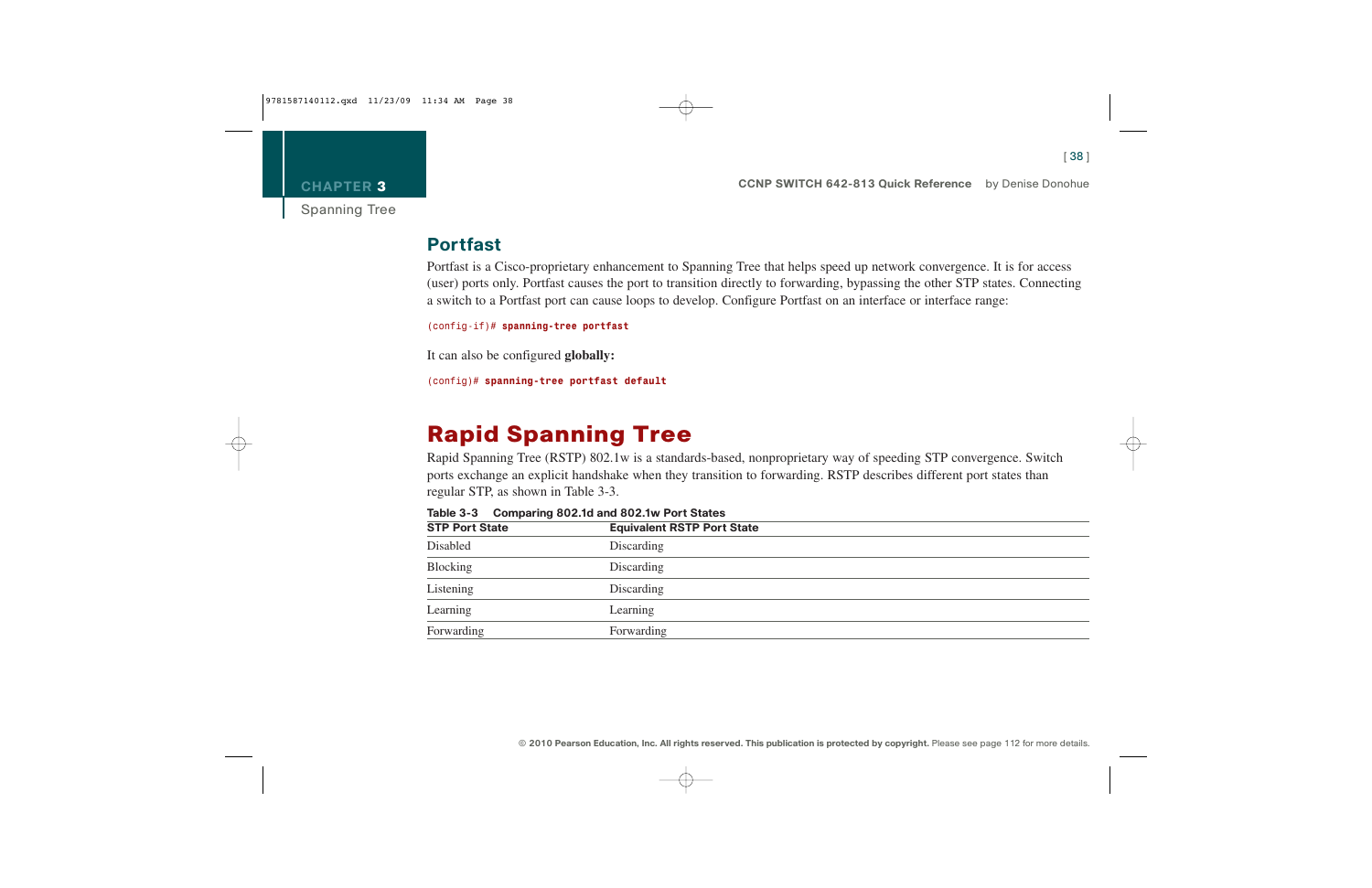### **RSTP Port Roles**

RSTP also defines different Spanning Tree roles for ports:

- **Root port:** The best path to the root (same as STP)
- **n Designated port:** Same role as with STP
- **Alternate port:** A backup to the root port
- **Backup port:** A backup to the designated port
- **n Disabled port:** Not used in the Spanning Tree
- **Edge port:** Connected only to an end user

### **BPDU Differences in RSTP**

In regular STP, BPDUs are originated by the root and relayed by each switch. In RSTP, each switch originates BPDUs, whether or not it receives a BPDU on its root port. All eight bits of the BPDU type field are used by RSTP. The TC and TC Ack bits are still used. The other six bits specify the port's role and its RSTP state and are used in the port handshake. The RSTP BPDU is set to Type 2, Version 2. PVST is done by Rapid PVST+ on Catalyst switches.

### **RSTP Fast Convergence**

The Rapid Spanning Tree process understands and incorporates topology changes much quicker than the previous version:

- <sup>n</sup> **RSTP uses a mechanism similar to BackboneFast:** When an inferior BPDU is received, the switch accepts it. If the switch has another path to the root, it uses that and informs its downstream switch of the alternative path.
- **Edge ports work the same as Portfast ports:** They automatically transition directly to forwarding.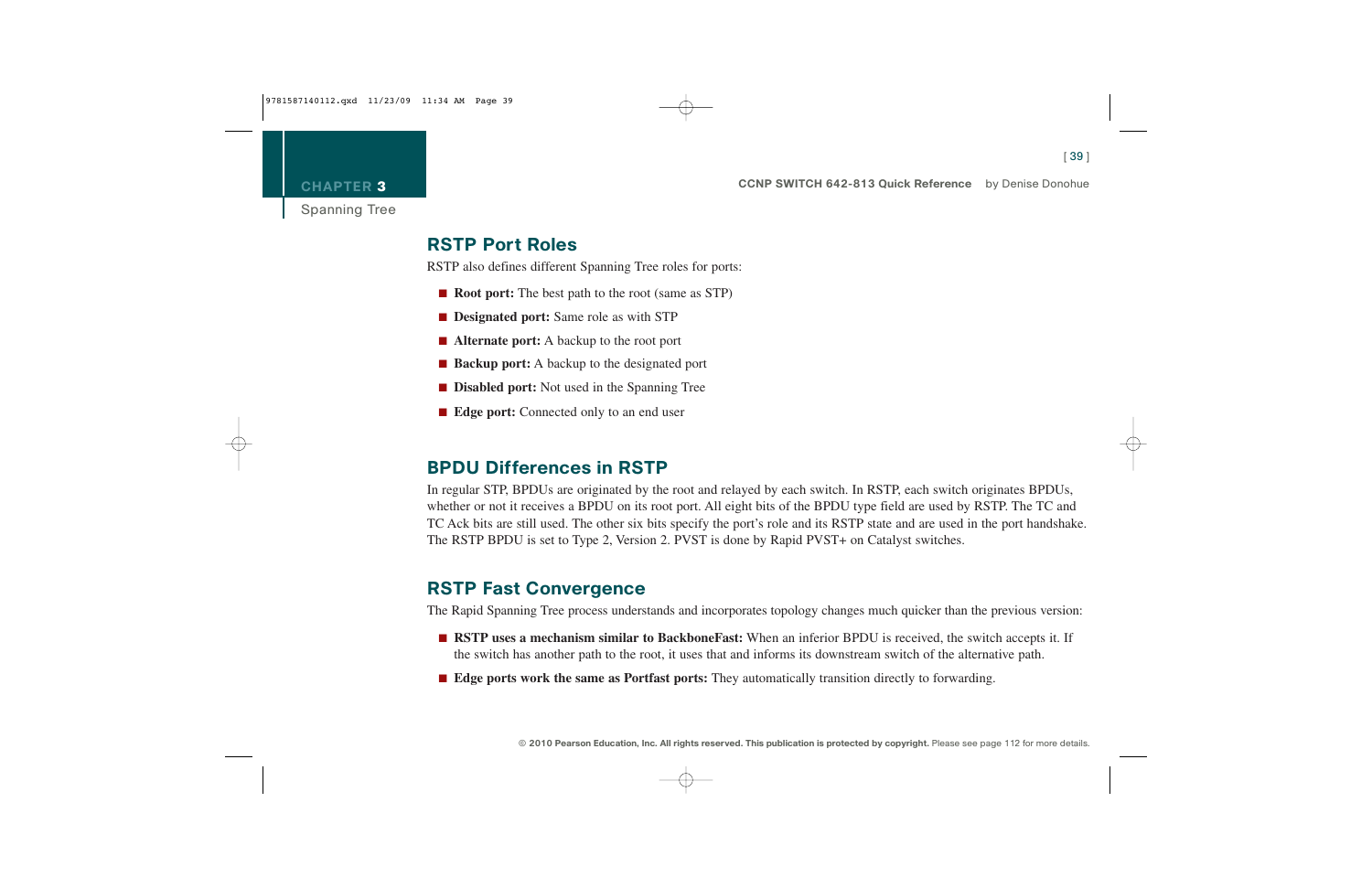[ 40 ]

### **CHAPTER**  3

### Spanning Tree

- **Link type:** If you connect two switches through a point-to-point link and the local port becomes a designated port, it exchanges a handshake with the other port to quickly transition to forwarding. Full-duplex links are assumed to be point-to-point; half-duplex links are assumed to be shared.
- **n Backup and alternate ports:** Ports that can transition to forwarding when no BPDUs are received from a neighbor switch (similar to UplinkFast).

If an RSTP switch detects a topology change, it sets a TC timer to twice the hello time and sets the TC bit on all BPDUs sent out its designated and root ports until the timer expires. It also clears the MAC addresses learned on these ports. Only changes to the status of non-Edge ports cause a TC notification.

If an RSTP switch receives a TC BPDU, it clears the MAC addresses on that port and sets the TC bit on all BPDUs sent out its designated and root ports until the TC timer expires. Enable and verify Rapid STP with the commands:

```
Switch(config)# spanning-tree mode rapid-pvst
Switch# show spanning-tree
```
A version of PVST+ is used with Rapid Spanning Tree, called Per-VLAN Rapid Spanning Tree (PVRST+). You should still configure root and secondary root bridges for each VLAN when using RSTP.

# Multiple Spanning Tree

With Multiple Spanning Tree (MST), you can group VLANs and run one instance of Spanning Tree for a group of VLANs. This cuts down on the number of root bridges, root ports, designated ports, and BPDUs in your network. Switches in the same MST Region share the same configuration and VLAN mappings. Configure and verify MST with these commands:

```
(config)# spanning-tree mode mst
(config)# spanning-tree mst configuration
(config-mst)# name region_name
```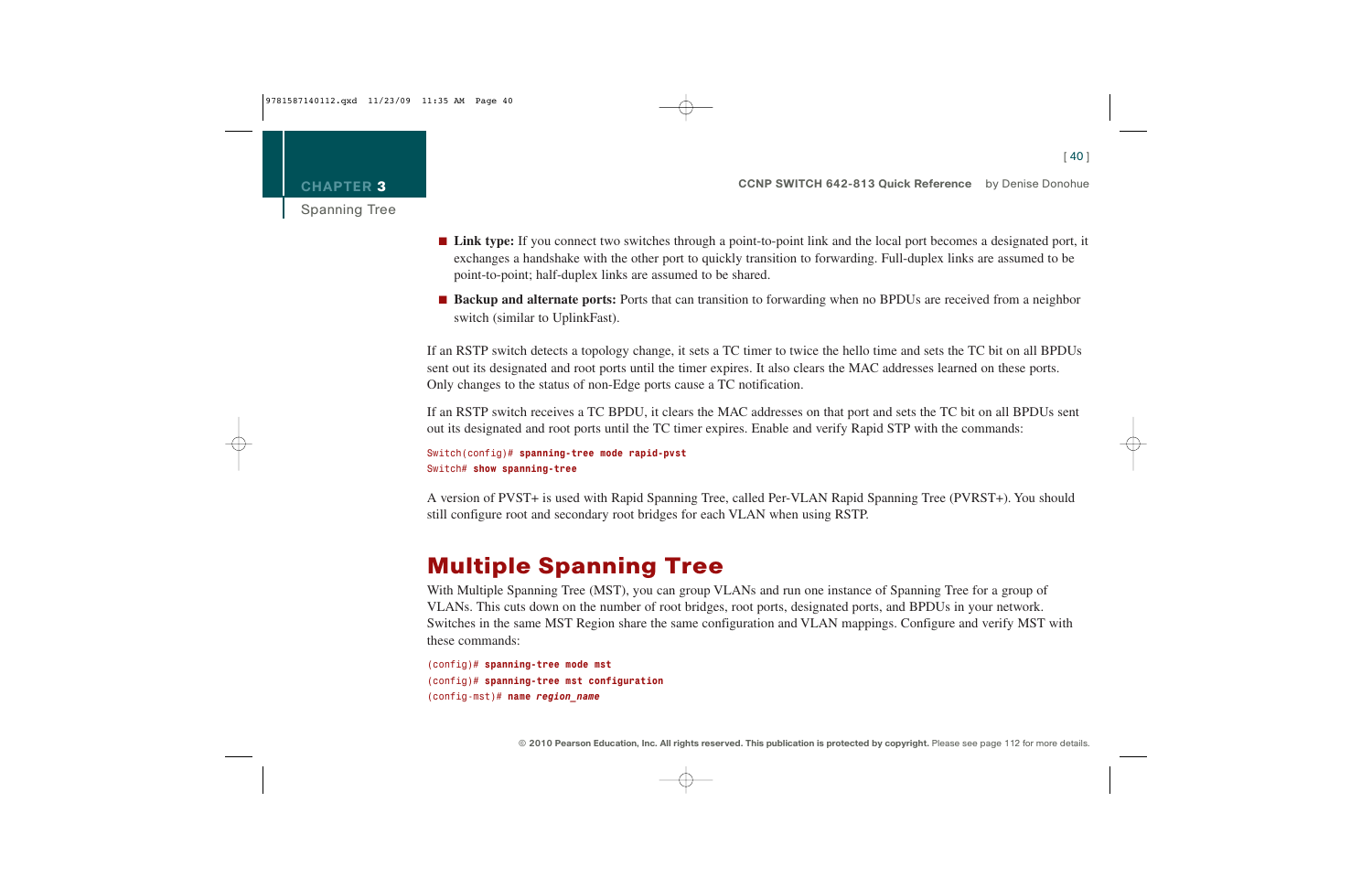$[41]$ 

### **CHAPTER**  3

(config-mst)# **revision** *number* (config-mst)# **instance** *number* **vlan** *vlan\_range* (config-mst)# **end** # **show spanning-tree mst**

To be compatible with 802.1Q trunking, which has one common Spanning Tree (CST) for all VLANs, MST runs one instance of an Internal Spanning Tree (IST). The IST appears as one bridge to a CST area and is MST instance number 0. The original MST Spanning Trees (called M-Trees) are active only in the region; they combine at the edge of the CST area to form one.

# Spanning Tree Stability Mechanisms

Spanning Tree has several additional tools for tuning STP to protect the network and keep it operating properly. They include:

- PortFast (discussed previously)
- UplinkFast
- BackboneFast
- **n** BPDU Guard
- **n** BPDU Filtering
- Root Guard
- n UDLD
- **n** Loop Guard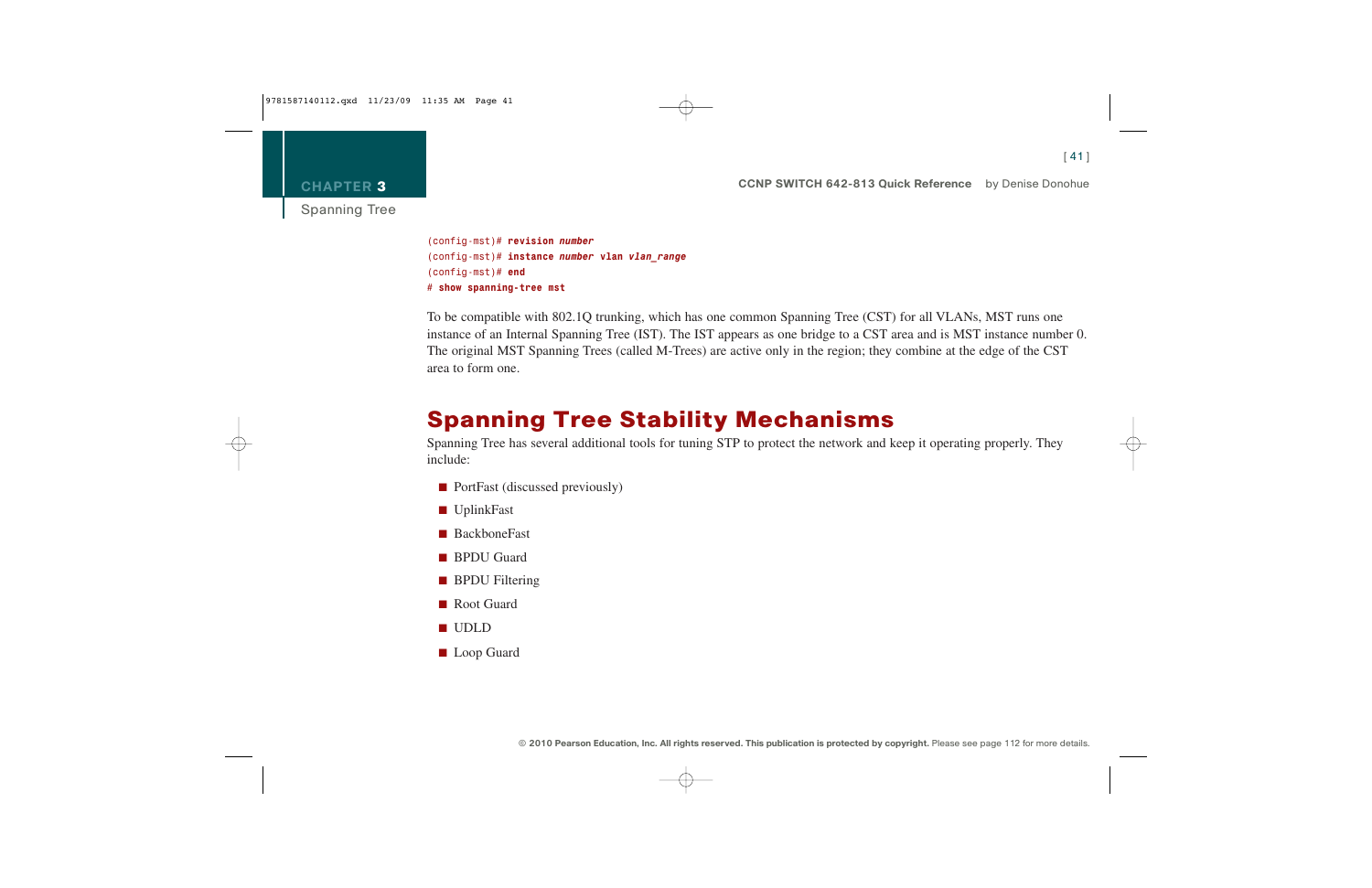Spanning Tree

### **UplinkFast**

UplinkFast is for speeding convergence when a direct link to an upstream switch fails. The switch identifies backup ports for the root port. (These are called an uplink group.) If the root port fails, one of the ports in the uplink group is unblocked and transitions immediately to forwarding; it bypasses the listening and learning stages. It should be used in wiring closet switches with at least one blocked port.

The command to enable uplinkfast is shown next. Please note that uplinkfast is enabled globally, so the command affects all ports and all VLANs.

#### (config)# **spanning-tree uplinkfast**

### **BackboneFast**

BackboneFast is used for speeding convergence when a link fails that is not directly connected to the switch. It helps the switch detect indirect failures. If a switch running BackboneFast receives an inferior BPDU from its designated bridge, it knows a link on the path to the root has failed. (An inferior BPDU is one that lists the same switch for the root bridge and designated bridge.)

The switch then tries to find an alternate path to the root by sending a Root Link Query (RLQ) frame out all alternate ports. The root then responds with an RLQ response, and the port receiving this response can transition to forwarding. Alternate ports are determined in this way:

- If the inferior BPDU was received on a blocked port, the root port and any other blocked ports are considered alternates.
- <sup>n</sup> If the inferior BPDU was received on the root port, all blocked ports are considered alternates.
- <sup>n</sup> If the inferior BPDU was received on the root port and there are no blocked ports, the switch assumes it has lost connectivity with the root and advertises itself as root.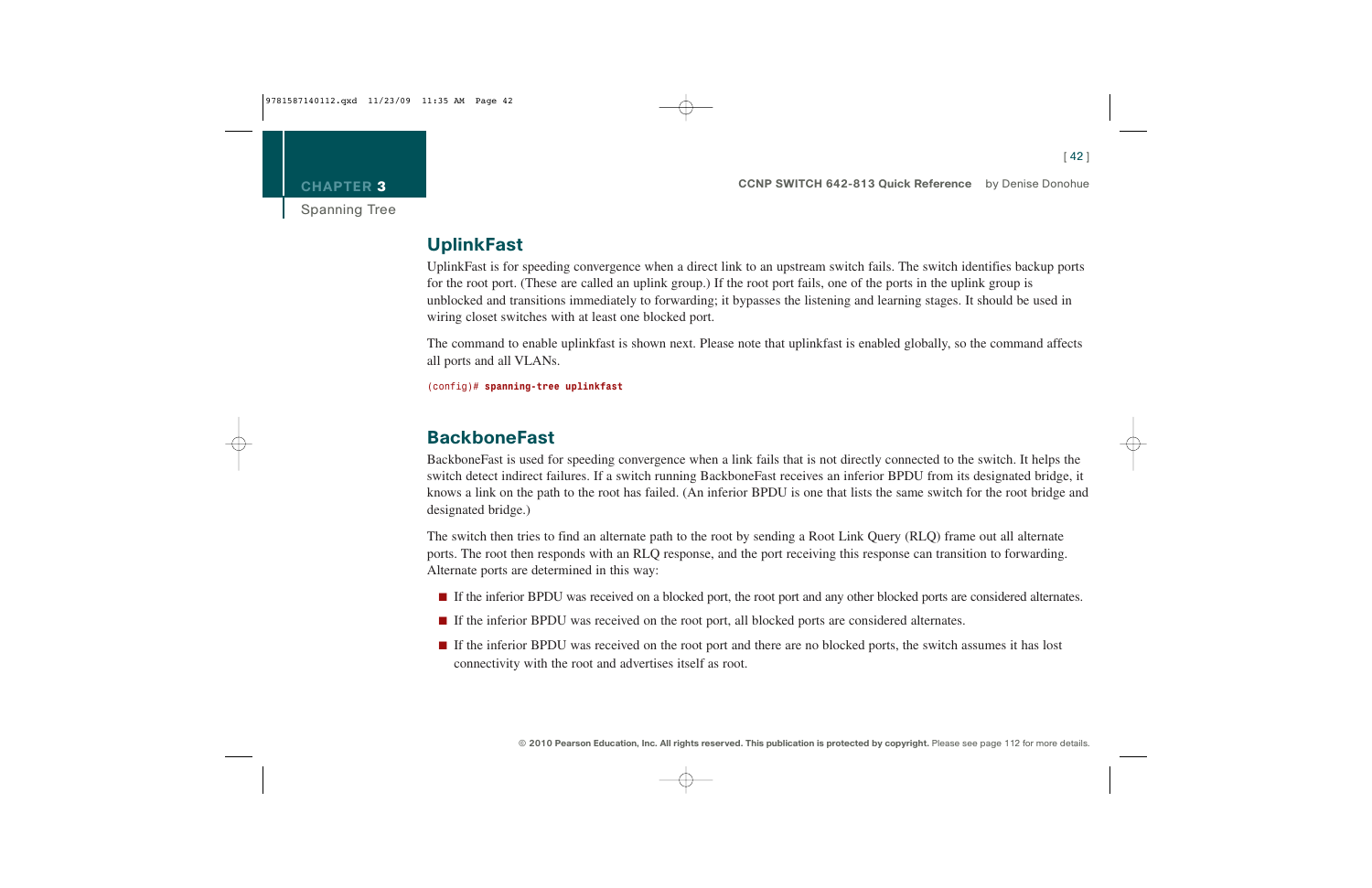#### **CHAPTER**  3

Spanning Tree

Configure this command on all switches in the network:

(config)# **spanning-tree backbonefast**

### **BPDU Guard**

BPDU Guard prevents loops if another switch is attached to a Portfast port. When BPDU Guard is enabled on an interface, it is put into an error-disabled state (basically, shut down) if a BPDU is received on the interface. It can be enabled at either global config mode—in which case it affects all Portfast interfaces—or at interface mode. Portfast does not need to be enabled for it to be configured at a specific interface. The following configuration example shows BPDU guard being enabled and verified.

```
(config)# spanning-tree portfast bpduguard default
(config-if)# spanning-tree bpduguard enable
# show spanning-tree summary totals
```
### **BPDU Filtering**

BPDU filtering is another way of preventing loops in the network. It also can be enabled either globally or at the interface and functions differently at each. In global config, if a Portfast interface receives any BPDUs, it is taken out of Portfast status. At interface config mode, it prevents the port from sending or receiving BPDUs. The commands are:

```
(config)# spanning-tree portfast bpdufilter default
(config-if)# spanning-tree bpdufilter enable
```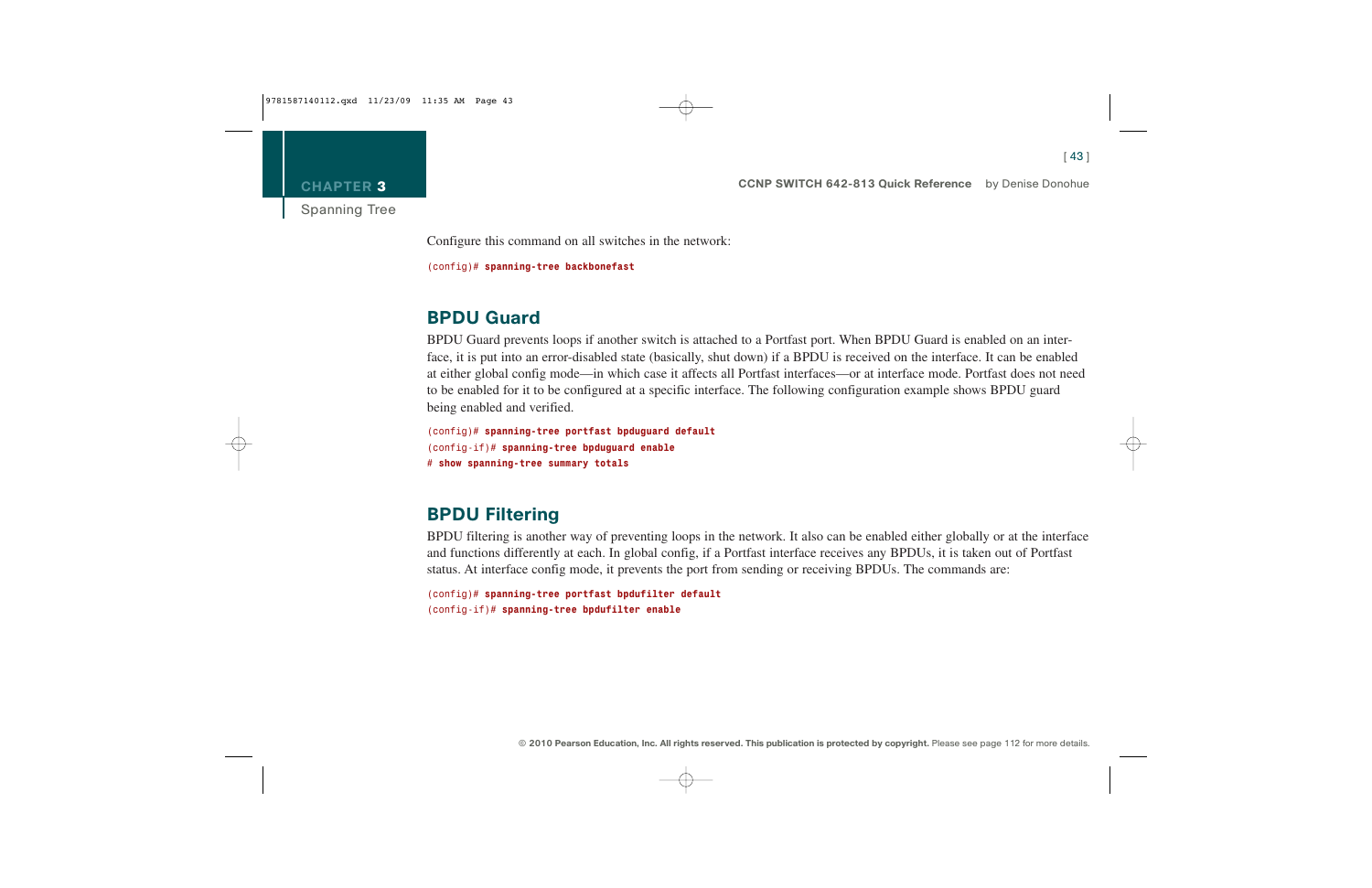Spanning Tree

### **Root Guard**

Root Guard is meant to prevent the wrong switch from becoming the Spanning Tree root. It is enabled on ports other than the root port and on switches other than the root. If a Root Guard port receives a BPDU that might cause it to become a root port, the port is put into "root-inconsistent" state and does not pass traffic through it. If the port stops receiving these BPDUs, it automatically reenables itself. To enable and verify Root Guard use the following commands:

```
(config-if)# spanning-tree guard root
# show spanning-tree inconsistentports
```
### **Unidirectional Link Detection**

A switch notices when a physical connection is broken by the absence of Layer 1 electrical keepalives. (Ethernet calls this a link beat.) However, sometimes a cable is intact enough to maintain keepalives but not to pass data in both directions. This is a Unidirectional Link. Operating at Layer 2, Unidirectional Link Detection (UDLD) detects a unidirectional link by sending periodic hellos out to the interface. It also uses probes, which must be acknowledged by the device on the other end of the link.

UDLD has two modes: normal and aggressive. In normal mode, the link status is changed to Undetermined State if the hellos are not returned. In aggressive mode, the port is error-disabled if a unidirectional link is found. Aggressive mode is the recommended way to configure UDLD.

To enable UDLD on all fiber-optic interfaces, use the following command:

#### (config)# **udld [enable | aggressive]**

Although this command is given at global config mode, it applies only to fiber ports.

To enable UDLD on nonfiber ports, give the same command at interface config mode.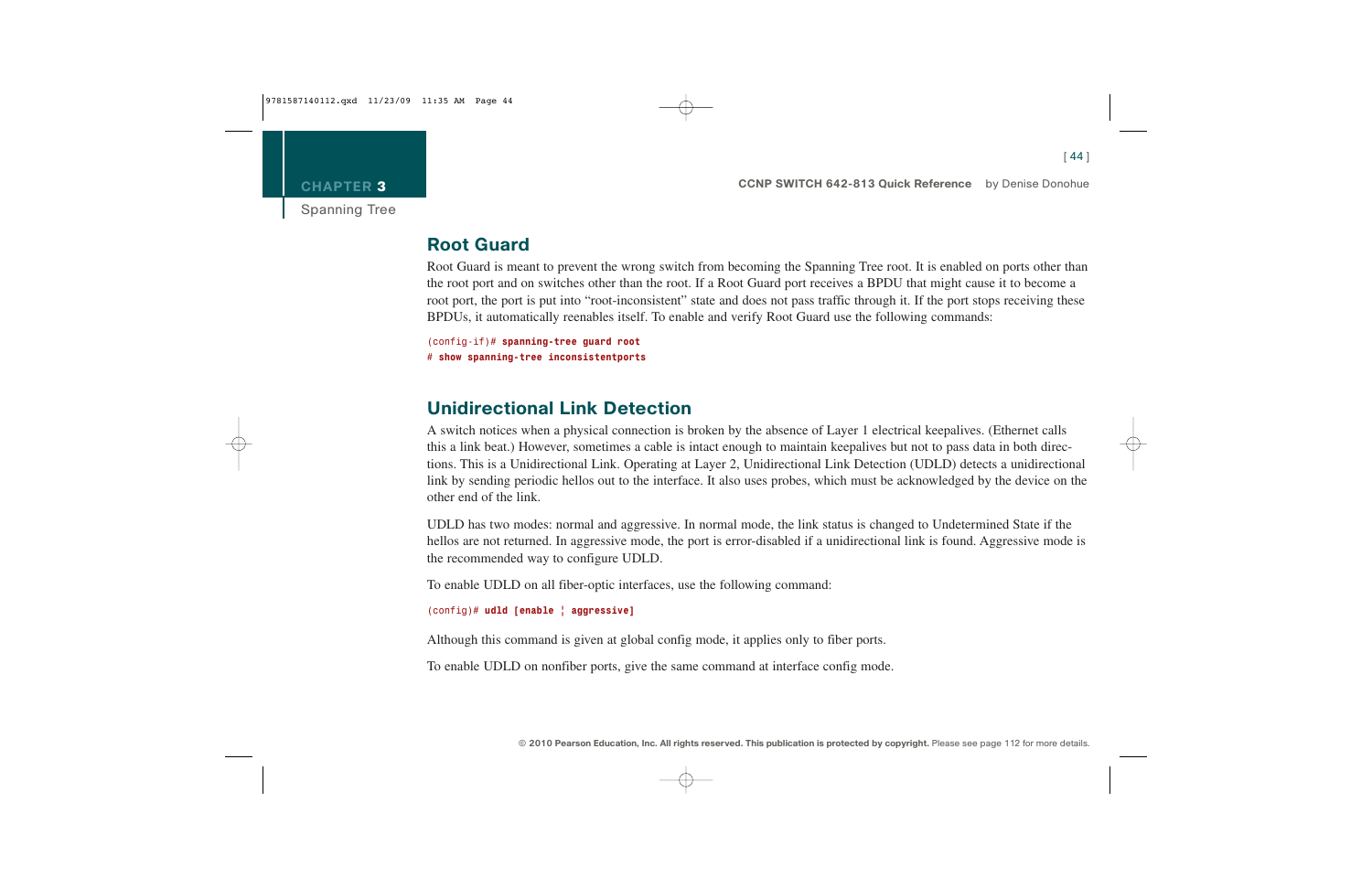[ 45 ]

### Spanning Tree

To control UDLD on a specific fiber port, use the following command:

```
(config-if)# udld port {aggressive | disable}
```
To reenable all interfaces shut by UDLD, use the following:

# **udld reset**

To verify UDLD status, use the following:

# **show udld interface**

### **Loop Guard**

Loop Guard prevents loops that might develop if a port that should be blocking inadvertently transitions to the forwarding state. This can happen if the port stops receiving BPDUs (perhaps because of a unidirectional link or a software/configuration problem in its neighbor switch). When one of the ports in a physically redundant topology stops receiving BPDUs, the STP conceives the topology as loop-free. Eventually, the blocking port becomes designated and moves to forwarding state, thus creating a loop. With Loop Guard enabled, an additional check is made.

If no BPDUs are received on a blocked port for a specific length of time, Loop Guard puts that port into "loop inconsistent" blocking state, rather than transitioning to forwarding state. Loop Guard should be enabled on all switch ports that have a chance of becoming root or designated ports. It is most effective when enabled in the entire switched network in conjunction with UDLD.

To enable Loop Guard for all point-to-point links on the switch, use the following command:

(config)# **spanning-tree loopguard default**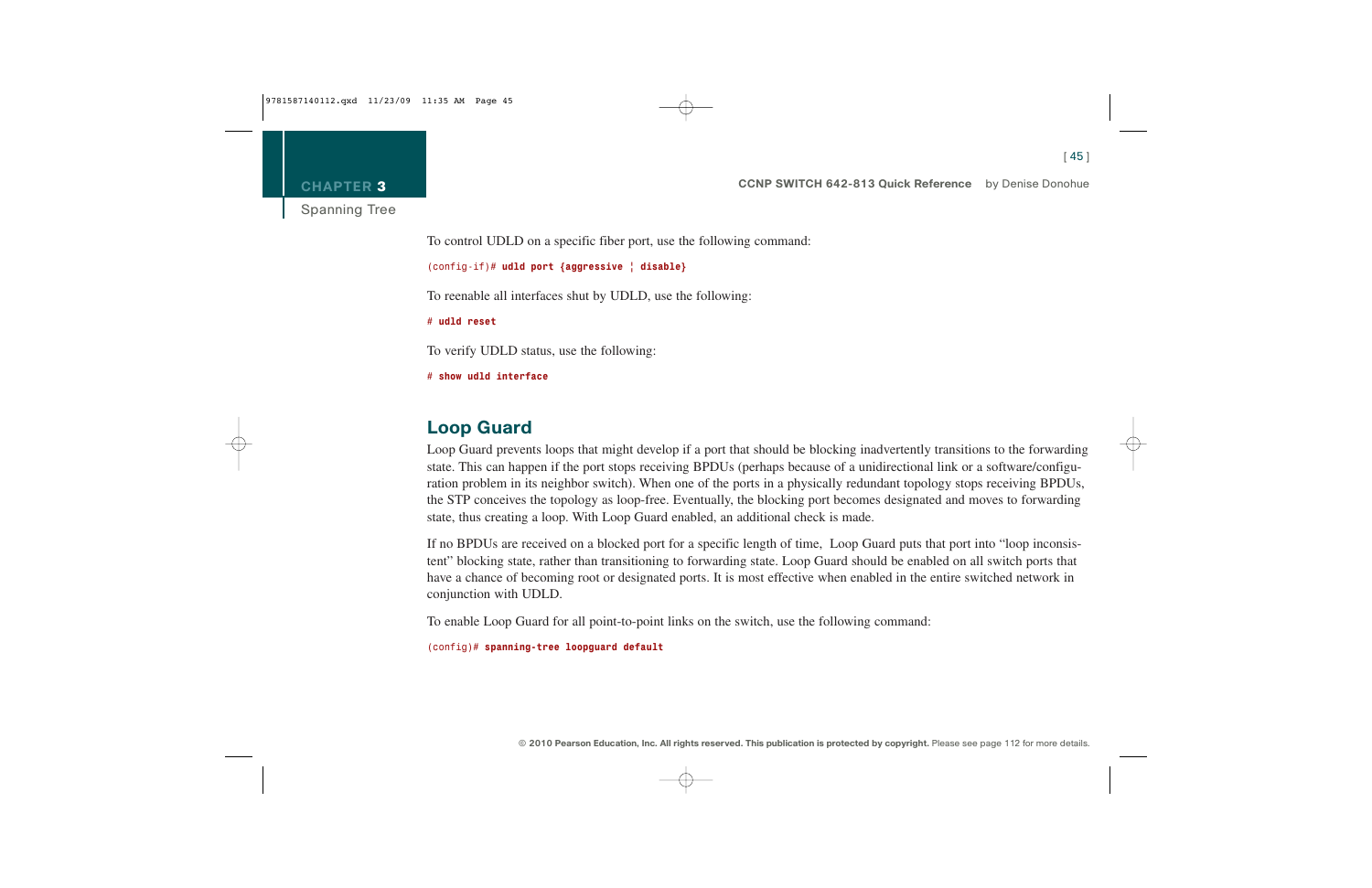[ 46 ]

Spanning Tree

To enable Loop Guard on a specific interface, use the following:

(config-if)# **spanning-tree guard loop**

Loop Guard automatically reenables the port if it starts receiving BPDUs again.

# Troubleshooting STP

Some common things to look for when troubleshooting Spanning Tree Protocol include:

- **n Duplex mismatch:** When one side of a link is half-duplex and the other is full-duplex. This causes late collisions and FCS errors.
- **Unidirectional link failure:** The link is up but data flows only in one direction. It can cause loops.
- **Frame corruption:** Physical errors on the line cause BPDUs to be lost, and the port incorrectly begins forwarding. This is caused by duplex mismatch, bad cable, or cable too long.
- **Resource errors:** STP is implemented in software, so a switch with an overloaded CPU or memory might neglect some STP duties.
- **n Port Fast configuration errors:** Connecting a switch to two ports that have Port Fast enabled. This can cause a loop.
- **STP tuning errors:** Max age or forward delay set too short can cause a loop. A network diameter that is set too low causes BPDUs to be discarded and affects STP convergence.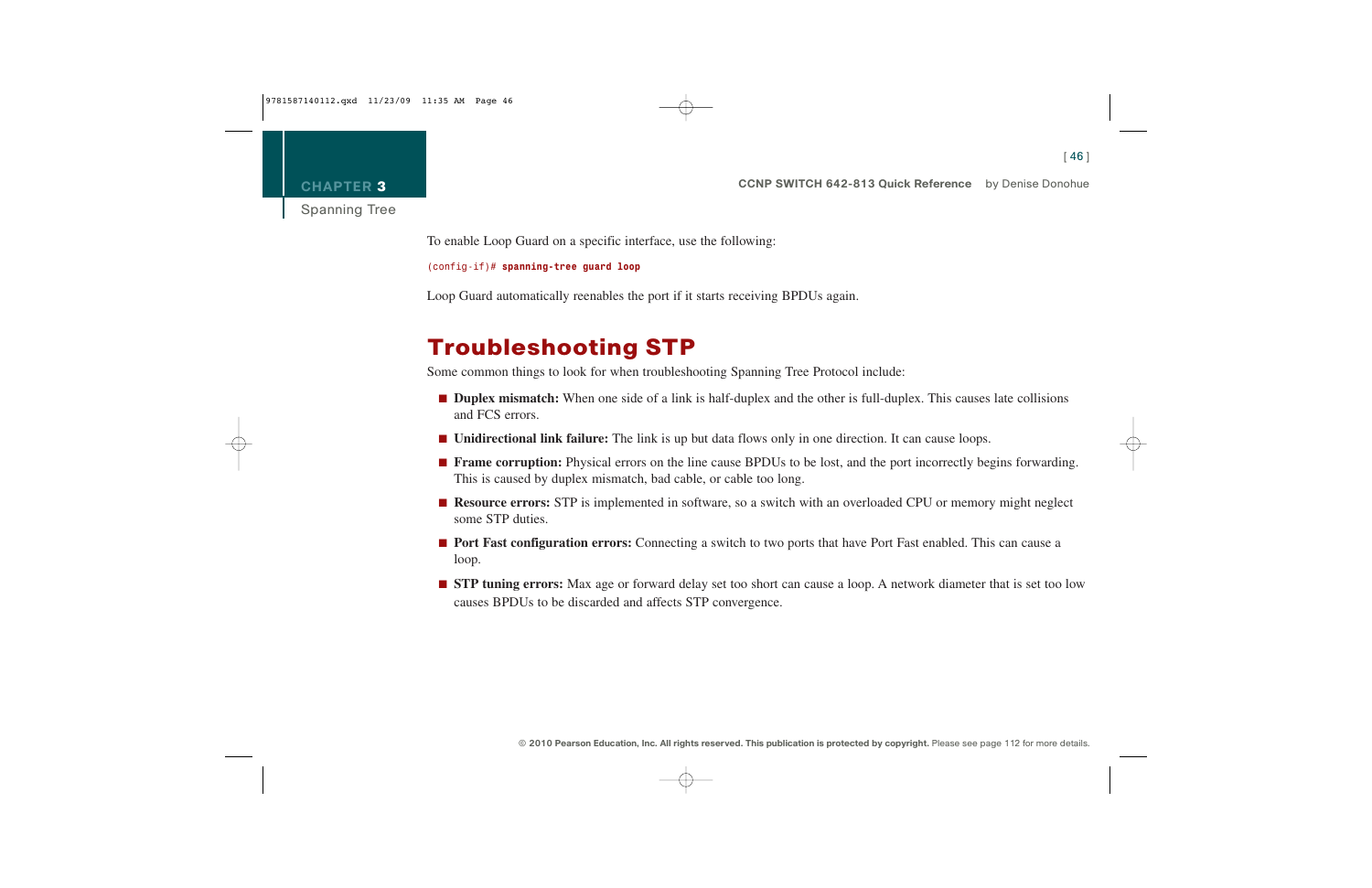# Identifying a Bridging Loop

Suspect a loop if you see the following:

- You capture traffic on a link and see the same frames multiple times.
- <sup>n</sup> All users in a bridging domain have connectivity problems at the same time.
- $\blacksquare$  There is abnormally high port utilization.

To remedy a loop quickly, shut redundant ports and then enable them one at a time. Some switches enable debugging of STP to help in diagnosing problems. The following commands are useful for isolating a bridging loop:

| show interfaces                         |
|-----------------------------------------|
| show spanning tree                      |
| show bridge                             |
| show process cpu                        |
| debug spanning tree                     |
| show mac address-table aging-time vlan# |
| show spanning-tree vlan vlan# detail    |

## Spanning-Tree Best Practices

To optimize data flow in the network, design and configure Spanning Tree in the following ways:

- Statically configure switches to be the primary and secondary root bridges by setting priority values.
- Consider which interfaces will become designated and root ports (possibly set port priorities/path cost).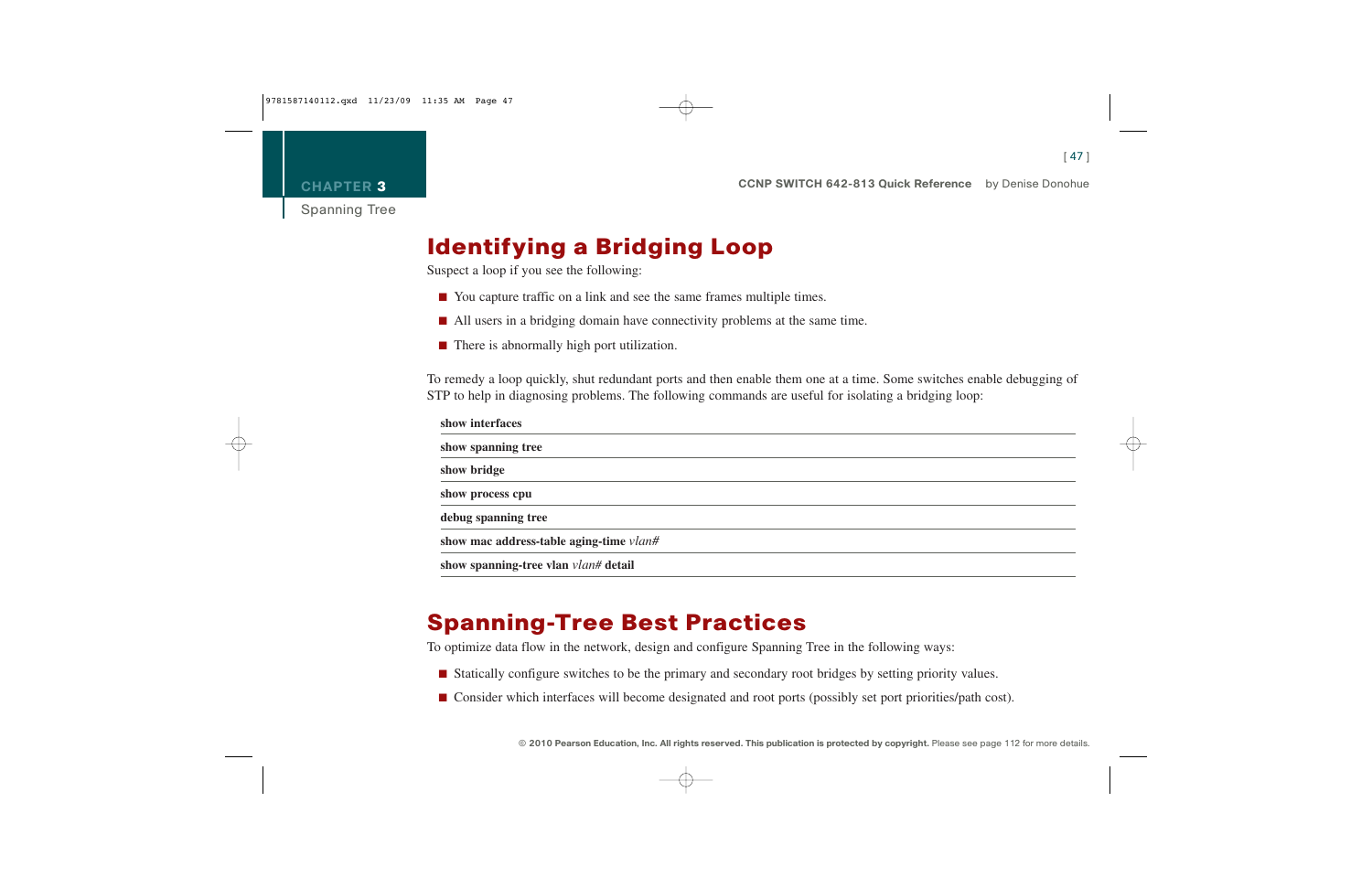[ 48 ]

- $\blacksquare$  Tune STP using the tools detailed in this section.
- Enable UDLD aggressive mode on all fiber interfaces.
- **n** Design STP domains that are as simple and contained as possible by using multilayer switches and routed links.
- Use PVRST+ or MST for the fastest convergence times.

Confused by all the acronyms and STP features? Figure 3-3 shows the STP tools you might use in your network and where you might use them.

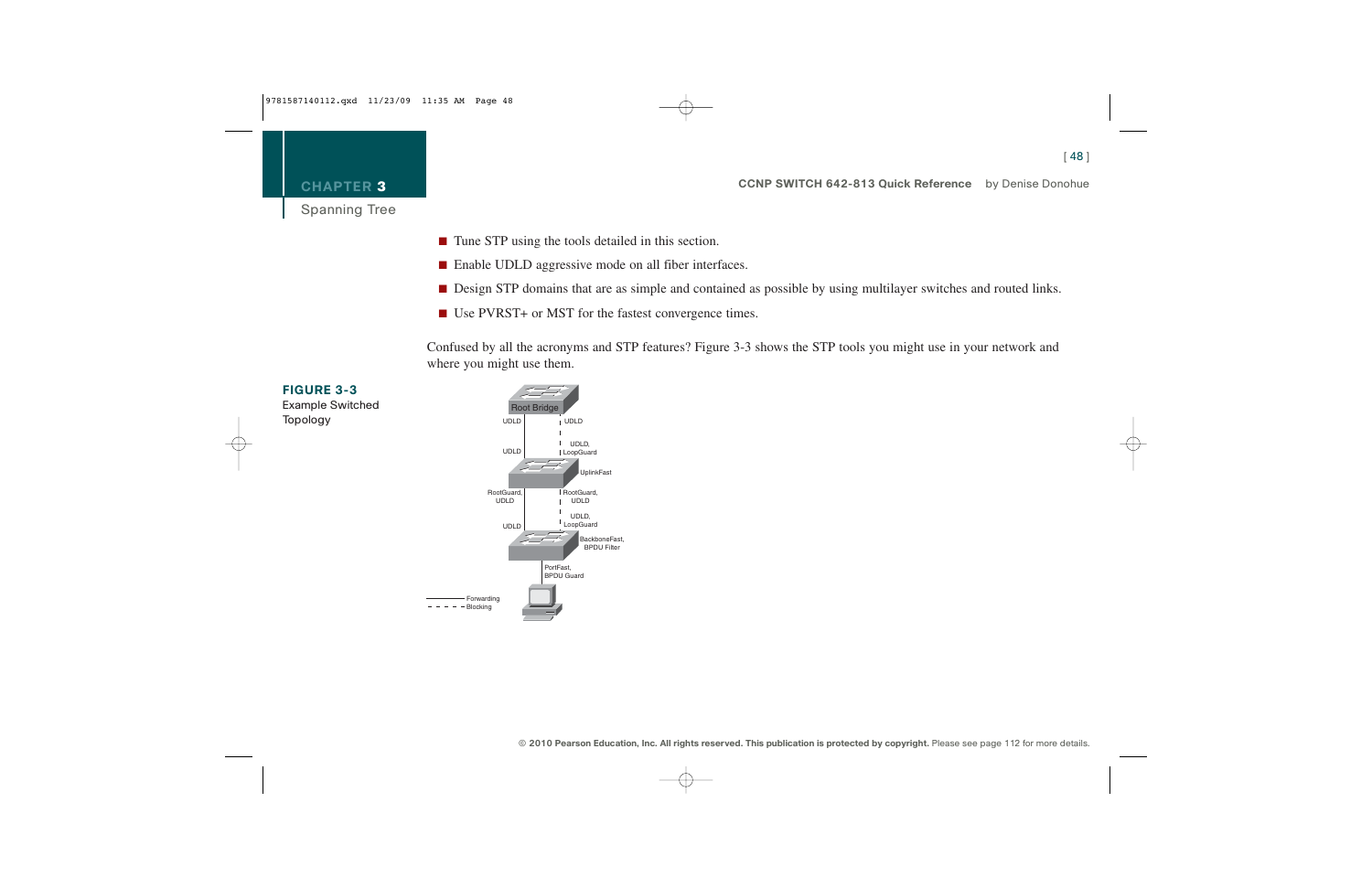InterVLAN Routing

# **Chapter 4** InterVLAN Routing

VLANs divide the network into smaller broadcast domains but also prohibit communication between domains. To enable communication between those groups–without also passing broadcasts–routing is used.

# InterVLAN Routing Using an External Router

A Layer 2 switch can connect to a router to provide reachability between VLANs. This can be done either via separate physical links for each VLAN or via a trunk link from the switch to the router. A trunk link is most common and this type of setup is frequently called Router on a Stick.

When using a trunk link you must create separate subinterfaces on the router's physical interface—one subinterface for each VLAN plus one for the native VLAN. This can work with any kind of switch and the implementation is straightforward, but the router becomes a single point of failure for all users, and the trunk link might become congested.

The router's configuration would look similar to the following:

```
interface FastEthernet0/1
no ip address
duplex auto
speed auto
!
interface FastEthernet0/1.20
description Voice VLAN
```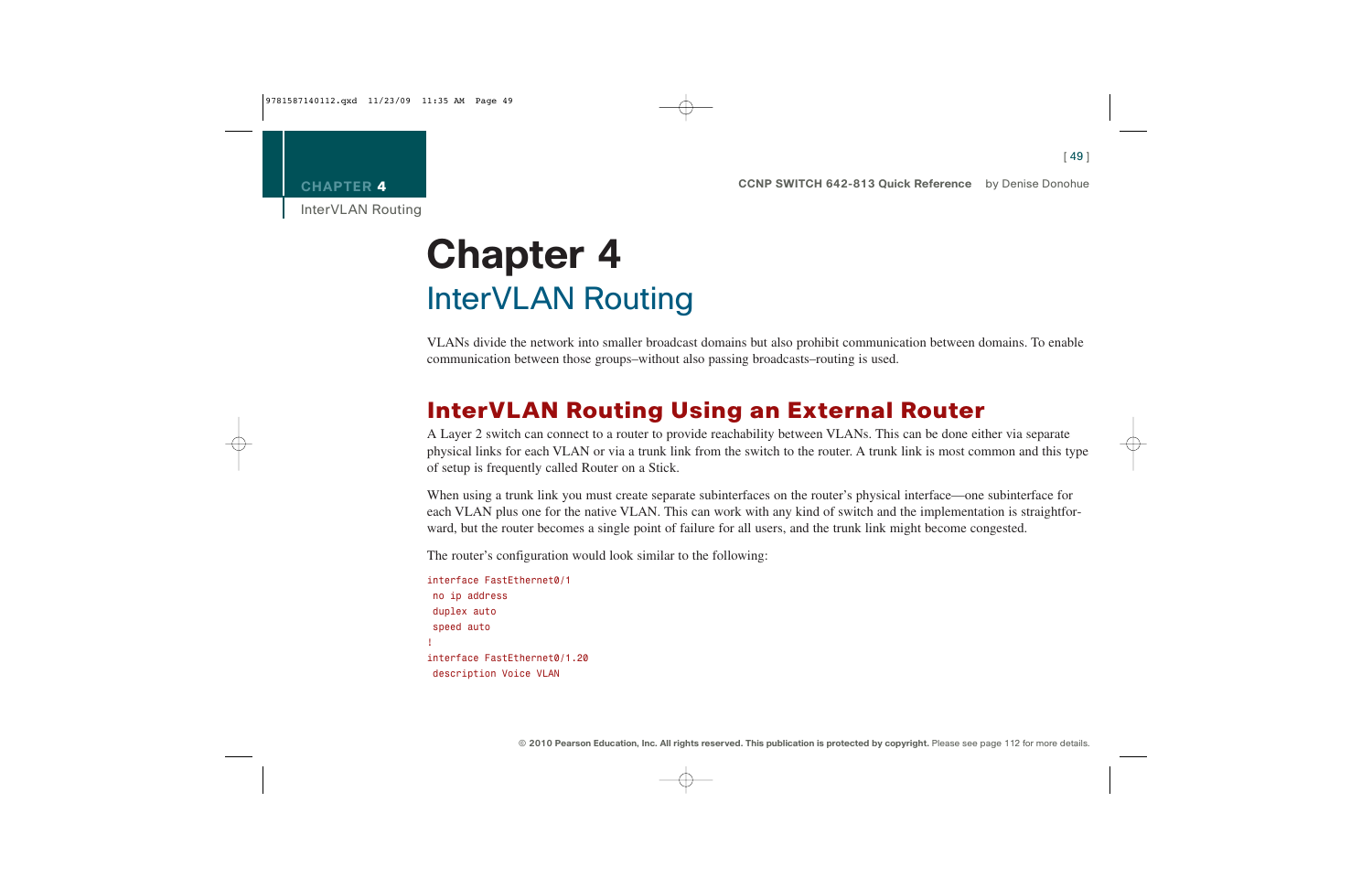#### **CHAPTER**  4

InterVLAN Routing

```
encapsulation dot1Q 20
ip address 10.1.20.1 255.255.255.0
!
interface FastEthernet0/1.99
description Native VLAN
encapsulation dot1Q 99 native
ip address 10.1.99.1 255.255.255.0
!
interface FastEthernet0/1.120
description Data VLAN
encapsulation dot1Q 120
ip address 10.1.120.1 255.255.255.0
```
# InterVLAN Routing Using Multilayer Switches

A multilayer switch can do both Layer 2 switching and Layer 3 routing between VLANs. This section walks you through the switching process and focuses on order of operations. The order in which things happen is extremely important for two reasons. First, the order of events is good test material. Second, understanding the processing order allows you to evaluate how the various filtering and forwarding mechanisms interact. (Examples include error checking, access-lists, VLAN access-lists, routing, and QoS.)

### **The Layer 2 and Layer 3 Forwarding Process**

A multilayer switch does Layer 2 forwarding when the destination MAC address is mapped to one of its interfaces. The steps involved in Layer 2 forwarding are as follows: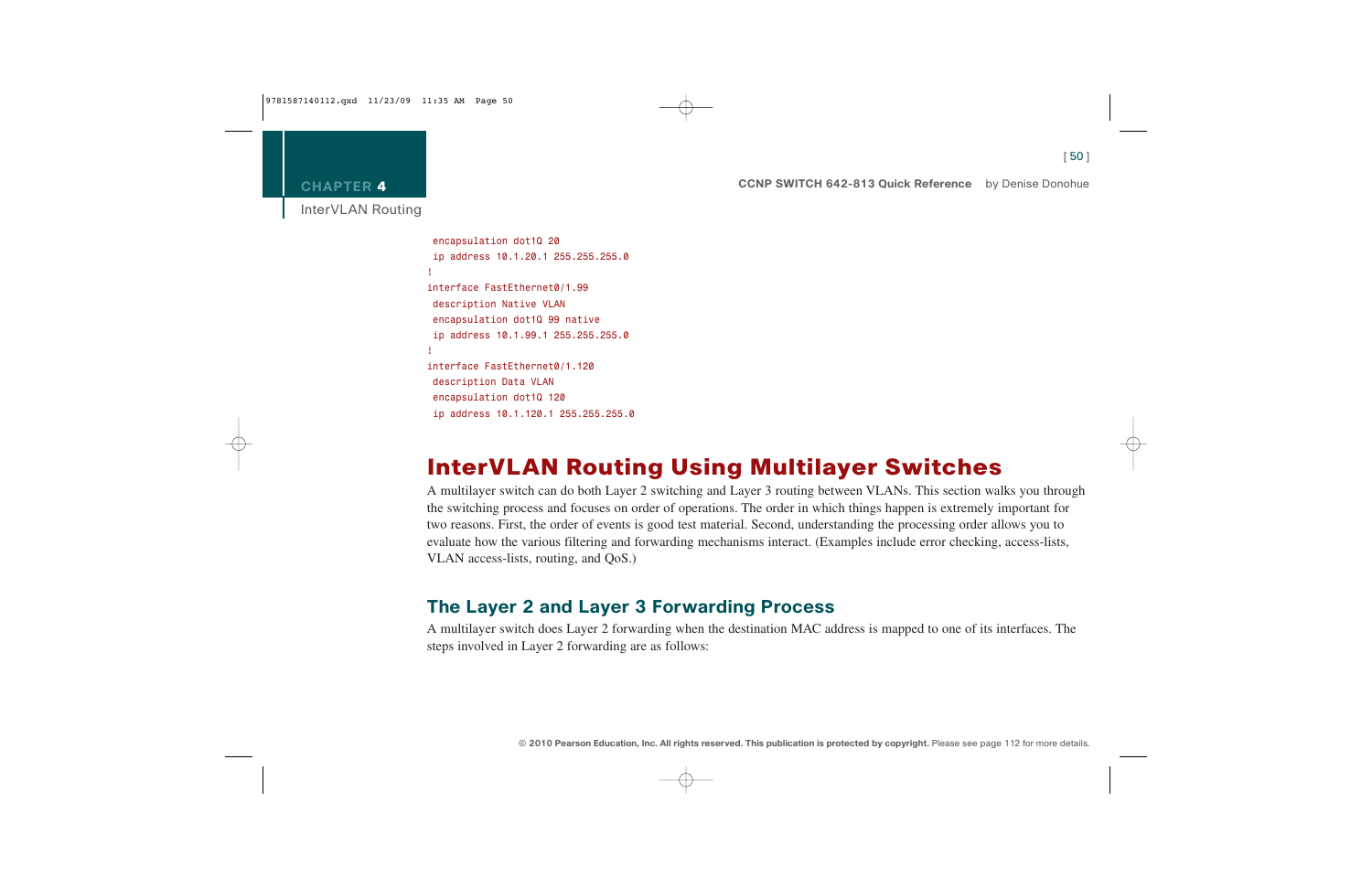#### **CHAPTER**  4

Input

- **1.** Receive frame
- **2.** Verify frame integrity
- **3.** Apply inbound VLAN ACL (VLAN Access Control List)
- **4.** Look up destination MAC (Media Address Code)

### Output

- **1.** Apply outbound VLAN ACL
- **2.** Apply outbound QoS ACL
- **3.** Select output port
- **4.** Place in port queue
- **5.** Rewrite
- **6.** Forward

A multilayer switch does Layer 3 forwarding when the destination MAC address is one of the switch's own addresses. The steps involved in Layer 3 forwarding are as follows:

Input

- **1.** Receive frame.
- **2.** Verify frame integrity.
- **3.** Apply inbound VLAN ACL.
- **4.** Look up destination MAC.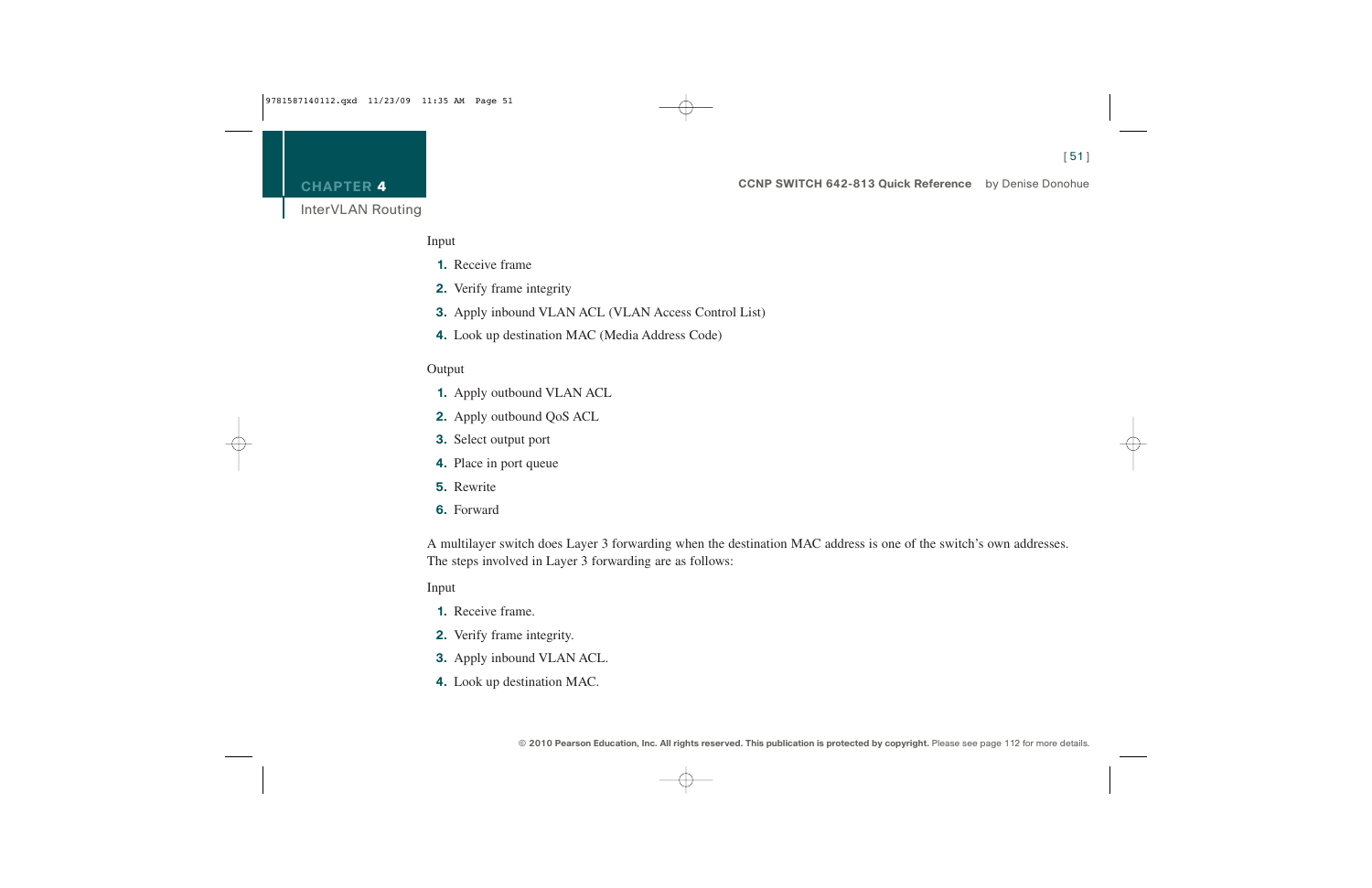#### **CHAPTER**  4

Routing

- **1.** Apply input ACL
- **2.** Switch if entry is in CEF cache
- **3.** Identify exit interface and next-hop address using routing table
- **4.** Apply output ACL

### Output

- **1.** Apply outbound VLAN ACL.
- **2.** Apply outbound QoS ACL.
- **3.** Select output port.
- **4.** Place in interface queue.
- **5.** Rewrite source and destination MAC, IP checksum and frame check sequence, and decrement TTL (Time to Live field in the IP header).
- **6.** Forward.

### **Understanding the Switching Table**

Multilayer switches use Application Specific Integrated Circuits (ASIC) to forward packets at wire speed. The Content Addressable Memory (CAM) table, used for Layer 2 switching, is created by recording the source MAC address and ingress port of each frame. It contains binary values (0 or 1) and must find an exact match to have a hit.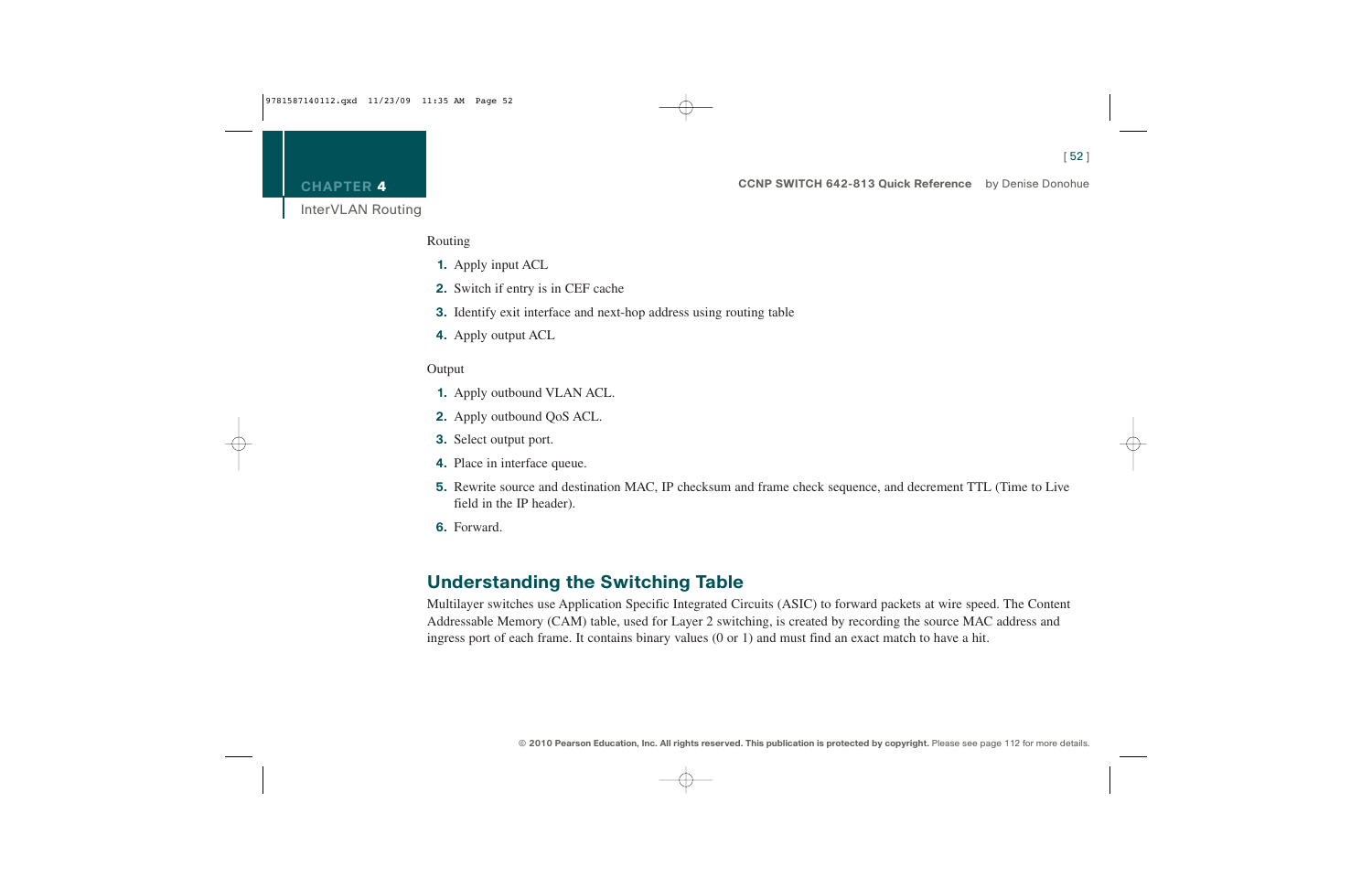[ 53 ]

In comparison, Multilayer Switching (MLS) uses aa Ternary Content Addressable Memory (TCAM) table to store information needed by Layer 3 and higher processing. This might include QoS and ACLs. Values in the TCAM table include ternary values (0, 1, or wildcard). An exact match is not required—the longest match is considered a hit.

### **MLS Interfaces**

A multilayer switch can have the following types of interfaces:

- **Layer 2 Interface:** Either an access port assigned to a VLAN or a trunk port.
- **Switch Virtual Interface (SVI):** A virtual, software interface for the VLAN itself. Can be either a Layer 2 interface or a Layer 3 interface.
- **Routed Interface:** A physical interface that is not associated with a VLAN and acts like a router port.

### SVI Configuration

A default SVI for VLAN 1 is automatically created in the switch. To create an SVI use the command **interface** *vlan#*. Configure an IP address on the SVI to make it a Layer 3 interface. SVIs are used to:

- Route or fallback bridge between VLANs.
- Provide a default gateway for users in that VLAN.
- Route traffic into or out of its associated VLAN.
- Provide an IP address for connectivity to the switch itself.
- **n** Provide an interface for routing protocols.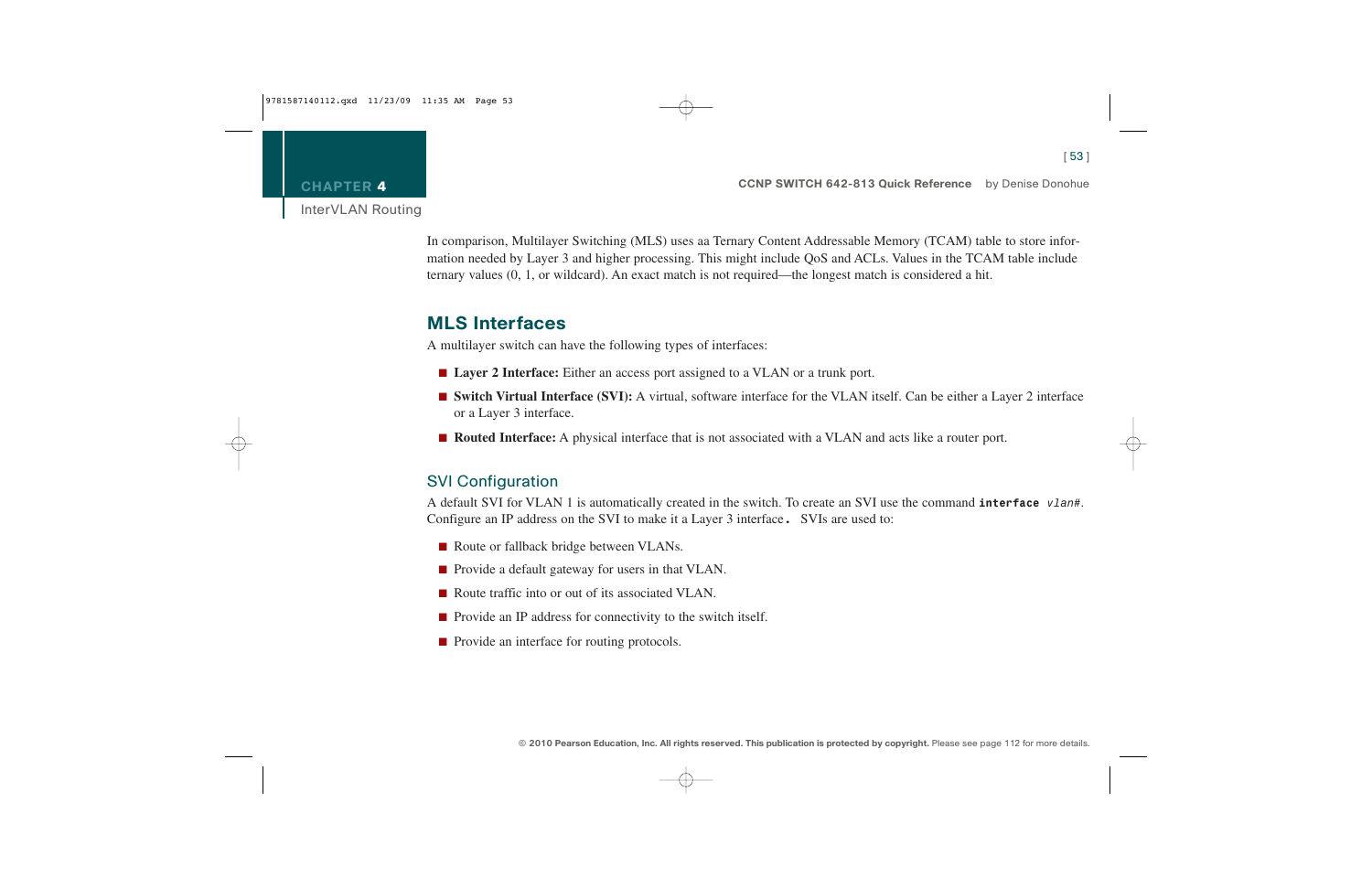[ 54 ]

An SVI is considered "up" as long as at least one port in its associated VLAN is active and forwarding. If all ports in the VLAN are down, the interface goes down to avoid creating a routing black hole. You might not want the status of a particular port (one not connected to a host) to affect the SVI's status. Some Cisco switches enable you to use the following command on that interface.

#### Switch(config-if)# **switchport autostate exclude**

To configure InterVLAN routing using a Layer 3 SVI, you need to:

- $\blacksquare$  Enable IP routing.
- n Create the VLANs.
- Create the SVIs.
- Associate an IP address with each SVI.
- Configure a dynamic routing protocol if needed.

```
Switch(config)#ip routing
Switch(config)# vlan 3
Switch(config)# interface vlan 3
Switch(config-if)#ip address 10.3.3.3 255.255.255.0
```
### Routed Switch Port Configuration

To configure an interface as a routed port, you must remove the Layer 2 functionality with the **no switchport** interface command. Then you can add an IP address and configure routing as needed:

```
sw1(config)# int fa 1/0/5
sw1(config-if)# no switchport
sw1(config-if)# ip address 10.5.5.5 255.255.255.0
```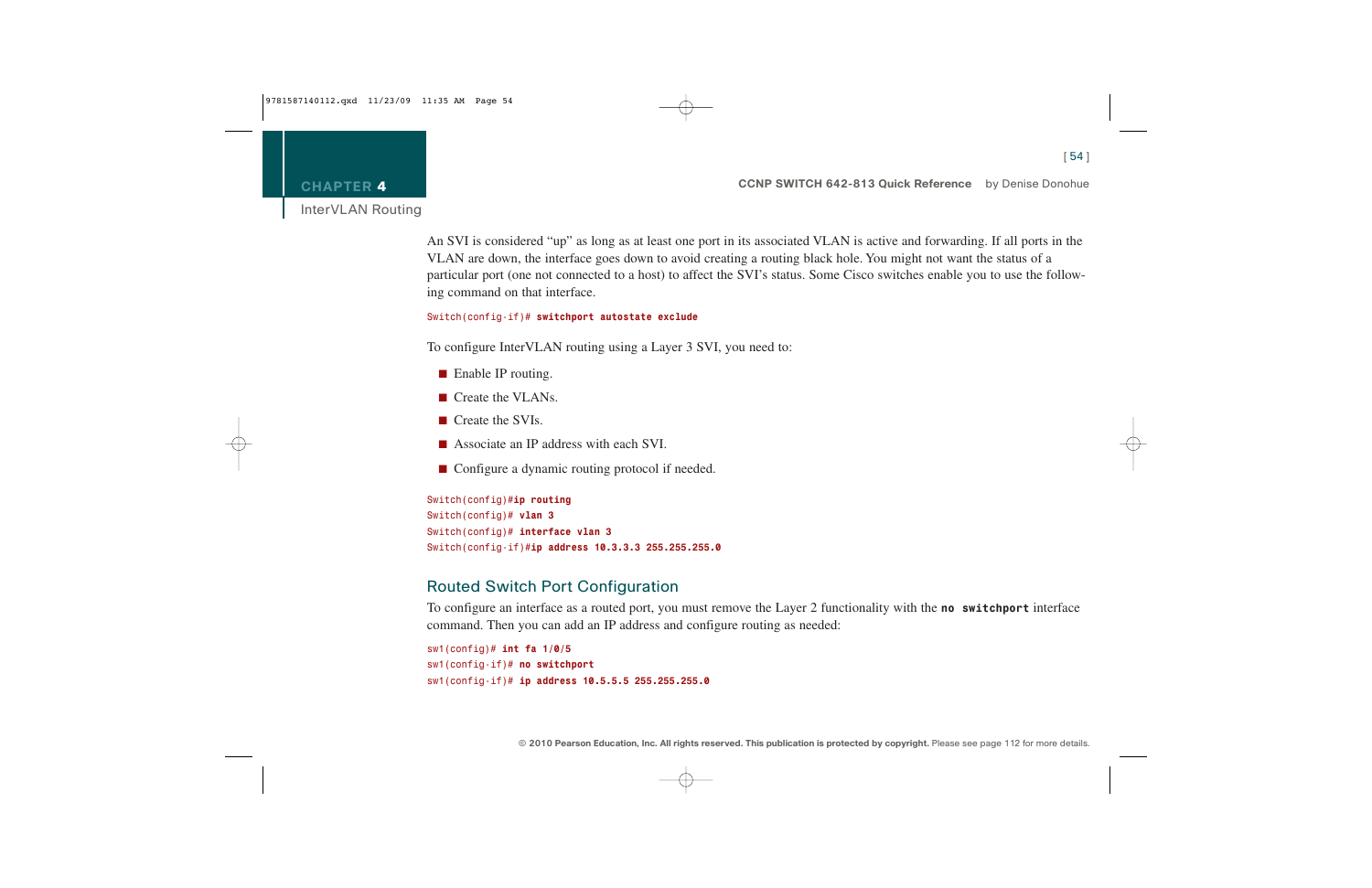[ 55 ]

To verify your configuration, use the commands **show ip interface brief**, **show interface**, or **show running-config interface** *int-#*.

### **Understanding Switch Forwarding Architectures**

Packets entering a router or multilayer switch are handled by one of three types of switching:

- **Process Switching:** Each packet must be examined by the CPU and handled in software. Slowest method, used in routers only.
- **n Fast Switching:** CPU process switches the first packet in each flow, then caches that information, and switches subsequent packets in hardware. Faster than process switching, used in routers and multilayer switches. Also called route caching.
- **Cisco Express Forwarding (CEF):** A table is prebuilt with adjacency information for all destinations in the routing table. Fastest method, is the default for Cisco routers and multilayer switches. Also called topology-based switching.

### **CEF Switching**

Multilayer Switching (MLS) is a switch feature that enables the switch to route traffic between VLANs and routed interfaces in a highly optimized and efficient manner. Cisco Express Forwarding (CEF) is used to facilitate MLS (see Figure 4-1). Cisco Express Forwarding (CEF) does the following: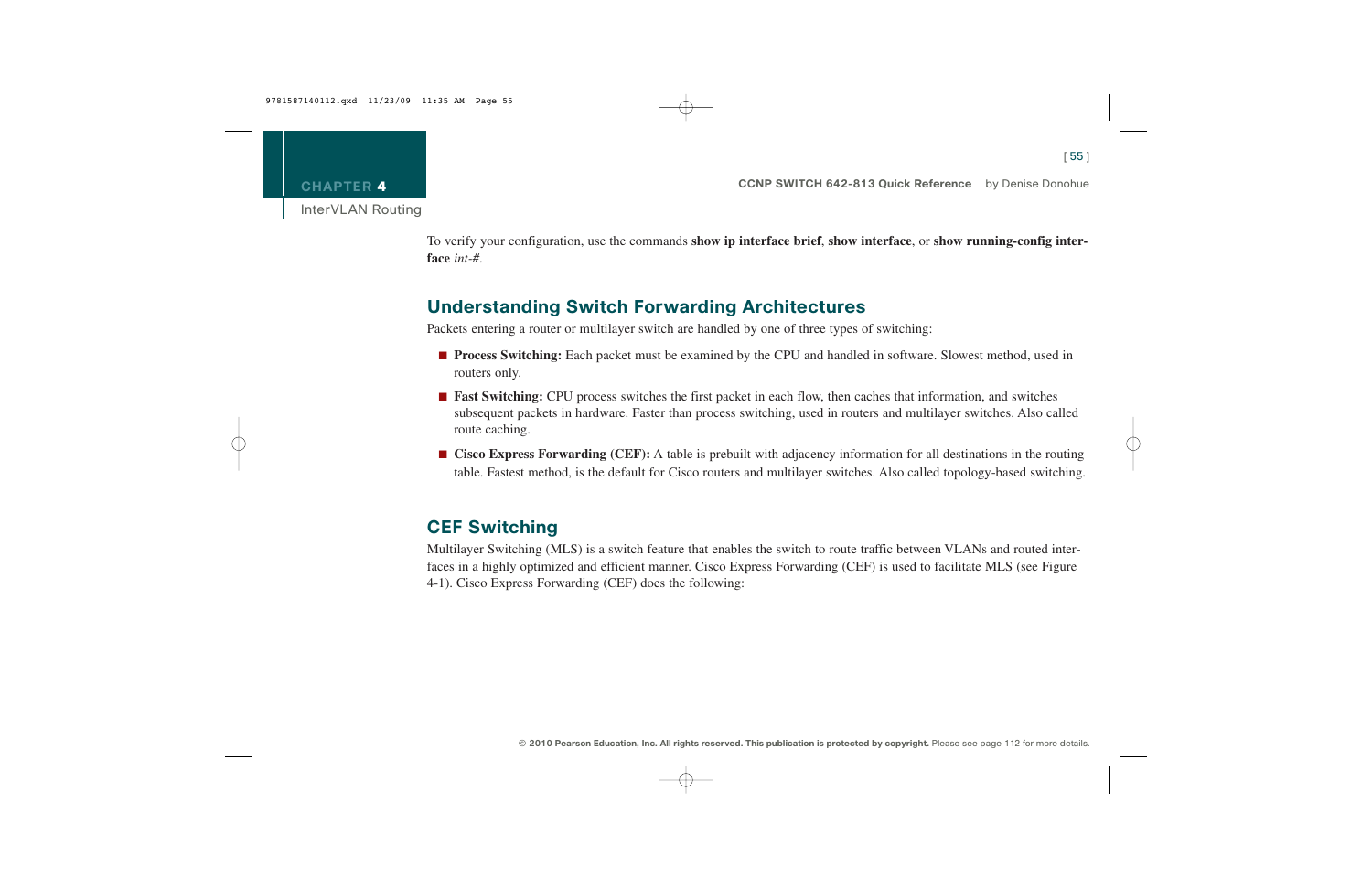#### **CHAPTER**  4

InterVLAN Routing

### **FIGURE 4-1**

Cisco Express Forwarding



- Separates control plane hardware from data plane hardware.
- Controls plane runs in software and builds FIB and adjacency table.
- $\blacksquare$  The data plane uses hardware to forward most IP unicast traffic.
- Uses TCAM table.
- Can be centralized or distributed.

Not all types of traffic can be handled by CEF. Some types that are *punted* (sent to the processor for handling) are:

- $\blacksquare$  Packets with IP header options
- $\blacksquare$  Tunneled traffic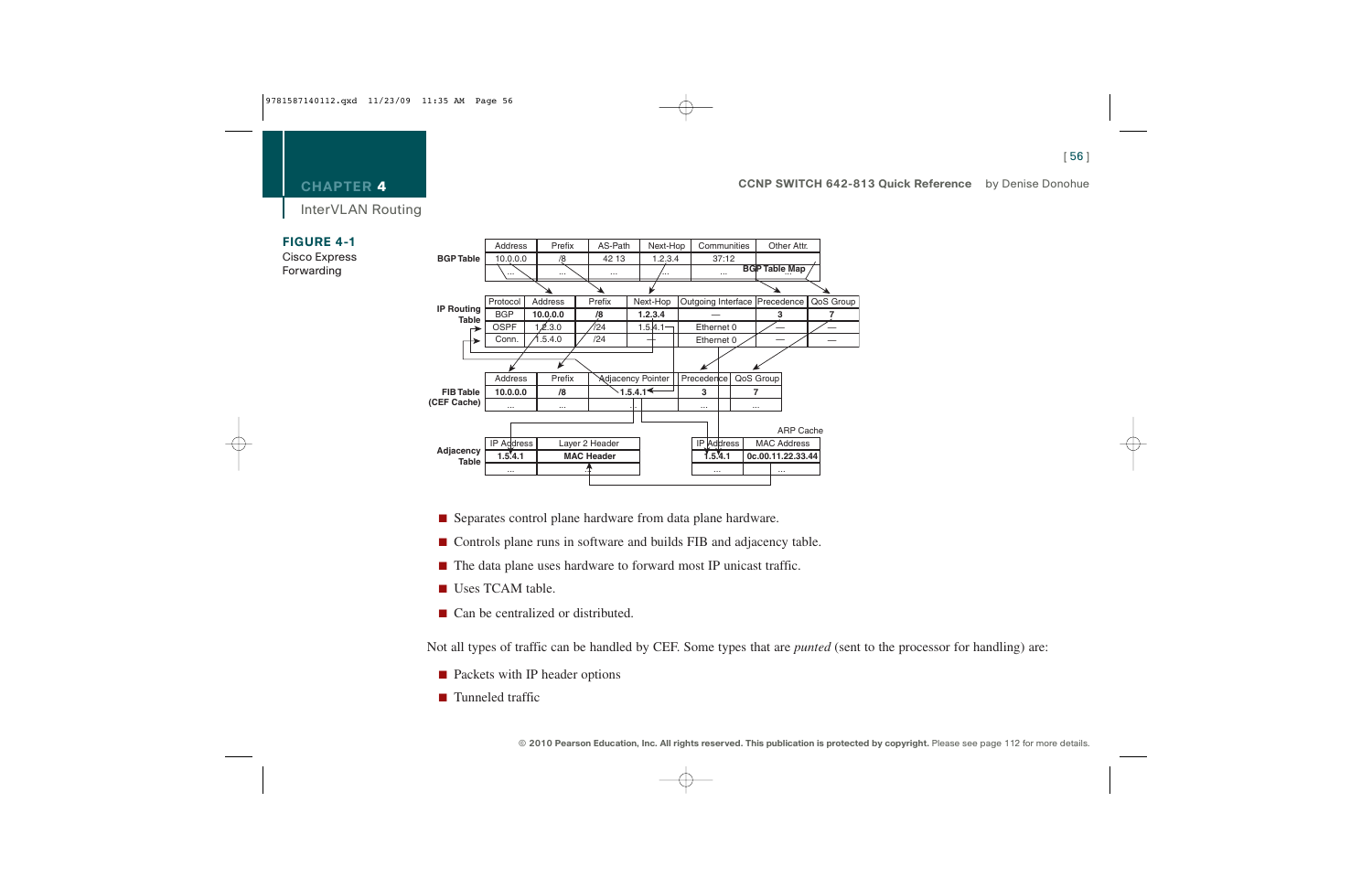[ 57 ]

#### **CHAPTER**  4

- 802.3 (IPX) or other unsupported encapsulation types
- n Packets with an expiring TTL
- $\blacksquare$  Packets that must be fragmented

### **Configuring and Troubleshooting CEF**

By default, CEF is on and supports per destination load sharing.

To disable CEF

- 4500: Use (config)# **no ip cef.**
- 3500/3700: On each interface, use (config)# no ip route-cache cef.
- 6550 with policy feature card, distributed FC, and multilayer switch FC: cannot be disabled.

View CEF information with the following:

```
# show interface fastethernet 2/2 | begin L3
```
View switching statistics with the following:

```
# show interface fastethernet 2/2 | include switched
```
View FIB with the following:

```
# show ip cef {interface} {detail}
```
View detailed CEF FIB entry with the following:

```
# show ip cef fastethernet 2/2 10.0.0.1 detail
```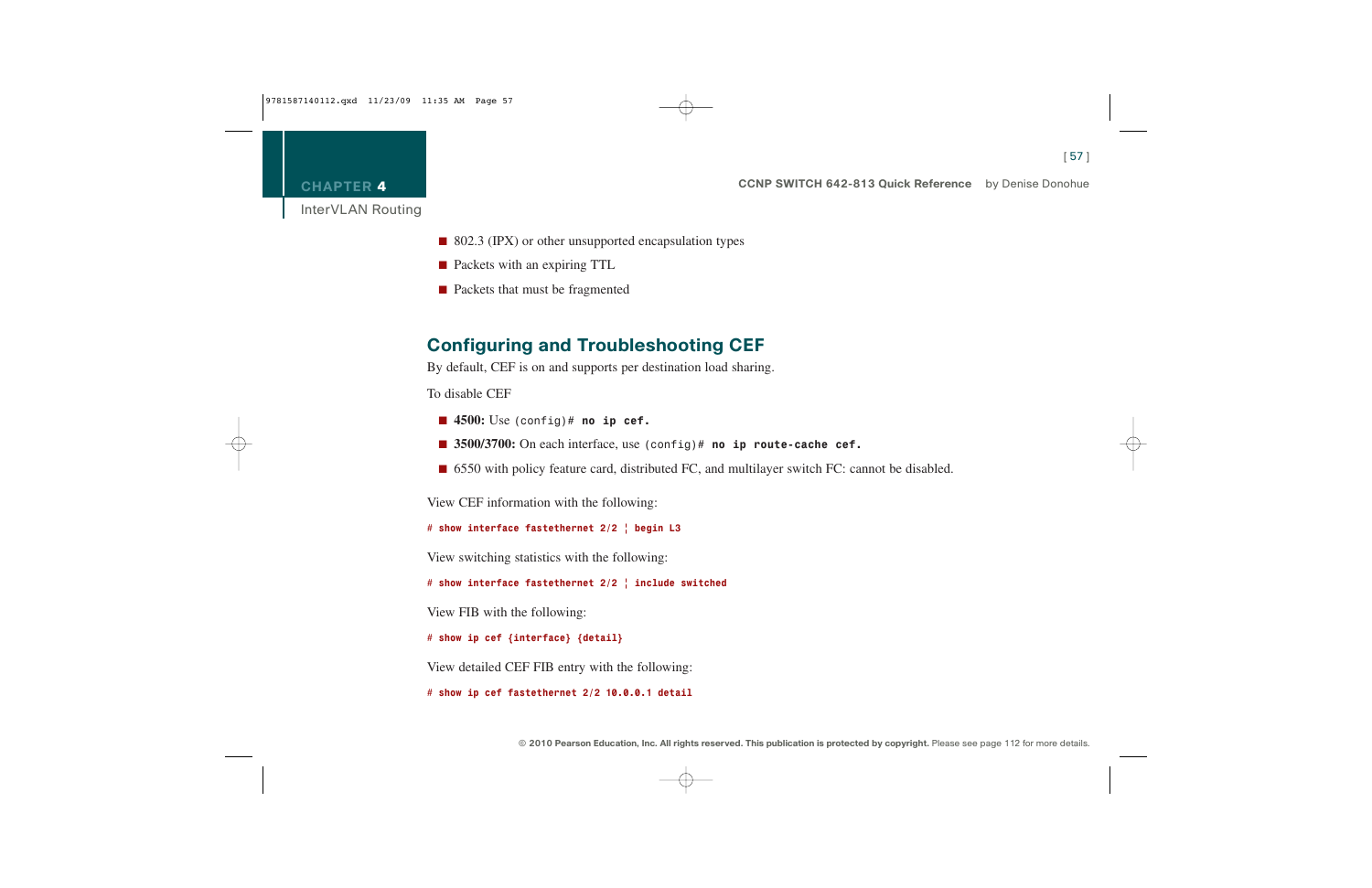### **CHAPTER** 4

InterVLAN Routing

Troubleshoot CEF drops with the following:

# **show cef drop**

Troubleshoot CEF adjacencies with the following:

# **show adjacency**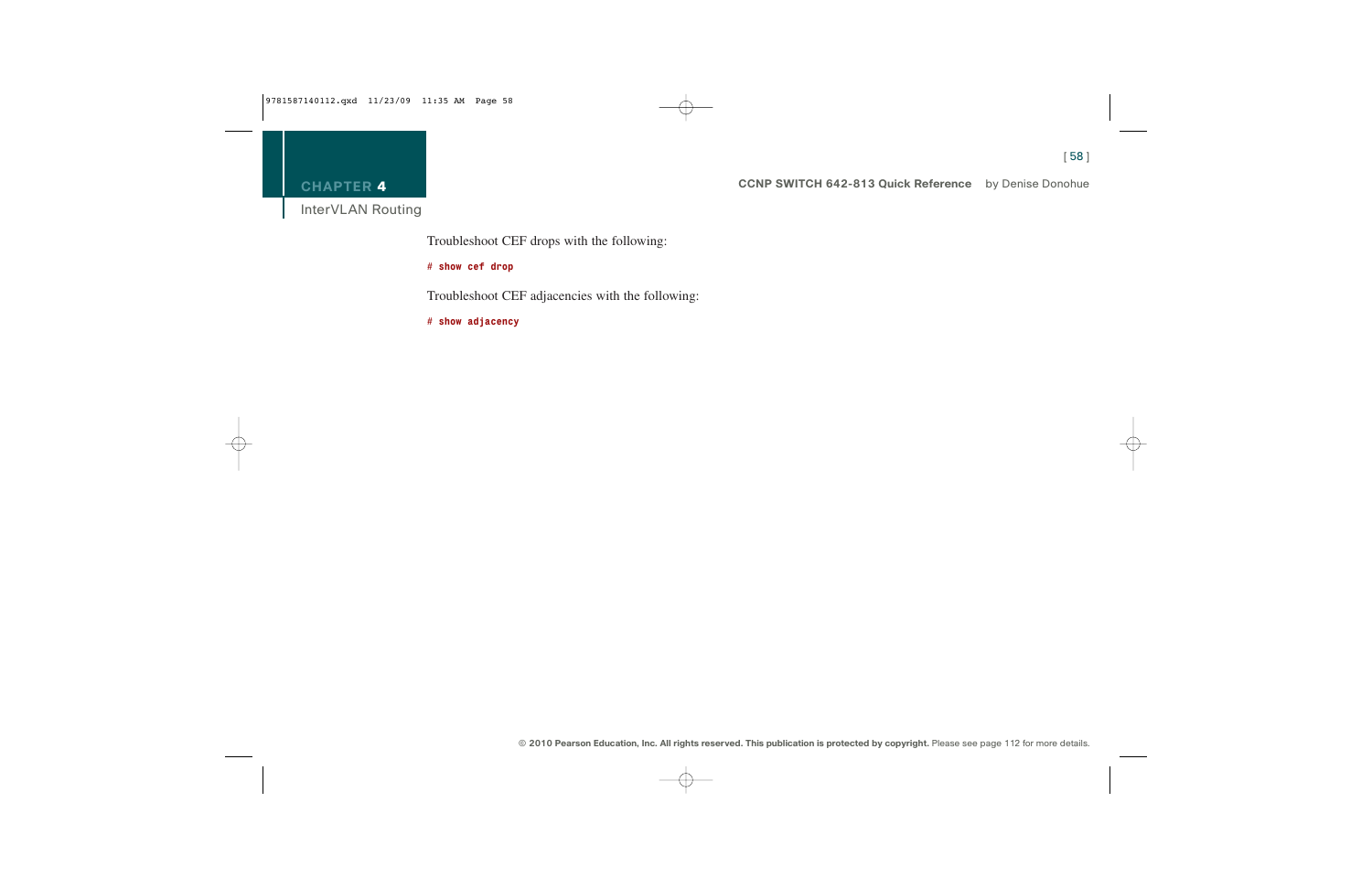Implementing High Availability

# **Chapter 5** Implementing High Availability

A highly available network is the goal of every network engineer. Having a highly available network makes the job easier because it helps to prevent network outages and minimize downtime.

# Components of High Availability

There are five components to high availability: redundancy, technology, people, processes, and tools. The first two can be obtained through network design; the last three are more difficult to implement and control.

### **Redundancy**

Redundancy attempts to eliminate single points of failure by providing duplicate devices and links. This costs more, so the added cost must be balanced against the added benefit. Add redundancy where it will have the most impact on availability, in the core of your network, data center, or e-commerce module. Critical WAN or ISP connections are another possible location.

A redundant network has *path diversity* with multiple links between multiple devices. It can have *geographic diversity*, with data centers in multiple sites. Networks frequently have dual core and distribution switches, with dual uplinks to each. Dual WAN providers, with dual WAN edge routers, are commonly used. Companies can design their networks with connections to dual Telco central offices and power substations to achieve additional redundancy.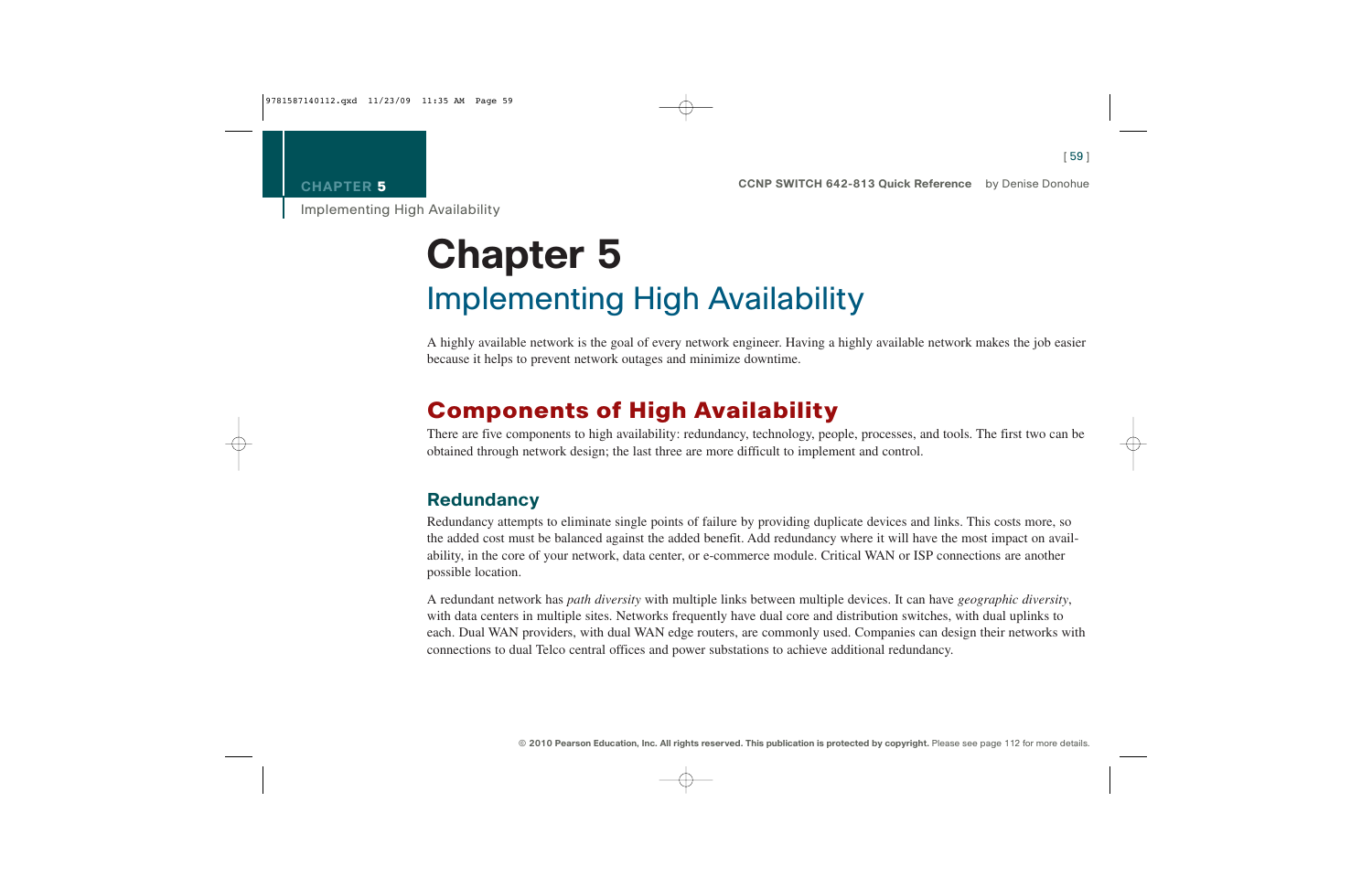Implementing High Availability

### **Technology**

Some of the technologies found in Cisco routers and Layer 3 switches enhance availability by providing routing continuity, fast failure detection to trigger a failover, and fast routing convergence. These include:

- $\blacksquare$  Cisco Nonstop Forwarding (NSF)
- Stateful Switchover (SSO)
- Stackwise technology on  $3750$  switches
- Virtual Switch System (VSS)
- Monitoring tools such as SNMP and Syslog
- **n** IP Service Level Agreement (SLA)

Each of these technologies is discussed in later sections of this chapter.

Some other technological features that enhance availability include server load balancing, firewall stateful failover, and fast routing convergence.

### **People**

Although the "people" part of high availability is not usually under the control of the network engineer, it is an important part of the equation. The following items should be considered:

- **n Staff work habits:** Staff should pay attention to detail, and their work should be reliable and consistent to make troubleshooting easier.
- **Staff skills and technical training:** A knowledgeable staff understands the network technologies and configures devices correctly. A company lab enables failover scenarios to be tested before incorporating them into the network and allows network engineers to practice their skills.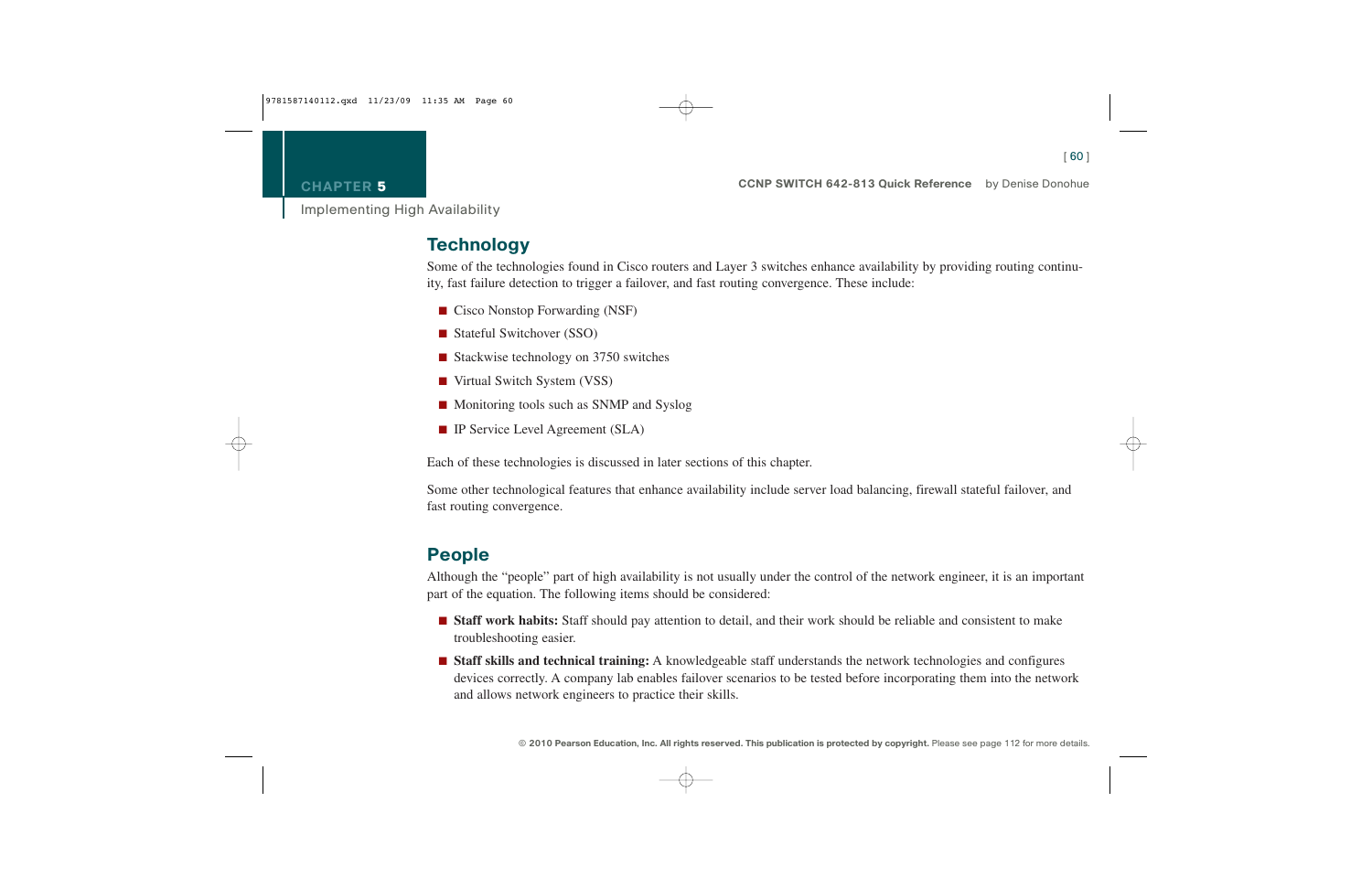#### **CHAPTER**  5

Implementing High Availability

- **Communication and documentation:** There should be good communication between teams responsible for the network, security, servers, and applications. There should also be communication with users. Good documentation, readily available, is critical to understanding how the network is designed and how it should behave during a failure.
- **Sufficient time to accomplish a task:** Not having enough time to accomplish a network-related task leads to important components, such as testing and documentation, being left out. The design target should be a better than just "adequate" network.
- <sup>n</sup> **Align staff with the services they support:** This helps ensure clear lines of responsibility for the different segments of the network. Be sure to include the people responsible for a segment in the planning for its high availability.

### **Processes**

Companies that build repeatable processes and design templates have more cohesive networks and save time in troubleshooting problems. Process documentation should include configuration change procedures, failover and lab testing procedures, and network implementation procedures. These should be regularly reviewed and improved as part of the PPDIOO process.

A lab that reflects the current production network enables thorough testing and validation of such changes as new configurations and IOS versions and ensures that the staff thoroughly understands network failover processes.

Having a meaningful change control process includes the complete testing of all changes and how they affect failover within the entire network before they are implemented. Changes must be well planned with a roll-back strategy in place. A risk analysis can also help determine if the change is worthwhile.

Network management processes are often overlooked. These should include:

- $\blacksquare$  Capacity audits
- **n** IOS version management
- $\blacksquare$  Corporate best-practice design compliance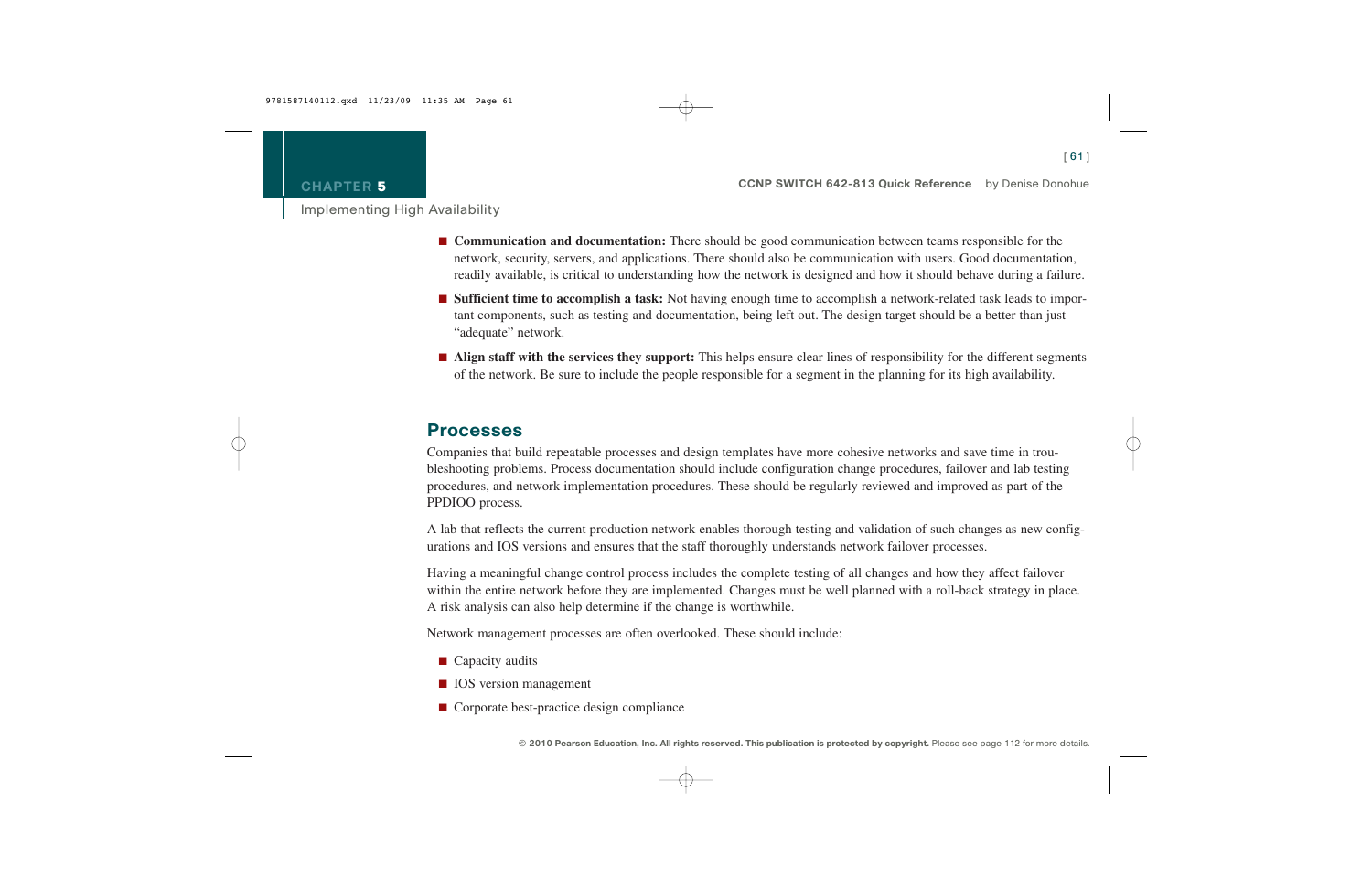#### **CHAPTER**  5

Implementing High Availability

- Disaster recovery and business continuity plans
- $\blacksquare$  Evaluating the security impact of a proposed change

### **Tools**

A well-designed, highly available network can have a failure without it being noticed by users. It is important to have tools in place to monitor the network and send alerts when a failover occurs. Monitoring can also help spot problems as they begin to occur, enabling you to be proactive in your network management. There are many third-party tools available for this; some IOS tools are discussed in later sections of this chapter.

Good documentation is a critical tool to have. Good documentation includes up-to-date network diagrams with network addresses, VLAN information, and interface information. Important servers, applications, and services should be noted. Document not only HOW the network is designed, but also WHY it is designed that way.

## Resiliency and High Availability

A highly available network is a resilient network. A resilient network employs various methods to allow it to recover and continue operating in the event of a failure. Resiliency leads to high availability through the following components:

- <sup>n</sup> **Network-level resiliency (the focus of this book):** This includes redundant links and redundant devices, but it doesn't stop there. Those devices must be configured so they fail between devices, or links, quickly.
- **System-level resiliency:** This includes redundancy within the hardware, such as dual power supplies, and coldstandby parts, such as extra stackable switches or switch modules. It also includes features within the hardware that enable fast failover.
- **n Network management and monitoring:** You need to detect a failure immediately and be informed of the actions taken automatically to remediate it.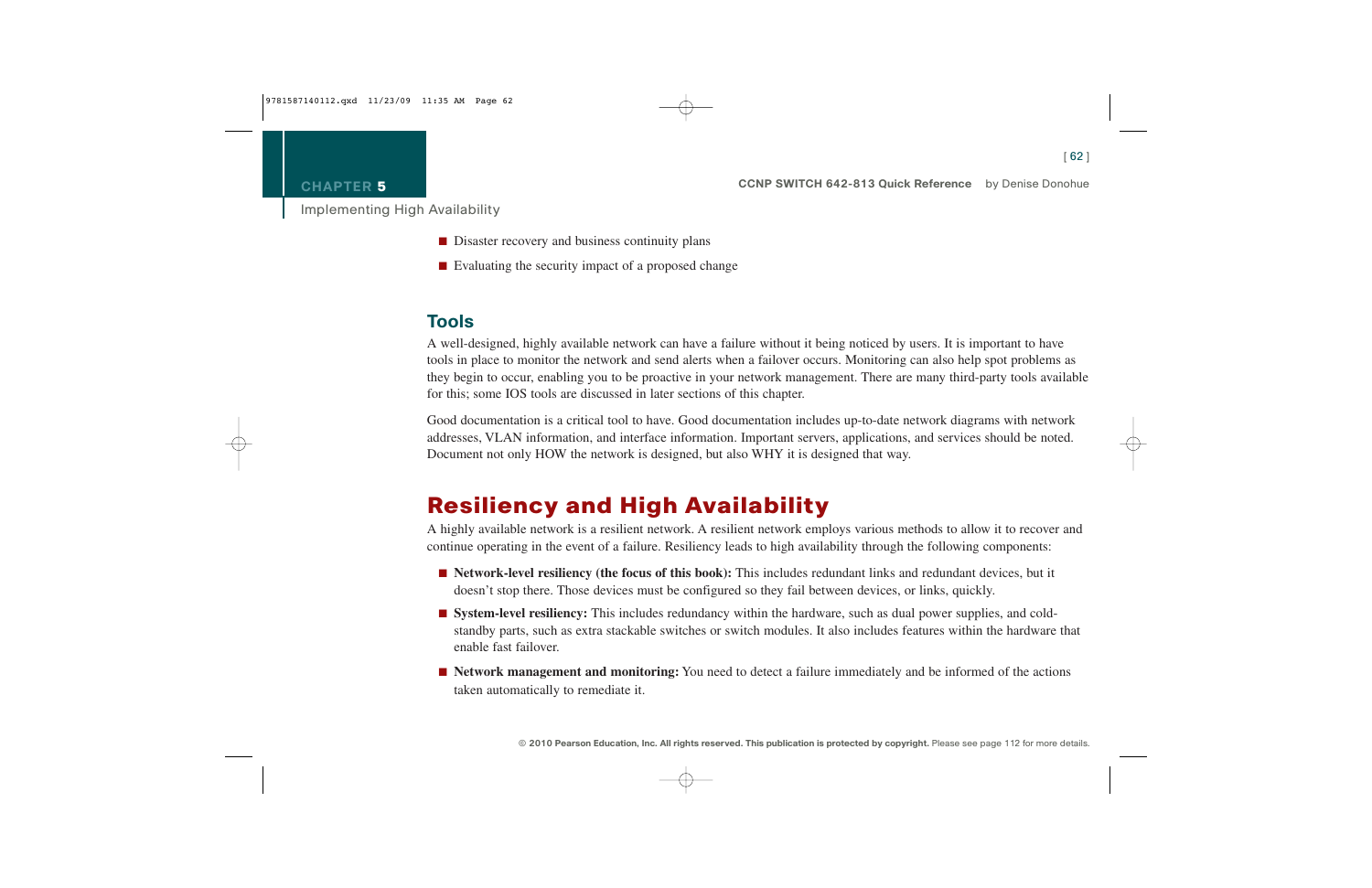Implementing High Availability

### **Network Level Resiliency**

Redundant links were discussed in Chapter 2. STP blocks a redundant link by default so that they are in an active/backup configuration. Etherchannels enables multiple links to be active. If a failure occurs they distribute traffic across the remaining links.

Configure your devices for fast convergence to avoid traffic drops when a link fails. RSTP is preferred over 802.1D STP because it provides faster failover. Use routing protocols such as EIGRP that have fast convergence times. You might need to tune the Layer 2 and Layer 3 protocol timers.

For accurate monitoring statistics, it is important that network clocks are synchronized. Use NTP for this. Syslog, SNMP, and IP SLA are some tools that help you monitor and track your network's resiliency. They are discussed in more detail in a future section.

### **Fast Failover**

When measuring network resiliency, you must consider how long it takes for failover and convergence at all layers of the OSI stack, not just Layers 1–3. Table 5-1 outlines some of the typical convergence times.

| <b>Network Component</b>                                             | <b>Convergence Time</b>                                                                                                              |  |
|----------------------------------------------------------------------|--------------------------------------------------------------------------------------------------------------------------------------|--|
| Rapid Spanning Tree                                                  | Subsecond for minor failures, 1–2 seconds for major failures.                                                                        |  |
| Etherchannel                                                         | Approximately 1 second to redirect traffic to a different link in the channel.                                                       |  |
| <b>First Hop Redundancy Protocols</b><br>such as HSRP, VRRP, or GLBP | Default of 10 seconds. Recommended tuning of hello time to 1 second and hold time to<br>3 second yields a 3 second convergence time. |  |
| <b>Routing Protocols</b>                                             | Subsecond for OSPF and EIGRP with recommended tuning of timers.                                                                      |  |
| <b>Switch Service Modules</b>                                        | Typically 3–5 seconds. Exception is Cisco Application Control Engine (ACE) with 1<br>second failover in active/active configuration. |  |
| <b>Computer/Server TCP Stacks</b>                                    | 9-second session teardown for Windows, longer for other OSs.                                                                         |  |

**Table 5-1 Convergence Times for Network Components**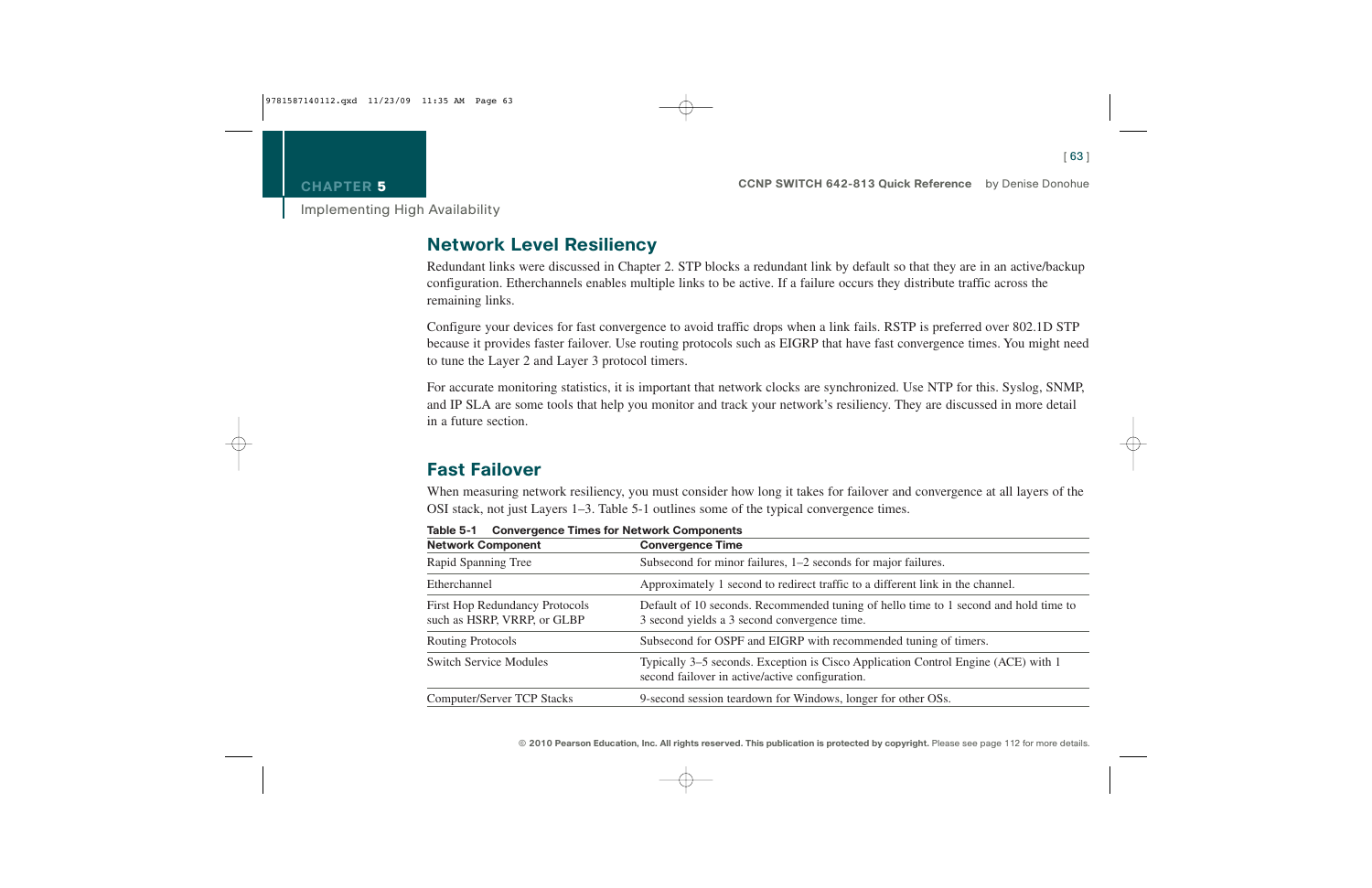Implementing High Availability

# Optimizing Redundancy

You should be aware that redundancy does not always equal resiliency. Too much redundancy can increase the network complexity to a point that it becomes harder to troubleshoot and actually leads to a less-available network. There are too many paths for the data to follow, so it becomes less deterministic. The cost is much higher, also.

### **NSF with SSO**

Layers 2–4 convergence time is enhanced in Cisco 4500 and 6500 series switches with redundant route processors (RP) by using NSF with SSO. When using this, only one RP is active. The standby RP synchronizes its configuration and dynamic state information (such as CEF, MAC, and FIB tables) with the active RP. When the active RP fails, SSO enables the standby RP to take over immediately. NSF keeps the switch forwarding traffic during the switchover, using the existing route and CEF tables. The goal of NSF with SSO is to prevent routing adjacencies from resetting, which prevents a routing flap. The switchover to the new RP must be completed before routing timers expire, or the router's neighbors will tear down their adjacency and routing will be disrupted.

When the new RP is up, the old routes are marked as stale, and the RP asks its routing peers to refresh them. When routing is converged, it updates the routing and CEF tables on the switch and the linecards.

NSF is supported with EIGRP, OSPF, ISIS, and BGP. An *NSF-capable router* supports NSF; an *NSF-aware router* does not support NSF but understands it and continues forwarding traffic during SSO.

Use NSF with SSO in locations where you do not have a duplicate switch for failover, such as at the user access or Enterprise network edge. Otherwise it can actually cause longer convergence. Routing protocols timers can be tuned very short to provide fast convergence. With SSO, the switchover to the standby RP might not occur before the tuned routing Dead timer expires, and the adjacency would be reset.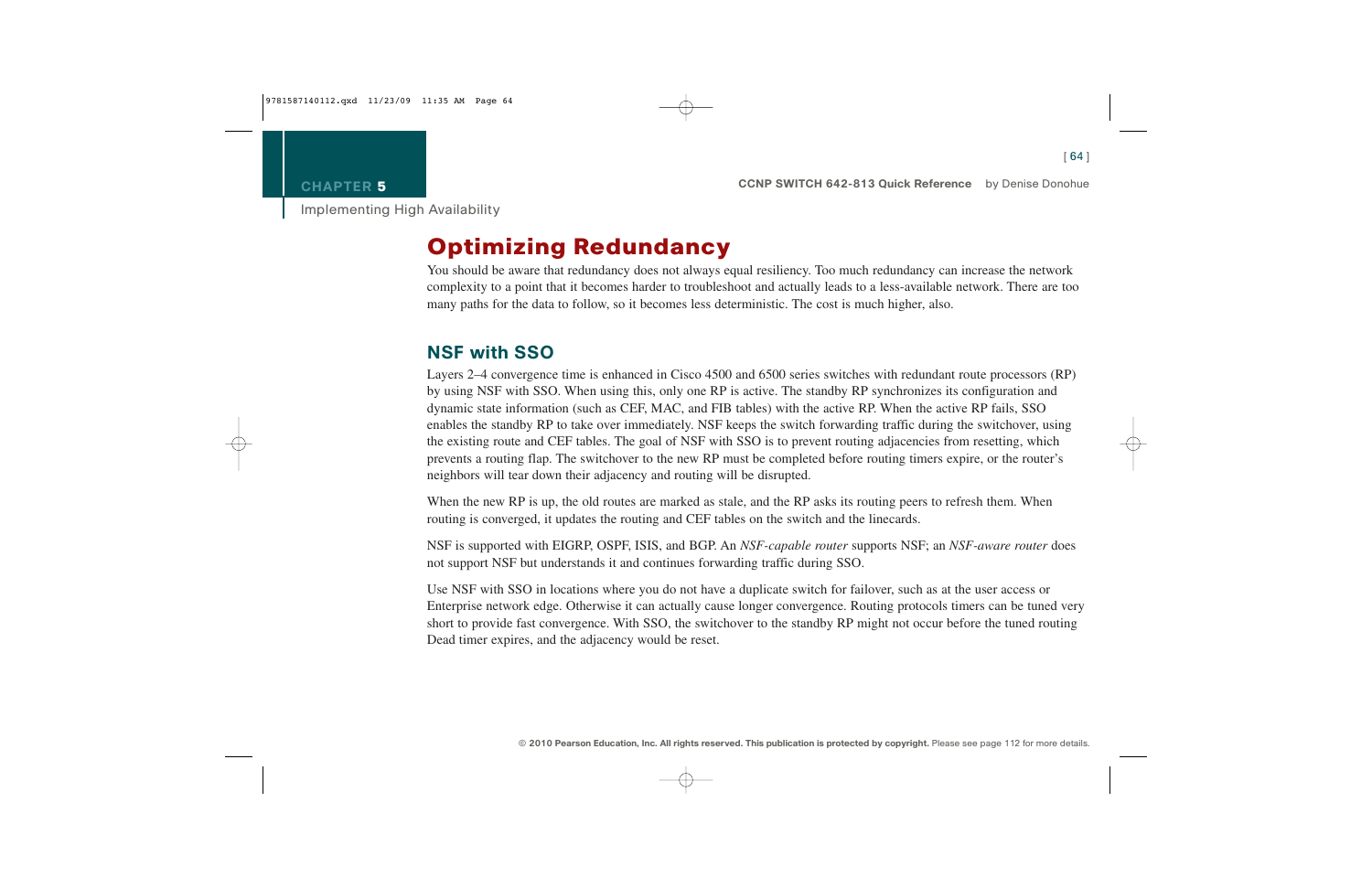#### **CHAPTER**  5

### **Designing for Redundancy**

Figure 5-1 shows where you would typically use redundancy within a campus network. Access switches are either chassis-based with dual Supervisor engines and dual power supplies or are stackable switches. They have redundant, fully meshed links to redundant distribution switches, which, in turn, have redundant links to redundant core switches. Distribution and core switch pairs are connected via a Layer 2 or Layer 3 link. This design minimizes single points of failure and enables the network to recover from a link or switch failure. CHAPTER 5<br>
Implementing High Availability<br> **Designing for Redundancy**<br>
Figure 5-1 shows where you would typically use redundancy within a campus network. Access switchassis-based with dual Supervisor engines and dual powe



### **Layer 2 Versus Layer 3 Access Design**

You can use a Layer 2 or a Layer 3 access layer. When using L2, VLANs can either be distributed across multiple switches or local to each switch. Figure 5-2 shows L2 access switches with VLAN 10 on both of them. This design is not recommended. The FHRP Active switch and the STP Root must be statically configured as the same switch. STP blocks one uplink per access switch. RSTP helps speed convergence.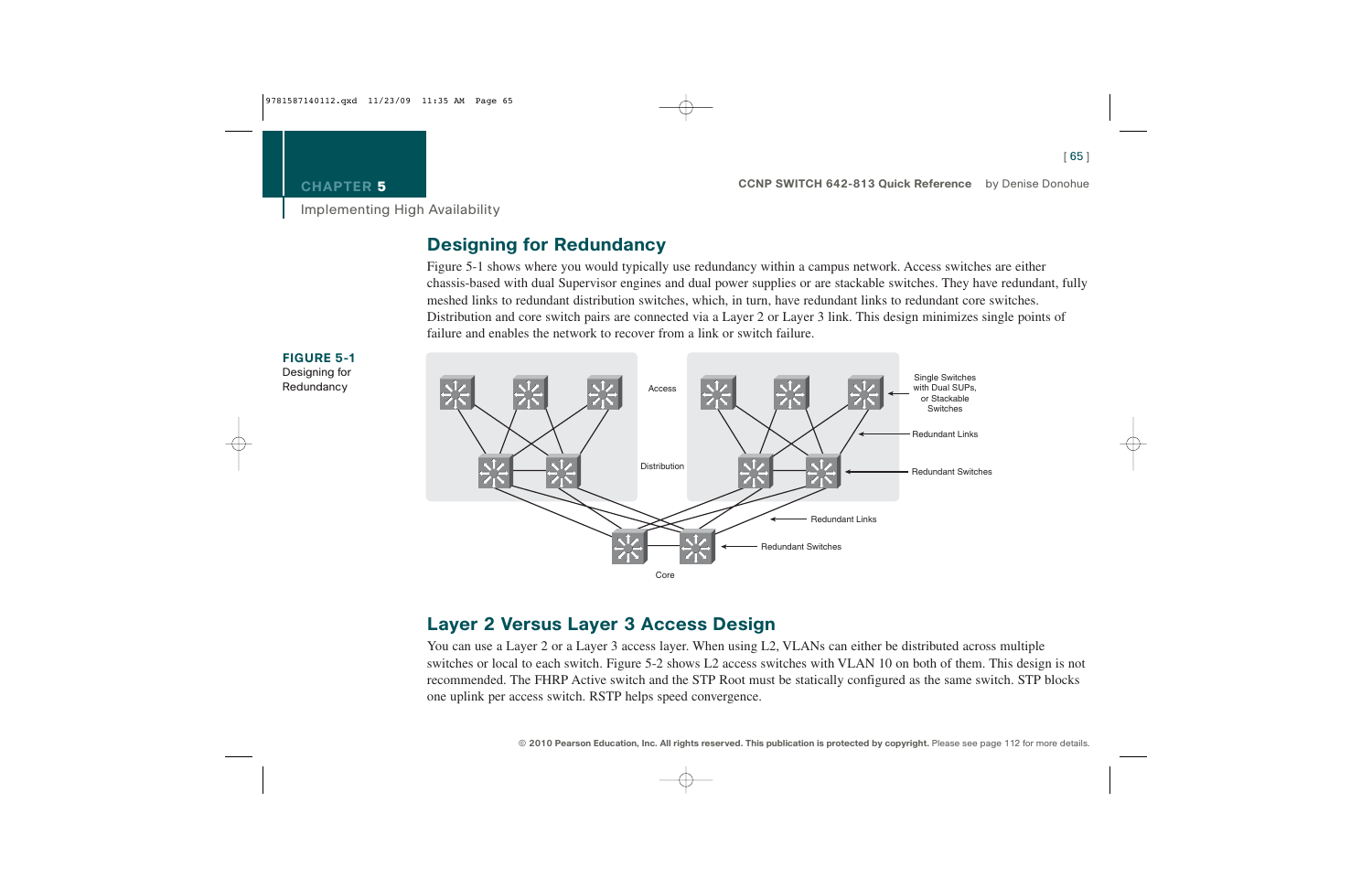#### **CCNP SWITCH 642-813 Quick Reference** by Denise Donohue

Implementing High Availability

### **FIGURE 5-2**

Layer 2 Access Switches with Distributed VLANs



There must be a physical link between distribution switches, and it should be a L2 trunk. Without that link, any traffic between switches must go through an access switch. Additionally, failure of one of the access-to-distribution uplinks causes packets to be dropped until the FHRP dead timer expires.

Figure 5-3 shows the recommended design when using L2 access switches. Each VLAN is local to one switch. The FHRP Active and STP Root must still be the same switch. They are still statically configured per VLAN so that traffic flow will be deterministic. Because the link between distribution switches is L3, there are no L2 loops. Thus no links are blocked by STP. However, traffic does not load balance between links because each switch forwards traffic only over the link to its HSRP Active and STP Root switch. RSTP is still used for faster convergence.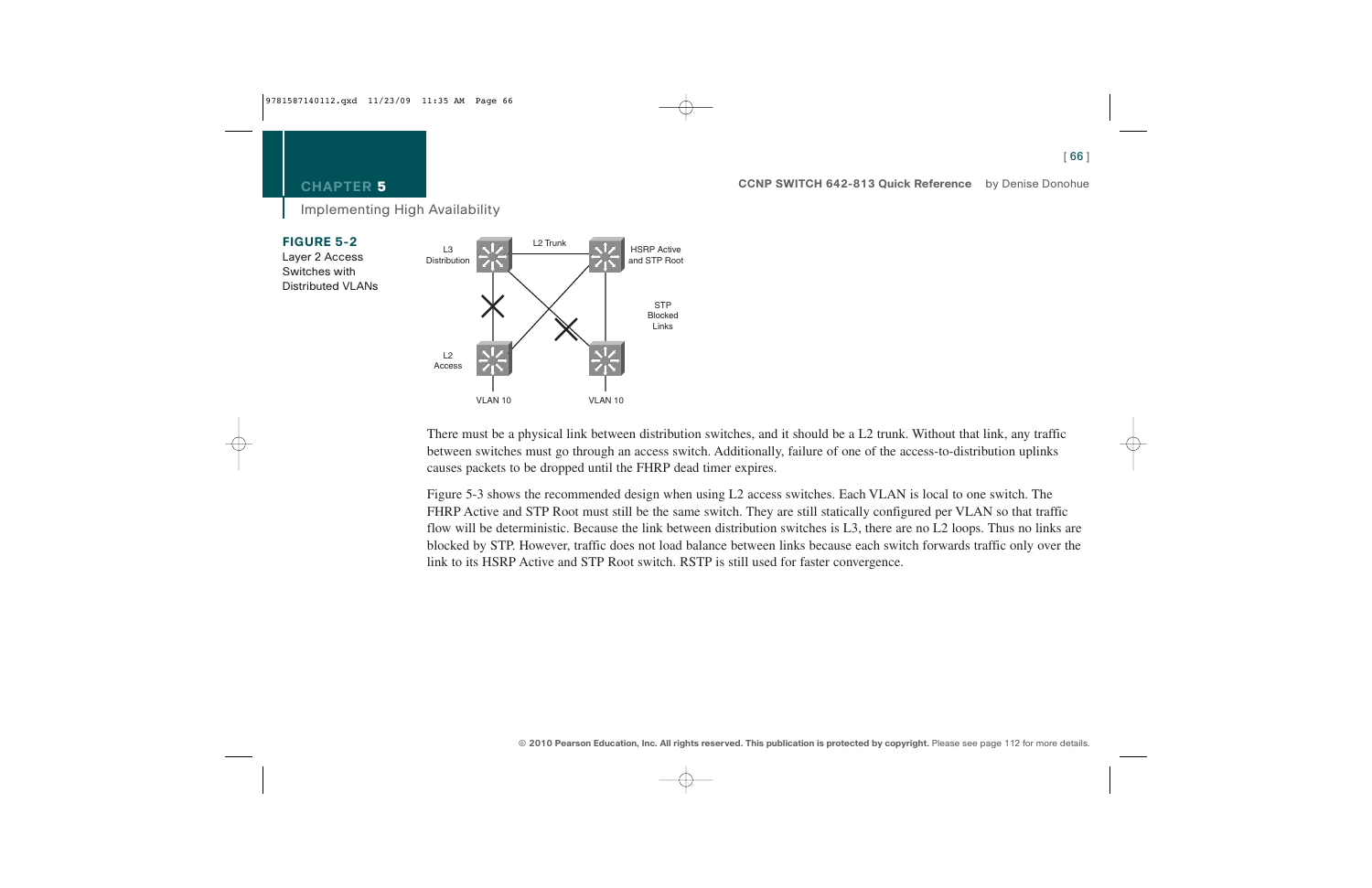#### **CCNP SWITCH 642-813 Quick Reference** by Denise Donohue

Implementing High Availability

### **FIGURE 5-3**

Layer 2 Access Switches with Local VLANs



In Figure 5-4 the access switches are L3. This gives the faster convergence and is easiest to implement. All links between switches are L3. There is no need for HSRP, although STP should still be enabled in case of a misconfiguration. Access switches can load balance traffic across both uplinks. The access switches either run a routing protocol or use static routes. The distribution switches summarize routes for the access VLANs.



**© 2010 Pearson Education, Inc. All rights reserved. This publication is protected by copyright.** Please see page 112 for more details.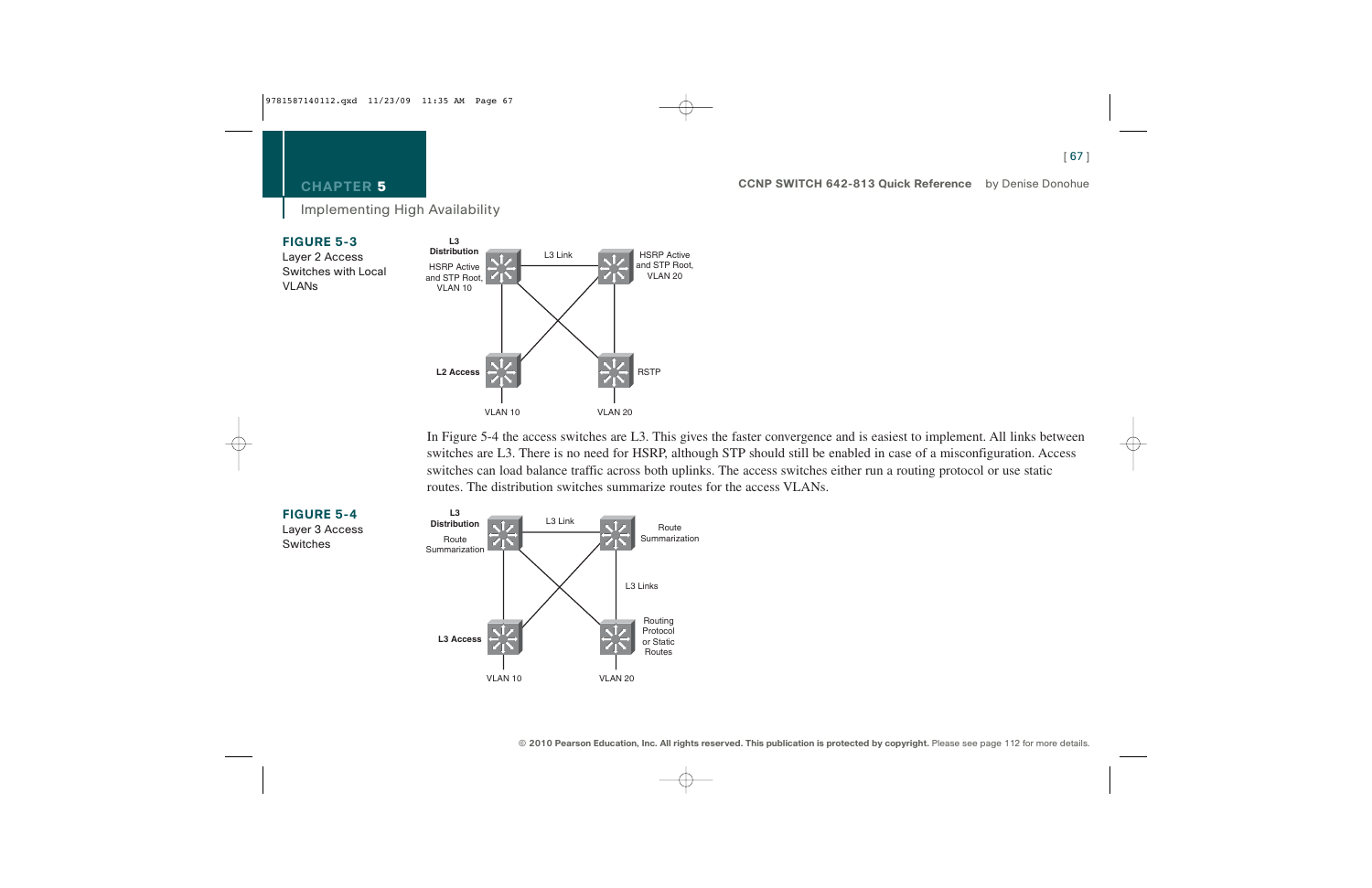[ 68 ]

Implementing High Availability

### **Using Nonchassis Based Access Switches**

Using more than one stand-alone switch, such as the Cisco 3560 or 3750, in an access closet requires special design consideration. You can either daisy-chain the switches or use the Cisco Stackwise technology. When you daisy-chain switches, the top and bottom members of the chain typically uplink to one distribution switch each. You must add a link (or *loopback cable*) between the top and bottom switch. Otherwise, a failure in the link between two access switches might cause return traffic to be blackholed. Alternatively you can configure the link between the distribution switches as an L2 trunk.

Stackwise switches enable you to manage each group of access switches as one. Two stack member switches uplink to the distribution switches. Special cables connect the switches, and you should still connect the top and bottom members of the stack using a Stackwise cable. The link between distribution switches can then be an L3 link without worry of blackholing return traffic.

# Network Management for High Availability

Network administrators use network management tools:

- $\blacksquare$  To verify network performance
- $\blacksquare$  To characterize, or baseline, network performance
- $\blacksquare$  To understand amount and direction of traffic flow within the network
- $\blacksquare$  To troubleshoot network problems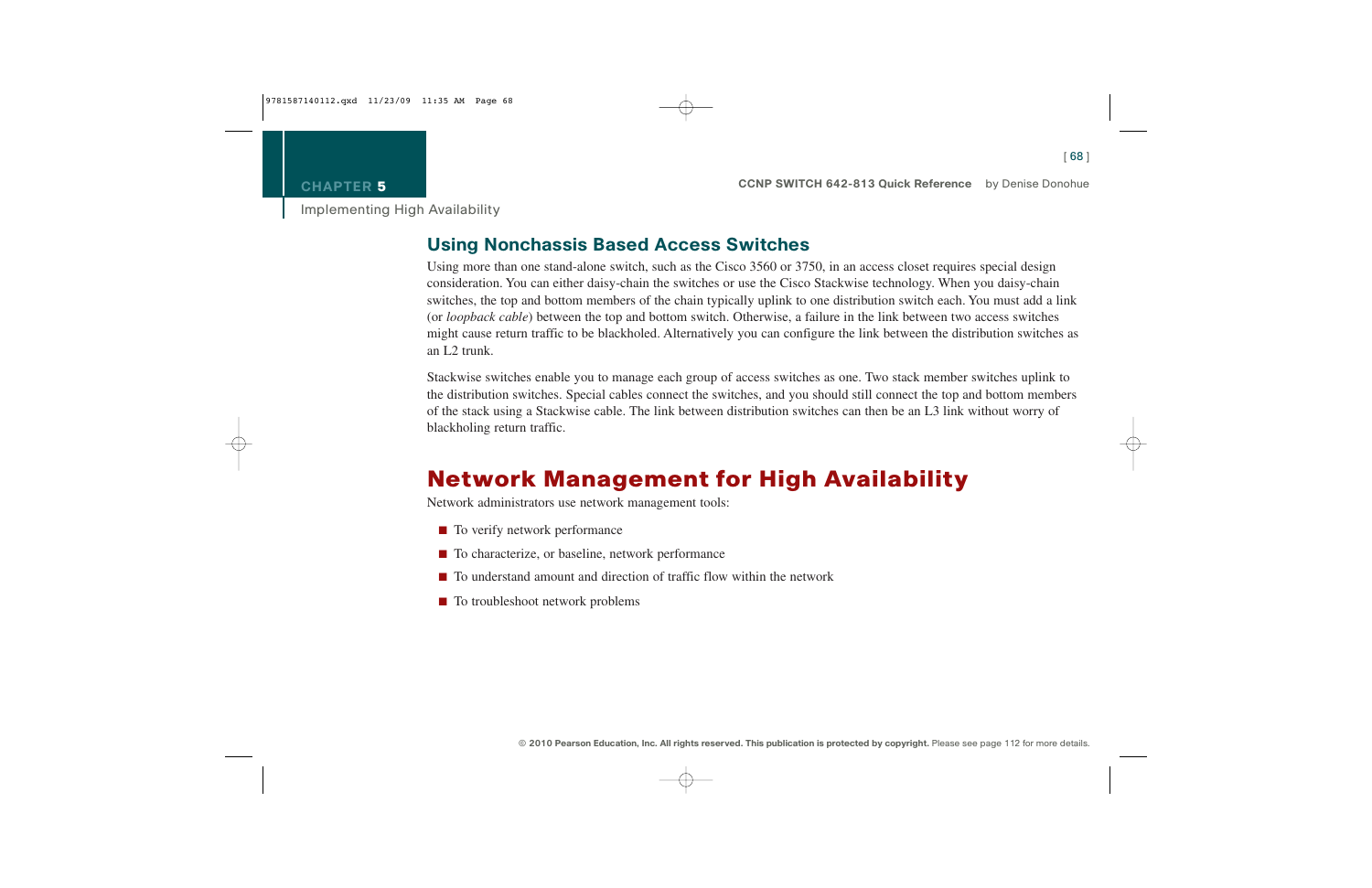Implementing High Availability

### **Syslog**

Cisco devices produce system logging (or syslog) messages that can be output to the device console, VTY connection, system buffer, or remote syslog server. If sent to a syslog server, messages are sent on UDP port 514. You are probably familiar with the syslog message %SYS-5-CONFIG\_I: Configured from console by console, for instance. A syslog message always starts with the percent sign and has the following format:

%FACILTY-SUBFACILITY-SEVERITY-MNEMONIC: message text

Each portion of a syslog message has a specific meaning:

- **FACILITY-SUBFACILITY:** This tells the protocol, module, or process that generated the message. Some examples are SYS for the operating system, OSPF, IF for an interface, and IP.
- **SEVERITY:** A number from 0 to 7 designating the importance of the action reported. The levels are:
	- $\blacksquare$  Emergency: 0
	- $\blacksquare$  Alert: 1
	- $\Box$  Critical: 2
	- Error: 3
	- **Naming: 4**
	- Notice: 5
	- n Informational: 6
	- $\blacksquare$  Debugging: 7
- **n MNEMONIC:** A code that identifies the action reported.
- $\blacksquare$  A plain-text description of the event that triggered the syslog message.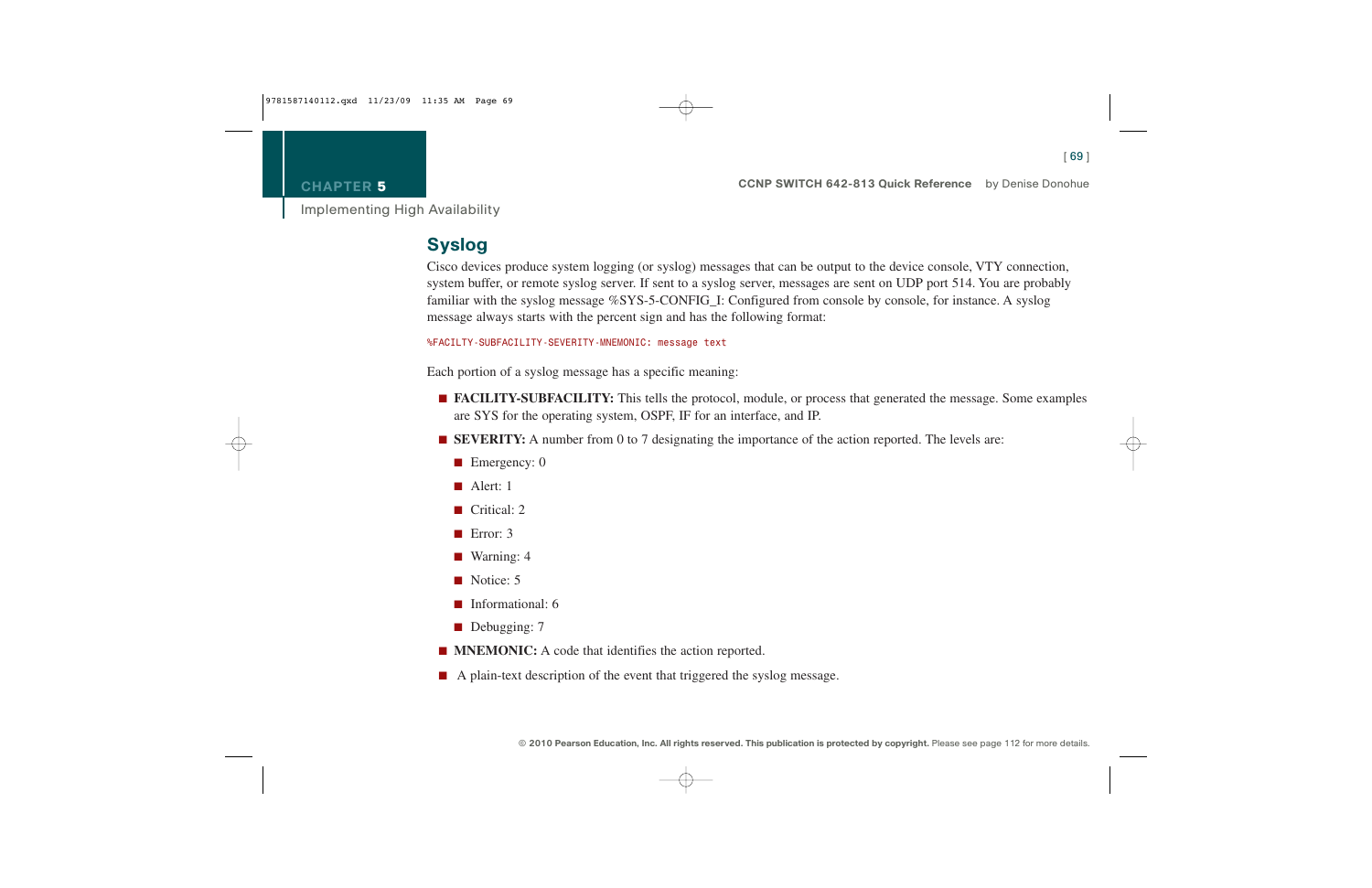[ 70 ]

Implementing High Availability

### **SNMP**

An SNMP manager collects information from SNMP agents residing on network devices, either through regular polling or by event-generated traps. The information is stored on the local device in a Management Information Base (MIB). Access to the MIB is controlled by SNMP community strings. Access can be read-only (RO) or read-write(RW).

There are three versions of SNMP. Versions 1 and 2 send the community strings in clear text. They cannot authenticate the source of a message or encrypt a message. Therefore they should be used only for read-only access. SNMPv3 adds three security levels:

- $\blacksquare$  noAuthNoPriv: Neither authenticates nor encrypts
- $\blacksquare$  authNoPriv: Authenticates the sender but does not encrypt the message
- $\blacksquare$  authPriv: Both authenticates the sender and encrypts the message

The following configuration creates a standard access list that allows only traffic sourced from the host at 10.1.1.1. Two community-strings are created, "ccnp" for read-only access and "c1sc0" for read-write access. Read-write access is permitted only from the host specified in access list 1. Next, the SNMP server address is given, along with the command to send traps messages to that server. Because SNMP version 3 is used, the username "admin" is needed.

```
sw1(config)# access-list 1 permit 10.1.1.1
sw1(config)# snmp-server community ccnp ro
sw1(config)# snmp-server community c1sc0 rw 1
sw1(config)# snmp-server host 10.1.1.2 traps admin
```
### **IP SLA**

IP SLA is a feature that enables a Cisco router or switch to simulate specific types of traffic and send it to a receiver,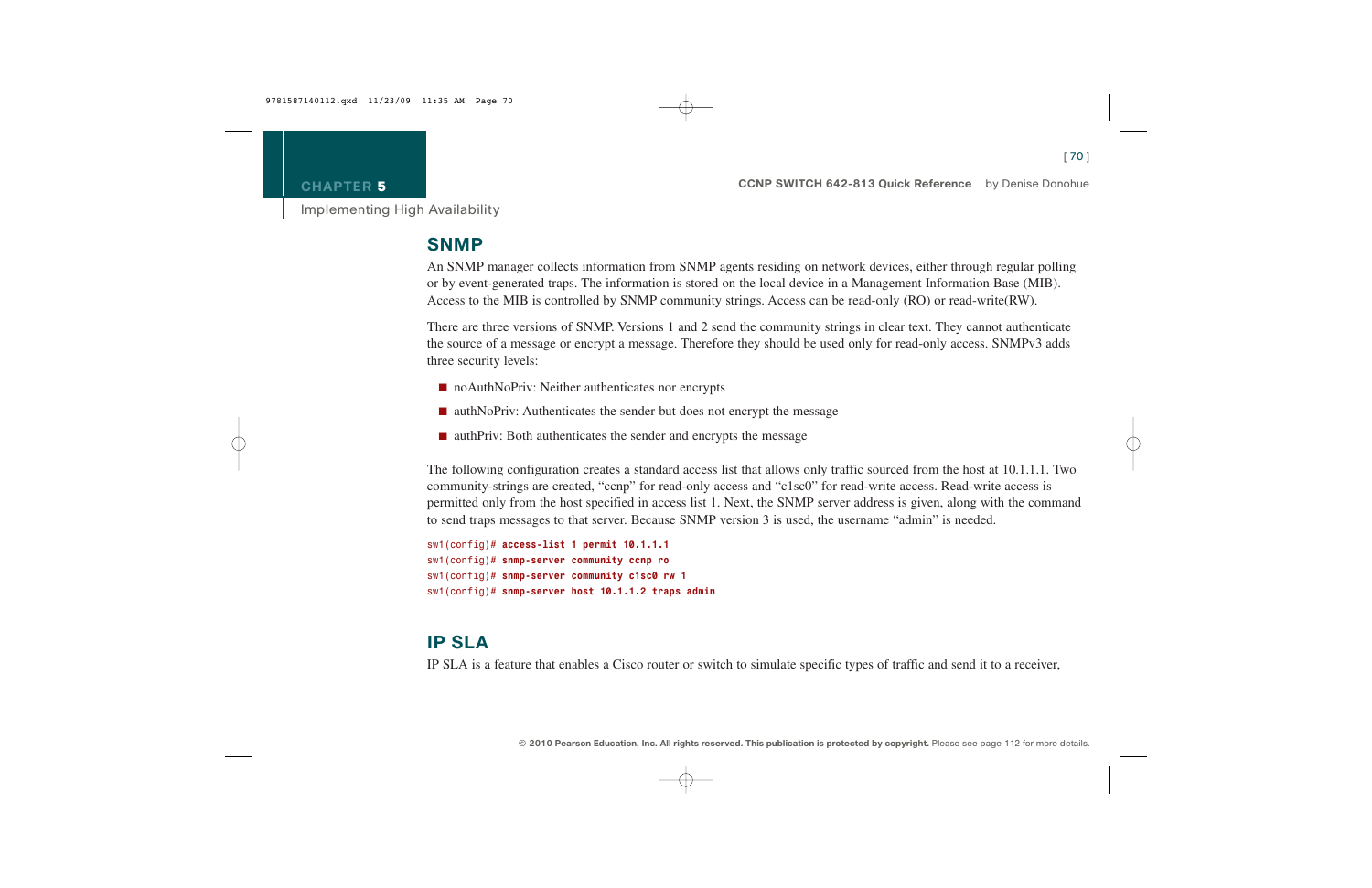[ 71 ]

Implementing High Availability

called a *responder*. IP SLA probes can simulate various types of traffic, such as HTTP, FTP, DHCP, UDP jitter, UDP echo, HTTP, TCP connect, ICMP echo, ICMP path echo, ICMP path jitter, and DNS, and can report statistics such as path jitter. It has highly granular application configuration options such as TCP/UDP port numbers, TOS byte, and IP prefix bits. This is useful for measuring application performance end-to-end across your network. It can also be used to track reachability and then decrement HSRP priority values or bring up secondary links. Additionally, IP SLA can also be used as a measure of reliability and continuous availability. SNMP traps can be generated from events such as connection loss, timeout, roundtrip time threshold, average jitter threshold, one-way packet loss, one-way jitter, and one-way latency.

To enable IP SLA, configure the source to send the required type of data probes. The receiver can be a computer, or it can be another Cisco device. The configuration of a Cisco responder is simple. Use the global **ip sla responder** command. One benefit of using a Cisco device as the responder is that it can add time stamps to help measure latency and jitter. These time stamps take into account the device processing time so that the measurement reflects only network latency.

The configuration of the IP SLA source is more complex. You must create a monitor session, list the traffic type, responder IP address, and any other desired variables such as DSCP value. Then you schedule the probes. Optionally configure tracking using the IP SLA session. The following commands set up an IP SLA session that measures UDP jitter for a voice port. Traffic is sent every 120 seconds, starting when the last command is given and continues until it is manually stopped.

```
sw1(config)#ip sla 1
sw1(config-ip-sla)#udp-jitter 10.1.1.3 65422 codec g729a
sw1(config-ip-sla-jitter)#frequency 120
sw1(config-ip-sla-jitter)#exit
sw1(config)#ip sla schedule 1 life forever start-time now
```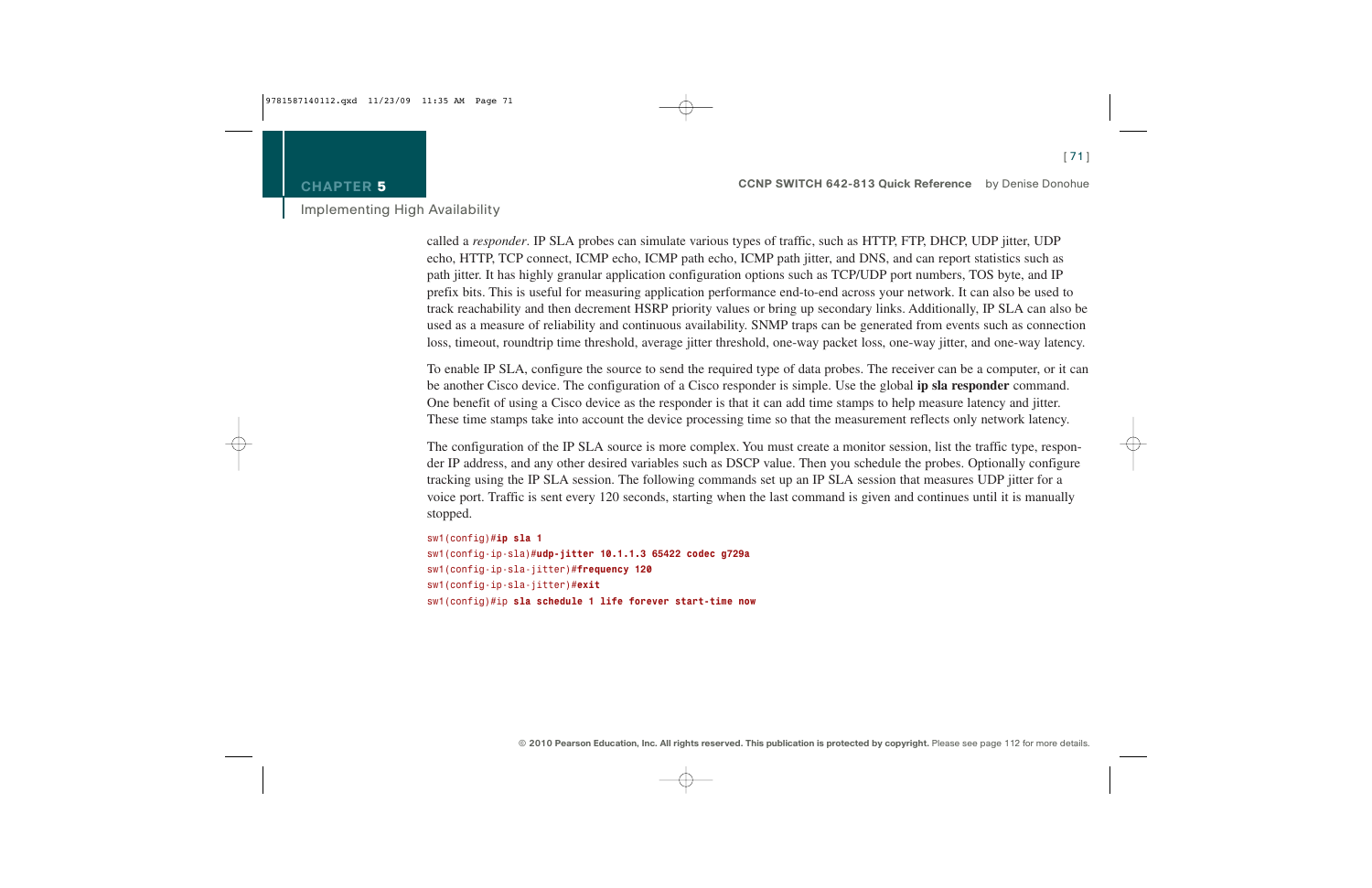[ 72 ]

First Hop Redundancy

# **Chapter 6** First Hop Redundancy

Specifying a default gateway leads to a single point of failure. Proxy Address Resolution Protocol (ARP) is one method for hosts to dynamically discover gateways, but it has issues in a highly available environment. With Proxy ARP:

- Hosts ARP for all destinations, even remote.
- $\blacksquare$  Router responds with its MAC.
- Problem: Slow failover because ARP entries take minutes to timeout.

Instead of making the host responsible for choosing a new gateway, router redundancy protocols enable two or more routers to support a shared MAC address. If the primary router is lost, the backup router assumes control of traffic forwarded to that MAC. This section refers to routers but includes those multilayer switches that can also implement Layer 3 redundancy.

## Hot Standby Router Protocol

Hot Standby Router Protocol (HSRP) is a Cisco proprietary protocol.

With HSRP, two or more devices support a virtual router with a fictitious MAC address and unique IP address. Hosts use this IP address as their default gateway and the MAC address for the Layer 2 header. The virtual router's MAC address is 0000.0c07.AC*xx*, in which *xx* is the HSRP group. Multiple groups (virtual routers) are allowed.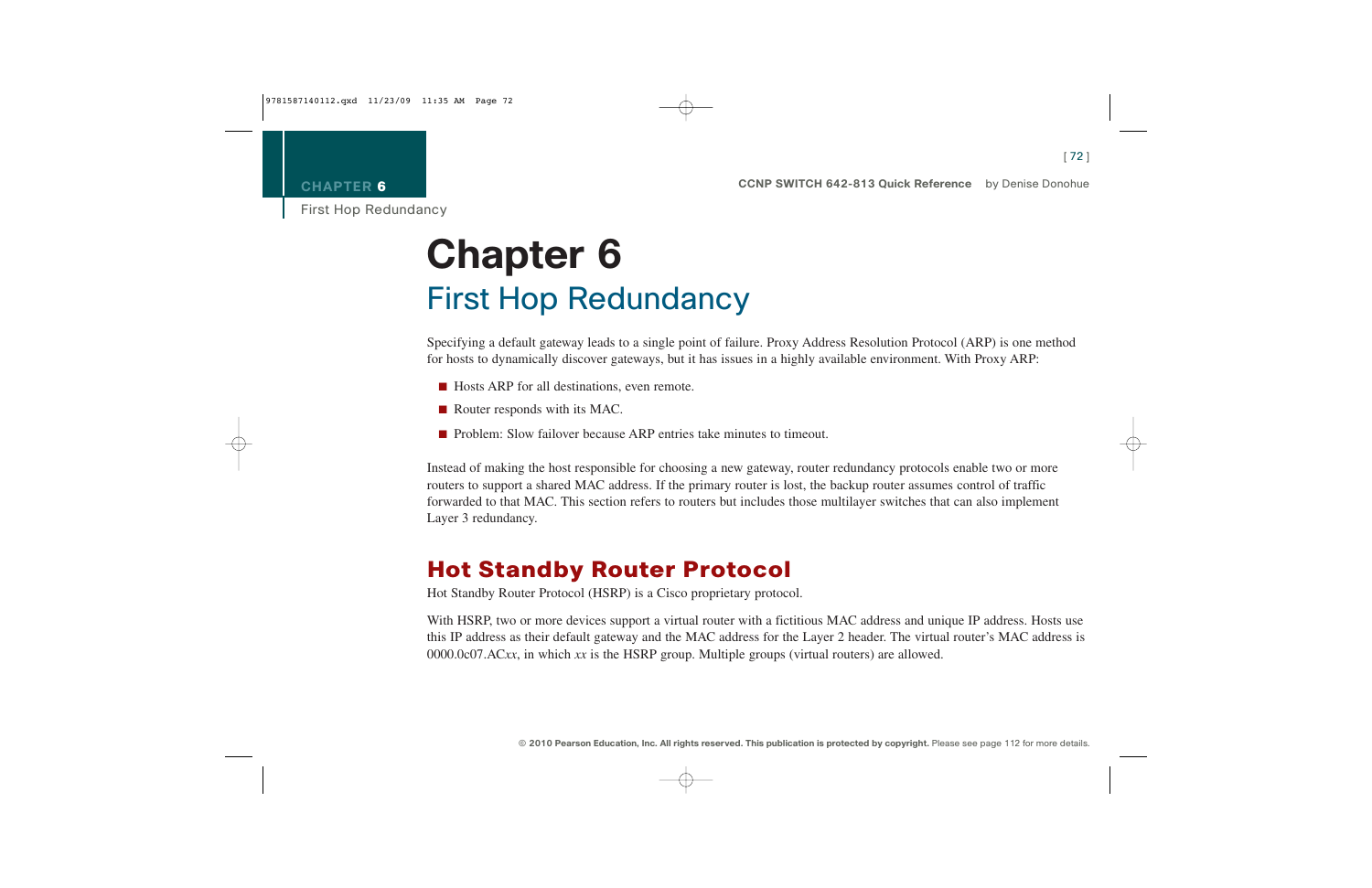[ 73 ]

#### **CHAPTER**  6

First Hop Redundancy

The *Active* router forwards traffic. The *Standby* is backup. The standby monitors periodic hellos (multicast to 224.0.0.2, UDP port 1985) to detect a failure of the active router. On failure, the standby device starts answering messages sent to the IP and MAC addresses of the virtual router.

The active router is chosen because it has the highest HSRP priority (default priority is 100). In case of a tie, the router with the highest configured IP address wins the election. A new router with a higher priority does not cause an election unless it is configured to *preempt—*that is, take over from a lower priority router. Configuring a router to preempt also ensures that the highest priority router regains its active status if it goes down but then comes back online again.

Interface tracking reduces the active router's priority if a specified circuit is down. This enables the standby router to take over even though the active router is still up.

### **HSRP States**

HSRP devices move between these states:

- **n Initial:** HSRP is not running.
- **n Learn:** The router does not know the virtual IP address and is waiting to hear from the active router.
- **Listen:** The router knows the IP and MAC of the virtual router, but it is not the active or standby router.
- **n Speak:** Router sends periodic HSRP hellos and participates in the election of the active router.
- **n Standby:** Router monitors hellos from active router and assumes responsibility if active router fails.
- **Active:** Router forwards packets on behalf of the virtual router.

#### **Note:**

The Learn state is not actually seen in debugs of HSRP.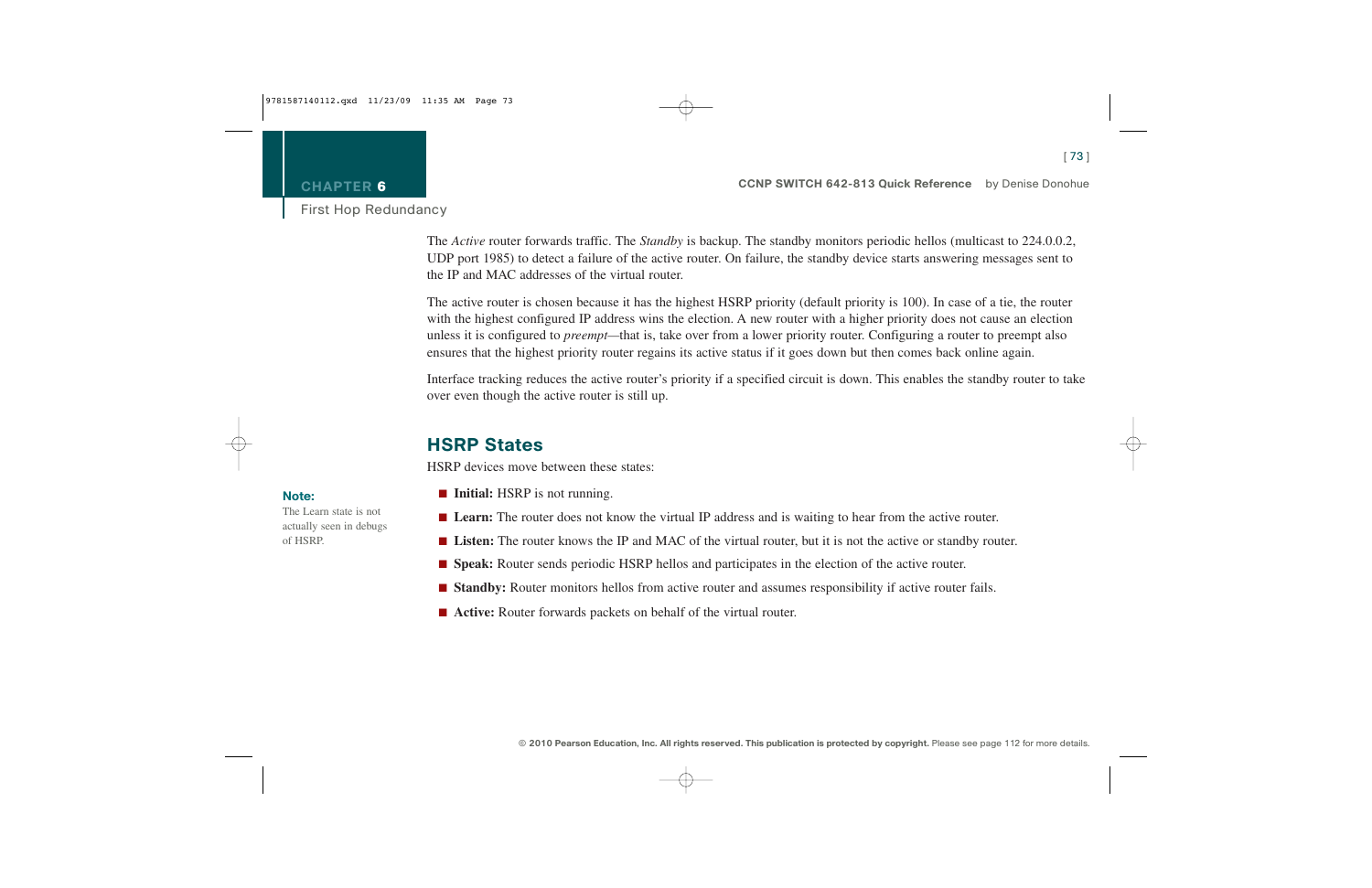[ 74 ]

#### **CHAPTER** 6

First Hop Redundancy

### **Configuring HSRP**

To begin configuring HSRP, use the **standby** *group-number* **ip** *virtual-IP-address* command in interface configuration mode. Routers in the same HSRP group must belong to the same subnet/virtual LAN (VLAN.) Give this command under the interface connecting to that subnet or VLAN. For instance, use the following to configure the router as a member of HSRP group 39 with virtual router IP address 10.0.0.1:

```
Router(config-if)# standby 39 ip 10.0.0.1
```
HSRP authentication helps prevent unauthorized routers from seeing user traffic:

#### Router(config-if)# **stand 2 authentication md5 key-string cisco**

Tune HSRP with four options: Priority, Preempt, Timers, and Interface Tracking.

Manually select the active router by configuring its priority higher than the default of 100:

#### Router(config-if)# **standby 39 priority 150**

Along with configuring priority, configure **preempt** to enable a router to take over if the active router has lower priority, as shown in the following commands. This helps lead to a predictable data path through the network. The second command shown delays preemption until the router or switch has fully booted and the routing protocol has converged. Time how long it takes to boot and add 50 percent to get the delay value in seconds:

```
Router(config-if)# standby 39 preempt
Router(config-if)# standby 39 preempt delay minimum 90
```
Speed convergence by changing the hello and hold times. The following sets the hello interval to 1 second and the hold time to 3 seconds. They can be set between  $1-255$  seconds (the default hello is 3 seconds and hold time is 10 seconds):

```
Router(config-if)# standby 39 timers 1 3
```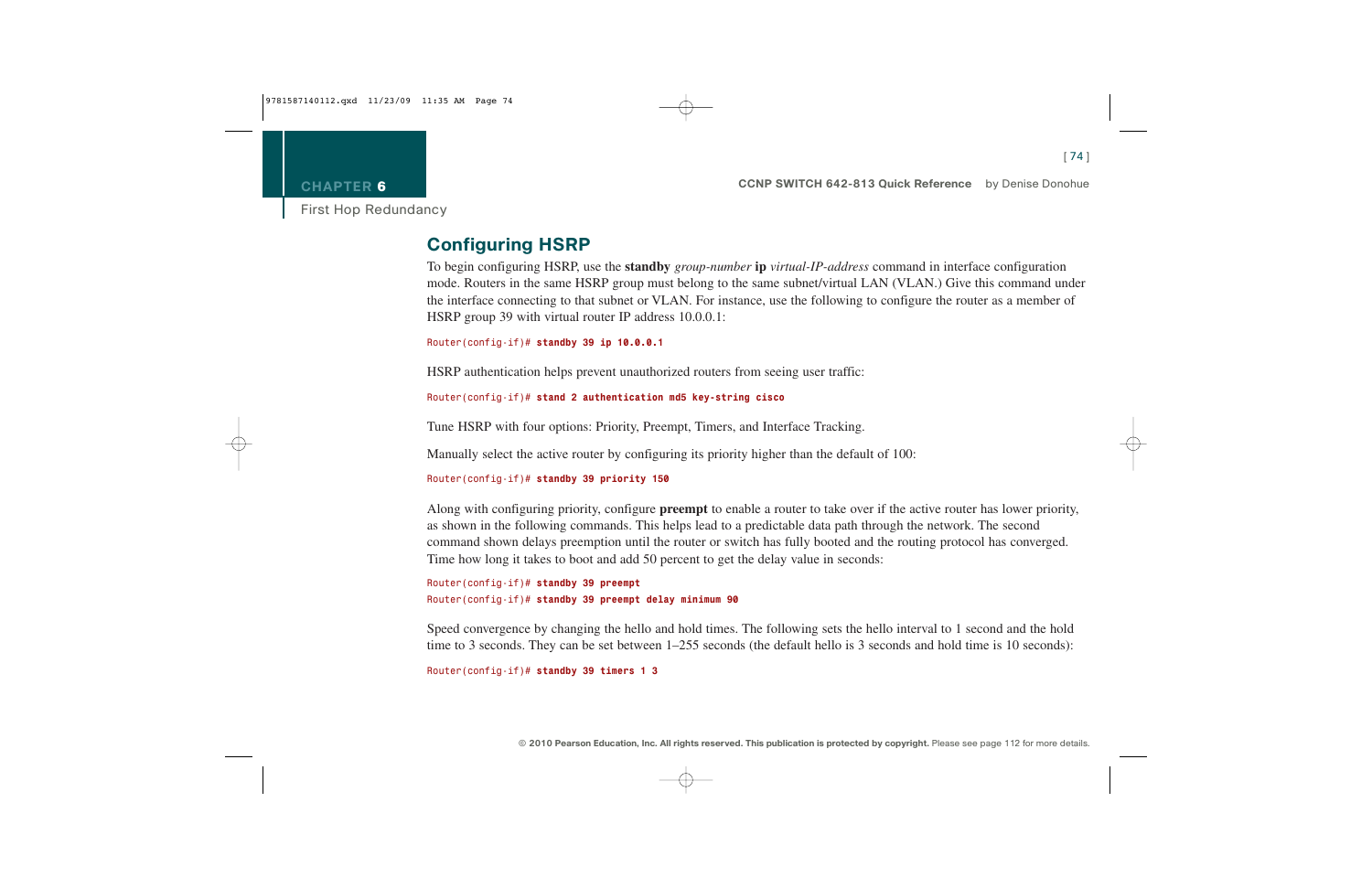First Hop Redundancy

[ 75 ]

Tracking an interface can trigger an election if the active router is still up but a critical interface (such as the one to the Internet) is down. In the following, if serial 1/0/0 is down, the router's HSRP priority is decremented by 100 (the default value to decrement is 10):

```
Router(config-if)# standby 39 track s1/0/0 100
```
Another way to track an indirect connection is to use IP SLA (described in Chapter 5). With IP SLA tracking, HSRP can failover to the standby router if any connection on the path to a remote location fails or exceeds link-quality thresholds. The following sample configuration shows how to add tracking an IP SLA session number 5 to an existing HSRP interface configuration.

```
Router(config)#ip sla 5
Router(config-ip-sla)# udp-jitter 172.17.1.2 16000
Router(config)#track 10 rtr 5
Router(config-if)# int fa 1/0/15
Router(config-if)# stand 2 track 10 decrement 50
```
Multiple HSRP standby groups can be configured, and the same router can be active for some groups and standby for others by adjusting priorities. You can have a maximum of 255 groups. When using Layer 3 switches, configure the same switch as the primary HSRP router and the Spanning Tree root.

# Virtual Router Redundancy Protocol

Virtual Router Redundancy Protocol (VRRP) is similar to HSRP, but it is an open standard (RFC 2338). Two or more devices act as a virtual router. With VRRP, however, the IP address used can be either a virtual one or the actual IP address of the primary router. VRRP is supported only on Cisco 4500 and 6500 series switches.

#### **Note:**

The standby router must be configured with the preempt command for it to take control.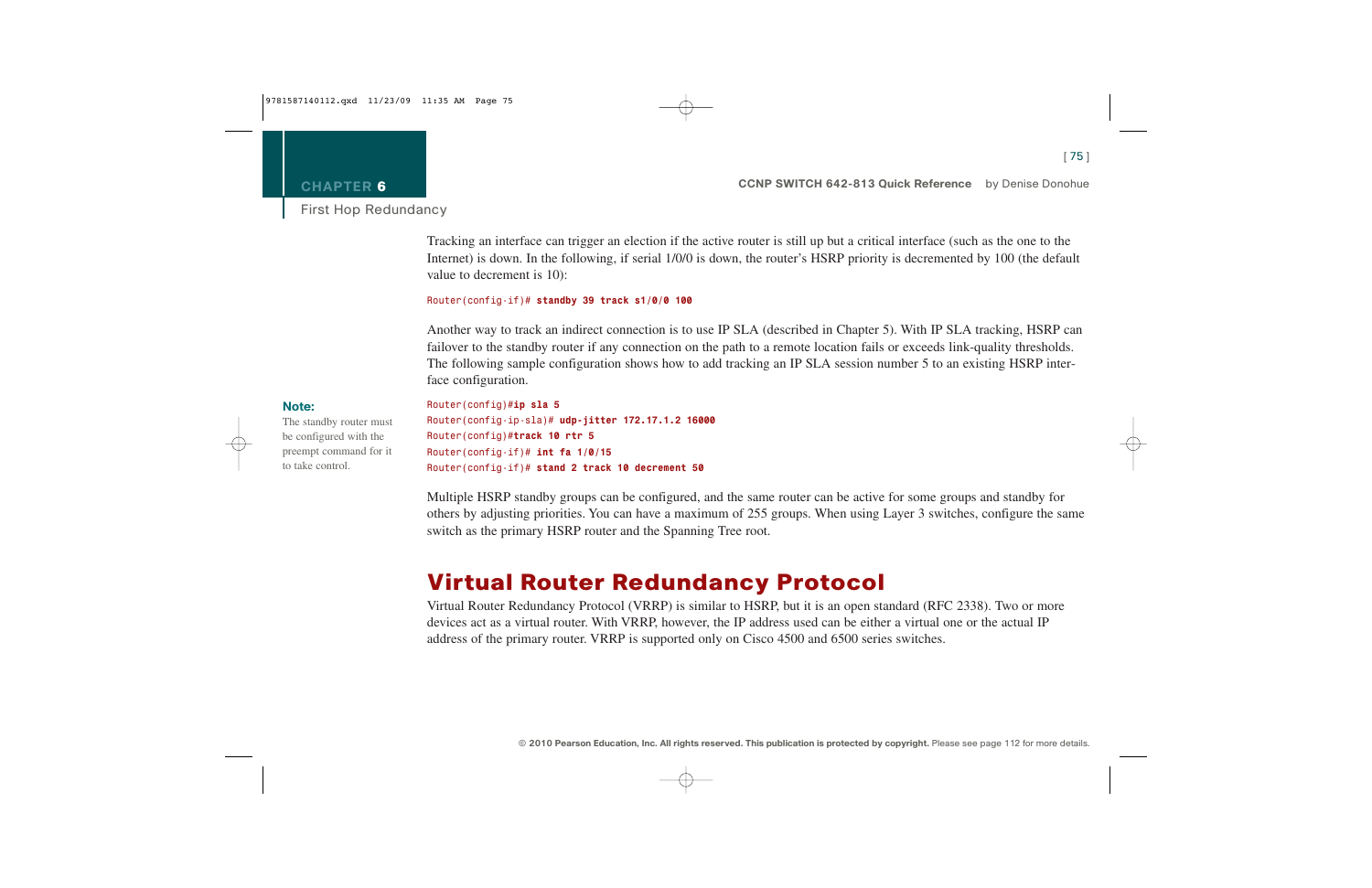First Hop Redundancy

The VRRP *Master* router forwards traffic. The master is chosen because it owns the real address, or it has the highest priority. (The default is 100.) If a real address is supported, the owner of real address *must* be master. A *Backup* router takes over if the master fails, and there can be multiple backup routers. They monitor periodic hellos multicast by the master to 224.0.0.18, using UDP port 112, to detect a failure of the master router.

Multiple VRRP groups are allowed, just as with HSRP.

Routers in the same VRRP group must belong to the same subnet/VLAN. To enable VRRP, give this command **vrrp** *group-number* **ip** *virtual-IP-address* under the interface connecting to that subnet or VLAN:

#### Router(config-if) # **vrrp 39 ip 10.0.0.1**

Control the master and backup elections by configuring priority values from 1–255. If a master VRRP router is shut down, it advertises a priority of 0. This triggers the backup routers to hold an election without waiting for the master's hellos to time out.

#### Router(config-if)# **vrrp 39 priority 175**

VRRP uses the following timers:

- Advertisement, or hello, interval in seconds. Default is 1 second.
- Master down interval. Equals 3 x advertisement interval plus skew time. Similar to a hold or dead timer.
- Skew time. (256–priority) / 256. This is meant to ensure that the highest priority backup router becomes master because higher priority routers have shorter master down intervals.

To change the timers on the master, use the following command because it is the router that advertises the hellos:

#### Router(config-if)# **vrrp 39 timers advertise 5**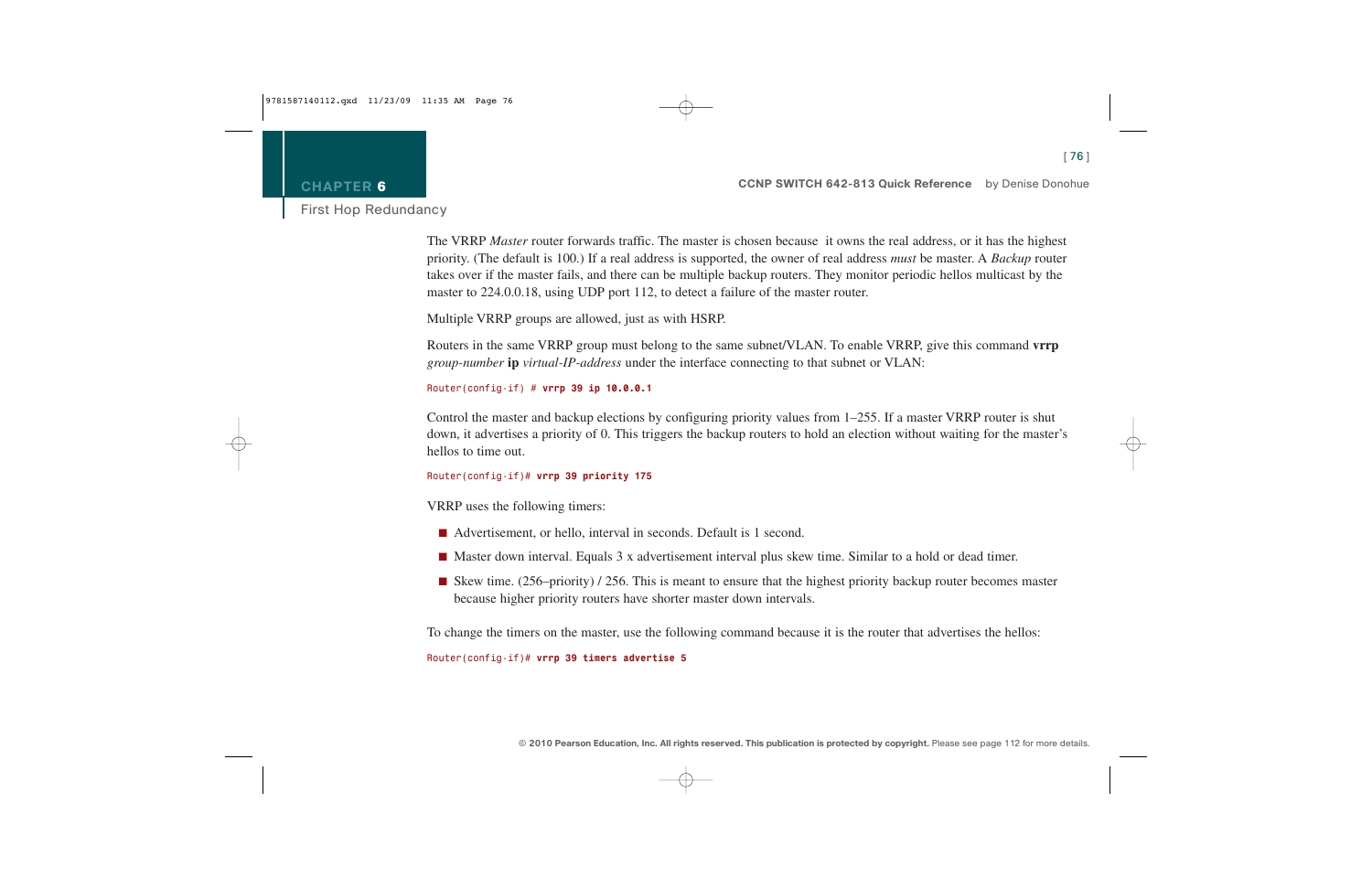To change the timers on the backup routers, use the following command because they hear the hellos from the master:

```
Router(config-if)# vrrp 39 timers learn
```
VRRP cannot track interfaces but can track IP SLA object groups.

# GLBP

One issue with both HSRP and VRRP is that only the primary router is in use; the others must wait for the primary to fail before they are used. These two protocols use groups to get around that limitation. However, Gateway Load Balancing Protocol (GLBP) enables the simultaneous use of up to four gateways, thus maximizing bandwidth. With GLBP, there is still one virtual IP address. However, each participating router has a virtual MAC address, and different routers' virtual MAC addresses are sent in answer to ARPs for the virtual IP address. GLBP can also use groups up to a maximum of 1024 per physical interface. GLBP is supported only on Cisco 4500 and 6500 series switches.

The load sharing is done in one of three ways:

- **Weighted load balancing:** Traffic is balanced proportional to a configured weight.
- **Host-dependent load balancing:** A given host always uses the same router.
- **Round-robin load balancing:** Each router MAC is used to respond to ARP requests in turn.

GLBP routers elect an Active Virtual Gateway (AVG). It is the only router to respond to ARPs. It uses this capacity to balance the load among the GLBP routers. The highest priority router is the AVG; the highest configured IP address is used in case of a tie.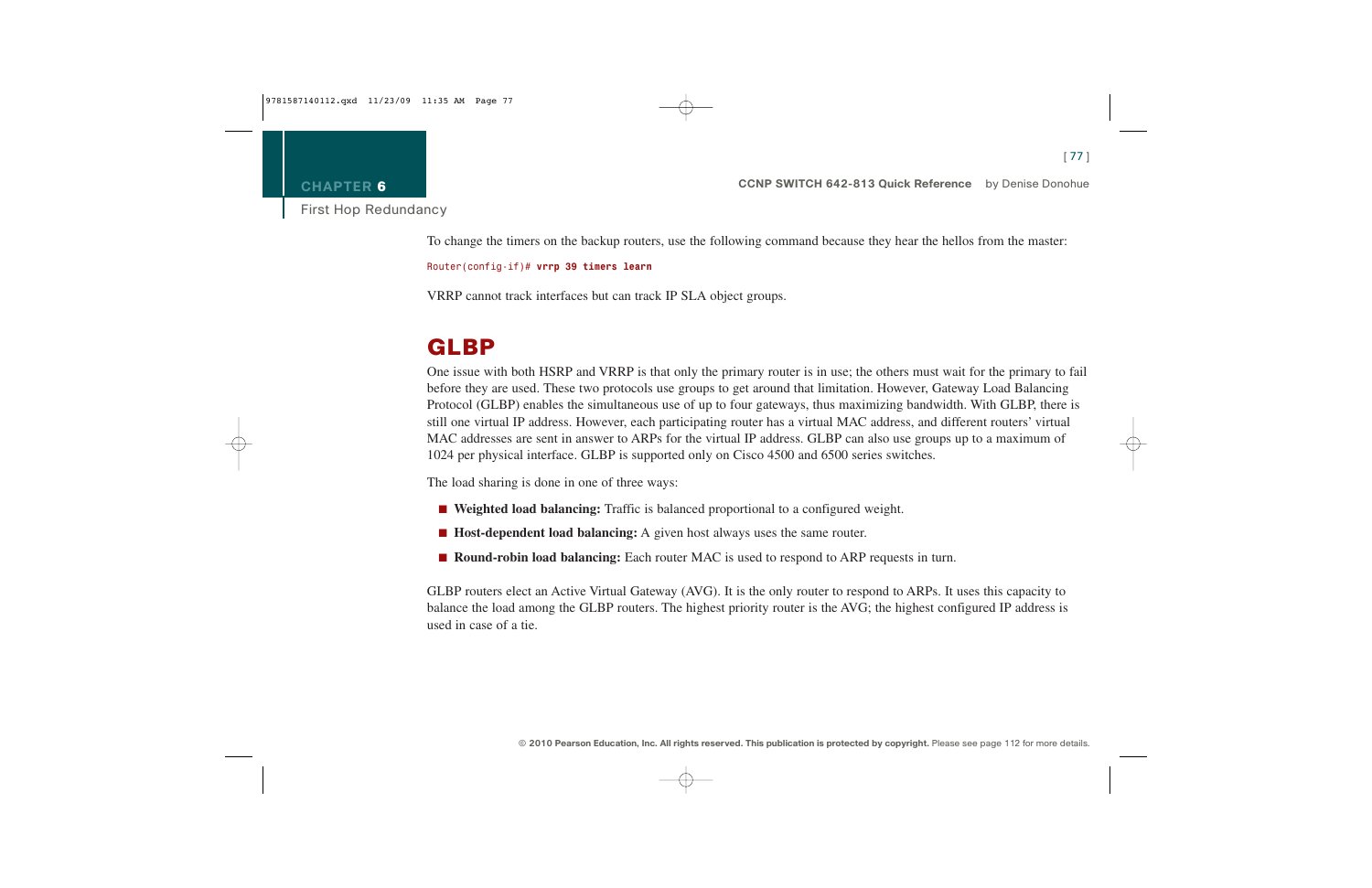First Hop Redundancy

The actual router used by a host is its Active Virtual Forwarder (AVF). GLBP group members multicast hellos every 3 seconds to IP address 224.0.0.102, UDP port 3222. If one router goes down, another router answers for its MAC address.

Configure GLBP with the interface command **glbp** *group-number* **ip** *virtual-IP-address,* as shown:

```
Router(config-if)# glbp 39 ip 10.0.0.1
```
To ensure deterministic elections, each router can be configured with a priority. The default priority is 100:

```
Router(config-if)# glbp 39 priority 150
```
Hello and hold (or dead) timers can be configured for each interface with the command **glbp** *group-number* **timers [msec]** *hello-time* **[msec]** *hold-time*. Values are in seconds unless the **msec** keyword is used.

GLBP can also track interfaces just as with HSRP. If a tracked interface goes down, another router answers for the first router's MAC address.

### **Planning Router Redundancy Implementation**

Before configuring first-hop redundancy, determine which protocol is best in your network. If you have the same VLAN on multiple access switches, use HSRP or VRRP. If you use local VLANs, contained to a single switch, GLBP is an option.

Before configuring HSRP or VRRP on a multilayer switch, determine which switch is the root bridge for each VLAN. The root bridge should be the active HSRP/VRRP router. Determine priorities to be used, and whether you need tracking or timer adjustment.

After your implementation, verify and test. To view the switch's standby status, use the **show standby interface** *interface* command or **show standby brief**. To monitor standby activity, use the **debug standby** command.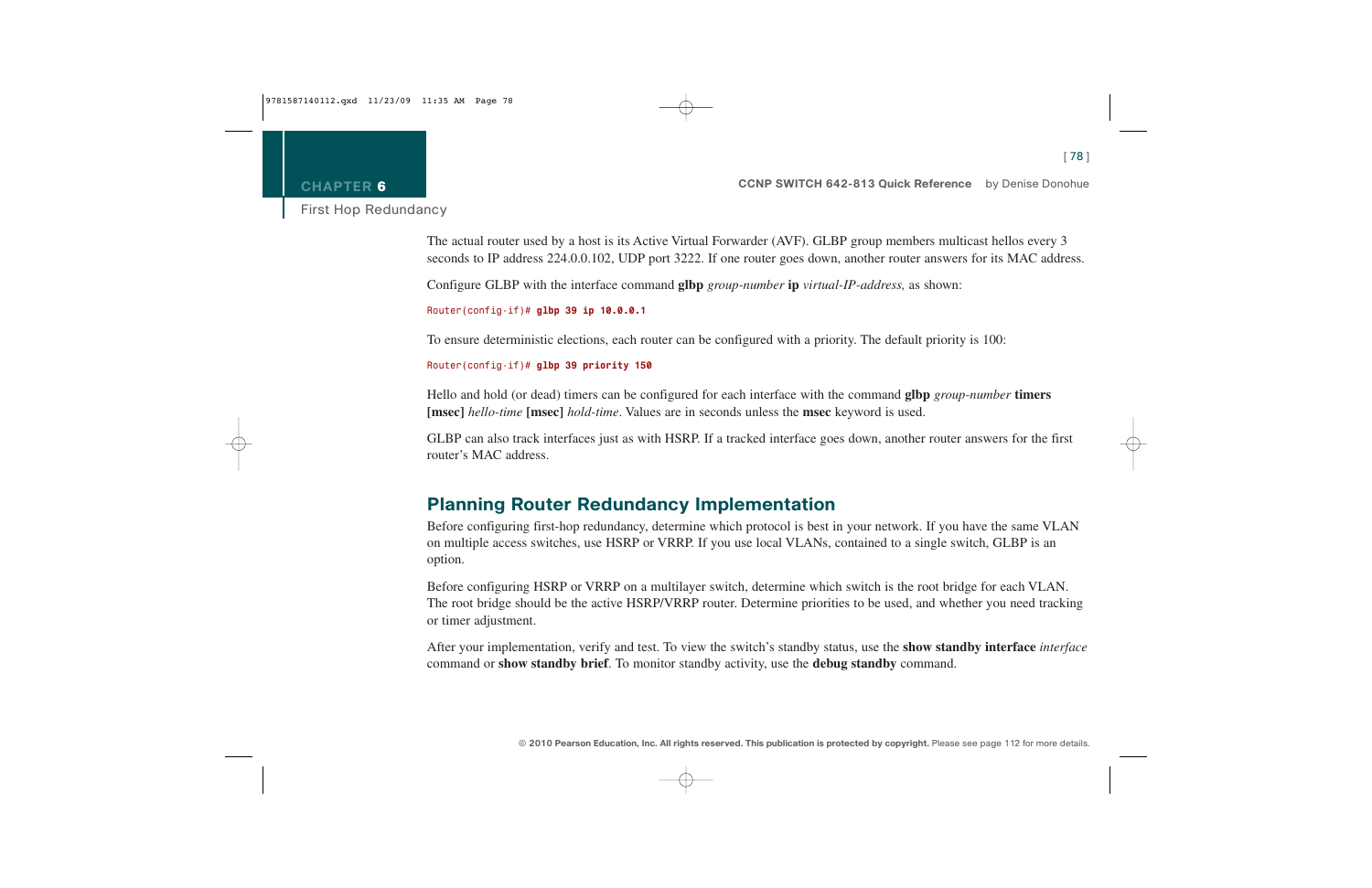[ 79 ]

Campus Network Security

# **Chapter 7** Campus Network Security

Attention has traditionally been paid to network perimeter security, such as firewall, and to mitigating Layer 3 attacks. However, networks must be protected against Layer 2 attacks, too. These are launched from devices inside the network by either a rogue device or a legitimate device that has been compromised. Rogue devices might be placed maliciously or might just be connected to an access switch by an employee wanting more switch port or wireless access. They include:

- $\blacksquare$  Wireless routers or hubs
- $\blacksquare$  Access switches
- $\blacksquare$  Hubs

A switch might become the Spanning Tree root bridge and disrupt user traffic. Use **root guard** and **bpdu guard** commands to prevent this. (Spanning Tree security is discussed later in this chapter.)

The following are four typical types of attacks against a switched network:

- **MAC address-based attacks:** MAC address flooding
- **VLAN-based attacks:** VLAN hopping and attacks against devices on the same VLAN
- **Spoofing attacks:** DHCP spoofing, MAC spoofing, Address Resolution Protocol (ARP) spoofing, and Spanning Tree attacks
- <sup>n</sup> **Attacks against the switch:** Cisco Discovery Protocol (CDP) manipulation, Telnet attacks, and Secure Shell (SSH) attacks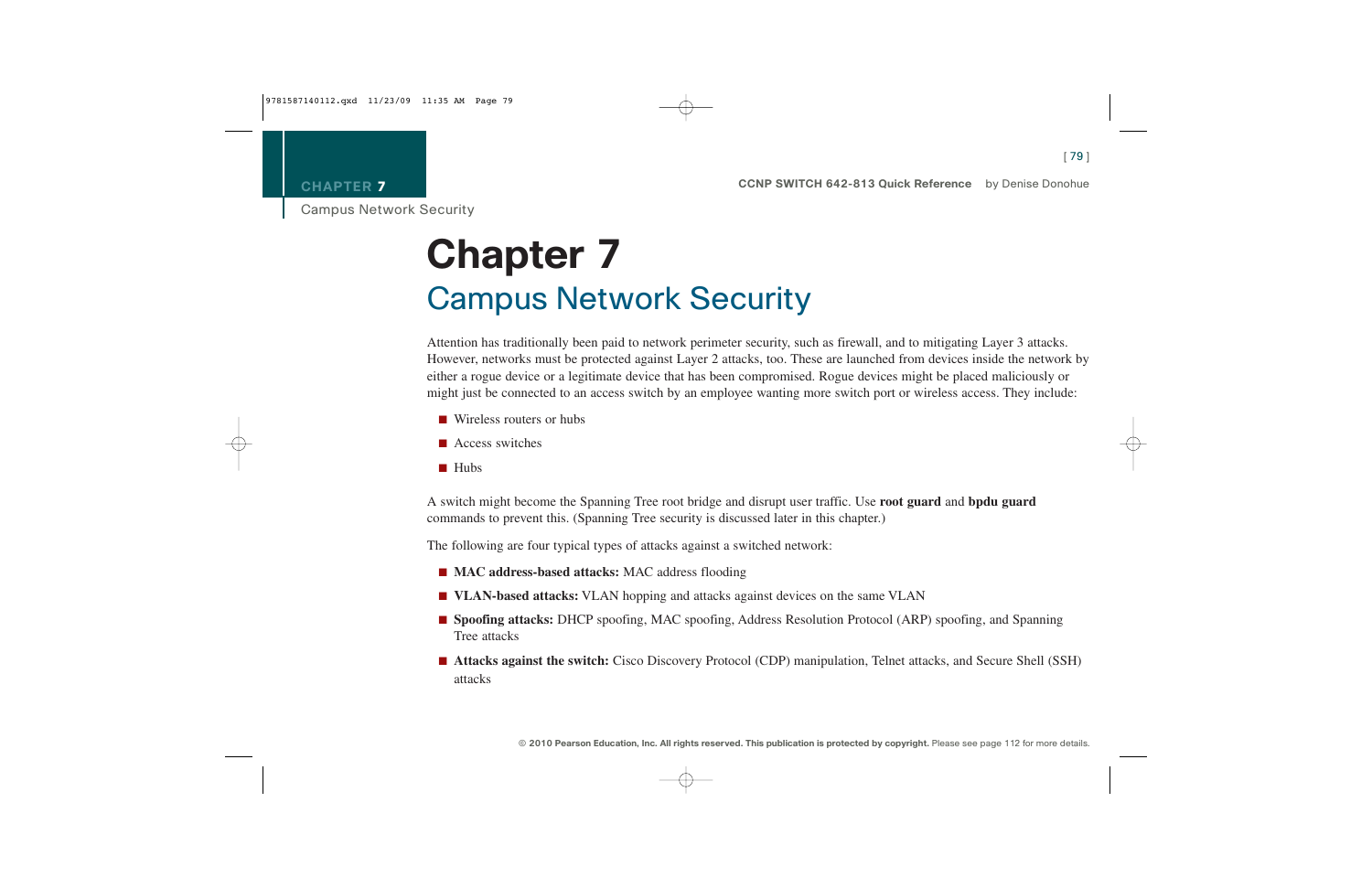Campus Network Security

# MAC Address-Based Attacks

Common MAC address-based attacks rely on flooding the CAM table and can be mitigated by using port security and port-based authentication.

### **MAC Address Flooding**

In a MAC address flooding attack, the attacker fills the switch's Content Addressable Memory (CAM) table with invalid MAC addresses. After the table is full, all traffic with an address not in the table is flooded out all interfaces. This has two bad effects: more traffic on the LAN and more work for the switch. This can also cause the CAM tables of adjacent switches to overflow. Additionally, the intruder's traffic is also flooded, so they have access to more ports than they would normally have. After the attack stops, CAM entries age out and life returns to normal. However, meanwhile the attacker might have captured a significant amount of data.

Port security and port-based authentication can help mitigate MAC address attacks.

### **Port Security**

Port security limits the number of MAC addresses allowed per port and can also limit which MAC addresses are allowed. Allowed MAC addressed can be manually configured or the switch can sticky learn them. Table 7-1 lists port security commands; these are given at the interface.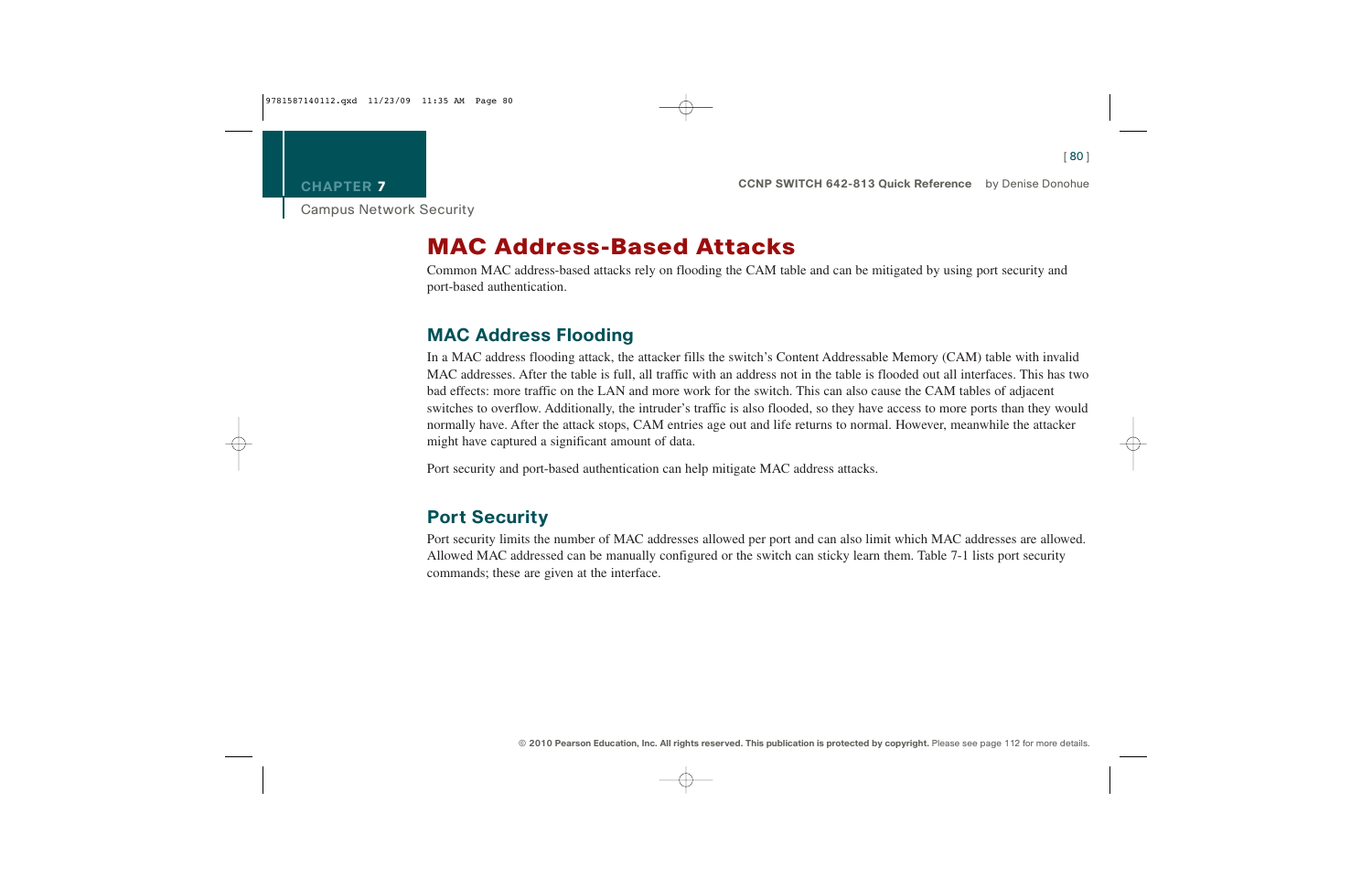Campus Network Security

| TABLE 7-1<br><b>Port Security Commands</b>                                 |                                                                                                                                                                                                                                                                               |  |
|----------------------------------------------------------------------------|-------------------------------------------------------------------------------------------------------------------------------------------------------------------------------------------------------------------------------------------------------------------------------|--|
| <b>Command</b>                                                             | <b>Description</b>                                                                                                                                                                                                                                                            |  |
| switchport port-security                                                   | Enables port security on that interface.                                                                                                                                                                                                                                      |  |
| switchport port-security<br>maximum value                                  | Specifies the max MAC addresses allowed on this port. Default is 1.                                                                                                                                                                                                           |  |
| switchport port-security<br>violation {shutdown }<br>$restrict$   protect} | Configures the action to be taken when the maximum number is reached and a MAC address<br>not associated with the port attempts to use the port, or when a station whose MAC address<br>is associated with a different port attempt to access this port. Default is shutdown. |  |
| switchport port-security<br>mac-address mac-address                        | Statically associates a specific MAC address with a port.                                                                                                                                                                                                                     |  |
| switchport port-security<br>mac-address sticky                             | Enables the switch port to dynamically learn secure MAC addresses. MAC addresses learned<br>through that port, up to the maximum number, if a maximum is configured, are treated as<br>secure MAC addresses.                                                                  |  |
| show port security [interface<br><i>interface</i>   address]               | Verifies port security actions.                                                                                                                                                                                                                                               |  |

The following commands show how to verify the port security configuration:

#### Switch# **show port-security interface fa 1/0/15**

| Port Security              | : Enabled                   |
|----------------------------|-----------------------------|
| Port Status                | : Secure-Up                 |
| Violation Mode             | : Shutdown                  |
| Aging Time                 | $: \, \mathsf{\Omega}$ mins |
| Aging Type                 | : Absolute                  |
| SecureStatic Address Aging | : Disabled                  |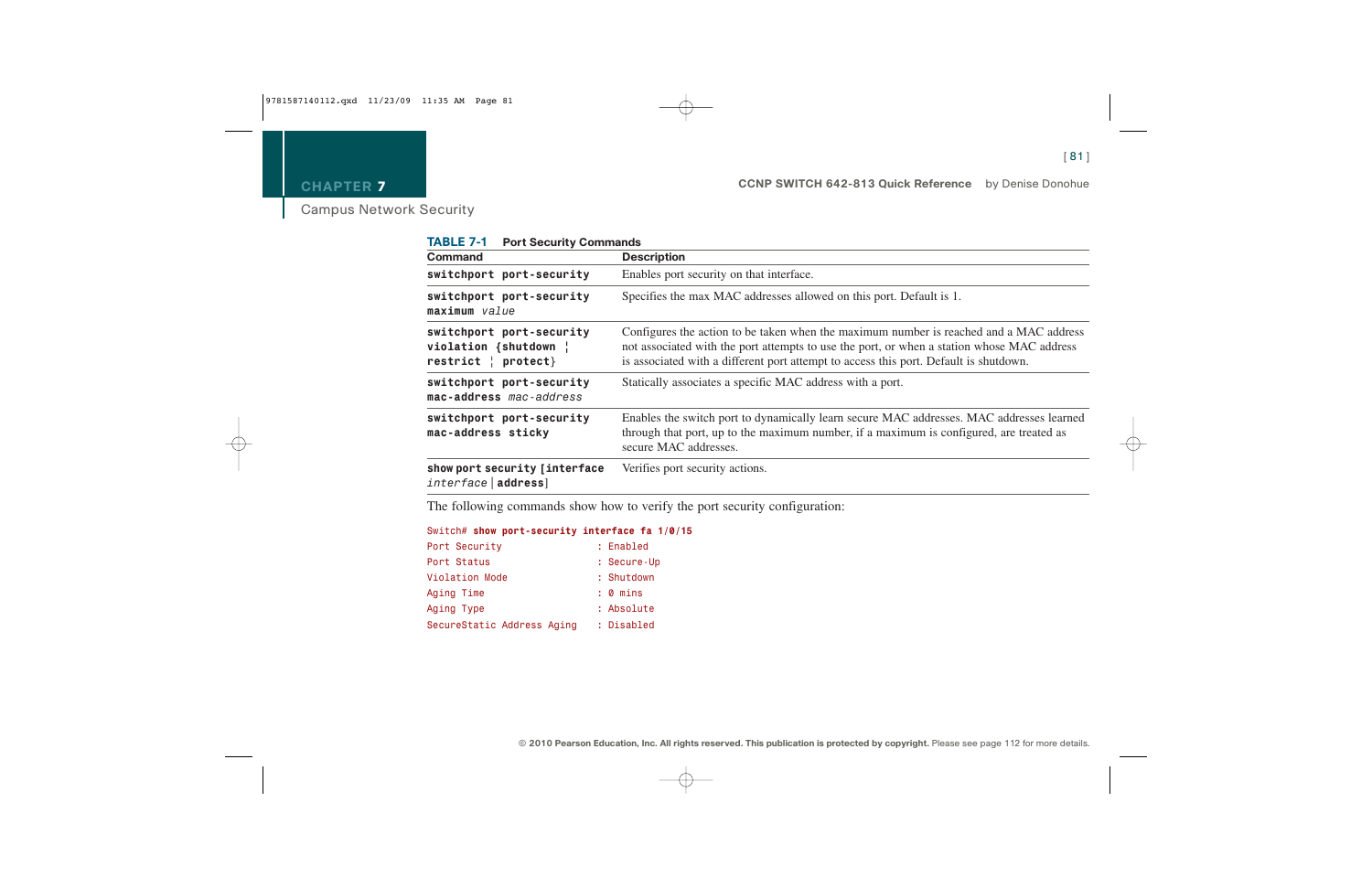#### **CCNP SWITCH 642-813 Quick Reference** by Denise Donohue

#### **CHAPTER**  7

Campus Network Security

| Maximum MAC Addresses     | $\cdot$ 2          |
|---------------------------|--------------------|
| Total MAC Addresses       | : 0                |
| Configured MAC Addresses  | : 0                |
| Sticky MAC Addresses      | : 0                |
| Last Source Address: Vlan | : 0000.0000.0000:0 |
| Security Violation Count  | : 0                |

### **Port-Based Authentication**

802.1x authentication requires a computer (called a client) to be authenticated before it is allowed access to the LAN. This can be combined with port security to enable only authenticated clients with specified MAC addresses to access a port. When a computer connects to a switch port configured for 802.1x authentication, it follows these steps:

- **Step 1.** The port is in the *unauthorized* state, allowing only 802.1x EAP over LAN (EAPOL) traffic.
- **Step 2.** The client connects to the port. The switch either requests authentication or the client sends an EAPOL frame to begin authentication.
- **Step 3.** The switch relays authentication information between the client and a RADIUS server that acts in proxy for the client.
- **Step 4.** If authentication succeeds, the port transitions to the *authorized* state, and normal LAN traffic is allowed through it.

Table 7-2 shows commands to configure 802.1x authentication on a switch.

| <b>Command</b>                                            | <b>Description</b>                                                                                                            |
|-----------------------------------------------------------|-------------------------------------------------------------------------------------------------------------------------------|
| $(config)$ #aaa new-model                                 | Enables AAA on the switch                                                                                                     |
| (config)#aaa authentication<br>dot1x default group radius | Creates a AAA method list that says to use 802.1x authentication by default, using<br>a RADIUS server (configured separately) |
|                                                           | (config)#dot1x system-auth-control Globally enables 802.1x authentication on the switch                                       |

**Table 7-2 Configuring 802.1x Port Authentication**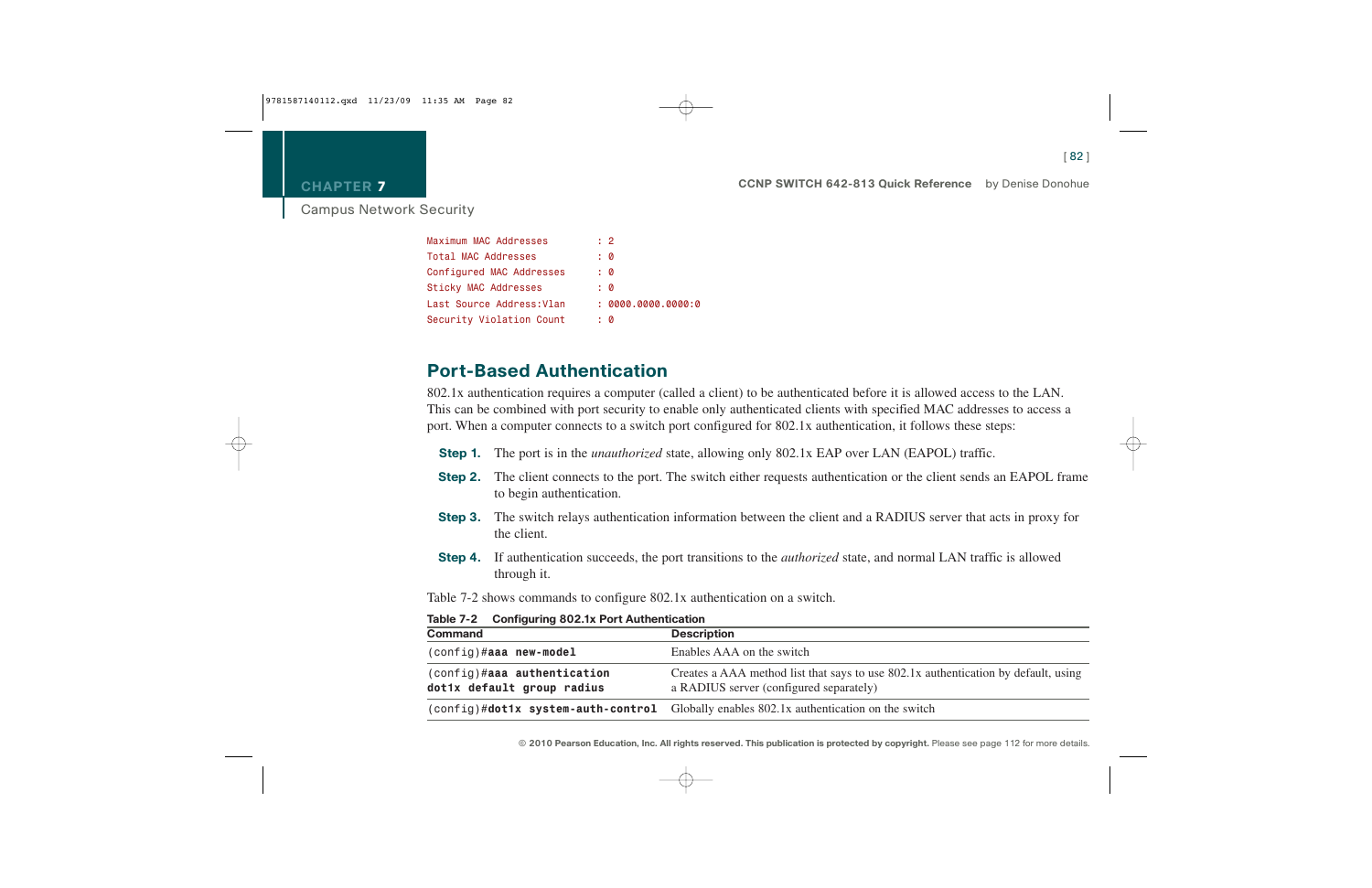Campus Network Security

| Table 7-2 Configuring 802.1x Port Authentication                                     |                                                                                         |  |
|--------------------------------------------------------------------------------------|-----------------------------------------------------------------------------------------|--|
| <b>Command</b>                                                                       | <b>Description</b>                                                                      |  |
| (config-if)#dot1x port- control<br>[auto   force-authorized  <br>force-unauthorized] | Enables 802.1x authentication on an interface of the switch and sets default port state |  |
| show dot1x                                                                           | Verifies 802.1x authentication                                                          |  |

**Table 7-2 Configuring 802.1x Port Authentication**

# VLAN-Based Attacks

VLAN-based attacks include VLAN hopping, in which a station can access a VLAN other than its own. This can be done with switch spoofing or with 802.1Q double-tagging.

### **Switch Spoofing**

Switch spoofing involves a station configured to negotiate a trunk link between itself and the switch. By default, switches dynamically negotiate trunking status using Dynamic Trunking Protocol (DTP). If a computer can use DTP to establish a trunk link to the switch, it receives all traffic bound for every VLAN allowed on that trunk. By default, all VLANs are allowed on a trunk.

You can mitigate this by turning off DTP on all ports that should not become trunks, such as most access ports, using the interface command **switchport nonegotiate**. If the port should be an access port, configure it as such with the interface command **switchport mode access** and turn off CDP on that port. Additionally, shut down all unused ports and assign them to an unused VLAN. The commands to do this are:

```
Switch(config)# interface interface
Switch(config-if)# switchport mode access
Switch(config-if)# switchport access vlan vlan
Switch(config-if)# shutdown
```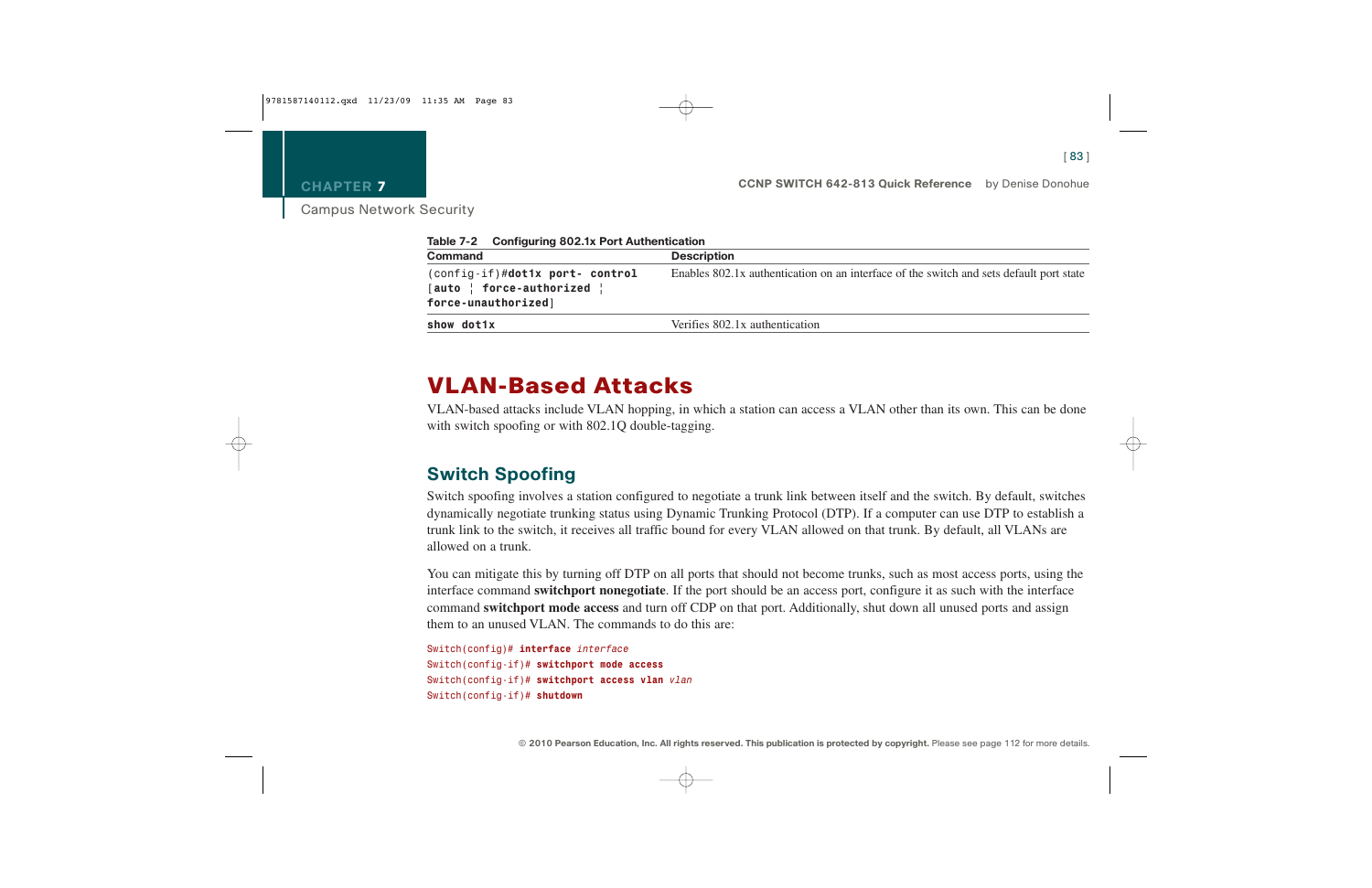Campus Network Security

### **802.1Q Double-Tagging**

A double-tagging attack is possible because 802.1Q trunking does not tag frames from the native VLAN. In this attack, the attacking computer negotiates a trunk port between itself and the switch and then generates frames with two 802.1Q tags. The first tag matches the native VLAN of the trunk port, and the second matches the VLAN of a host it wants to attack, as shown in Figure 7-1. The first switch in the path strips off the first 802.1Q tag and forwards it to adjacent switches. The next switch forwards the frame based on the VLAN listed in the second tag. CHAPTER 7<br>
Campus Network Security<br>
802.10 Dot<br>
A double-tagging<br>
the attacking computes.<br>
The first tage attack, as shown in<br>
switches. The next<br>
The double-taggin<br>
VLAN as the attack<br>
FIGURE 7-1

The double-tagging method of a VLAN hopping attack works even if trunk ports are set to off, if the trunk has the same VLAN as the attacker.



Switch A removes the first tag for VLAN 100 because it matches the native VLAN for that link. It forwards the frame out all links with the same native VLAN, including its link to Switch B. Switch B sees the frame come in with an 802.1Q tag for VLAN 200, so it forwards it out the VLAN 200 link to the victim computer.

To mitigate this type of attack, use the same strategies used for switch spoofing. You can also use VLAN access control lists, called *VACLs*, or implement Private VLANs.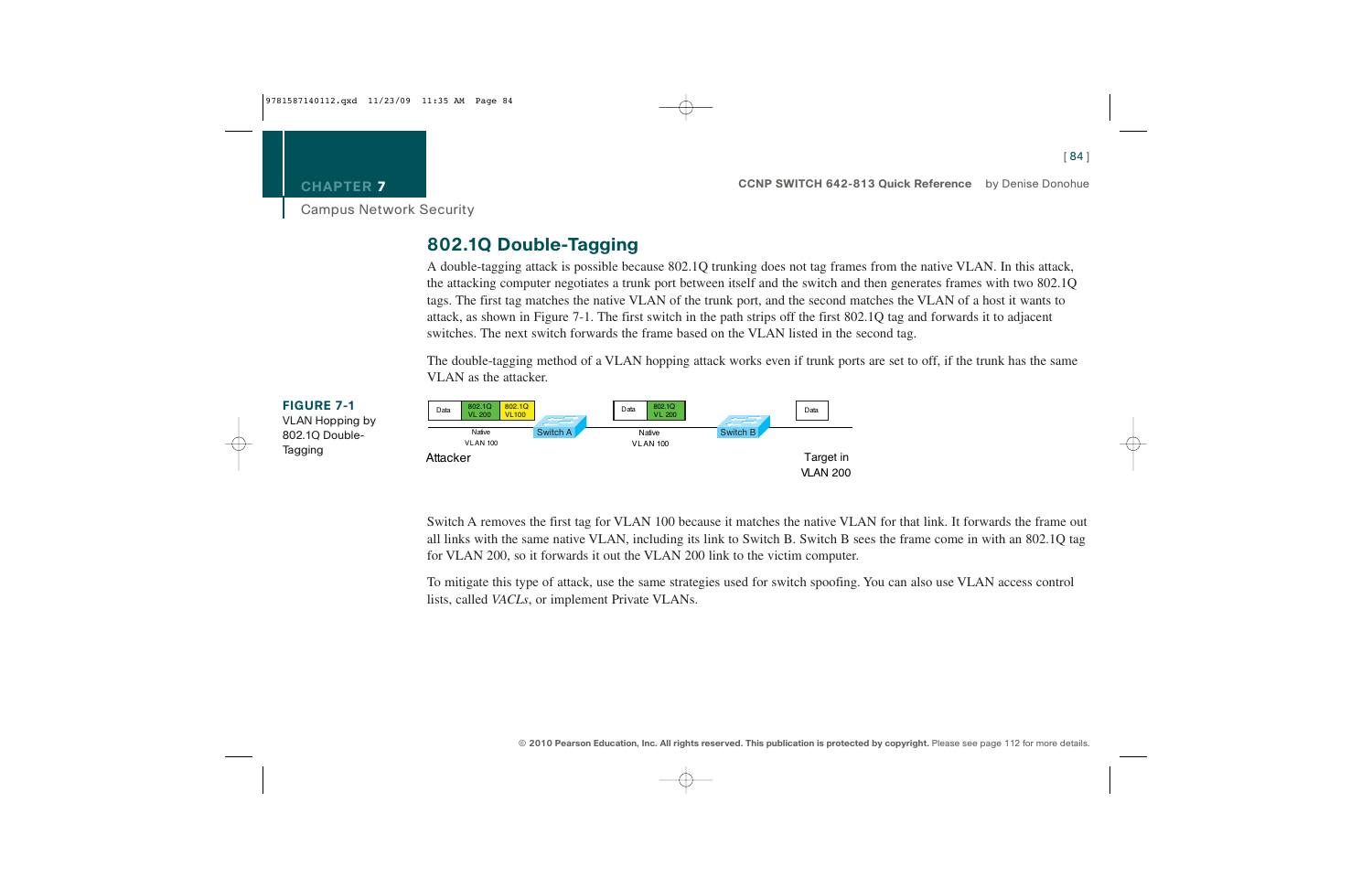[ 85 ]

#### **CHAPTER**  7

Campus Network Security

### **VACLs**

Cisco switches support of various kinds of ACLs:

- Traditional Router ACL (RACL)
- $\Box$  QoS ACL
- **N** VACL

VLAN access control lists (VACL) are similar to route-maps because they are composed of statements that contain match and set conditions. In a VACL, the "set" conditions are called "actions." Actions include **forward**, **drop**, and **redirect**. Like route-maps, VACL statements are numbered for ordering. After configuration, VACLs are applied to traffic to specified VLANs.

The following is a sample VACL that instructs the switch to drop traffic matching ACL 101 (not shown) and forward all other traffic:

```
Switch(config)# vlan access-map Drop101 10
Switch(config-access-map)# match ip address 101
Switch(config-access-map)# action drop
!
Switch(config-access-map)# vlan access-map Drop101 20
Switch(config-access-map)# action forward
!
Switch(config)# vlan filter Drop101 vlan-list 10
```
To view VACL settings, use the commands **show vlan access-map** *vacl\_name* or **show vlan filter access-map** *vacl\_name*.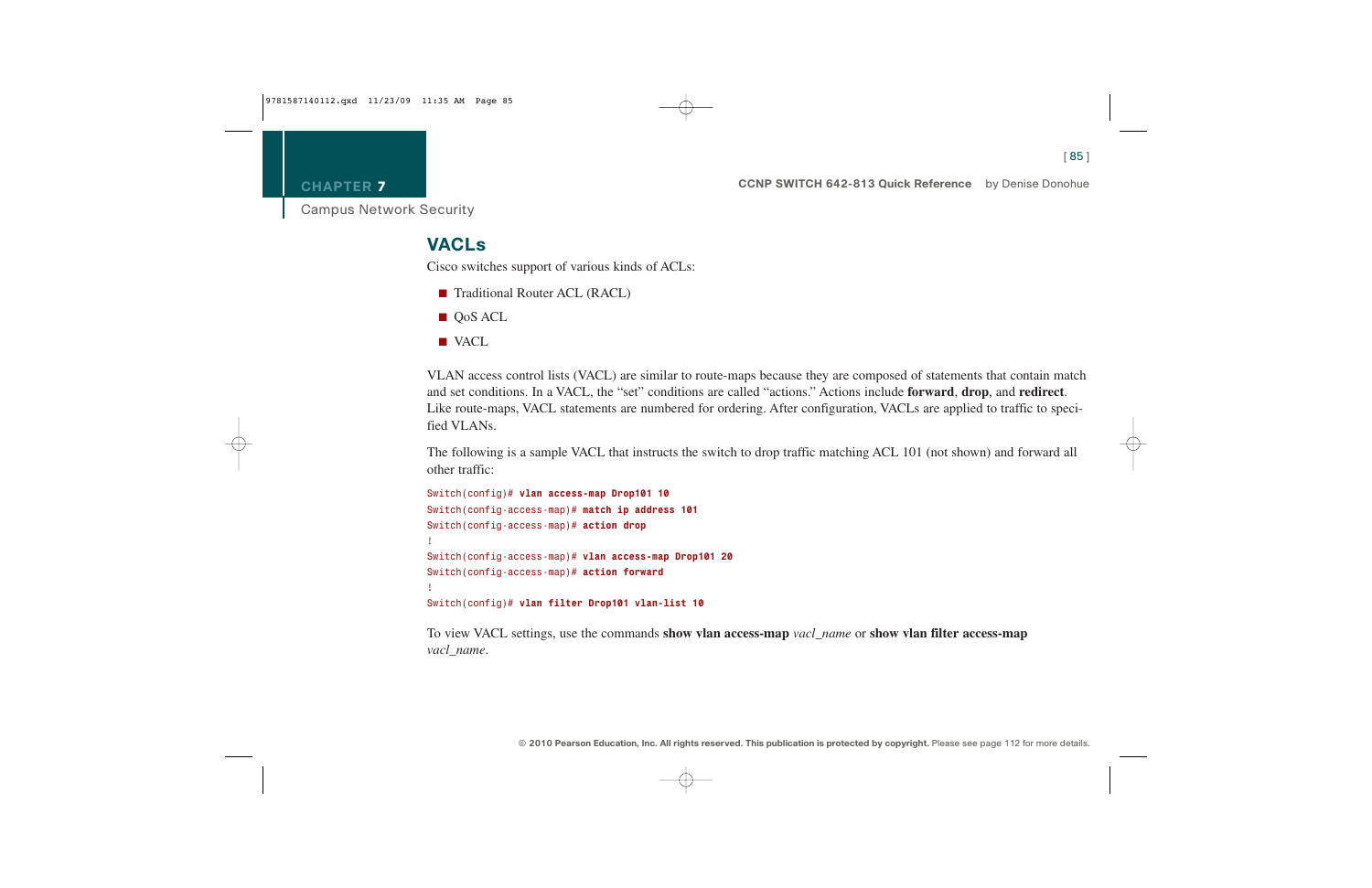Campus Network Security

### **Private VLANs**

Private VLANs (PVLAN) enable large companies or service providers to isolate users into separate multiaccess domains. Using a VLAN for each group is not scalable. For instance, the switch's maximum VLANs would limit the number of customers an ISP can have. Each VLAN requires a separate IP subnet, which could also be a limiting factor.

PVLANs divide a VLAN into secondary VLANs, letting you isolate a set of ports from other ports within the same VLAN. There are two types of secondary VLANs:

- **n Community VLANs:** Ports can communicate with other ports in the same community VLAN.
- **n Isolated VLANs:** Ports cannot communicate with each other.

Ports within a private VLAN can be one of three types:

- **Community:** Communicates with other community ports and with promiscuous ports
- **Isolated:** Communicates only with promiscuous ports
- **Promiscuous:** Communicates with all ports

Table 7-3 shows the commands to configure a primary private VLAN, secondary PVLANs, and their associated ports.

| <b>Command</b>                                       | <b>Description</b>                                                                                                                 |
|------------------------------------------------------|------------------------------------------------------------------------------------------------------------------------------------|
| <b>vlan</b> vlan-id                                  | Enters VLAN configuration mode.                                                                                                    |
| private-vlan {community<br>isolated $ $ primary $\}$ | Configures the VLAN as a private VLAN and specifies the type. Repeat this<br>command to configure all primary and secondary VLANs. |
| <b>vlan</b> primary-vlan-id                          | Enters configuration mode for the primary VLAN.                                                                                    |

**Table 7-3 Configuring Private VLANs**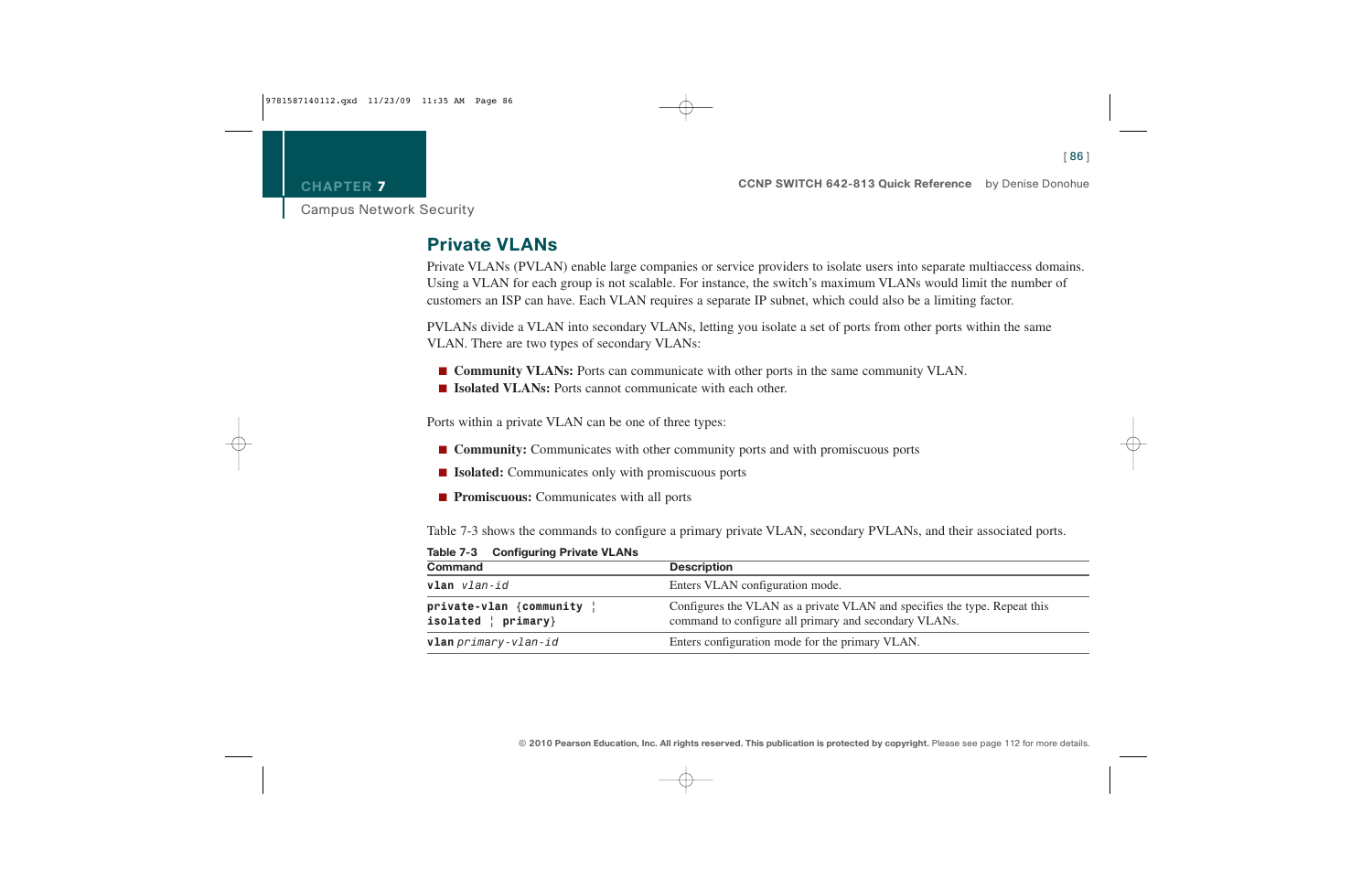#### Campus Network Security

| Table 7-3<br><b>Configuring Private VLANs</b>                                       |                                                                                                                  |
|-------------------------------------------------------------------------------------|------------------------------------------------------------------------------------------------------------------|
| <b>Command</b>                                                                      | <b>Description</b>                                                                                               |
| private-vlan association<br>secondary vlan list                                     | Associates secondary VLANs with the primary one. Separate the secondary VLAN<br>numbers with a comma, no spaces. |
| switchport mode private-vlan<br>${host}$ promiscuous}                               | Configures a port as either a host port (for community or isolated) or a<br>promiscuous port.                    |
| switchport private-vlan<br>host-association<br>primary vlan ID<br>secondary vlan ID | Associates a host port with its primary and secondary PVLANs.                                                    |
| private-vlan mapping primary<br>vlan ID secondary vlan list                         | Associates a promiscuous port with its primary and secondary PVLANs.                                             |
| show interfaces<br>interface switchport                                             | Verifies the VLAN configuration.                                                                                 |
| show interfaces<br>private-vlan mapping                                             | Verify the private VLAN configuration.                                                                           |

### **Protected Ports**

On some lower-end switches, protected ports can provide a simple version of private VLANs. Traffic from a protected port can access only an unprotected port. Traffic between protected ports is blocked. Configure port protection at the interface:

#### Switch(config-if)# **port protected**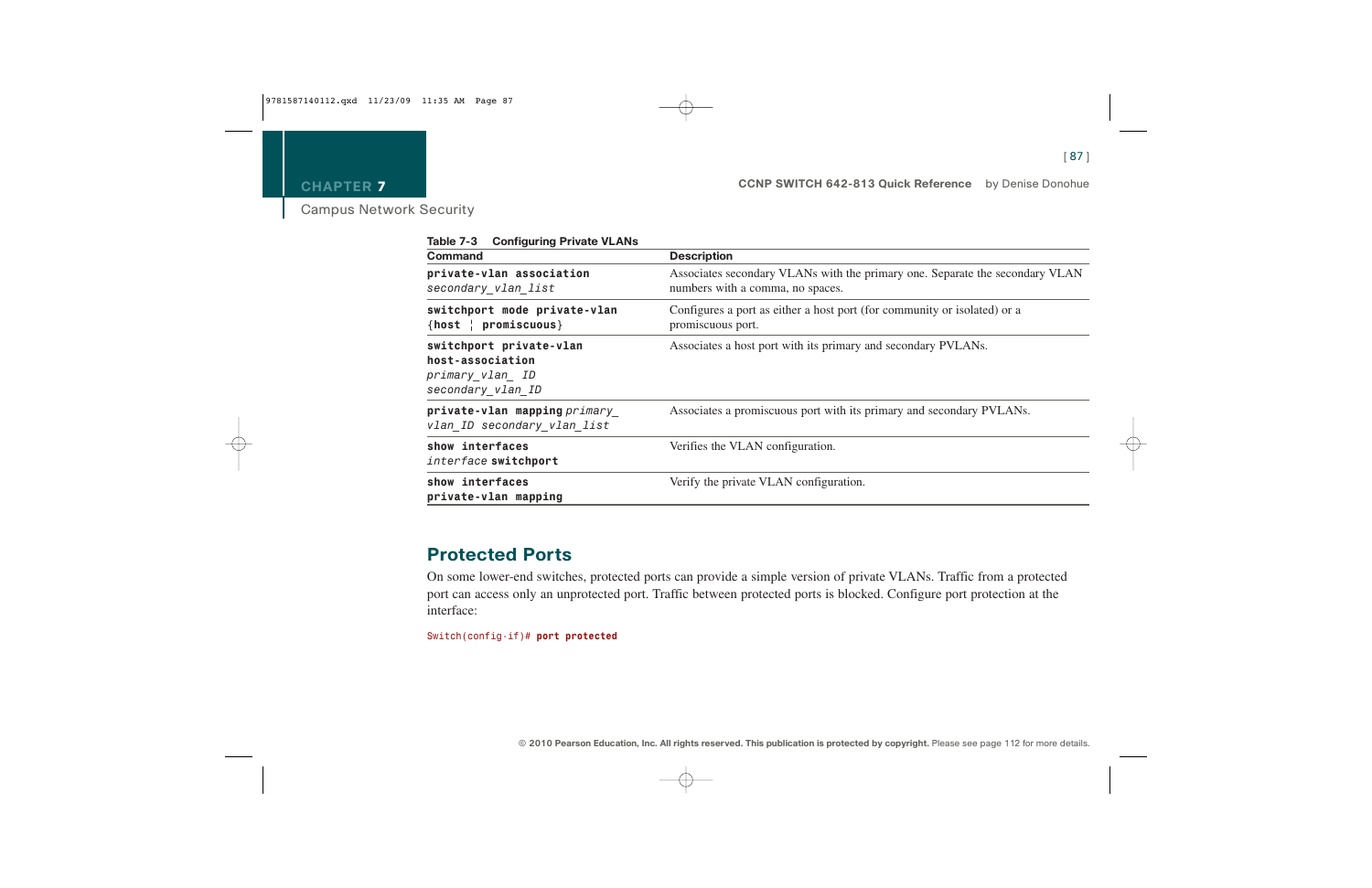Campus Network Security

[ 88 ]

# Spoof Attacks

Spoof attacks include DHCP spoofing, MAC address spoofing, and ARP spoofing.

### **DHCP Spoofing**

A DHCP spoofing attacker listens for DHCP requests and answers them, giving its IP address as the client default gateway. The attacker then becomes a "man-in-the-middle" as all off-net traffic flows through it.

DHCP snooping can prevent DHCP spoofing attacks. When DHCP snooping is enabled, only ports that uplink to an authorized DHCP server are trusted and allowed to send all types of DHCP messages. All other ports on the switch are untrusted and can send only DHCP requests. If a DHCP response (or "offer") is seen on an untrusted port, the port is shut down. The switch can also be configured to send information, such as port ID, using DHCP option 82.

Configure DHCP snooping with the following commands, either globally or for a particular VLAN. Configure only individual ports that uplink to DHCP servers as trusted ports.

```
Switch(config)# ip dhcp snooping
Switch(config)# ip dhcp snooping information option
Switch(config)# ip dhcp snooping vlan number number
Switch(config-if)# ip dhcp snooping trust
Switch(config-if)# ip dhcp snooping limit pkts-per-second
Switch# show ip dhcp snooping
```
### **IP Source Guard**

To extend the protection further, IP Source Guard tracks the IP addresses of the host connected to each port and prevents traffic sourced from another IP address from entering that port. The tracking can be done based on just an IP address or on both IP and MAC addresses.

### **Note:**

DHCP snooping configuration is user impacting because the switch drops all DHCP requests until the ports are configured. You should do this during off hours or during a maintenance window.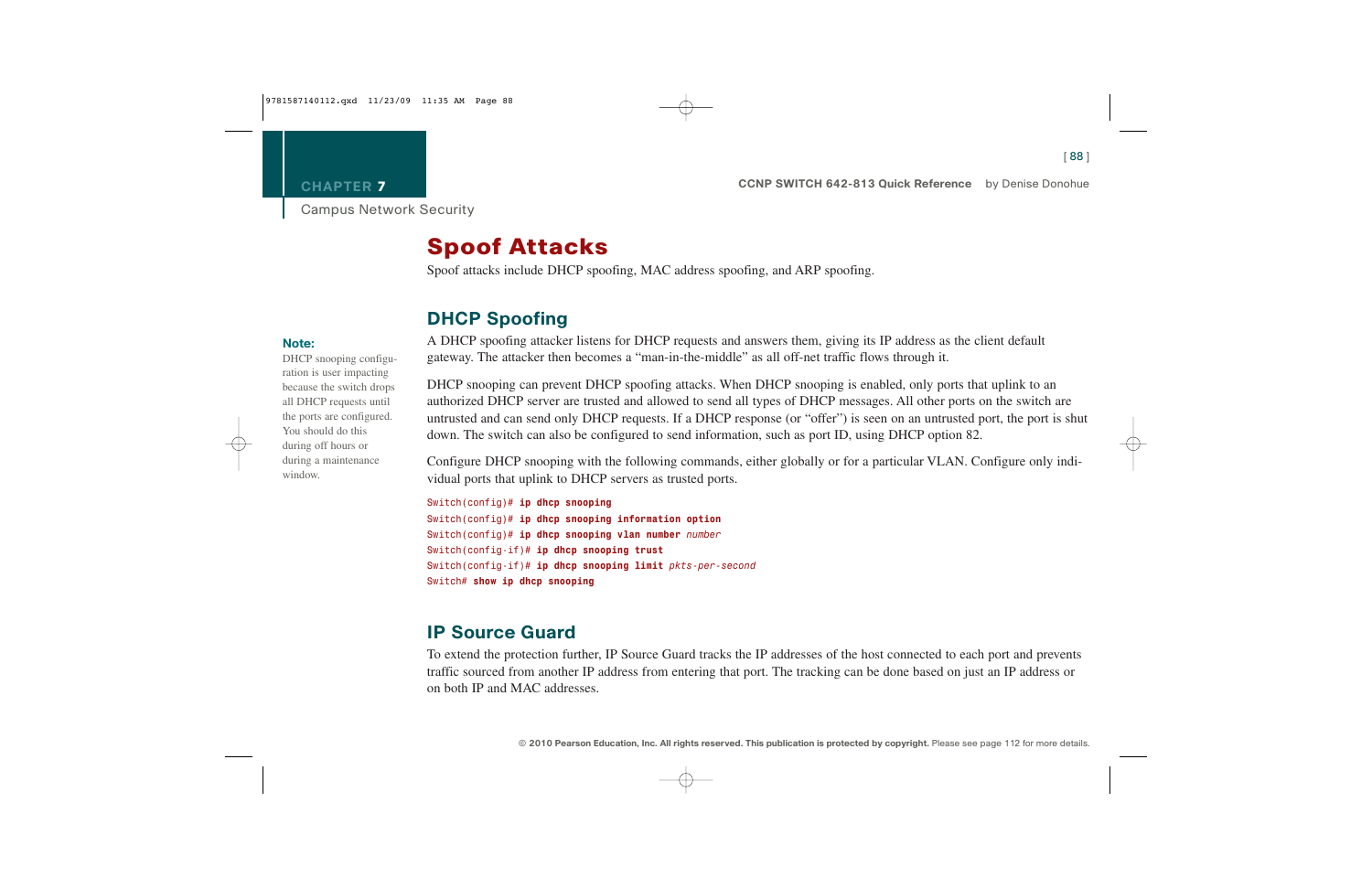[ 89 ]

#### **CHAPTER**  7

Campus Network Security

Enable IP Source Guard for both IP and MAC addresses on host access interfaces with the command **ip verify source port-security.**

### **ARP Spoofing**

In an ARP spoofing attack, the attacker sends out gratuitous (unsolicited) ARP messages giving the IP address of the local default gateway, with its own MAC address as the Layer 2 address. Local devices overwrite their existing correct ARP information with the incorrect one, and, thus, they forward off-net traffic to the attacker (it becomes a "man-in-themiddle"). If the attacker then forwards it on to the legitimate router, this type of attack might go undetected by the users.

Dynamic ARP Inspection (DAI) can work with DHCP spoofing to stop ARP spoofing. DAI defines trusted and untrusted interfaces. It intercepts ARP messages on untrusted ports and checks them against the IP address/MAC address bindings in the DHCP snooping database. They must match for the switch to forward the traffic. Access ports should be configured as untrusted, and ports that connect to other switches or to a router should be trusted.

Enable DAI on a VLAN, or multiple VLANs, and configure trusted interfaces. You can optionally configure a rate limit or configure which addresses DAI matches against. (The default is IP and MAC address.) The basic commands are

```
Switch(config)# ip arp inspection vlan vlan_id
Switch(config-if)# ip arp inspection trust
```
# Securing Your Switch

Here are some basic security suggestions for network devices:

- <sup>n</sup> Use passwords that are not susceptible to a dictionary attack. Add numbers or substitute numbers and symbols for letters.
- $\blacksquare$  Limit Telnet access using access lists.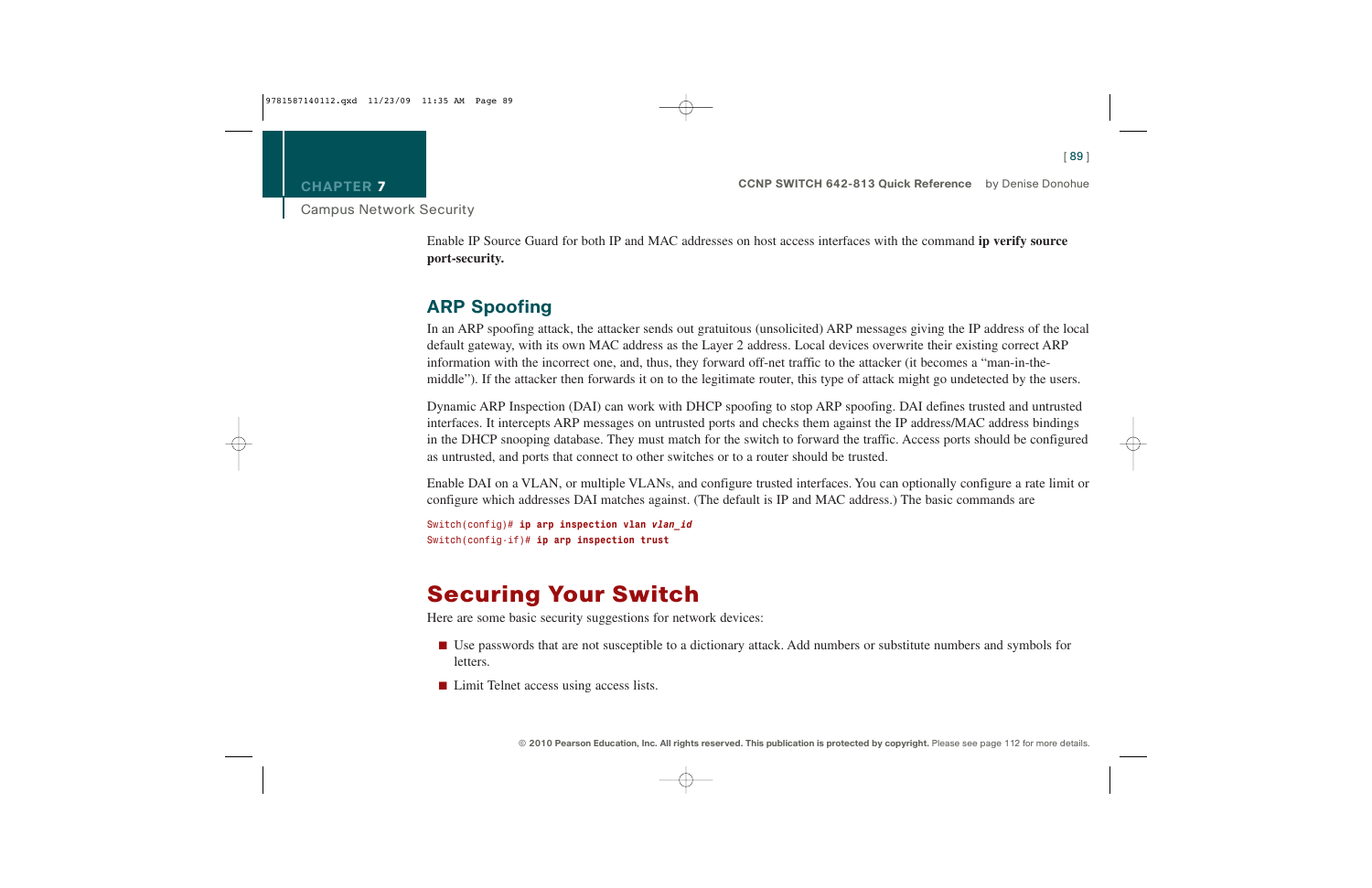#### **CCNP SWITCH 642-813 Quick Reference** by Denise Donohue

#### **CHAPTER**  7

Campus Network Security

- Use SSH instead of Telnet.
- n Physically secure access to the device.
- Use banners that warn against unauthorized access.
- Remove unused services, such as finger, the TCP and UDP small servers, service config, and HTTP server.
- $\blacksquare$  Set up and monitor Syslog.
- Disable automatic trunking on all nontrunk ports.
- Disable CDP on ports where it is not needed.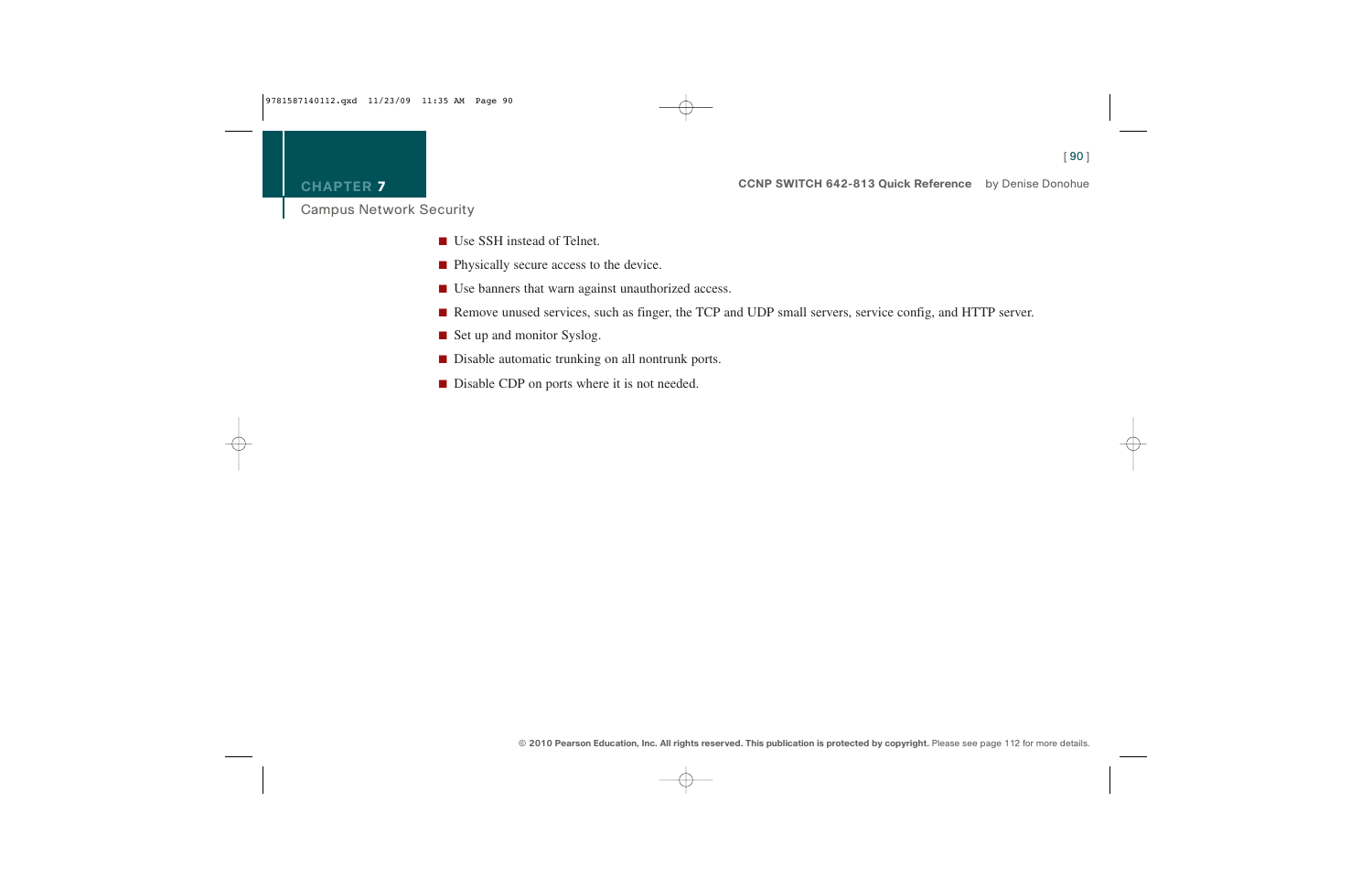# **Chapter 8** Voice and Video in a Campus Network

Voice over IP (VoIP) has become common in the business world, and now Video over IP is becoming more integrated into networks. Neither should be added to a network without advance planning to ensure good voice and video quality. Some benefits of converging voice, video, and data networks include:

- **n Consolidating network expenses:** Only one wire and one switch port are needed per user. One network to provision and manage.
- **More efficient bandwidth use:** Bandwidth can be used for data when there is not an active voice/video session.
- **n** Lower telephony costs: Internal calls use the data network, rather than the PSTN.
- **Innovative services:** Ability to unify a company's various methods of communication.
- **For service providers, the ability to sell new services:** Can lead to increased revenue, flexibility in pricing, and access to new communication devices.

Voice, video, and data have different network requirements. Voice requirements include low bandwidth, little delay, small amounts of jitter (variable delay), small amounts of packet loss, a highly available network, and PoE. Security requirements are about average, but management is highly important.

Video requirements depend on whether it is a one-way stream or an interactive video session. One-way streams use a fairly steady amount of bandwidth but in interactive sessions the bandwidth varies widely. Typical requirements include high bandwidth, little delay, small amounts of jitter, and little packet loss. High availability is not as important, and PoE is not needed. Security and management needs are medium.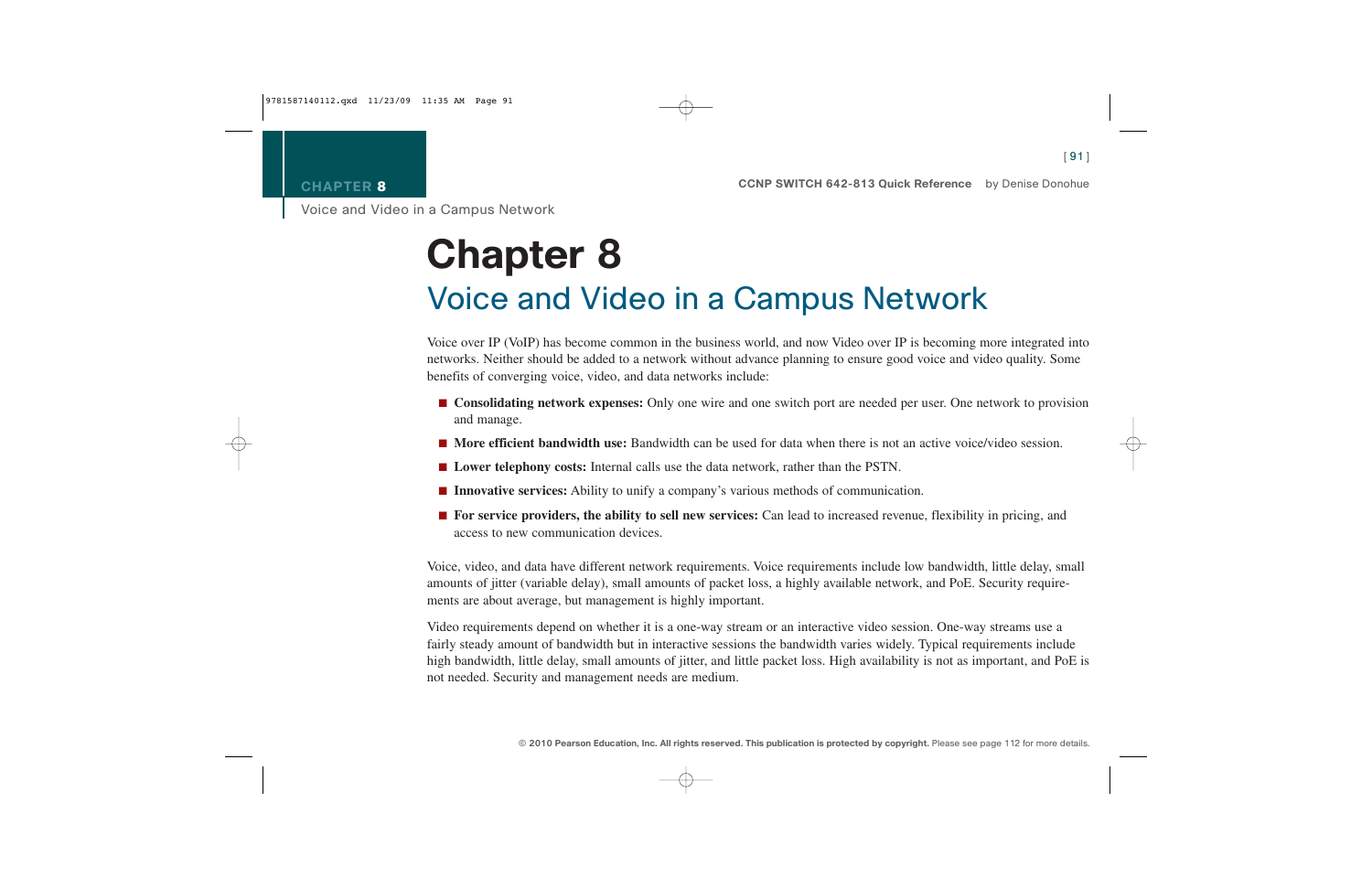Data requirements typically include high bandwidth, but delay and jitter are not crucial. A highly available network is needed, but PoE is not. Data security should be high, with medium management levels.

### **VoIP in a Campus Network**

Figure 8-1 shows some components of a VoIP system, which can include the following:

- **IP phones:** Provide voice and applications to the user
- **n Cisco Unified Communications Manager (UCM):** Serves as an IP PBX. Registers phones, controls calls
- <sup>n</sup> **Voice gateways:** Translates between PSTN and IP calls and provides backup to the Cisco UCM (IP PBX, or Call Agent)
- Gatekeepers: An optional component that can do call admission control, allocate bandwidth for calls, and resolve phone numbers into IP addresses
- **Video conferencing unit:** Allows voice and video in the same phone call
- **Multipoint control unit:** Allows multiple participants to join an audio and/or video conference call
- **Application server:** Provides services such as Unity voice mail and Presence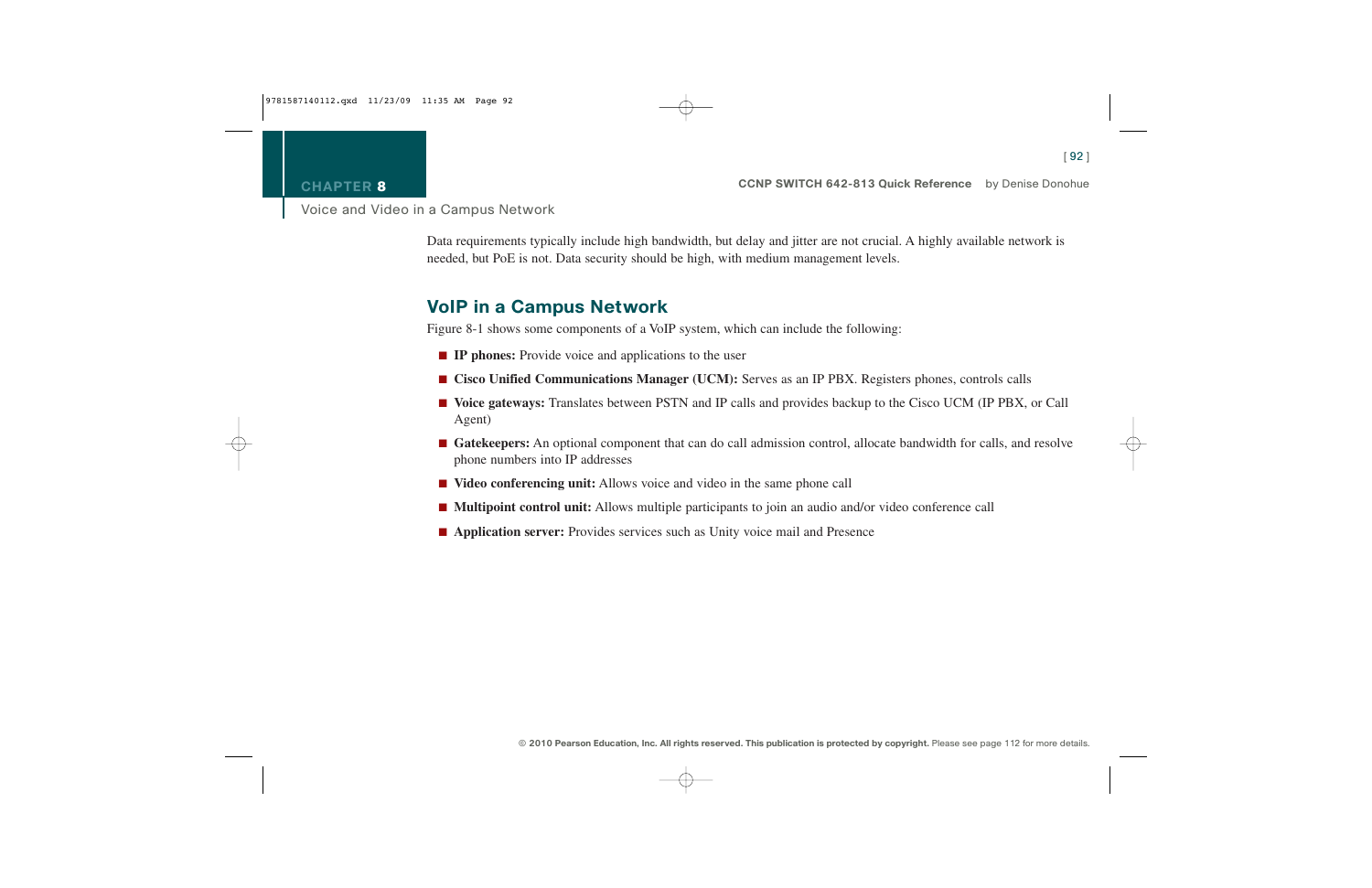**FIGURE 8-1**

a VoIP System

#### **CCNP SWITCH 642-813 Quick Reference** by Denise Donohue

#### Voice and Video in a Campus Network



VoIP traffic consists of two types: voice bearer and call control signaling. Voice bearer traffic is carried over the UDPbased Real Time Protocol (RTP). Call control uses one of several different protocols to communicate between the phone and UCM and between the UCM and the voice gateways.

### **Preparing the Network for VoIP**

When adding voice or video to an existing network, you should examine several things in advance to provide the high level of availability users expect in their phone system:

- **What features are needed?:** Power for IP phones, security for voice calls, and Quality of Service (QoS) to control bandwidth, delay, jitter, and packet loss.
- **The physical plant:** Cabling at least CAT-5.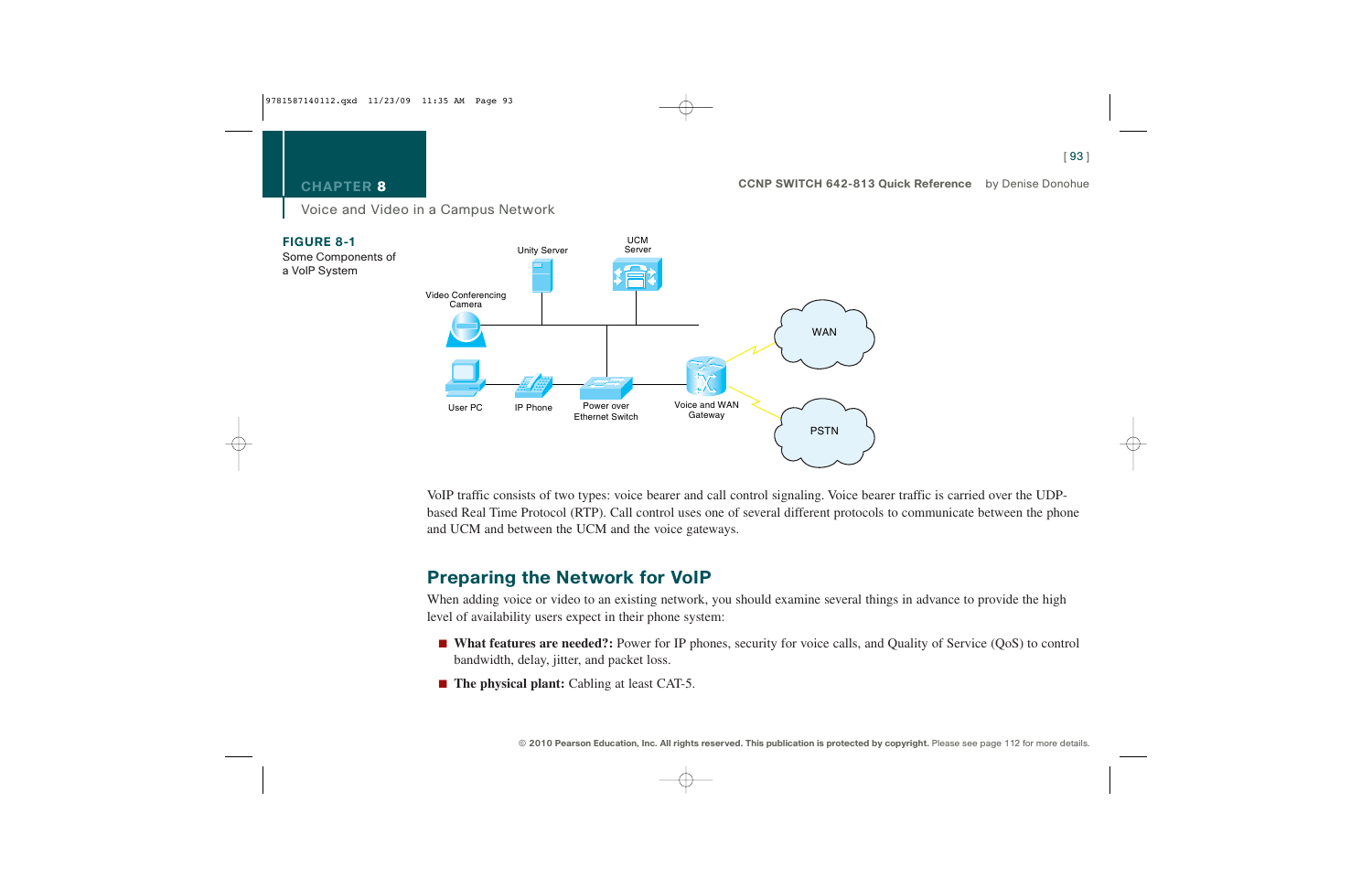Voice and Video in a Campus Network

- **Electrical power for the IP phones:** Use either PoE from Catalyst switch or power inline module, or a power brick.
- **Bandwidth:** Commit no more than 75 percent of bandwidth. Consider all types of traffic: voice, video, and data. Have more than enough bandwidth if possible. Include both voice and call-control traffic in your planning.
- **n Network management:** Monitor and proactively manage the network so that it is always available. Need voice VLANs on the switches and DHCP for the phones.
- **High availability:** Provide redundant hardware links. Need uninterruptible power supply (UPS) with auto-restart, monitoring, and four-hour response contract. Might need generator backup. Maintain correct operating temperatures.

### Network and Bandwidth Considerations

The network requirements for VoIP include:

- $\blacksquare$  Maximum delay of 150–200 ms (one-way)
- $\blacksquare$  No more than 1 percent packet loss
- $\blacksquare$  Maximum average jitter of 30 ms
- **n** Bandwidth of 21–106 kbps per call, plus approximately 150 bps per phone for control traffic

A formula to use when calculating bandwidth needed for voice calls is as follows:

(Packet payload + all headers) \* Packet rate per second

### Voice VLANs

Cisco switches can be configured to dynamically place IP telephones into a Voice, or auxiliary, VLAN separate from the data VLANs. They can do this even when the phone and PC are physically connected to the same switch port. Voice VLANs enable phones to be dynamically placed in a separate IP subnet from hosts, to have QoS (using 802.1Q/p headers) and security policies applied, and make troubleshooting easier.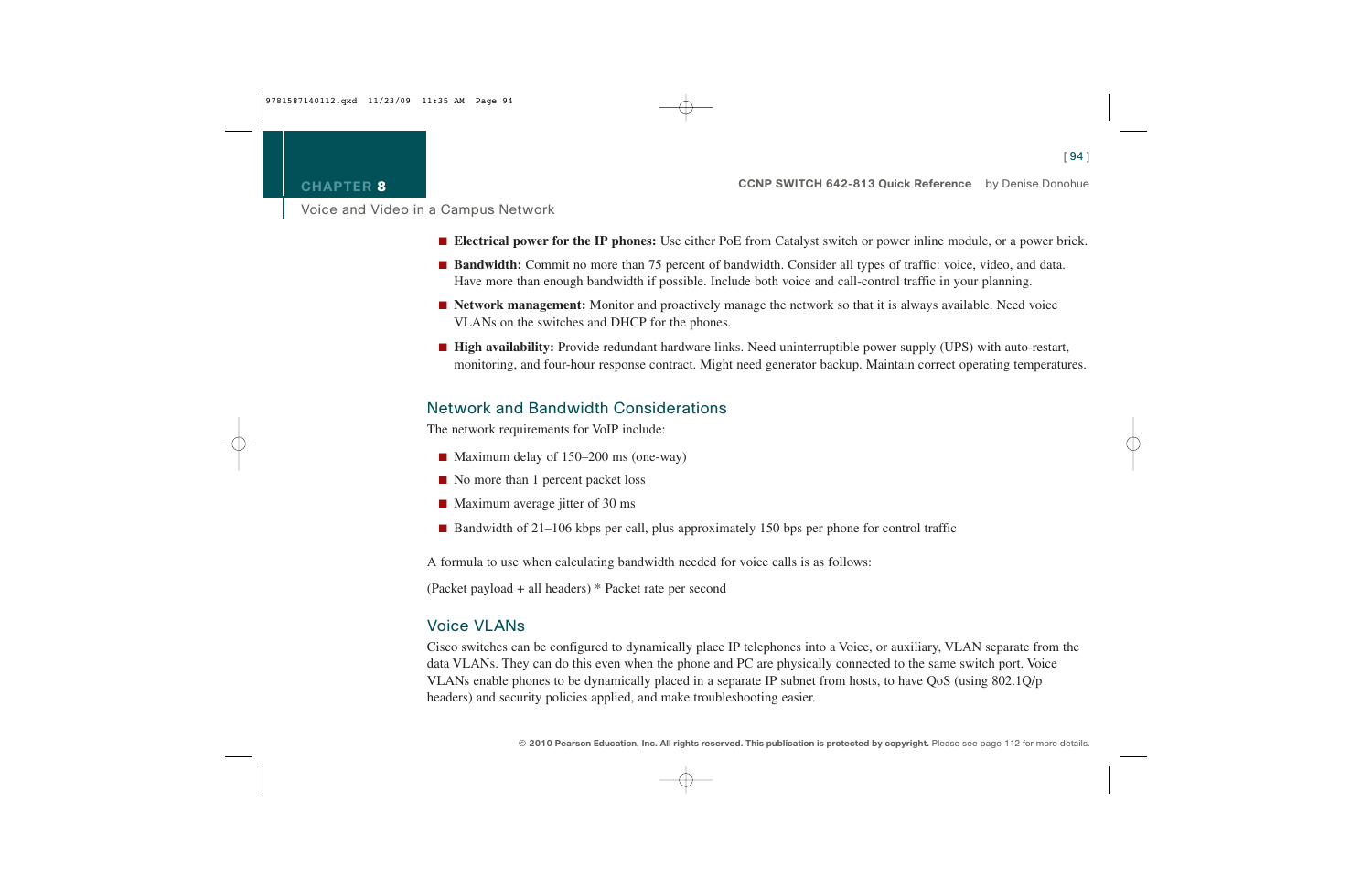Cisco IP phones have a small internal switch that places an 802.1q tag on voice traffic and marks the Class of Service (CoS) bits in the tag. Data traffic is sent untagged over the native VLAN. The switch port does not actually become a trunk and still can be configured as an access port. It is considered a multi-VLAN access port.

### Power over Ethernet (PoE) Switches

IP phones can receive power from PoE switches, eliminating the need for an electrical plug.

Two power standards are the Cisco Inline PoE and the IEEE's 802.3af standard. Both have a method for sensing that a powered device is connected to the port. 802.3af specifies a method for determining the amount of power needed by the device. Cisco devices, when connected to Cisco switches, can additionally use CDP to send that information. Most IP phones require no more than 15 W of power specified in 802.3af, but some new phones, access points, and surveillance cameras require more. The 802.3at standard will specify up to 30 W of power. Some Cisco switches can currently supply up to 20 W.

Because a switch assumes 15.4 W of power until the connected device tells it the amount needed (via CDP), calculate your power budget based on 15.4 W for all devices because if the switch reboots, all ports will ask for 15.4 W until they get the correct information. Non-CDP devices always get allocated 15.4 W.

Cisco PoE switches automatically detect and provide power. To disable this function, or to reenable it, use the interface command **power inline {never | auto}**. To view interfaces and the power allotted to each, use **show power inline** [*interface*].

### **QoS for VoIP**

QoS gives special treatment to certain traffic at the expense of others. Using QoS in the network has several advantages:

- $\blacksquare$  Prioritizes access to resources so that critical traffic can be served
- Allows good management of network resources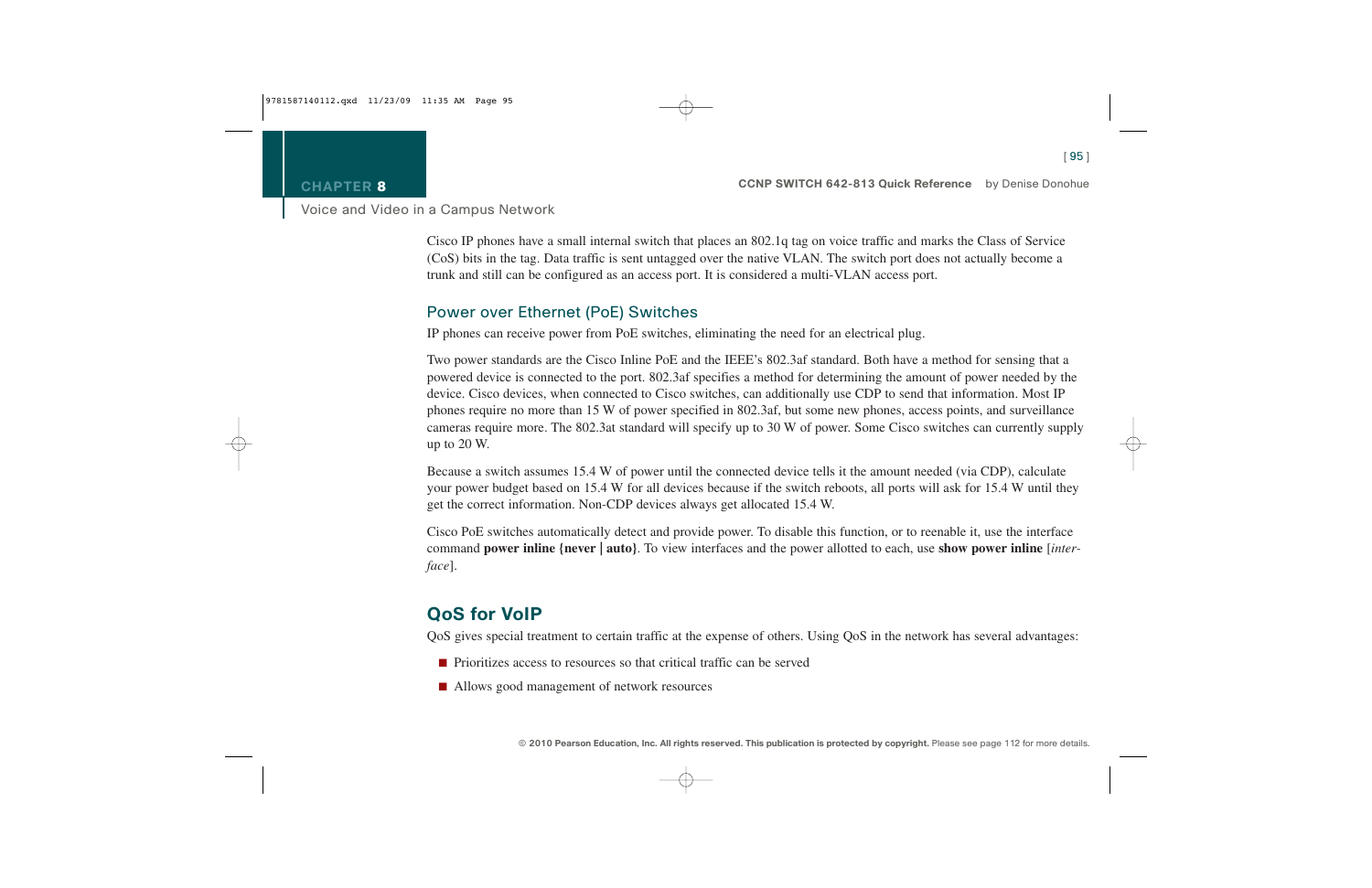[ 96 ]

#### **CHAPTER**  8

Voice and Video in a Campus Network

- $\blacksquare$  Allows service to be tailored to network needs
- $\blacksquare$  Allows mission-critical applications to share the network with other data

People sometimes think that there is no need for QoS strategies in a LAN. However, switch ports can experience congestion because of port speed mismatches, many people trying to access the switch backbone, and many people trying to send traffic to the same switch port (such as a server port). Voice and video traffic contends with, and can be affected by, data traffic within both the WAN and the LAN.

### QoS Actions

Three QoS strategies are commonly implemented on interfaces in which traffic enters the switch:

- <sup>n</sup> **Classification:** Distinguishing one type of traffic from another. After traffic is classified, other actions can be performed on it. Some classification methods include access lists, ingress interface, and NBAR.
- **n Marking:** At Layer 2, placing an 802.1p CoS value within the 802.1Q frame tag. At Layer 3, setting IP Precedence or Differentiated Services Code Point (DSCP) values in the packet's IP header.
- **n Policing:** Determining whether a specific type of traffic is within preset bandwidth levels. If so, it is usually allowed and might be marked. If not, the traffic is typically marked or dropped. CAR and class-based policing are examples of policing techniques.

Other QoS techniques are typically used on outbound interfaces:

- **Traffic shaping and conditioning:** Attempts to send traffic out in a steady stream at a specified rate. Buffers traffic that goes above that rate and sends it when there is less traffic on the line.
- **Queuing:** After traffic is classified and marked, one way it can be given special treatment is to be put into different queues on the interface to be sent out at different rates and times. Some examples include priority queuing, weighted fair queuing, and custom queuing. The default queuing method for a switch port is FIFO.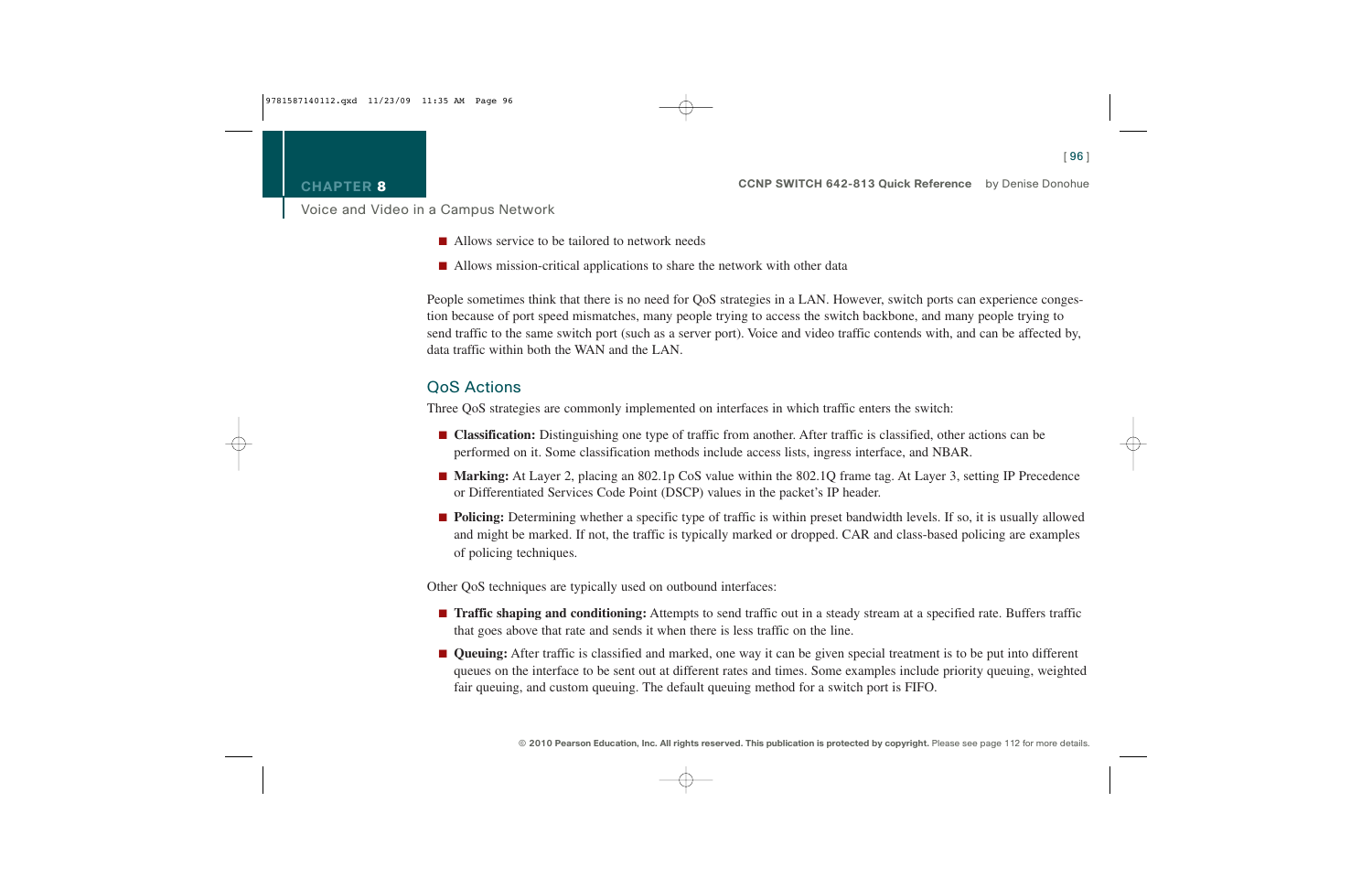[ 97 ]

#### **CHAPTER**  8

Voice and Video in a Campus Network

**n Dropping:** Normally interface queues accept packets until they are full and then drop everything after that. You can implement prioritized dropping so that less important packets are dropped before more important ones, such as with Weighted Random Early Detection (WRED).

### DSCP Values

Differentiated services provide levels of service based on the value of certain bits in the IP header or the 802.1Q tag. Each hop along the way must be configured to treat the marked traffic the way you want; this is called per-hop behavior (PHB).

In the Layer 2 802.1q tag, you use the three 802.1p bits to set the CoS value. Voice is usually set to 5 and video to 4.

In the Layer 3 IP header, you use the 8-bit ToS field. You can set either IP Precedence using the top 3 bits or Differentiated Services Code Points (DSCP) using the top 6 bits of the field. The bottom 2 bits are set aside for congestion notification. The default DSCP value is 0, which corresponds to best-effort delivery.

The six DSCP bits can be broken down into two sections: The first 3 bits define the DiffServ Assured Forwarding (AF) class, and the next 2 bits define the drop probability within that class. The sixth bit is 0 and unused. AF classes 1–4 are defined, and within each class, 1 is low drop probability, 2 is medium, and 3 is high (meaning that traffic is more likely to get dropped if there is congestion). These are shown in Table 8-1.

|         | <b>Low Drop</b> | <b>Medium Drop</b> | <b>High Drop</b> |  |
|---------|-----------------|--------------------|------------------|--|
| Class 1 | AF11            | AF12               | AF13             |  |
| Class 2 | AF21            | AF22               | AF23             |  |
| Class 3 | AF31            | AF32               | AF33             |  |
| Class 4 | AF41            | AF42               | AF43             |  |
|         |                 |                    |                  |  |

|  |  | Table 8-1 DSCP Assured Forwarding Values |  |
|--|--|------------------------------------------|--|
|--|--|------------------------------------------|--|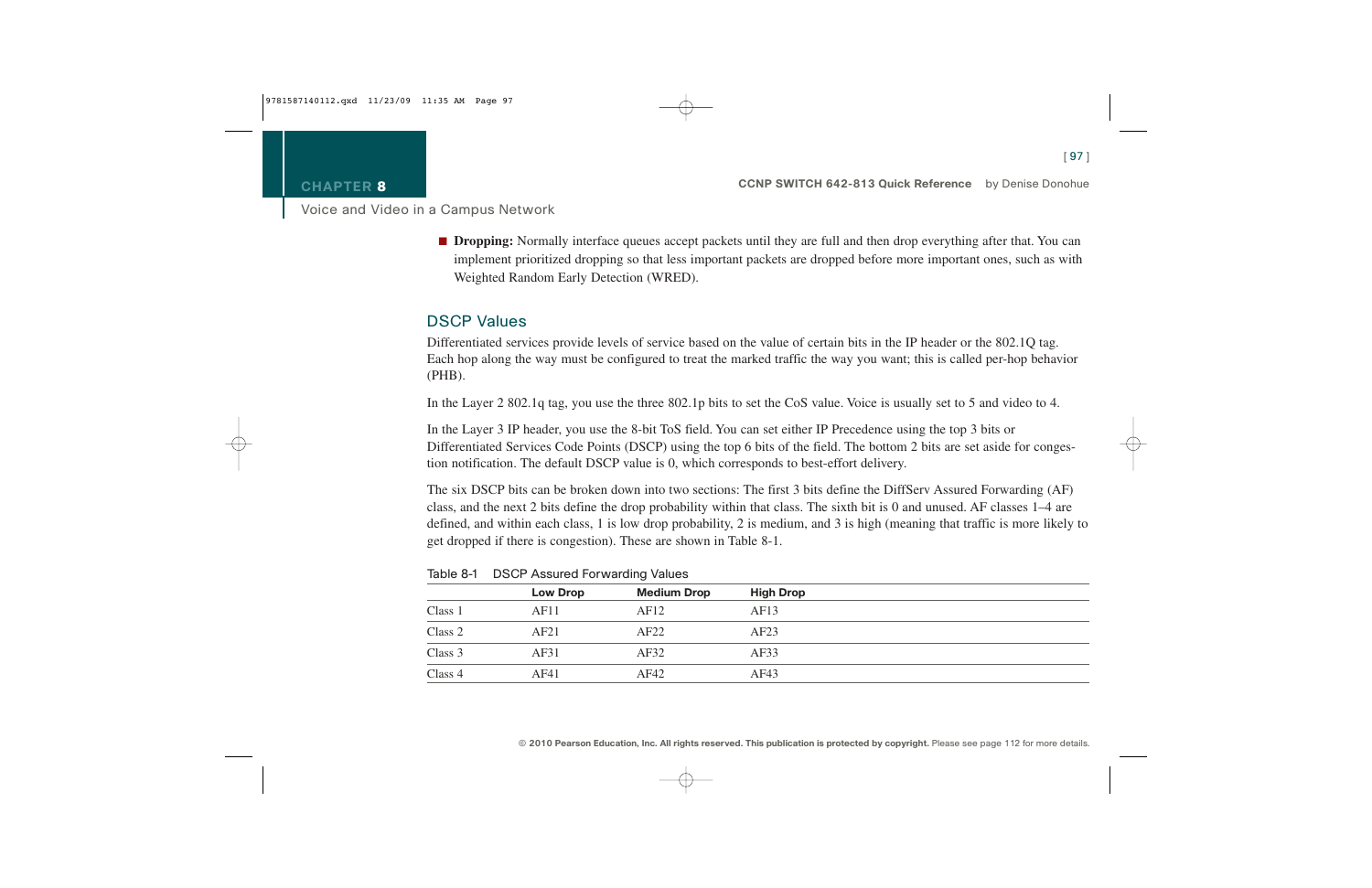[ 98 ]

Voice and Video in a Campus Network

Voice bearer traffic uses an Expedited Forwarding value of DSCP 46 to give it higher priority within the network.

### Trust Boundaries

When IP traffic comes in already marked, the switch has some options about how to handle it. It can:

- $\blacksquare$  Trust the DSCP value in the incoming packet, if present.
- $\blacksquare$  Trust the IP Precedence value in the incoming packet, if present.
- $\blacksquare$  Trust the CoS value in the incoming frame, if present.
- <sup>n</sup> Classify the traffic based on an IP access control list or a MAC address access control list.

Mark traffic for QoS as close to the source as possible. If the source is an IP telephone, it can mark its own traffic. If not, the building access module switch can do the marking. If those are not under your control, you might need to mark at the distribution layer. Classifying and marking slows traffic flow, so do not do it at the core. All devices along the path should then be configured to trust the marking and provide a level of service based on it. The place where trusted marking is done is called the trust boundary.

## **Configuring VoIP Support on a Switch**

Before implementing VoIP, plan the following:

- **1. PoE:** Ensure that enough power is available for all phones, with a UPS backup.
- **2. Voice VLAN:** Determine the number of VLANs needed and the associated IP subnets. Add DHCP scopes for the phones, and add the phone networks to the routing protocol.
- **3. QoS:** Decide which marking and queues will be used. Implement AutoQoS and then tune as needed.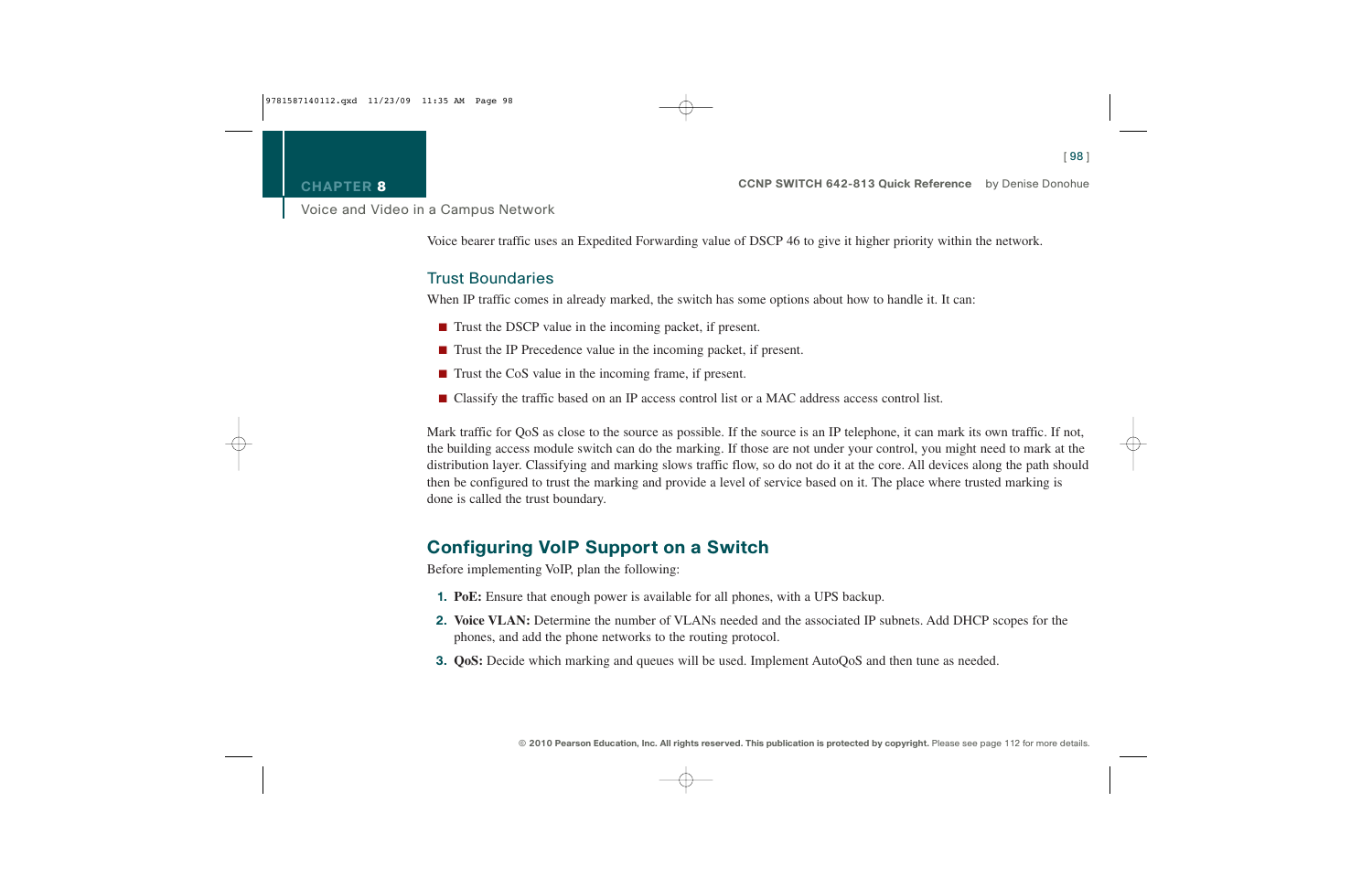- **4. Fast Convergency:** To enhance high availability, tune the routing and HSRP/VRRP/GLBP timers.
- **5. Test Plan:** Test the voice implementation thoroughly before converting users to it. Check that both the phone and PC get the correct IP addresses, that the phone registers with the UCM, and that calls to and from the phone succeed.

### Manual Configuration

To associate a voice VLAN with a switch port, use the following:

```
Switch(config-if)# switchport voice vlan vlan-ID
```
To configure an IOS switch to trust the markings on traffic entering an interface, use the following:

```
Switch(config-if)# mls qos trust {dscp | cos}
```
To configure the switch to trust the traffic markings only if a Cisco phone is connected, use the following:

Switch(config-if)# **mls qos trust device cisco-phone**

To set a COS value for frames coming from a PC attached to the phone, use the following:

Switch(config-if)# **switchport priority extend cos** *cos-value*

To verify the interface parameters, use the following:

```
Switch(config-if)# show interfaces interface switchport
```
To verify the QoS parameters on an interface, use the following:

Switch(config-if)# **show mls qos interface** *interface*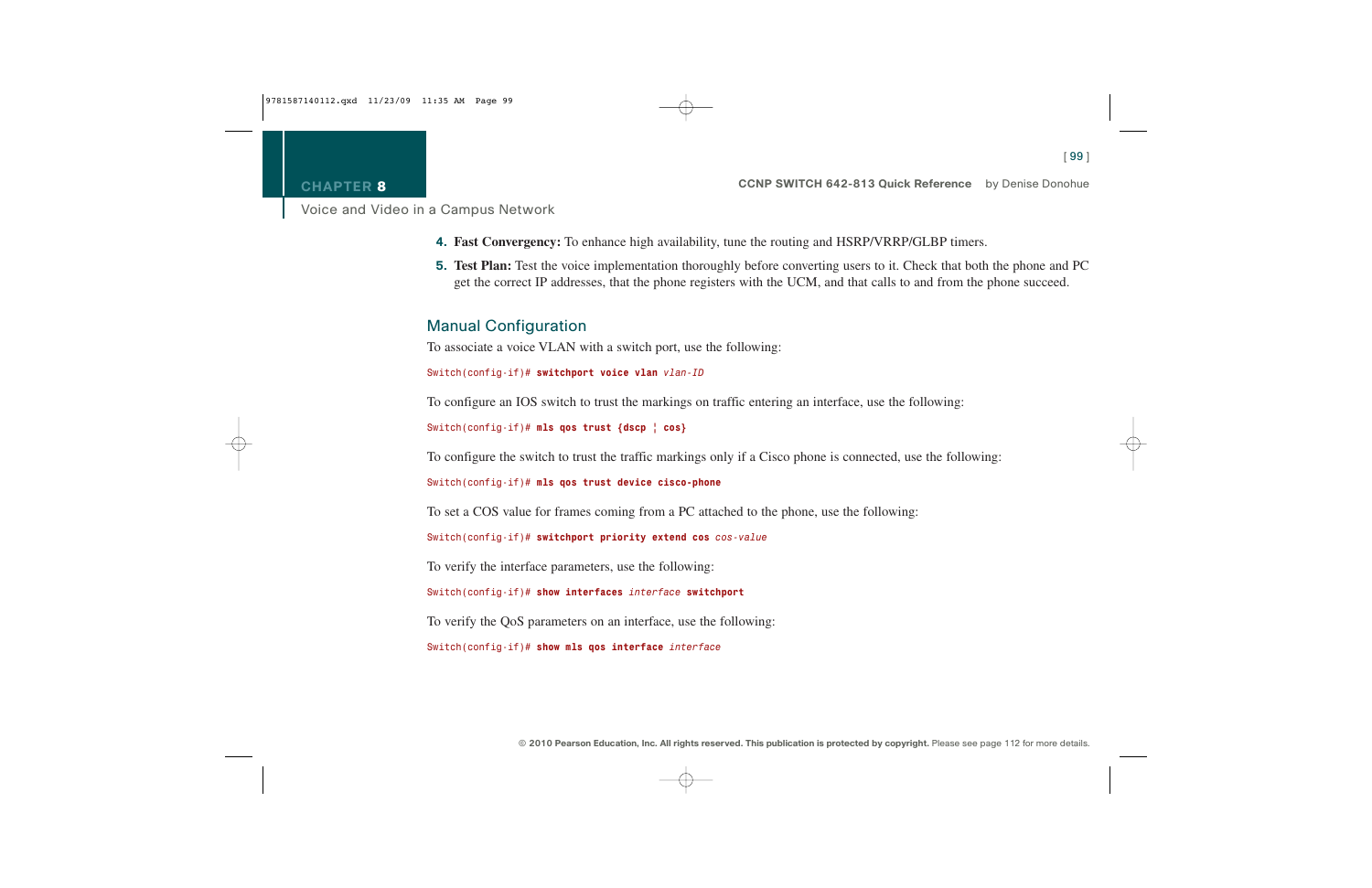### Using AutoQoS

When AutoQoS is enabled, the switch configures its interfaces based on a best-practices template. AutoQoS has the following benefits:

- $\blacksquare$  Automatic discovery and classification of network applications.
- Creates QoS policies for those applications.
- Configures the switch to support Cisco IP phones and network applications. Manual configuration can also be done afterward.
- $\blacksquare$  Sets up SNMP traps for network reporting.
- Configures consistently across your network when used on all routers and switches.

CDP must be enabled for AutoQoS to function properly with Cisco IP phones.

AutoQoS commands for switches running Native IOS are shown in Table 8-3.

|  |  | Table 8-3 AutoQoS Commands for IOS |  |
|--|--|------------------------------------|--|
|--|--|------------------------------------|--|

| <b>Command</b>                        | <b>Description</b>                                                                  |
|---------------------------------------|-------------------------------------------------------------------------------------|
| (config-if)#auto gos voip trust       | Configures the port to trust the COS on all traffic entering the port.              |
| $(config\text{-}if)\#auto\ qos\ voip$ | Configures the port to trust traffic markings only if a Cisco phone is connected to |
| cisco-phone                           | the port. Requires that CDP be enabled.                                             |
| #show auto gos                        | Shows the AutoQoS configuration. Does not show any manual QoS configuration:        |
| [interface interface]                 | Use show run to see that.                                                           |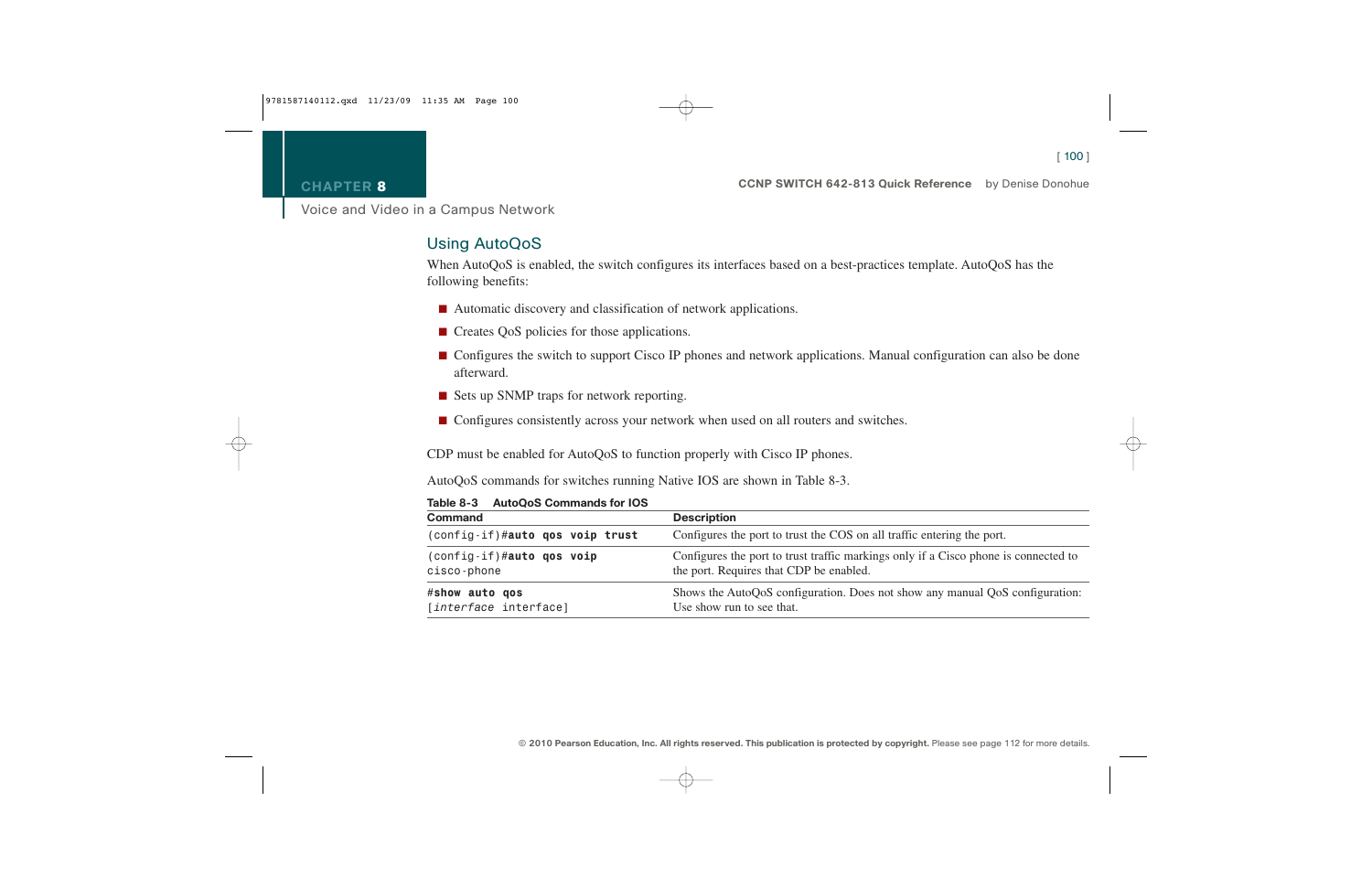# Video over IP

Video traffic roughly falls into one of three categories: many-to-many, many-to-few, and few-to-many.

Many-to-many includes interactive video, such as Telepresence, Webex, desktop video conferencing, and other peer-topeer video and collaboration applications. The data flow is client-to-client, or MCU-to-client. Bandwidth needs for high definition video vary during the session but are high-up to 12 Mb/s per location, with compression.

Many-to-few sessions represent IP surveillance cameras. The video flow is from the camera source to a storage location, from storage to a client, or from the source to a client. These typically require up to 4 Mb/s of bandwidth per camera.

Few-to-many describes the typical streaming video, either from an internal company source or an Internet source. It also applies to digital signage media. This is the most predictable of all video streams and users typically tolerate less-thanperfect quality. Traffic flows are from storage-to-client or from server-to-client.

### **QoS Requirements for Video**

Video traffic should be compressed because of its high bandwidth needs, but this causes a lot of variation in network traffic. A picture that does not change much can compress well, resulting in fairly low bandwidth use. But when there are a lot of changes in the picture, such as when someone moves or shares a new document, compression does not work as well, which results in high bandwidth use. In contrast, voice traffic is fairly steady.

Video should be placed in its own queue and might be prioritized depending on company requirements. Consider placing interactive and streaming video into different queues. Aim to provide no more than 200 ms of latency for most video applications.

Make sure that there is sufficient bandwidth in the network before adding video applications.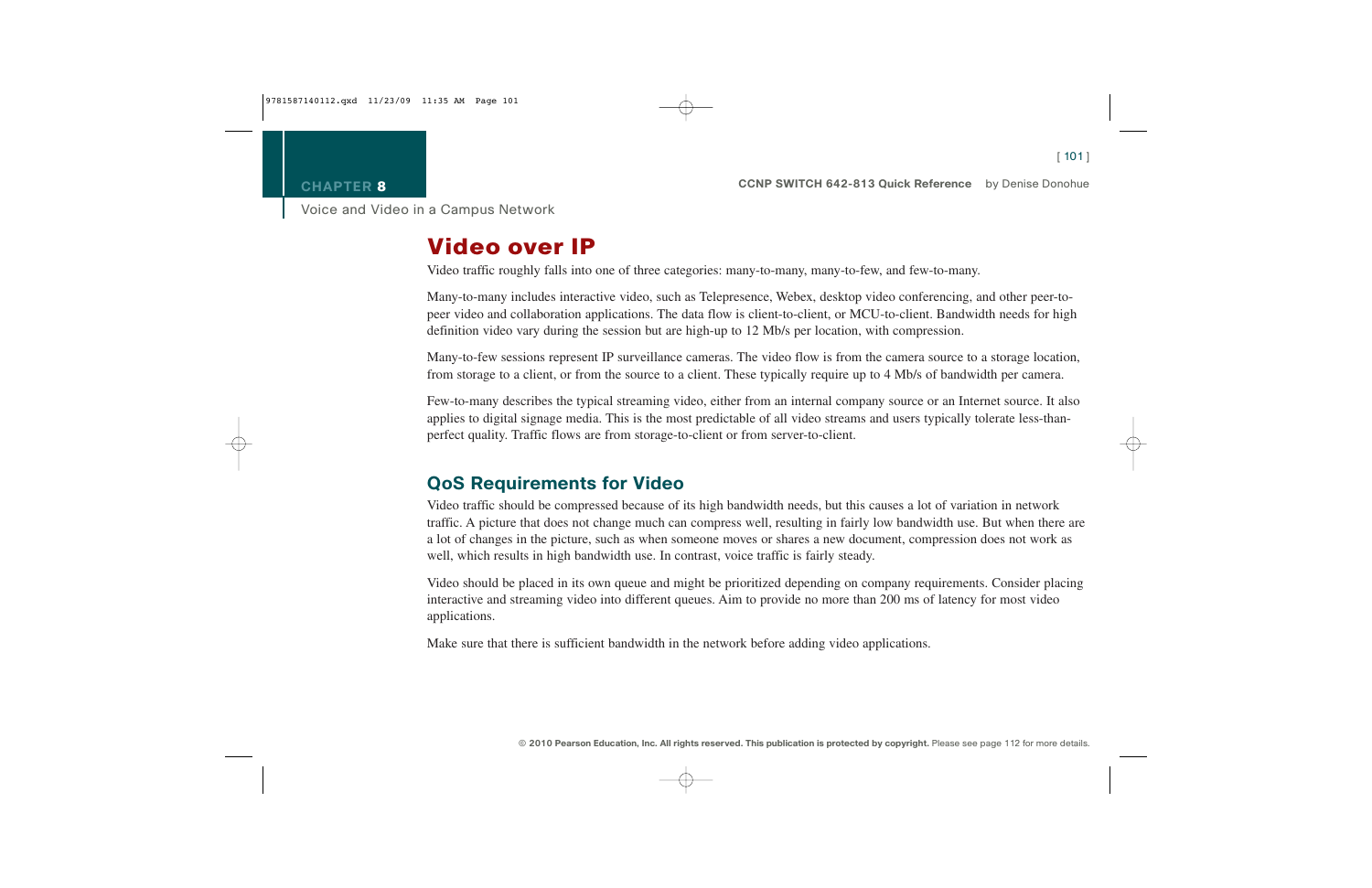Wireless LANs in a Campus Network

# **Chapter 9** Wireless LANs in a Campus Network

Wireless LANs (WLAN) transmit and receive data using radio or infrared signals, sent through an access point (AP), and are not usually required to have radio frequency (RF) licenses. WLANs are local to a building or a campus and are an extension of the wired network.

# Cisco Unified Wireless Network

The Cisco Unified Wireless Network concept has five components that work together to create a complete network, from client devices to network infrastructure, to network applications. Cisco has equipment appropriate to each component. Table 9-1 lists components and equipment.

| Component           | <b>Description and Device</b>                                                                                |
|---------------------|--------------------------------------------------------------------------------------------------------------|
| Client devices      | Cisco client and Cisco compatible third-party vendor clients                                                 |
| Mobility platform   | APs and bridges using LWAPP                                                                                  |
| Network unification | Leverages existing wired network. Includes WLAN controllers and switch and router modules                    |
| Network management  | Visualize and secure the WLAN. WCS for location tracking, RF management, wireless IPS, and WLC<br>management |
| Mobility services   | Applications such as wireless IP phones, location appliances, and RF firewalls                               |

**Table 9-1 Cisco Unified Wireless Network Components**

Cisco wireless IP phones have the same features as Cisco wired IP phones and can use LEAP for authentication.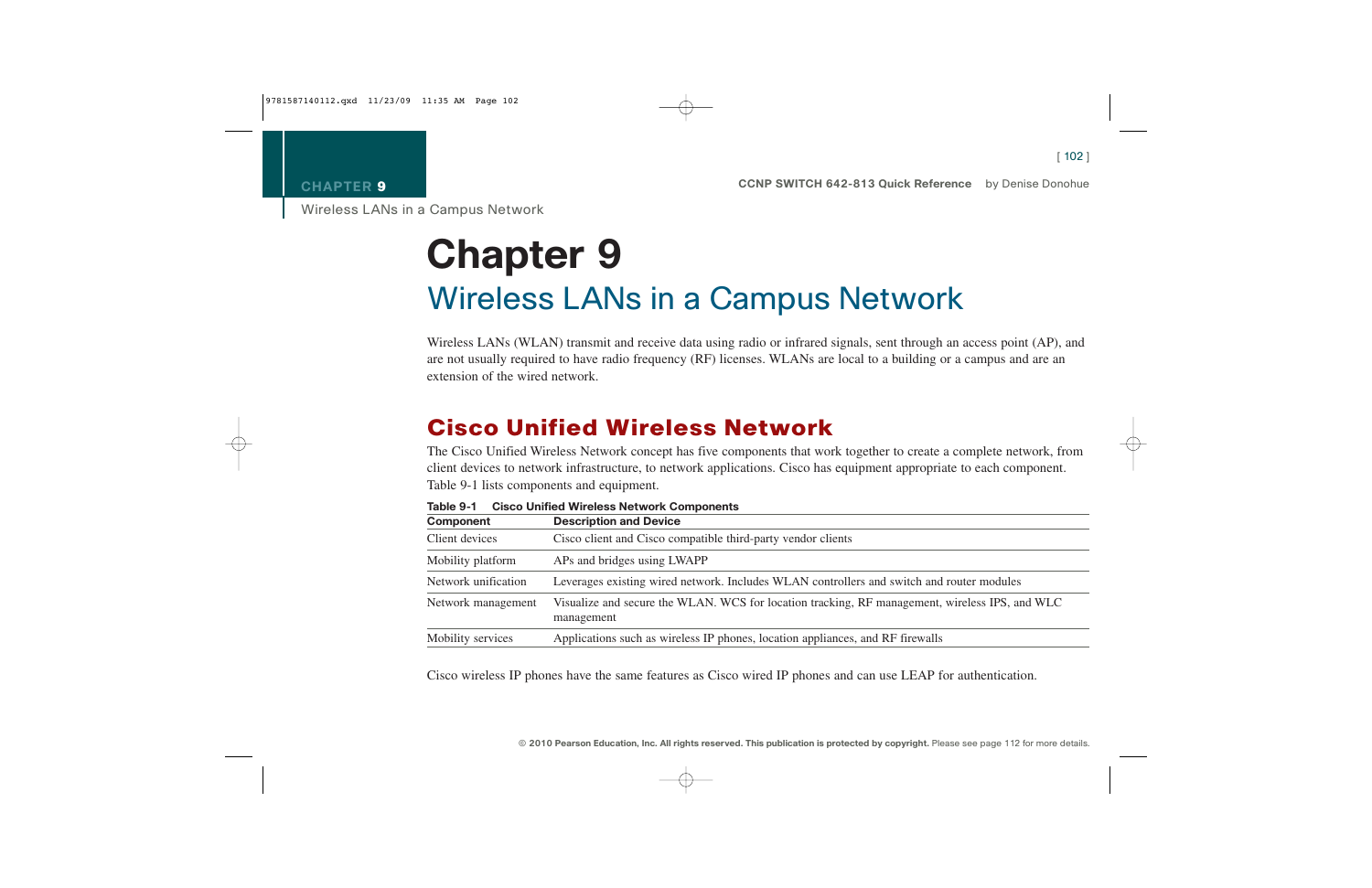[ 103 ]

Wireless LANs in a Campus Network

The Cisco Compatible Extensions Program tests other vendors' devices for compatibility with Cisco wireless products. Using products certified by this program ensures full functionality of Cisco enhancements and proprietary extensions.

## Characteristics of Wireless LANs

WLANs function similarly to Ethernet LANs with the access point providing connectivity to the rest of the network as would a switch. The physical layer is radio waves, rather than wires. IEEE 802.11standard defines the physical and data link specifications, including the use of MAC addresses. The same protocols (such as IP) and applications (such as IPsec) can run over both wired and wireless LANs.

The following lists some characteristics of wireless LANs and the data transmitted over wireless networks.

- <sup>n</sup> WLANs use Carrier Sense Multi-Access/Collision Avoidance (CSMA/CA).
- Wireless data is half-duplex. CSMA/CA uses Request to Send (RTS) and Clear to Send (CTS) messages to avoid collisions.
- Radio waves have unique potential issues. They are susceptible to interference, multipath distortion, and noise. Their coverage area can be blocked by building features, such as elevators. The signal might reach outside the building and lead to privacy issues.
- <sup>n</sup> WLAN hosts have no physical network connection. They are often mobile and often battery-powered. The wireless network design must accommodate this.
- WLANs must adhere to each country's RF standards.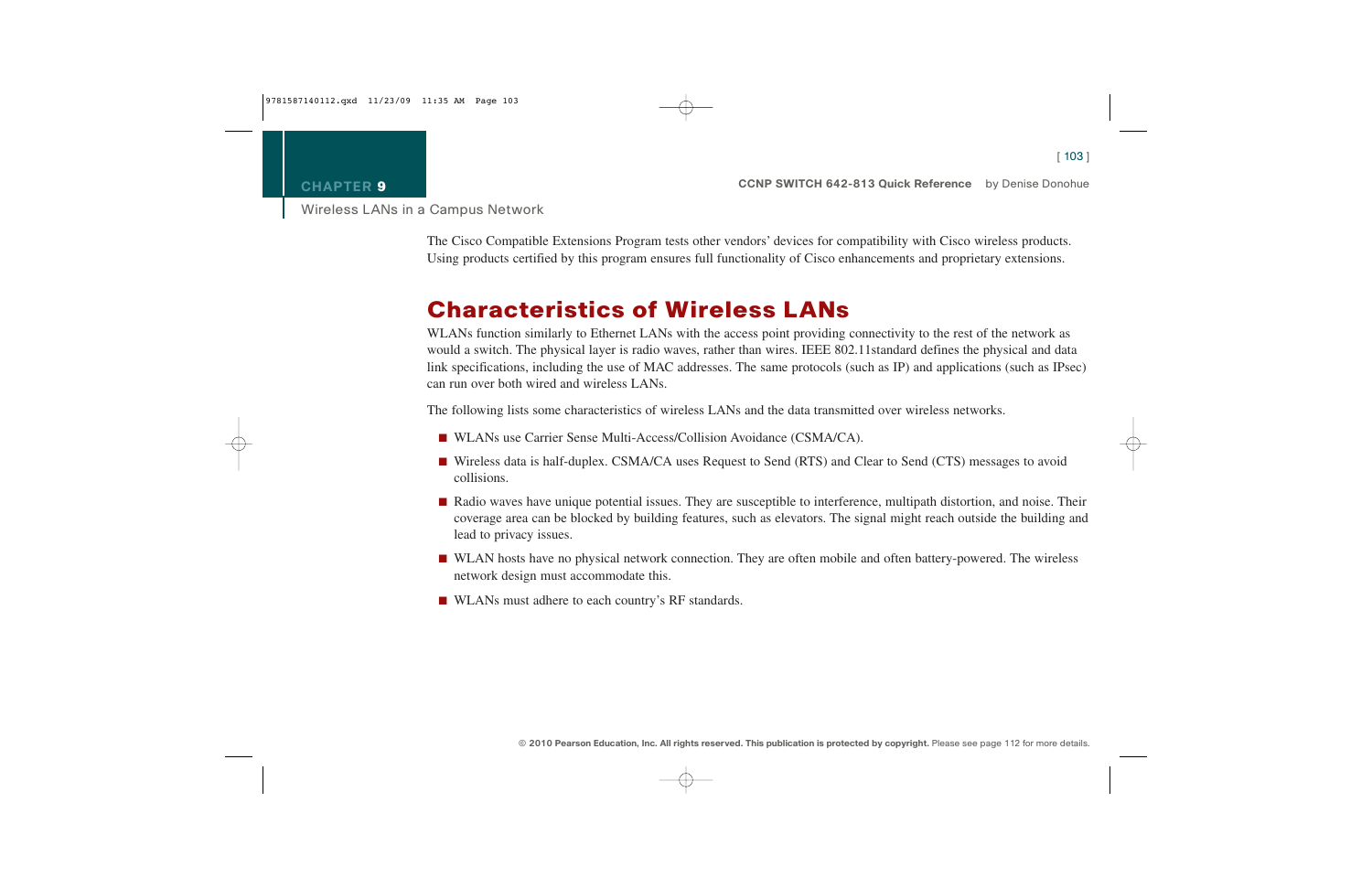[ 104 ]

Wireless LANs in a Campus Network

### **Service Set Identifiers (SSID)**

An SSID maps to a VLAN and can be used to segment users into groups requiring different security or QoS treatment. SSIDs can be broadcast by the access point or statically configured on the client, but the client must have the same SSID as the AP to register with it. SSID names are case sensitive. When multiple SSIDs/VLANs are used on an AP, the wired connection back to the network must be a trunk to carry all the VLANs.

### **WLAN Topologies**

The use of wireless products falls into three categories:

- n Client access, which allows mobile users to access the wired LAN resources
- $\blacksquare$  Wireless connections between buildings
- $\blacksquare$  Wireless mesh

Wireless connections can be made in *ad-hoc* mode or *infrastructure* mode. Ad-hoc mode (or Independent Basic Service Set [IBSS]) is simply a group of computers talking wirelessly to each other with no access point (AP). It is limited in range and functionality. Infrastructure mode's BSS uses one AP to connect clients. The range of the AP's signal, called its microcell, must encompass all clients. The Extended Service Set (ESS) uses multiple APs with overlapping microcells to cover all clients. Microcells should overlap by 10–15 percent for data and 15–20 percent for voice traffic. Each AP should use a different channel. "Pico" cells, with even smaller coverage areas, can also be used.

Workgroup bridges connect to devices without a wireless network interface card (NIC) to allow their access to the wireless network.

Wireless mesh networks can span large distances because only the edge APs connect to the wired network. The intermediate APs connect wirelessly to multiple other APs and act as repeaters for them. Each AP has multiple paths through the wireless network. The Adaptive Wireless Path (AWP) protocol runs between APs to determine the best path to the wired network. APs choose backup paths if the best path fails.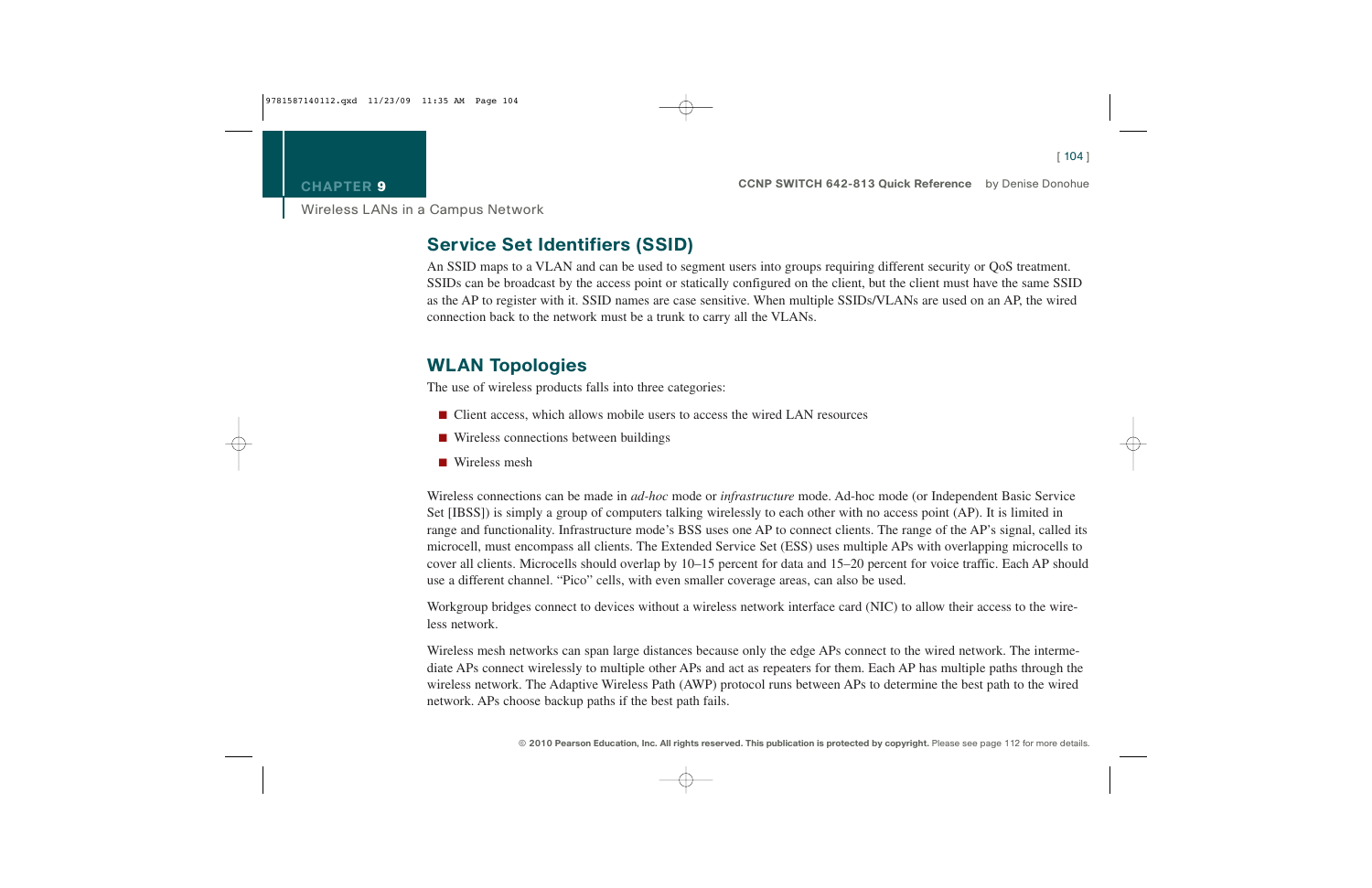Wireless LANs in a Campus Network

### **Client Connectivity**

Clients associate with an access point as follows:

Access points send out beacons announcing information such as SSID, unless configured not to.

- **Step 1.** The client sends a probe request and listens for beacons and probe responses.
- **Step 2.** The AP sends a probe response.
- **Step 3.** The client initiates an association to the AP. 802.1x authentication, and any other security information is sent to the AP.
- **Step 4.** The AP accepts the association. SSID and MAC address information is exchanged.
- **Step 5.** The AP adds the client's MAC address to its association table.

Clients can roam between APs, but the APs must be configured with the same SSIDs/VLANs and security settings. Layer 2 roaming is done between APs on the same subnet and managed by the switches using a multicast protocol: Inter-Access Point Protocol (IAPP). Layer 3 roaming is done between APs on different subnets and is managed by the wireless LAN controllers. The switch connected to the AP updates its MAC address table when a client roams.

Short roaming times are needed for VoIP to reduce delay. A client will attempt to roam (or associate with another AP) when

- $\blacksquare$  It misses too many beacons from the AP.
- $\blacksquare$  The data rate is reduced.
- The maximum data retry count is exceeded.
- $\blacksquare$  It is configured to search for another AP at regular intervals.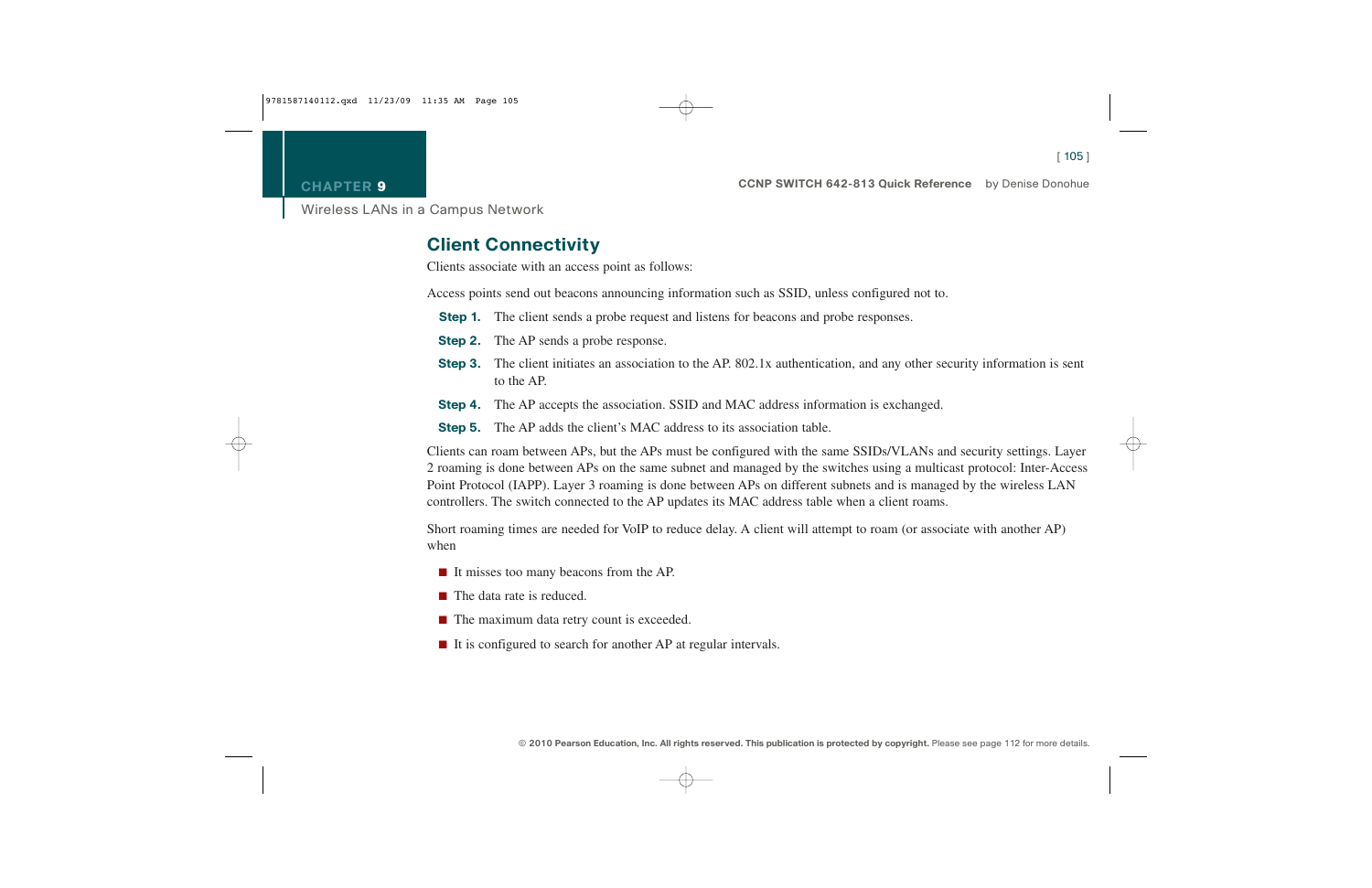[ 106 ]

Wireless LANs in a Campus Network

# Cisco Wireless Network Components

Cisco supports two types of wireless solutions: one using autonomous access points, and one using lightweight (or "dumb") access points in combination with WLAN controllers. The wired network infrastructure is the same for both types: switches and routers.

Access points can receive their power from Power over Ethernet (PoE) switches, routers with PoE switch modules, or midspan power injectors, thus alleviating the need for electrical outlets near them. APs require up to 15 W of power, so plan your power budget accordingly.

### **Autonomous (Stand-alone) APs**

Autonomous APs run Cisco IOS, are programmed individually, and act independently. They can be centrally managed with the CiscoWorks Wireless LAN Solution Engine (WLSE), can use Cisco Secure Access Control Server (ACS) for RADIUS and TACAS+ authentication, and Wireless Domain Services (WDS) for RF management. Redundancy consists of multiple APs.

### Network Design for Autonomous APs

When using stand-alone APs, the traffic flow is from client to AP to connected switch, and from there into the rest of the network. Plan the SSIDs and VLANs that will be on each AP, keeping in mind any roaming that users might do. Autonomous APs support Layer 2 roaming only, so SSIDs and VLAN must be statically configured on every AP in which a user might roam. Make sure to include a management VLAN on the AP.

Ensure that the AP has a power source, either a PoE switch or a power injector. Configure the switch interface connected to the AP as a trunk if the AP has multiple VLANs.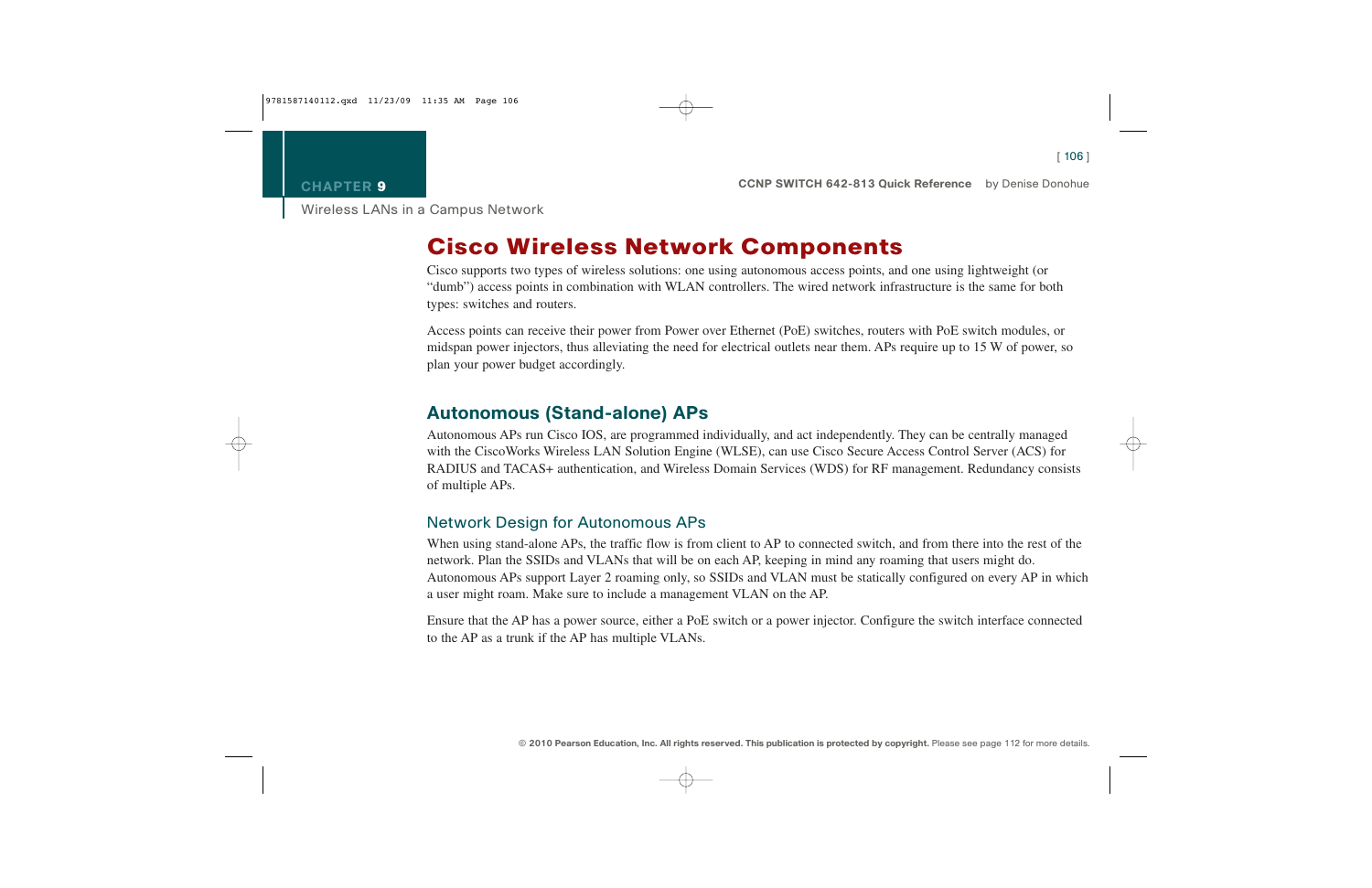[ 107 ]

Wireless LANs in a Campus Network

## **Lightweight Access Points**

Lightweight APs divide the 802.11 processing between the AP and a Cisco Wireless LAN Controller (WLC). This is sometimes called "split MAC," because they split the functions of the MAC layer, Layer 2. Their management components also include the Wireless Control System (WCS) and a location-tracking appliance. Redundancy consists of multiple WLCs. The AP handles real-time processes, and the WLC handles processes such as:

- $\blacksquare$  Authentication
- $\blacksquare$  Client association/mobility management
- $\blacksquare$  Security management
- $\Box$  QoS policies
- $\blacksquare$  VLAN tagging
- $\blacksquare$  Forwarding of user traffic

The Lightweight Access Point Protocol (LWAPP) supports the split MAC function in traffic between a lightweight AP and its controller. LWAPP uses AES-encrypted control messages and encapsulates, but does not encrypt, data traffic.

Controllers and APs can also use a new IETF-standard protocol to communicate with each other: the Control and Provisioning of Wireless Access Points (CAPWAP) protocol. CAPWAP operates very much like LWAPP.

Both LWAPP and CAPWAP operate over UDP. The controller does not have to be in the same broadcast domain and IP subnet, just IP reachable. Lightweight APs follows this process to discover their controller:

- **Step 1.** The AP requests a DHCP address. The DHCP response includes the management IP address of one or more WLCs.
- **Step 2.** The AP sends an LWAPP or CAPWAP Discovery Request message to each WLC.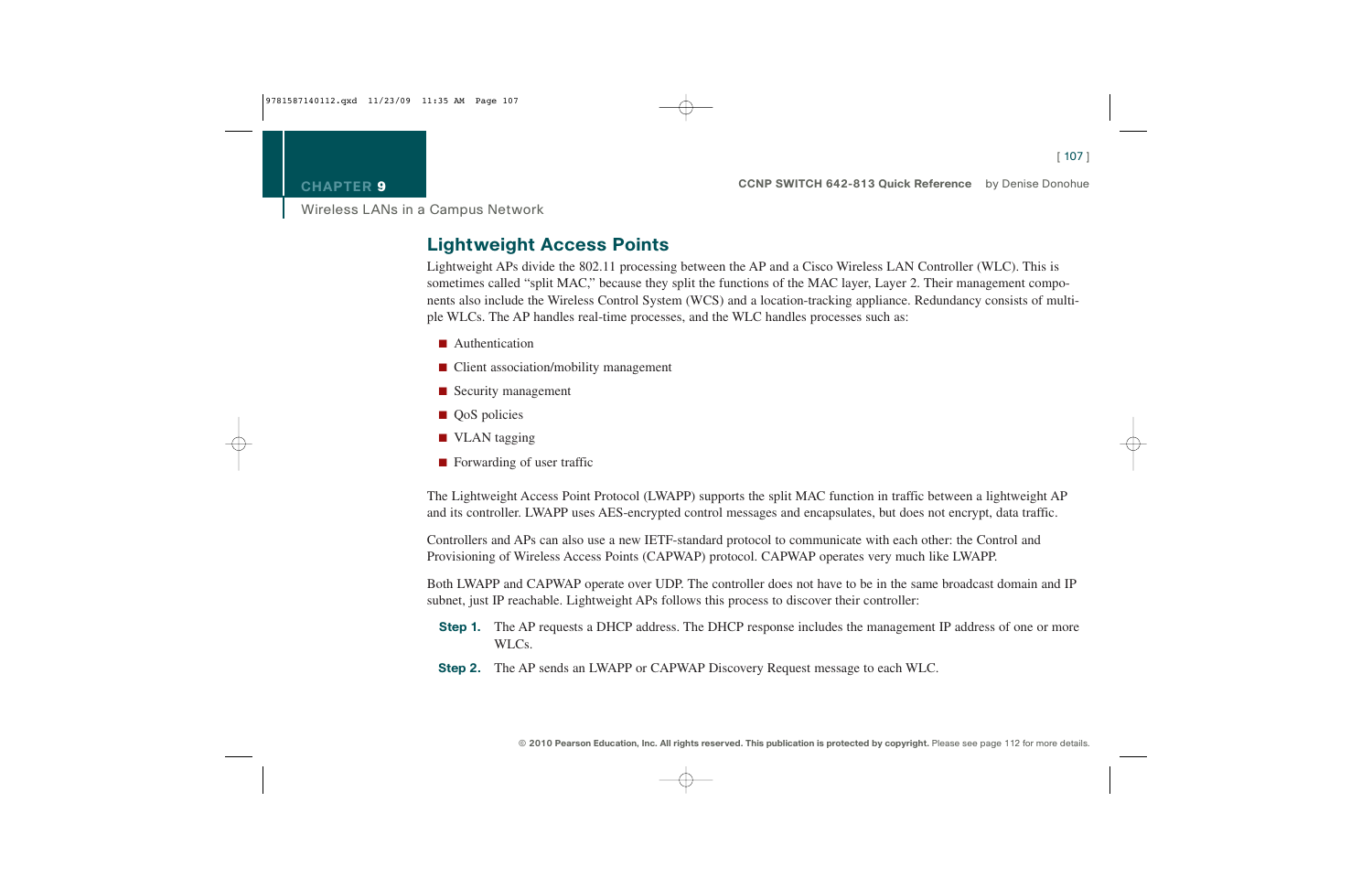[ 108 ]

Wireless LANs in a Campus Network

- **Step 3.** The WLCs respond with an LWAPP or CAPWAP Discovery Response that includes the number of APs currently associated to it.
- **Step 4.** The AP sends a Join Request to the WLC with the fewest APs associated to it.
- **Step 5.** The WLC responds with a Join Response message; the AP and the controller mutually authenticate each other and derive encryption keys to be used with future control messages. The WLC then configures the AP with settings, such as SSIDs, channels, security settings, and 802.11 parameters.

### Network Design for Lightweight APs

When using lightweight APs the traffic flow is from the AP, through the network, to the controller, and from there out to the rest of the network. User traffic is tunneled between the AP and the controller. Make sure that the AP and controller have Layer 3 connectivity.

The controller placement can be distributed, with a controller in each building or at each site, if no roaming between buildings is needed. A centralized design, with redundant controllers placed together, such as in a data center, simplifies management and increases user mobility.

SSIDs and VLANs must be planned, just as with an autonomous AP. But the configuration is done on the controller. Clients are placed into VLANs based either on the controller they connect to or an authentication process. The management VLAN is mapped to the controller. Controllers support both Layer 2 and Layer 3 roaming.

The link between a lightweight AP and the switch is an access port, assigned to a VLAN. The link between the controller and its connected switch is a trunk link. Controllers with several switch links can create an Etherchannel to the switch to increase bandwidth. Link aggregation is recommended for the 4400 series and is required on the WiSM and the 3750G integrated controllers.

Ensure that the AP has a power source, either a PoE switch or a power injector.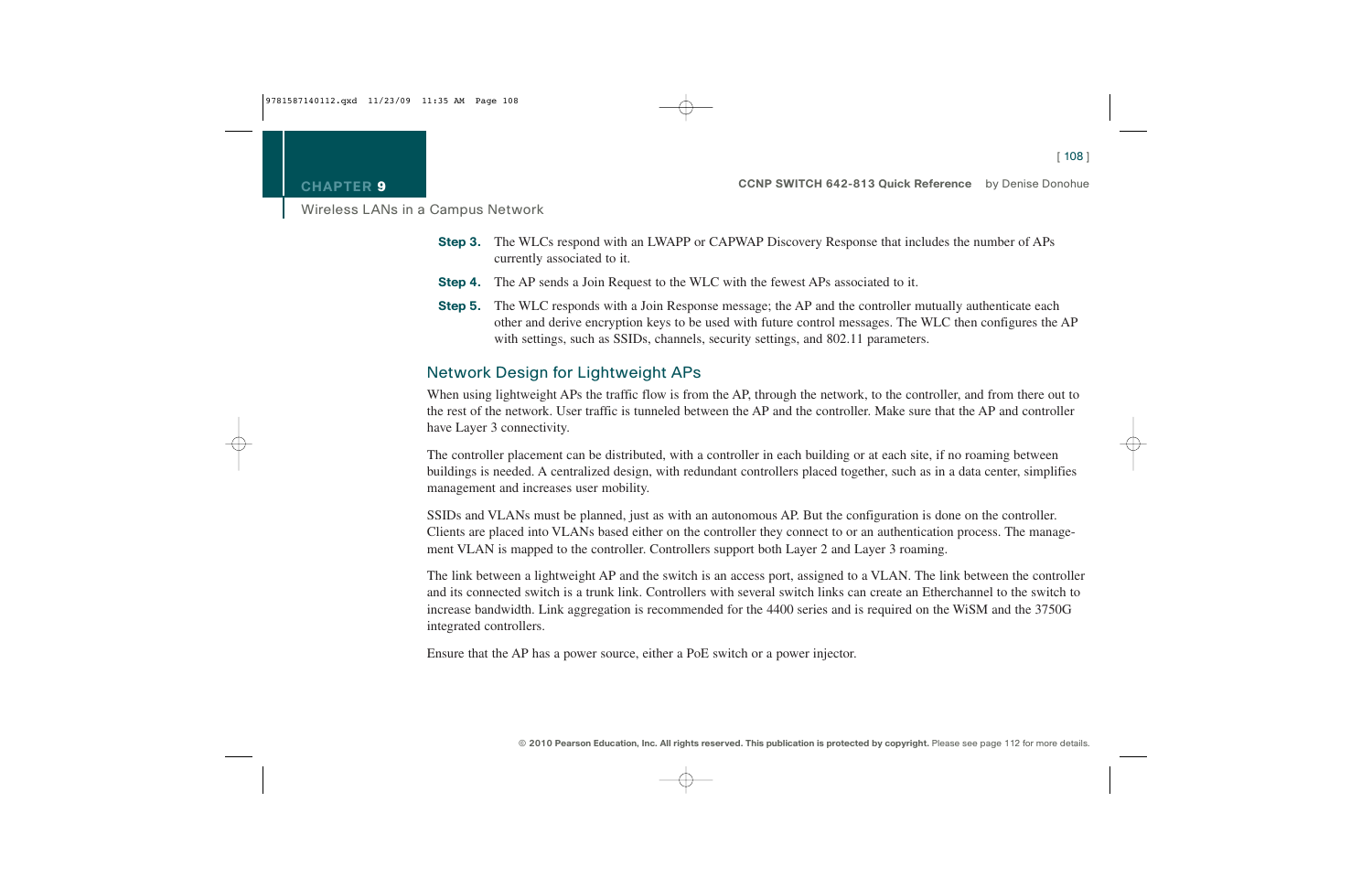[ 109 ]

Wireless LANs in a Campus Network

## **Wireless LAN Controllers**

Cisco WLAN controllers can be either an appliance, a module, or integrated into a 3750G switch. In the appliance line, the 5500 series is meant for large deployments and, as of this writing, supports up to 250 APs. The 4400 series is for medium-sized deployments and supports from 12 APs to 100 APs. The 2100 series is for small deployments and supports from 6 APs to 25 APs.

The WLAN controller integrated into a Cisco 3750G switch can support up to 25 APs per switch,or 100 per switch stack. The Wireless Services Module (WiSM) can be installed into Cisco 6500 and 7600 series switches for large deployments that need support for up to 300 APs. Cisco ISR routers have a WLAN controller module that can support up to 25 APs for small deployments.

# **Hybrid Remote Edge Access Point (H-REAP)**

Wireless controllers need not be in the same physical location as their associated APs. However, having an AP and its controller separated by a WAN link can lead to some inefficiencies and problems. Two clients in the remote location that need to connect would have their traffic tunneled over the WAN to the controller and back again. Additionally, the AP would lose functionality if the WAN were down.

H-REAP addresses these problems:

- **n Connected mode:** When the controller is reachable, the AP transmits user authentication to the controller. It sends traffic in specified WLANs (usually local traffic) to its local switch, however, rather than tunneling it back to the controller. The connection from the AP to switch needs to be a trunk link if the AP handles multiple VLANs. Traffic bound to remote networks is still tunneled over the WAN to the controller.
- **n Disconnected mode:** When the controller is not reachable, the AP authenticates clients itself. It still sends client to its connected switch, but of course remote locations will not be reachable if the WAN is down.

H-REAP is configured at the controller for any APs that operate in this mode.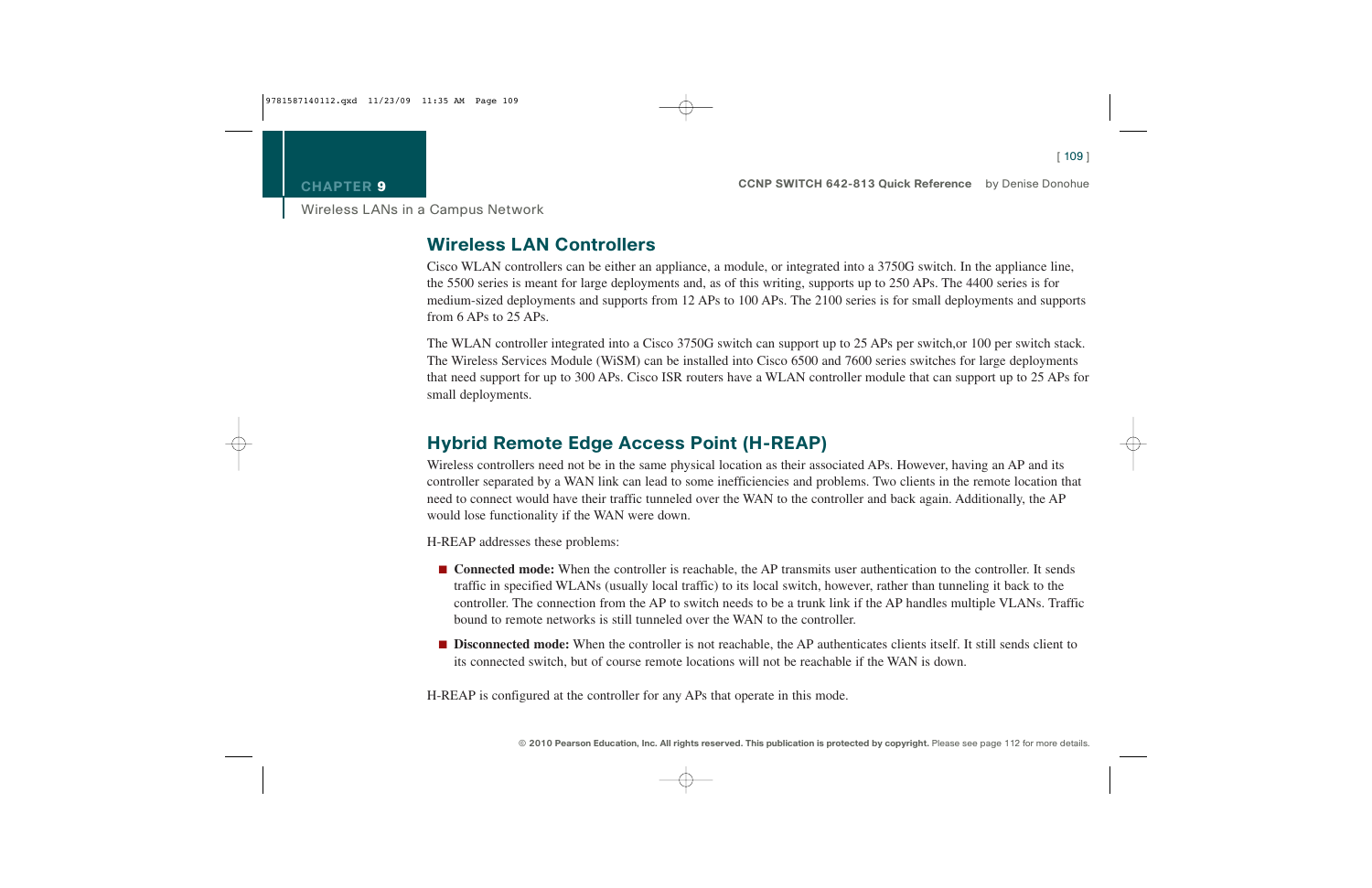Wireless LANs in a Campus Network

# Integrating Wireless into the LAN

This section covers configuring your switches for wireless APs and controllers, and planning your installation.

### **Switch Configuration**

When the switch port connects to a stand-alone AP, configure it as an access port if the AP has only one VLAN and a trunk port if it has multiple VLANs. Trust CoS if the link is a trunk. Set the trunk native VLAN to the AP's management VLAN. Prioritize voice if you use wireless phones.

When the switch port connects to a controller-based AP, the port should be an access port. The port should be placed into the management VLAN because it is used for traffic between the AP and the controller. Trust DSCP on the port. If using wireless IPT, also set up QoS to prioritize voice.

The switch port connecting to a WLAN controller should be configured as a trunk link. Limit the trunk to wireless and management VLANs. Trust CoS and prioritize voice if you use wireless IP phones.

Links to a 4400 series controller might be aggregated into a Layer 2 Etherchannel. The 4400 cannot negotiate aggregation, so it is important to set the channel-group mode to "On". Otherwise, the configuration is the same as with any other Etherchannel. Configure the channel as a trunk, allow only the management and wireless VLANs, and trust CoS.

The WiSM requires a separate VLAN for its management. This VLAN should be assigned only to the module's service port and should not be used outside of the switch. Assign the VLAN to the service port with the global command **wism service-vlan** *vlan*. Assign an IP address to the VLAN interface; this IP address is used to communicate with the WiSM. The WiSM contains eight logical ports that connect to the switch fabric in two Etherchannel bundles. It also contains two separate controllers. Bundle configuration is done at each controller, using the **wism module** *slot#* **controller** *controller#* set of global commands.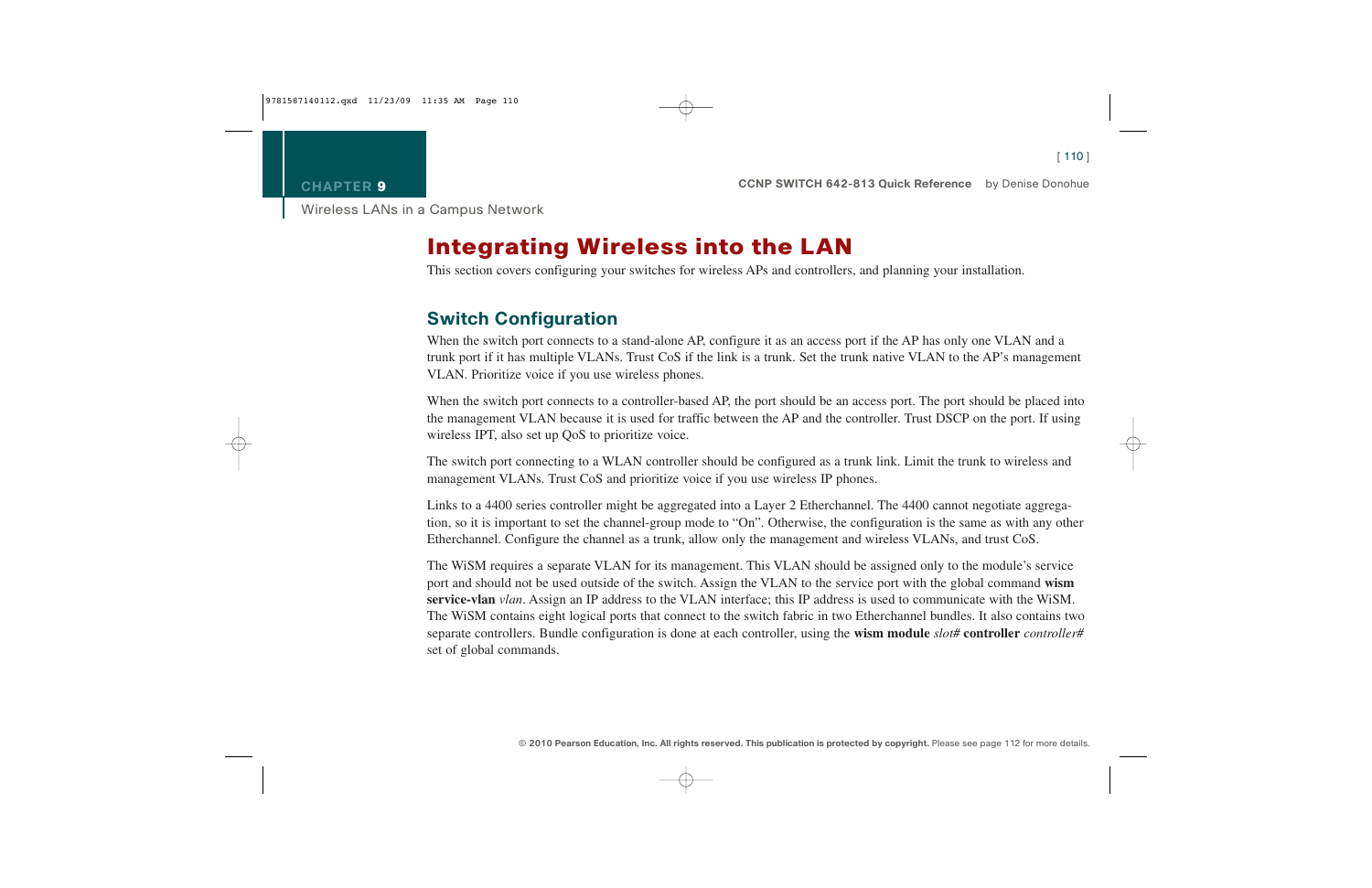**CHAPTER**  9

Wireless LANs in a Campus Network

### **Planning for a Wireless Implementation**

In planning a wireless implementation, first gather requirements. Some questions to ask include the following:

- $\blacksquare$  How many APs and where will they be installed?
- Stand-alone or controller-based?
- $\blacksquare$  If controller-based, where will the controllers be located?
- $\blacksquare$  Is PoE available?
- What VLANs and SSIDs will be used?
- What are the bandwidth requirements?
- What are the QoS requirements?
- Do you need security such as ACLs or Radius server?
- Do you need UPS for controllers?

When the requirements are gathered, create an implementation plan with details such as:

- $\blacksquare$  Total needs, from the requirements that were previously gathered
- $\blacksquare$  Any changes needed to the network design
- Any additional equipment needed
- $\blacksquare$  Implementation steps
- $\blacksquare$  Testing plan

The test plan might include checking that the AP and its clients get a DHCP address, that the AP is reachable from a management station, that clients can reach the network and Internet, and that the controller can reach the Radius server if used. To troubleshoot problems with wireless connectivity, review the steps for an AP to register with a WLC and a client with an AP.